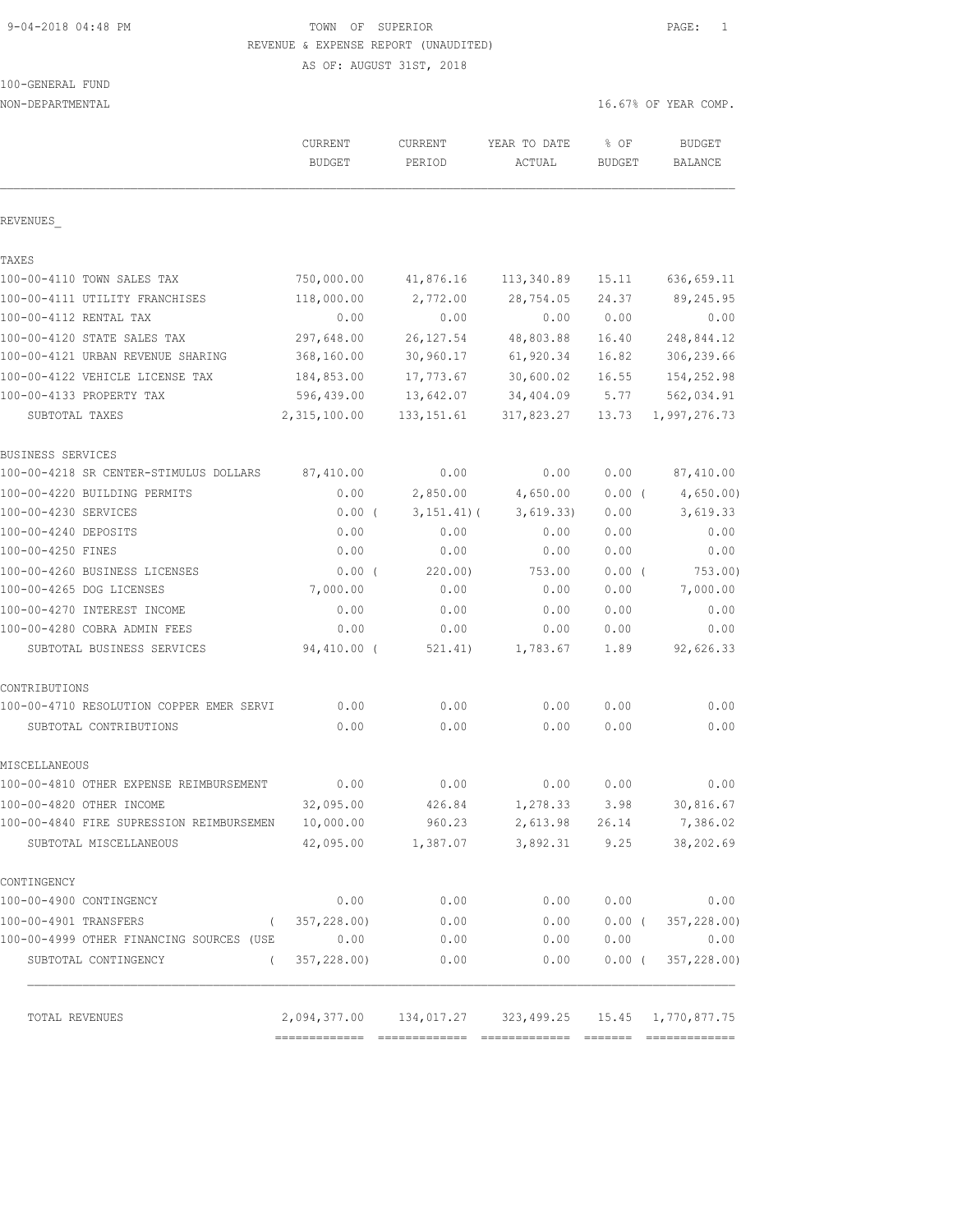## 9-04-2018 04:48 PM TOWN OF SUPERIOR PAGE: 2 REVENUE & EXPENSE REPORT (UNAUDITED)

AS OF: AUGUST 31ST, 2018

100-GENERAL FUND

|                                    | CURRENT<br>BUDGET                    | CURRENT<br>PERIOD | YEAR TO DATE<br>ACTUAL | $8$ OF<br>BUDGET | <b>BUDGET</b><br>BALANCE |
|------------------------------------|--------------------------------------|-------------------|------------------------|------------------|--------------------------|
| EXPENDITURES                       |                                      |                   |                        |                  |                          |
| GENERAL BUSINESS EXPENSE           |                                      |                   |                        |                  |                          |
| 100-00-5492 BAD DEBT EXPENSE       | 0.00                                 | 0.00              | 0.00                   | 0.00             | 0.00                     |
| 100-00-5495 PENALTY                | 0.00                                 | 0.00              | 0.00                   | 0.00             | 0.00                     |
| SUBTOTAL GENERAL BUSINESS EXPENSE  | 0.00                                 | 0.00              | 0.00                   | 0.00             | 0.00                     |
| NON-OPERATING                      |                                      |                   |                        |                  |                          |
| 100-00-5800 DEPRECIATION           | 0.00                                 | 0.00              | 0.00                   | 0.00             | 0.00                     |
| SUBTOTAL NON-OPERATING             | 0.00                                 | 0.00              | 0.00                   | 0.00             | 0.00                     |
| DEBT SERVICE                       |                                      |                   |                        |                  |                          |
| 100-00-5990 URGENT NEEDS           | 0.00                                 | 0.00              | 0.00                   | 0.00             | 0.00                     |
| 100-00-5999 CONTINGENCY            | 107,559.00                           | 0.00              | 0.00                   | 0.00             | 107,559.00               |
| SUBTOTAL DEBT SERVICE              | 107,559.00                           | 0.00              | 0.00                   | 0.00             | 107,559.00               |
| TOTAL EXPENDITURES                 | 107,559.00                           | 0.00              | 0.00                   | 0.00             | 107,559.00               |
|                                    | --------------                       |                   | -------------          |                  |                          |
| REVENUES OVER/(UNDER) EXPENDITURES | 1,986,818.00  134,017.27  323,499.25 |                   |                        |                  | 1,663,318.75             |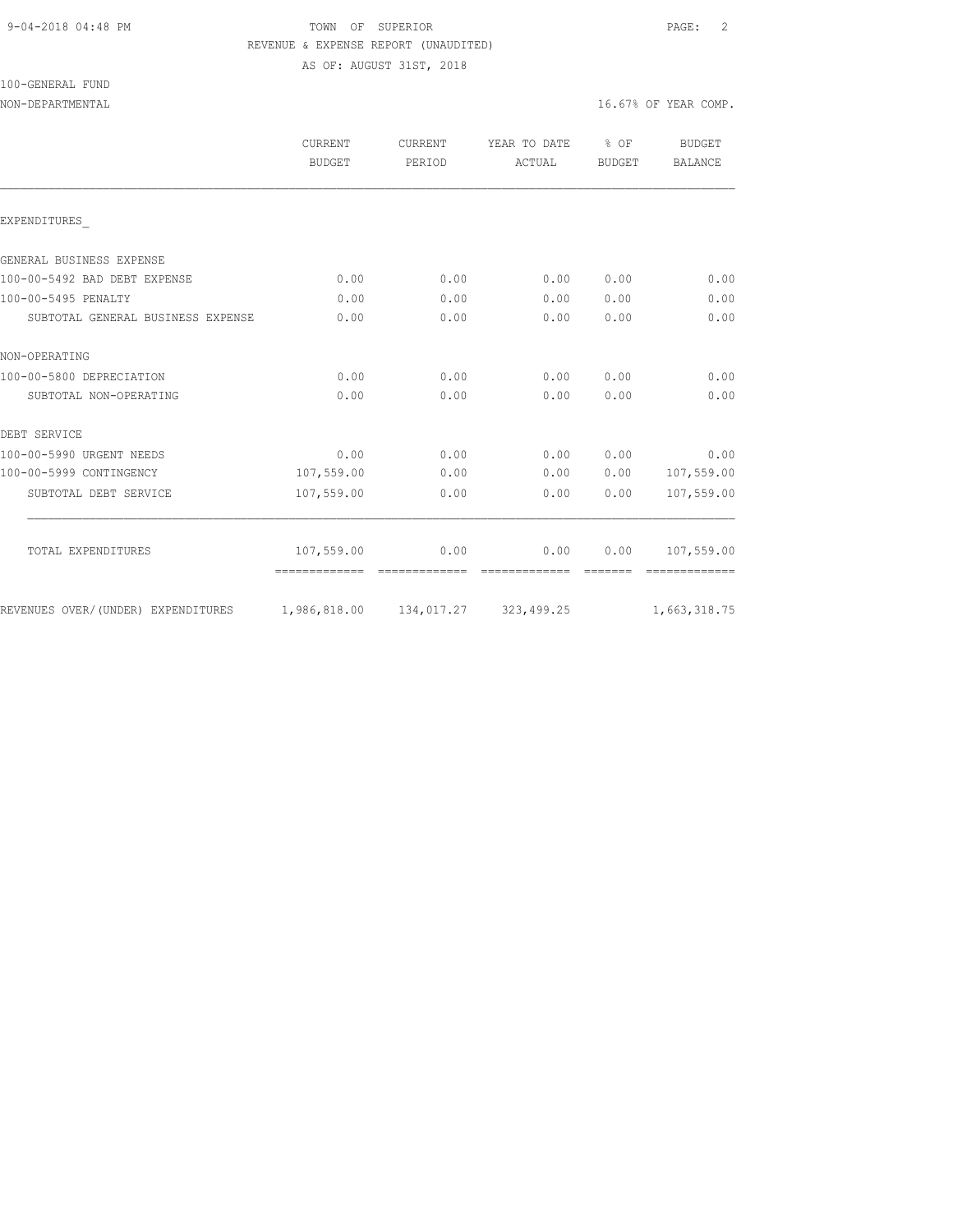# TOWN OF SUPERIOR **PAGE:** 3 REVENUE & EXPENSE REPORT (UNAUDITED)

AS OF: AUGUST 31ST, 2018

| 100-GENERAL FUND |  |
|------------------|--|
|                  |  |

MAYOR AND COUNCIL COUNCIL COMP. THE SERVICE OF STRAINING SERVICE OF STRAINING SERVICE OF STRAINING SERVICE OF STRAINING SERVICE OF STRAINING SERVICE OF STRAINING SERVICE OF STRAINING SERVICE OF STRAINING SERVICE OF STRAINI

| 0.00<br>0.00<br>0.00 | 0.00                  | 0.00      |                |                                                                    |
|----------------------|-----------------------|-----------|----------------|--------------------------------------------------------------------|
|                      |                       |           |                |                                                                    |
|                      |                       |           |                |                                                                    |
|                      |                       |           |                |                                                                    |
|                      |                       |           | 0.00           | 0.00                                                               |
|                      | 0.00                  | 0.00      | 0.00           | 0.00                                                               |
|                      | 0.00                  | 0.00      | 0.00           | 0.00                                                               |
|                      | 0.00                  | 0.00      | 0.00           | 0.00                                                               |
| 0.00                 | 0.00                  | 0.00      | 0.00           | 0.00                                                               |
| 0.00                 | 0.00                  | 0.00      | 0.00           | 0.00                                                               |
| 0.00                 | 0.00                  | 0.00      | 0.00           | 0.00                                                               |
| 0.00                 | 0.00                  | 0.00      | 0.00           | 0.00                                                               |
| 0.00                 | 0.00                  | 0.00      | 0.00           | 0.00                                                               |
| 0.00                 | 0.00                  | 0.00      | 0.00           | 0.00                                                               |
| 0.00                 | 0.00                  | 0.00      | 0.00           | 0.00                                                               |
|                      |                       |           |                |                                                                    |
| 0.00                 | 0.00                  | 0.00      | 0.00           | 0.00                                                               |
| 0.00                 | 0.00                  | 0.00      | 0.00           | 0.00                                                               |
| 0.00                 | 0.00                  | 0.00      | 0.00           | 0.00                                                               |
| 0.00                 | 0.00                  | 0.00      | 0.00           | 0.00                                                               |
| 0.00                 | 0.00                  | 85.56     | 0.00(          | 85.56)                                                             |
| 0.00                 | 0.00                  | 85.56     | 0.00(          | 85.56)                                                             |
|                      |                       |           |                |                                                                    |
| 4,500.00             | 343.48                | 687.20    | 15.27          | 3,812.80                                                           |
| 4,500.00             | 343.48                | 687.20    | 15.27          | 3,812.80                                                           |
|                      |                       |           |                |                                                                    |
| 10,000.00            | 0.00                  | 0.00      | 0.00           | 10,000.00                                                          |
| 6,500.00             | 0.00                  | 5,969.00  | 91.83          | 531.00                                                             |
| 7,000.00             | 255.87                | 6,372.91  | 91.04          | 627.09                                                             |
| 0.00                 | 0.00                  | 0.00      | 0.00           | 0.00                                                               |
| 0.00                 | 0.00                  | 0.00      | 0.00           | 0.00                                                               |
| 0.00                 | 0.00                  | 0.00      | 0.00           | 0.00                                                               |
| 0.00                 | 0.00                  | 245.25    | $0.00$ (       | 245.25)                                                            |
| 0.00                 | 0.00                  | 0.00      | 0.00           | 0.00                                                               |
| 0.00                 | 0.00                  | 0.00      | 0.00           | 0.00                                                               |
| 0.00                 | 0.00                  | 0.00      | 0.00           | 0.00                                                               |
| 0.00                 | 0.00                  | 0.00      | 0.00           | 0.00                                                               |
| 23,500.00            | 255.87                | 12,587.16 |                | 10,912.84                                                          |
|                      |                       |           |                |                                                                    |
| 0.00                 |                       |           |                | 3,700.15                                                           |
| 0.00                 | 0.00                  |           |                | 3,700.15                                                           |
| 28,000.00            |                       |           | 60.93          | 10,939.93                                                          |
|                      | 0.00<br>============= |           | 0.00<br>599.35 | 53.56<br>3,700.15<br>$0.00$ (<br>3,700.15<br>$0.00$ (<br>17,060.07 |

REVENUES OVER/(UNDER) EXPENDITURES ( 28,000.00)( 599.35)( 17,060.07) ( 10,939.93)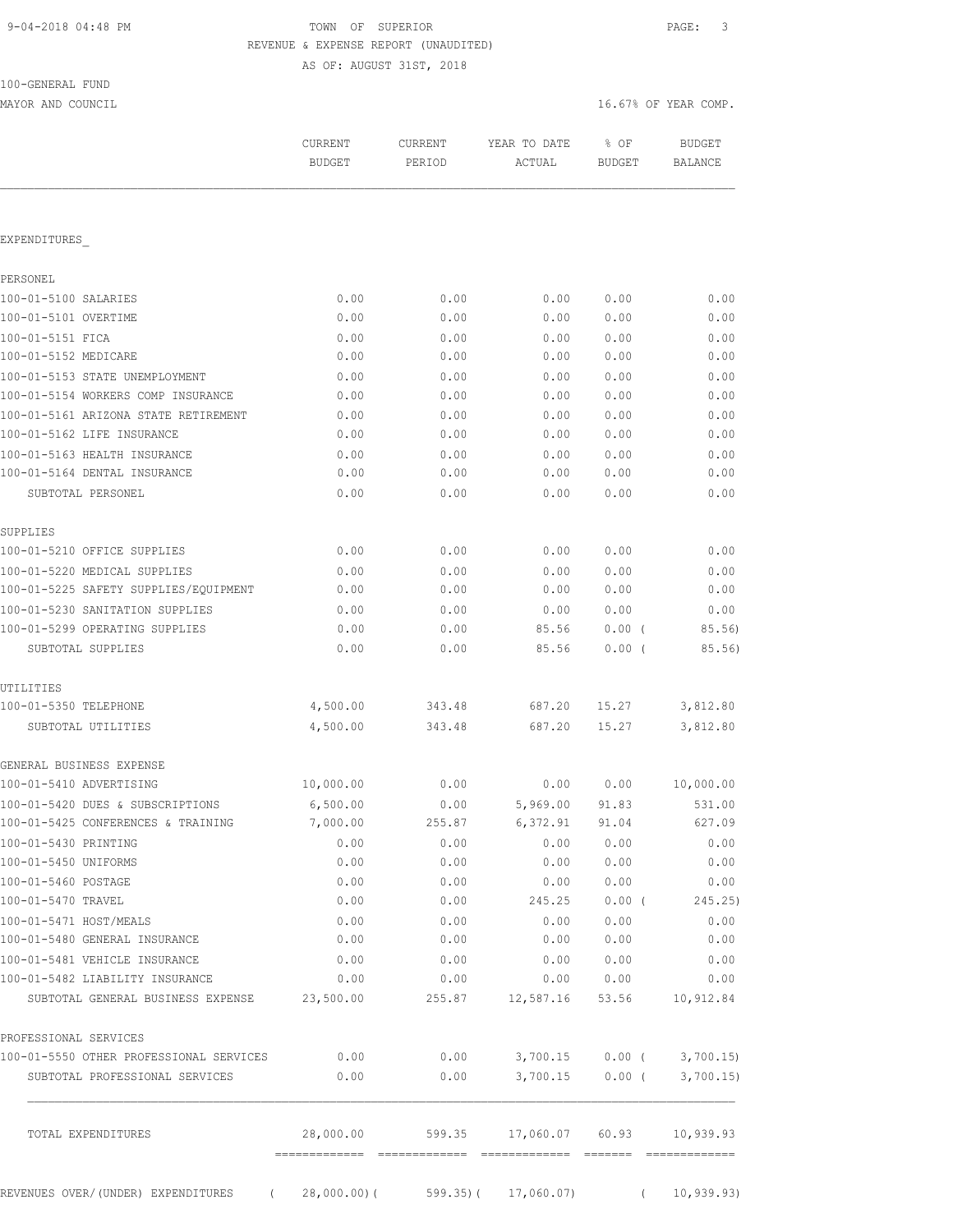### 9-04-2018 04:48 PM TOWN OF SUPERIOR PAGE: 4 REVENUE & EXPENSE REPORT (UNAUDITED)

AS OF: AUGUST 31ST, 2018

100-GENERAL FUND

TOWN MANAGER 16.67% OF YEAR COMP.

|                                       | CURRENT<br><b>BUDGET</b> | CURRENT<br>PERIOD | YEAR TO DATE<br>ACTUAL                           | % OF<br>BUDGET | <b>BUDGET</b><br>BALANCE |
|---------------------------------------|--------------------------|-------------------|--------------------------------------------------|----------------|--------------------------|
| EXPENDITURES                          |                          |                   |                                                  |                |                          |
|                                       |                          |                   |                                                  |                |                          |
| PERSONEL<br>100-02-5100 SALARIES      | 71,482.00                | 4,929.90          | 9,859.80                                         | 13.79          | 61,622.20                |
| 100-02-5101 OVERTIME                  | 0.00                     | 0.00              | 0.00                                             | 0.00           | 0.00                     |
| 100-02-5151 FICA                      | 4,432.00                 | 305.66            | 611.32                                           | 13.79          | 3,820.68                 |
| 100-02-5152 MEDICARE                  | 1,036.00                 | 71.48             | 142.96                                           | 13.80          | 893.04                   |
| 100-02-5153 STATE UNEMPLOYMENT        | 119.00                   | 0.00              | 0.00                                             | 0.00           | 119.00                   |
| 100-02-5154 WORKERS COMP INSURANCE    | 205.00                   | 0.00              | 0.00                                             | 0.00           | 205.00                   |
| 100-02-5161 ARIZONA STATE RETIREMENT  | 8,435.00                 | 581.72            | 1,163.44                                         | 13.79          | 7,271.56                 |
| 100-02-5162 LIFE INSURANCE            | 64.00                    | 13.40             | 20.10                                            | 31.41          | 43.90                    |
| 100-02-5163 HEALTH INSURANCE          | 13,032.00                | 595.55            | 0.00                                             | 0.00           | 13,032.00                |
| 100-02-5164 DENTAL INSURANCE          | 296.00                   | 61.62             | 92.43                                            | 31.23          | 203.57                   |
| SUBTOTAL PERSONEL                     | 99,101.00                |                   | 6,559.33 11,890.05                               | 12.00          | 87,210.95                |
| SUPPLIES                              |                          |                   |                                                  |                |                          |
| 100-02-5210 OFFICE SUPPLIES           | 0.00                     | 0.00              | 0.00                                             | 0.00           | 0.00                     |
| 100-02-5220 MEDICAL SUPPLIES          | 0.00                     | 0.00              | 0.00                                             | 0.00           | 0.00                     |
| 100-02-5225 SAFETY SUPPLIES/EQUIPMENT | 0.00                     | 0.00              | 0.00                                             | 0.00           | 0.00                     |
| 100-02-5230 SANITATION SUPPLIES       | 0.00                     | 0.00              | 0.00                                             | 0.00           | 0.00                     |
| 100-02-5299 OPERATING SUPPLIES        | 0.00                     | 129.81            | 129.81                                           | $0.00$ (       | 129.81)                  |
| SUBTOTAL SUPPLIES                     | 0.00                     | 129.81            | 129.81                                           | $0.00$ (       | 129.81)                  |
| UTILITIES                             |                          |                   |                                                  |                |                          |
| 100-02-5350 TELEPHONE                 | 0.00                     | 0.00              | 55.58                                            | 0.00(          | 55.58                    |
| SUBTOTAL UTILITIES                    | 0.00                     | 0.00              | 55.58                                            | 0.00(          | 55.58                    |
| GENERAL BUSINESS EXPENSE              |                          |                   |                                                  |                |                          |
| 100-02-5420 DUES & SUBSCRIPTIONS      | 0.00                     | 200.00            | 200.00                                           | 0.00(          | 200.00                   |
| 100-02-5425 CONFERENCE & TRAINING     | 2,000.00                 | 0.00              | 0.00                                             | 0.00           | 2,000.00                 |
| 100-02-5430 PRINTING                  | 0.00                     | 0.00              | 0.00                                             | 0.00           | 0.00                     |
| 100-02-5450 UNIFORMS/SHIRTS           | 0.00                     | 0.00              | 0.00                                             | 0.00           | 0.00                     |
| 100-02-5470 TRAVEL                    | 1,000.00                 | 0.00              | 0.00                                             | 0.00           | 1,000.00                 |
| 100-02-5471 HOST/MEALS                | 0.00                     | 0.00              | 0.00                                             | 0.00           | 0.00                     |
| SUBTOTAL GENERAL BUSINESS EXPENSE     | 3,000.00                 | 200.00            | 200.00                                           | 6.67           | 2,800.00                 |
| REPAIR/MAINTENANCE                    |                          |                   |                                                  |                |                          |
| 100-02-5640 VEHICLE REPAIRS           | 0.00                     | 0.00              | 0.00                                             | 0.00           | 0.00                     |
| 100-02-5641 VEHICLE FUEL              | 0.00                     | 0.00              | 0.00                                             | 0.00           | 0.00                     |
| SUBTOTAL REPAIR/MAINTENANCE           | 0.00                     | 0.00              | 0.00                                             | 0.00           | 0.00                     |
| TOTAL EXPENDITURES                    |                          |                   | $102, 101.00$ 6,889.14 12,275.44 12.02 89,825.56 |                |                          |
| REVENUES OVER/(UNDER) EXPENDITURES    | $\sqrt{2}$               |                   | $102, 101.00$ ( 6,889.14) ( 12,275.44)           | $\left($       | 89,825.56)               |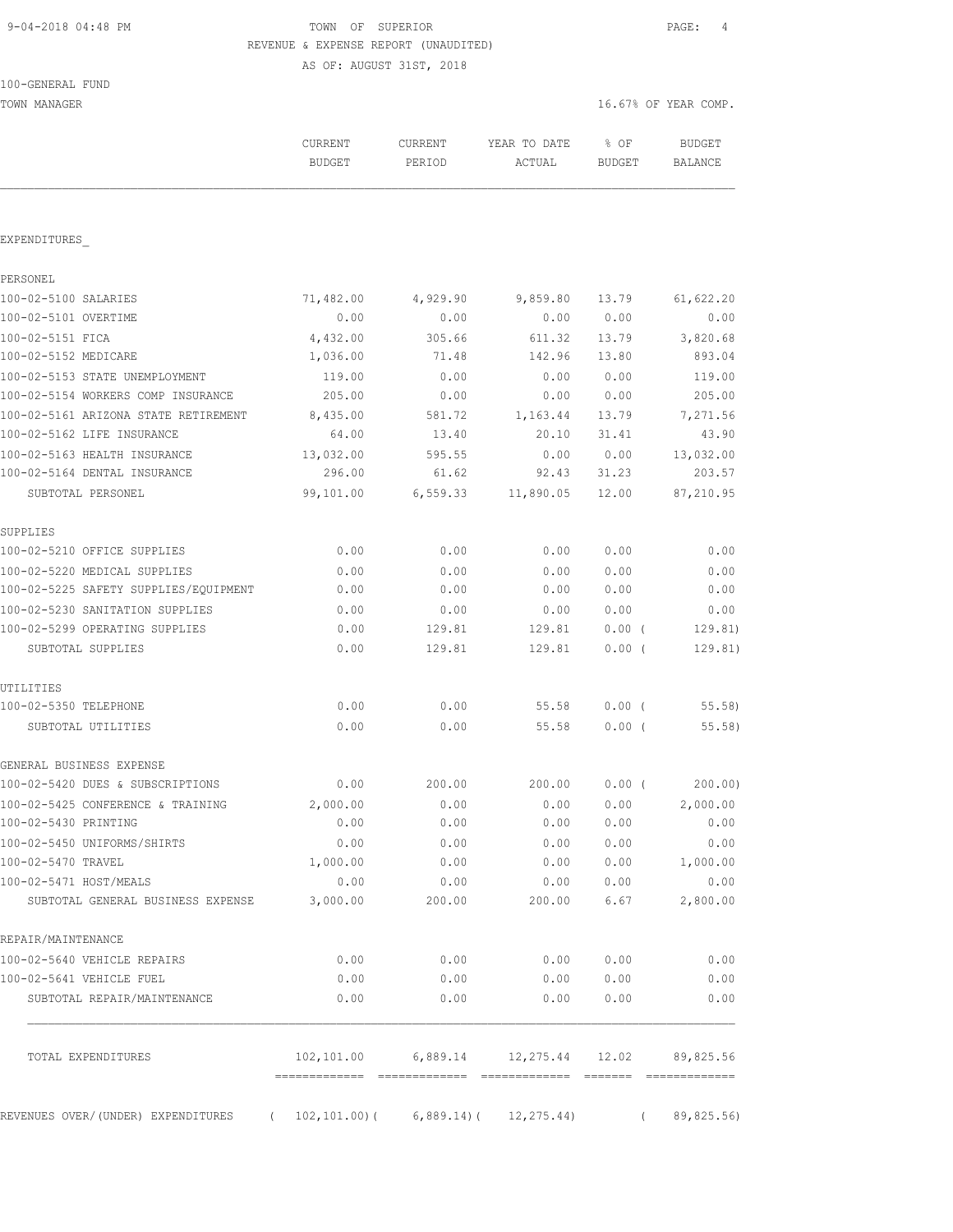| 9-04-2018 04:48 PM |  |
|--------------------|--|
|                    |  |

# TOWN OF SUPERIOR  $PAGE: 5$ REVENUE & EXPENSE REPORT (UNAUDITED)

AS OF: AUGUST 31ST, 2018

| 100-GENERAL<br>FUND |  |
|---------------------|--|
|---------------------|--|

| TOWN ATTORNEY                                                     |                          |                   |                                  | 16.67% OF YEAR COMP. |                                 |
|-------------------------------------------------------------------|--------------------------|-------------------|----------------------------------|----------------------|---------------------------------|
|                                                                   | CURRENT<br><b>BUDGET</b> | CURRENT<br>PERIOD | YEAR TO DATE % OF<br>ACTUAL      | BUDGET               | <b>BUDGET</b><br><b>BALANCE</b> |
|                                                                   |                          |                   |                                  |                      |                                 |
| EXPENDITURES                                                      |                          |                   |                                  |                      |                                 |
| PERSONEL                                                          |                          |                   |                                  |                      |                                 |
| 100-03-5100 SALARIES                                              | 0.00                     | 0.00              | 0.00                             | 0.00                 | 0.00                            |
| SUBTOTAL PERSONEL                                                 | 0.00                     | 0.00              | 0.00                             | 0.00                 | 0.00                            |
| SUPPLIES                                                          |                          |                   |                                  |                      |                                 |
| 100-03-5210 OFFICE SUPPLIES                                       | 0.00                     | 0.00              | 0.00                             | 0.00                 | 0.00                            |
| 100-03-5220 MEDICAL SUPPLIES                                      | 0.00                     | 0.00              | 0.00                             | 0.00                 | 0.00                            |
| 100-03-5225 SAFETY SUPPLIES/EQUIPMENT                             | 0.00                     | 0.00              | 0.00                             | 0.00                 | 0.00                            |
| 100-03-5230 SANITATION SUPPLIES                                   | 0.00                     | 0.00              | 0.00                             | 0.00                 | 0.00                            |
| 100-03-5299 OPERATING SUPPLIES                                    | 0.00                     | 0.00              | 0.00                             | 0.00                 | 0.00                            |
| SUBTOTAL SUPPLIES                                                 | 0.00                     | 0.00              | 0.00                             | 0.00                 | 0.00                            |
| PROFESSIONAL SERVICES                                             |                          |                   |                                  |                      |                                 |
| 100-03-5540 LEGAL SERVICES 63,000.00                              |                          | 0.00              | 10,501.61 16.67                  |                      | 52,498.39                       |
| 100-03-5550 OTHER PROFESSIONAL SERVICES                           | 0.00                     | 0.00              | 0.00 0.00                        |                      | 0.00                            |
| SUBTOTAL PROFESSIONAL SERVICES                                    | 63,000.00                | 0.00              | 10,501.61 16.67                  |                      | 52,498.39                       |
| TOTAL EXPENDITURES                                                | 63,000.00                |                   | $0.00$ 10,501.61 16.67 52,498.39 |                      |                                 |
| REVENUES OVER/(UNDER) EXPENDITURES (63,000.00) 0.00 (10,501.61) ( |                          |                   |                                  |                      | 52, 498.39                      |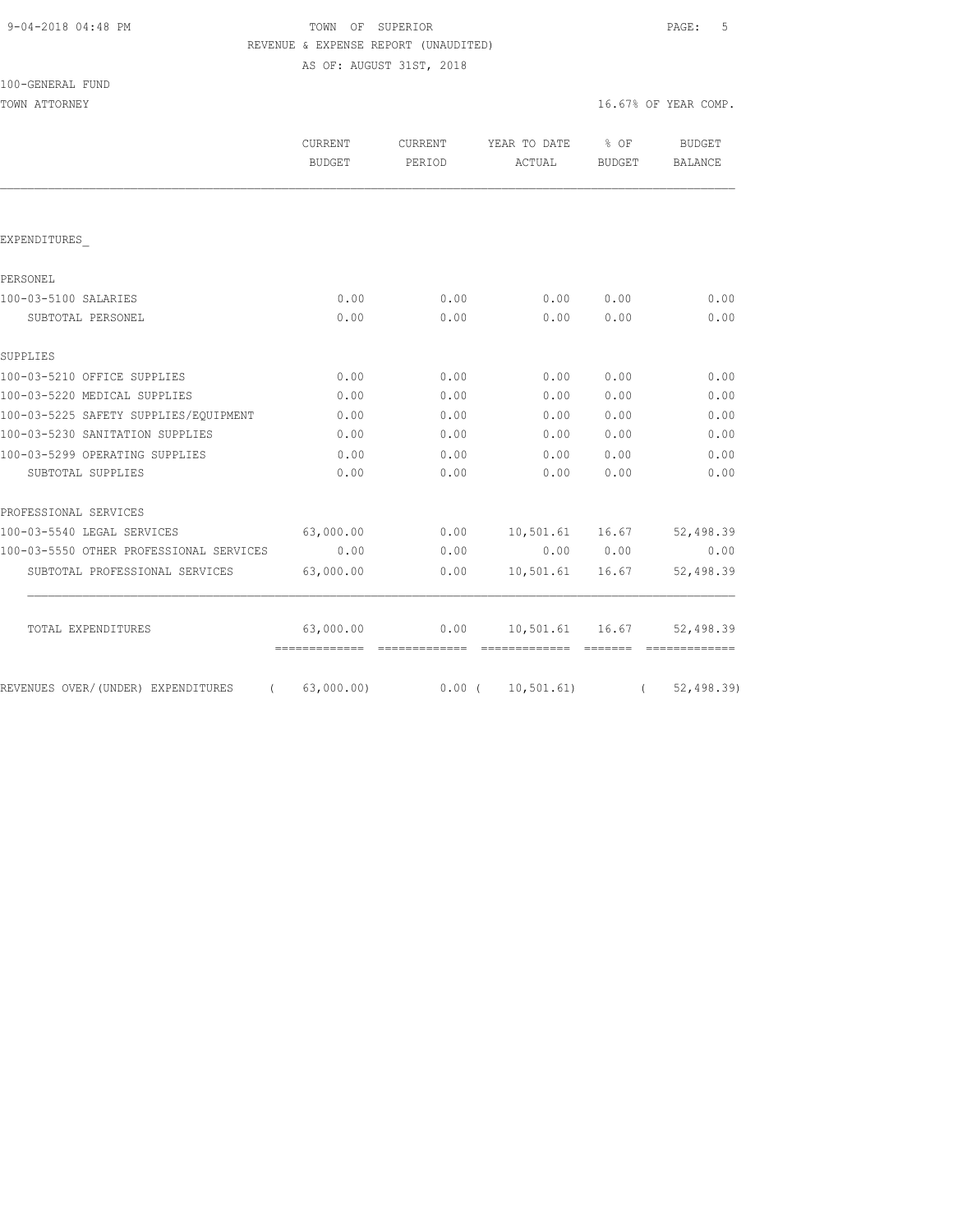## 9-04-2018 04:48 PM TOWN OF SUPERIOR PAGE: 6 REVENUE & EXPENSE REPORT (UNAUDITED)

AS OF: AUGUST 31ST, 2018

| MAGISTRATE                                          |                          |                   |                        |                       | 16.67% OF YEAR COMP.     |
|-----------------------------------------------------|--------------------------|-------------------|------------------------|-----------------------|--------------------------|
|                                                     | CURRENT<br><b>BUDGET</b> | CURRENT<br>PERIOD | YEAR TO DATE<br>ACTUAL | % OF<br><b>BUDGET</b> | <b>BUDGET</b><br>BALANCE |
| REVENUES                                            |                          |                   |                        |                       |                          |
| BUSINESS SERVICES                                   |                          |                   |                        |                       |                          |
| 100-04-4250 FINES                                   | 0.00                     | 11.00             | 16.09                  | $0.00$ (              | 16.09                    |
| 100-04-4251 MFTG - MAGISTRATE COURT                 | 0.00                     | 73.64             | 73.64                  | $0.00$ (              | 73.64)                   |
| SUBTOTAL BUSINESS SERVICES                          | 0.00                     | 84.64             | 89.73                  | $0.00$ (              | 89.73)                   |
| TOTAL REVENUES                                      | 0.00<br>-------------    | 84.64             | 89.73                  | $0.00$ (              | 89.73)<br>=============  |
| EXPENDITURES                                        |                          |                   |                        |                       |                          |
| PERSONEL                                            |                          |                   |                        |                       |                          |
| 100-04-5100 SALARIES                                | 13,240.00                | 969.60            | 1,939.20               | 14.65                 | 11,300.80                |
| 100-04-5101 OVERTIME                                | 0.00                     | 0.00              | 0.00                   | 0.00                  | 0.00                     |
| 100-04-5151 FICA                                    | 821.00                   | 60.12             | 120.24                 | 14.65                 | 700.76                   |
| 100-04-5152 MEDICARE                                | 192.00                   | 14.06             | 28.12                  | 14.65                 | 163.88                   |
| 100-04-5153 STATE UNEMPLOYMENT                      | 447.00                   | 20.66             | 41.32                  | 9.24                  | 405.68                   |
| 100-04-5154 WORKERS COMP INSURANCE                  | 192.00                   | 0.00              | 58.71                  | 30.58                 | 133.29                   |
| 100-04-5161 ARIZONA STATE RETIREMENT                | 1,562.00                 | 94.58             | 189.16                 | 12.11                 | 1,372.84                 |
| 100-04-5162 LIFE INSURANCE                          | 0.00                     | 0.00              | 0.00                   | 0.00                  | 0.00                     |
| 100-04-5163 HEALTH INSURANCE                        | 0.00                     | 0.00              | 0.00                   | 0.00                  | 0.00                     |
| 100-04-5164 DENTAL INSURANCE                        | 0.00                     | 0.00              | 0.00                   | 0.00                  | 0.00                     |
| SUBTOTAL PERSONEL                                   | 16,454.00                | 1,159.02          | 2,376.75               | 14.44                 | 14,077.25                |
| SUPPLIES                                            |                          |                   |                        |                       |                          |
| 100-04-5210 OFFICE SUPPLIES                         | 886.00                   | 0.00              | 0.00                   | 0.00                  | 886.00                   |
| 100-04-5220 MEDICAL SUPPLIES                        | 0.00                     | 0.00              | 0.00                   | 0.00                  | 0.00                     |
| 100-04-5225 SAFETY SUPPLIES/EOUIPMENT               | 0.00                     | 0.00              | 0.00                   | 0.00                  | 0.00                     |
| 100-04-5230 SANITATION SUPPLIES                     | 0.00                     | 0.00              | 0.00                   | 0.00                  | 0.00                     |
| 100-04-5299 OPERATING SUPPLIES<br>SUBTOTAL SUPPLIES | 4,000.00<br>4,886.00     | 358.02<br>358.02  | 914.56<br>914.56       | 22.86<br>18.72        | 3,085.44<br>3,971.44     |
| GENERAL BUSINESS EXPENSE                            |                          |                   |                        |                       |                          |
| 100-04-5460 POSTAGE                                 | 0.00                     | 0.00              | 0.00                   | 0.00                  | 0.00                     |
| 100-04-5470 TRAVEL                                  | 0.00                     | 0.00              | 0.00                   | 0.00                  | 0.00                     |
| 100-04-5471 AUDIT & ACCOUNTING                      | 1,500.00                 | 0.00              | 0.00                   | 0.00                  | 1,500.00                 |
| SUBTOTAL GENERAL BUSINESS EXPENSE                   | 1,500.00                 | 0.00              | 0.00                   | 0.00                  | 1,500.00                 |
| PROFESSIONAL SERVICES                               |                          |                   |                        |                       |                          |
| 100-04-5550 OTHER PROFESSIONAL SVC                  | 0.00                     | 0.00              | 0.00                   | 0.00                  | 0.00                     |
| SUBTOTAL PROFESSIONAL SERVICES                      | 0.00                     | 0.00              | 0.00                   | 0.00                  | 0.00                     |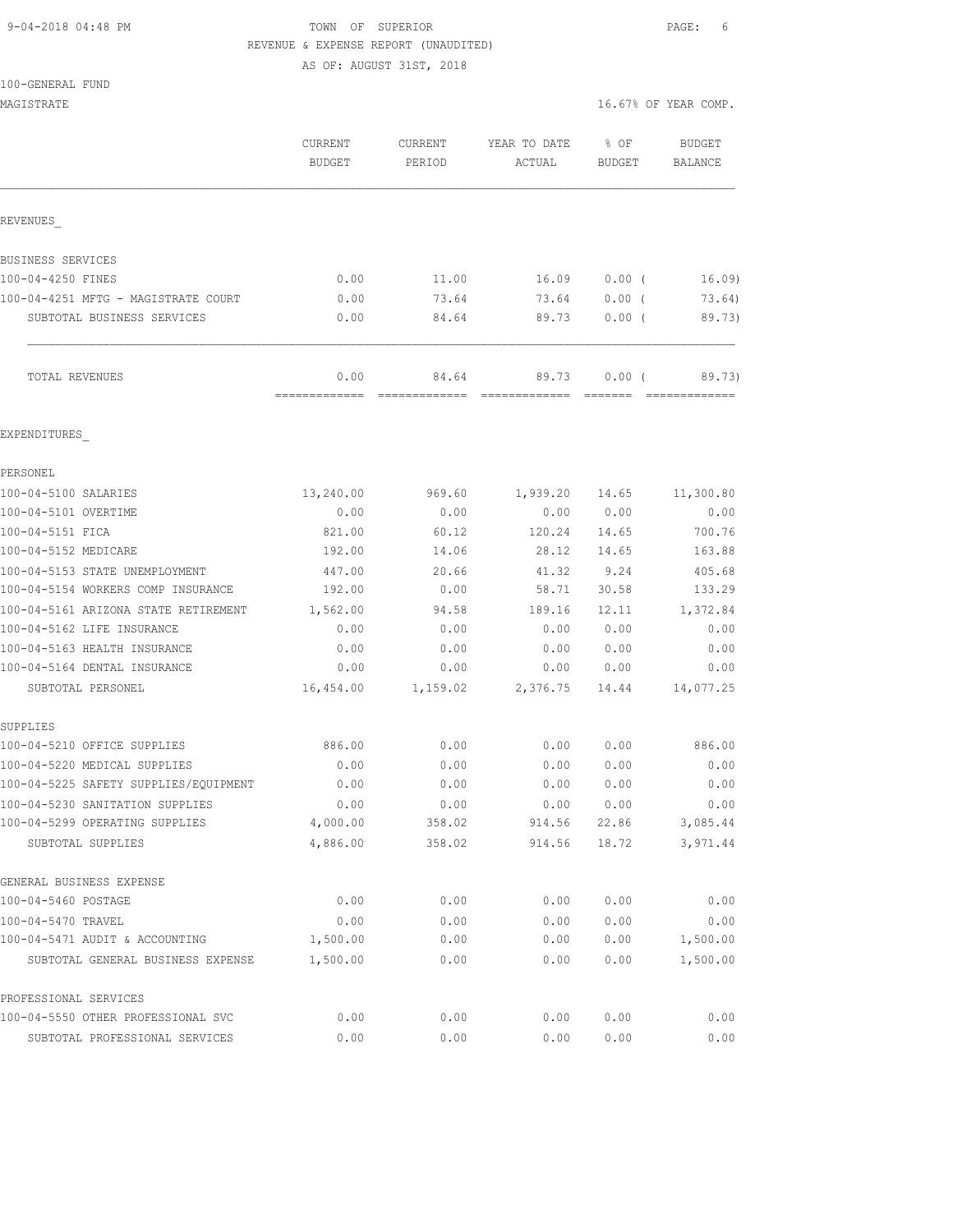| 9-04-2018 04:48 PM |  |
|--------------------|--|
|                    |  |

### TOWN OF SUPERIOR **PAGE:** 7 REVENUE & EXPENSE REPORT (UNAUDITED) AS OF: AUGUST 31ST, 2018

#### 100-GENERAL FUND

MAGISTRATE 16.67% OF YEAR COMP.

|                                    | CURRENT<br>BUDGET | CURRENT<br>PERIOD      | YEAR TO DATE<br>ACTUAL | % OF<br>BUDGET | <b>BUDGET</b><br>BALANCE |
|------------------------------------|-------------------|------------------------|------------------------|----------------|--------------------------|
| CAPITAL OUTLAY                     |                   |                        |                        |                |                          |
| 100-04-5720 OFFICE EQUIPMENT       | 1,000.00          | 375.00                 | 375.00                 | 37.50          | 625.00                   |
| SUBTOTAL CAPITAL OUTLAY            | 1,000.00          | 375.00                 | 375.00                 | 37.50          | 625.00                   |
| TOTAL EXPENDITURES                 | 23,840.00         | 1,892.04               | 3,666.31 15.38         |                | 20, 173.69               |
| REVENUES OVER/(UNDER) EXPENDITURES |                   | 23,840.00)( 1,807.40)( | 3, 576.58              |                | 20, 263.42               |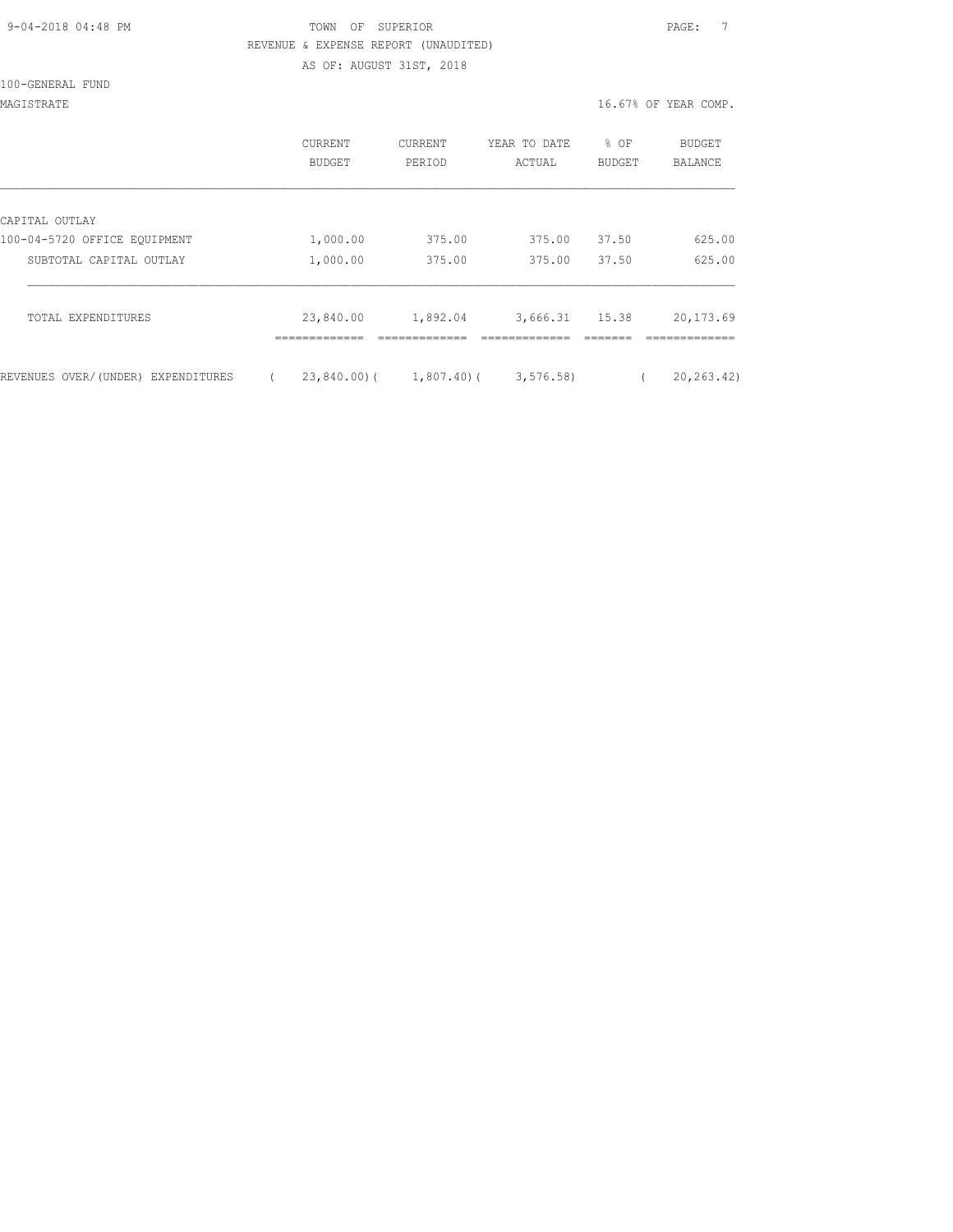### 9-04-2018 04:48 PM TOWN OF SUPERIOR PAGE: 8 REVENUE & EXPENSE REPORT (UNAUDITED) AS OF: AUGUST 31ST, 2018

100-GENERAL FUND

|                                          | <b>CURRENT</b><br><b>BUDGET</b> | <b>CURRENT</b><br>PERIOD | YEAR TO DATE<br>ACTUAL                 | % OF<br>BUDGET | <b>BUDGET</b><br>BALANCE |
|------------------------------------------|---------------------------------|--------------------------|----------------------------------------|----------------|--------------------------|
| REVENUES                                 |                                 |                          |                                        |                |                          |
| <b>BUSINESS SERVICES</b>                 |                                 |                          |                                        |                |                          |
| 100-05-4240 ADMIN FEES (FAX/COPY/NOTARY) | 0.00                            | 15.50                    | 43.00                                  | $0.00$ (       | 43.00)                   |
| SUBTOTAL BUSINESS SERVICES               | 0.00                            | 15.50                    | 43.00                                  | $0.00$ (       | 43.00)                   |
| GRANTS                                   |                                 |                          |                                        |                |                          |
| 100-05-4601 CC CONVENIENCE FEE           | 0.00                            | 88.93                    | 154.72                                 | $0.00$ (       | 154.72)                  |
| SUBTOTAL GRANTS                          | 0.00                            | 88.93                    | 154.72                                 | $0.00$ (       | 154.72)                  |
| TOTAL REVENUES                           | 0.00<br>---------               | 104.43                   | 197.72<br>-------------- ------        | 0.00(          | 197.72)                  |
| EXPENDITURES                             |                                 |                          |                                        |                |                          |
| PERSONEL                                 |                                 |                          |                                        |                |                          |
| 100-05-5100 SALARIES                     |                                 |                          | 98,567.00  19,840.64  29,159.04  29.58 |                | 69,407.96                |
| 100-05-5101 OVERTIME                     | 0.00                            | 102.60                   | 162.60                                 | $0.00$ (       | 162.60)                  |
| 100-05-5151 FICA                         | 6,111.00                        | 1,218.13                 | 1,783.44                               | 29.18          | 4,327.56                 |
| 100-05-5152 MEDICARE                     | 1,429.00                        | 284.89                   | 417.10                                 | 29.19          | 1,011.90                 |
| 100-05-5153 STATE UNEMPLOYMENT           | 358.00                          | 38.90                    | 81.98                                  | 22.90          | 276.02                   |
| 100-05-5154 WORKERS COMP INSURANCE       | 283.00                          | 0.00                     | 55.73                                  | 19.69          | 227.27                   |
| 100-05-5161 ARIZONA STATE RETIREMENT     | 11,631.00                       |                          | 1,023.89 2,130.54                      | 18.32          | 9,500.46                 |
| 100-05-5162 LIFE INSURANCE               | 193.00                          | 60.30                    | 116.65                                 | 60.44          | 76.35                    |
| 100-05-5163 HEALTH INSURANCE             | 17,296.00                       | 1,191.10                 | 15,705.83                              | 90.81          | 1,590.17                 |
| 100-05-5164 DENTAL INSURANCE             | 887.00                          | 277.29                   | 369.72                                 | 41.68          | 517.28                   |
| SUBTOTAL PERSONEL                        | 136,755.00                      | 24,037.74                | 49,982.63                              | 36.55          | 86,772.37                |
| SUPPLIES                                 |                                 |                          |                                        |                |                          |
| 100-05-5210 OFFICE SUPPLIES              | 10,000.00                       | 1,627.73                 | 3,574.42 35.74 6,425.58                |                |                          |
| 100-05-5220 MEDICAL SUPPLIES             | 0.00                            | 0.00                     | 0.00                                   | 0.00           | 0.00                     |
| 100-05-5225 SAFETY SUPPLIES/EQUIPMENT    | 0.00                            | 0.00                     | 0.00                                   | 0.00           | 0.00                     |
| 100-05-5230 SANITATION SUPPLIES          | 0.00                            | 0.00                     | 0.00                                   | 0.00           | 0.00                     |
| 100-05-5299 OPERATING SUPPLIES           | 5,000.00                        | 122.57                   | 754.57                                 | 15.09          | 4,245.43                 |
| SUBTOTAL SUPPLIES                        | 15,000.00                       | 1,750.30                 | 4,328.99                               | 28.86          | 10,671.01                |
| UTILITIES                                |                                 |                          |                                        |                |                          |
| 100-05-5310 ELECTRICITY                  | 18,910.00                       | 3,389.14                 | 6, 185.75                              | 32.71          | 12,724.25                |
| 100-05-5320 GAS                          | 1,200.00                        | 76.93                    | 151.18                                 | 12.60          | 1,048.82                 |
| 100-05-5330 REFUSE                       | 0.00                            | 0.00                     | 0.00                                   | 0.00           | 0.00                     |
| 100-05-5340 SEWER                        | 0.00                            | 0.00                     | 0.00                                   | 0.00           | 0.00                     |
| 100-05-5350 TELEPHONE                    | 4,000.00                        | 340.87                   | 792.07                                 | 19.80          | 3,207.93                 |
| 100-05-5360 WATER                        | 2,300.00                        | 213.17                   | 436.68                                 | 18.99          | 1,863.32                 |
| 100-05-5380 SECURITY                     | 1,230.00                        | 0.00                     | 0.00                                   | 0.00           | 1,230.00                 |
| SUBTOTAL UTILITIES                       | 27,640.00                       | 4,020.11                 | 7,565.68                               | 27.37          | 20,074.32                |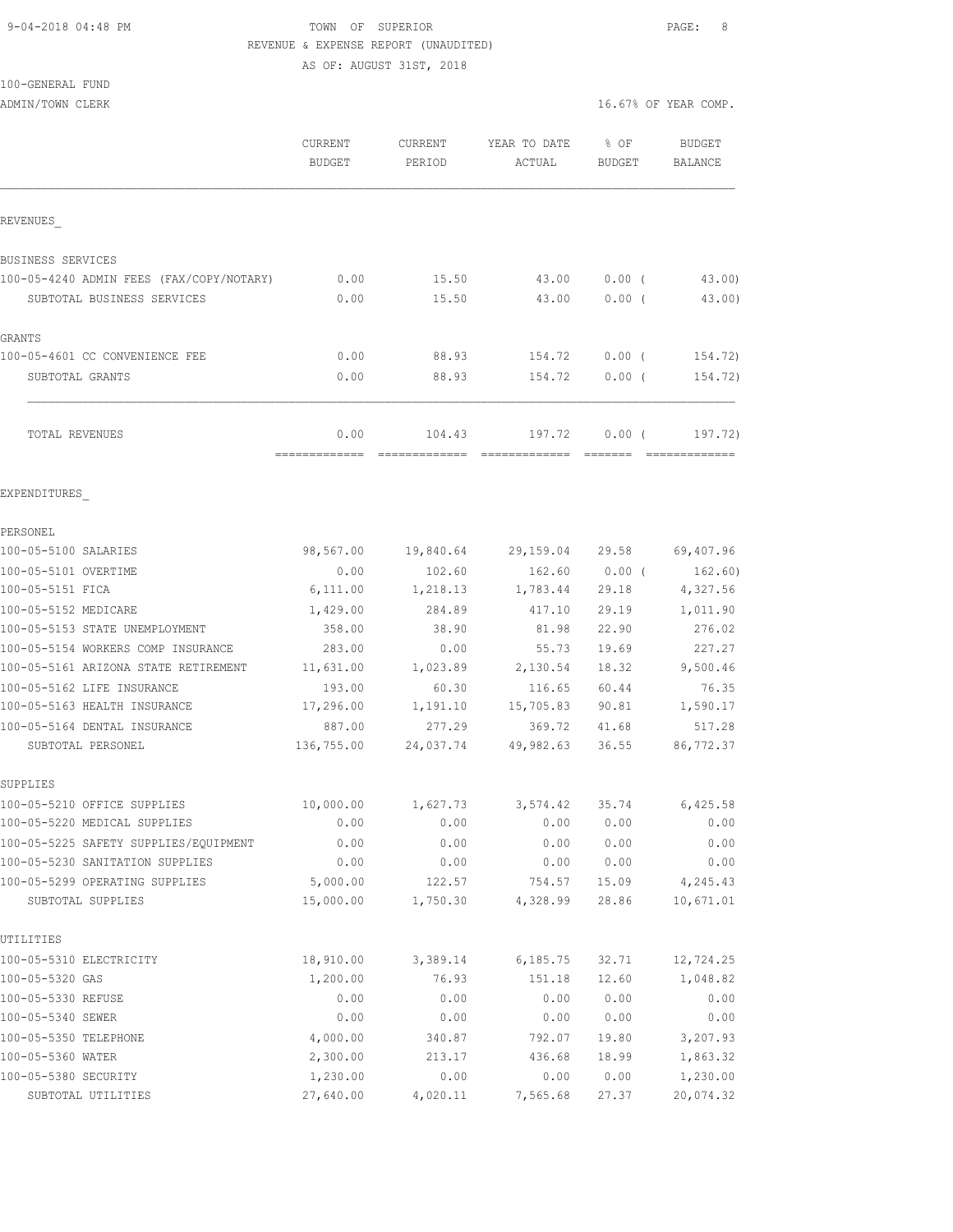#### 9-04-2018 04:48 PM TOWN OF SUPERIOR PAGE: 9 REVENUE & EXPENSE REPORT (UNAUDITED) AS OF: AUGUST 31ST, 2018

100-GENERAL FUND

ADMIN/TOWN CLERK 16.67% OF YEAR COMP.

 CURRENT CURRENT YEAR TO DATE % OF BUDGET BUDGET PERIOD ACTUAL BUDGET BALANCE GENERAL BUSINESS EXPENSE 100-05-5410 ADVERTISING 6,000.00 7,168.60 7,485.29 124.75 ( 1,485.29) 100-05-5420 DUES & SUBSCRIPTIONS 9,000.00 292.73 1,734.38 19.27 7,265.62 100-05-5425 CONFERENCES & TRAINING 0.00 0.00 0.00 0.00 0.00 100-05-5430 PRINTING 5,120.00 100.16 380.59 7.43 4,739.41 100-05-5440 ELECTIONS 5,000.00 0.00 0.00 0.00 5,000.00 100-05-5450 UNIFORMS 0.00 0.00 0.00 0.00 0.00 100-05-5460 POSTAGE 6,000.00 182.52 466.25 7.77 5,533.75 100-05-5470 TRAVEL 0.00 0.00 0.00 0.00 0.00 100-05-5471 AUDIT & ACCOUNTING 0.00 0.00 0.00 0.00 0.00 100-05-5480 GENERAL INSURANCE 12,820.00 2,310.00 2,671.20 20.84 10,148.80 100-05-5481 VEHICLE INSURANCE 0.00 0.00 0.00 0.00 0.00 100-05-5482 LIABILITY INSURANCE 0.00 0.00 0.00 0.00 0.00 100-05-5491 FINANCE/BANK FEES 3,000.00 405.23 878.33 29.28 2,121.67 100-05-5495 PENALTY 0.00 0.00 0.00 0.00 0.00 SUBTOTAL GENERAL BUSINESS EXPENSE 46,940.00 10,459.24 13,616.04 29.01 33,323.96 PROFESSIONAL SERVICES 100-05-5520 CONTRACT 0.00 800.00 2,400.00 0.00 ( 2,400.00) 100-05-5550 OTHER PROFESSIONAL SERVICES 80,000.00 11,034.75 29,599.21 37.00 50,400.79 100-05-5590 AUDIT & ACCOUNTING 1,545.00 0.00 0.00 0.00 1,545.00 SUBTOTAL PROFESSIONAL SERVICES 81,545.00 11,834.75 31,999.21 39.24 49,545.79 REPAIR/MAINTENANCE 100-05-5610 PARK & BLDG IMPROVEMENTS 0.00 0.00 0.00 0.00 0.00 100-05-5640 AUTO & TRUCK REPAIRS 0.00 0.00 0.00 0.00 0.00 100-05-5641 GAS & OIL 500.00 0.00 117.13 23.43 382.87 100-05-5642 TIRES & TUBES 0.00 0.00 0.00 0.00 0.00 100-05-5650 OTHER EQUIPMENT REPAIRS 4,000.00 0.00 0.00 0.00 4,000.00 SUBTOTAL REPAIR/MAINTENANCE 4,500.00 0.00 117.13 2.60 4,382.87 CAPITAL OUTLAY 100-05-5710 BUILDING 9,000.00 666.66 1,333.32 14.81 7,666.68 100-05-5720 OFFICE EQUIPMENT 5,000.00 0.00 538.83 10.78 4,461.17 100-05-5750 OTHER EQUIP/SMALL TOOLS 0.00 0.00 51.84 0.00 ( 51.84) 100-05-5780 COMPUTER/INCODE SOFTWARE 32,539.00 6,329.66 8,056.73 24.76 24,482.27 SUBTOTAL CAPITAL OUTLAY 46,539.00 6,996.32 9,980.72 21.45 36,558.28 DEBT SERVICE 100-05-5900 DEBT SERVICE: PRINCIPAL 0.00 168.80 168.80 0.00 ( 168.80) 100-05-5901 DEBT SERVCE INTEREST 0.00 72.85 72.85 0.00 ( 72.85) SUBTOTAL DEBT SERVICE  $0.00$  241.65 241.65 0.00 (241.65) TOTAL EXPENDITURES 358,919.00 59,340.11 117,832.05 32.83 241,086.95 ============= ============= ============= ======= =============

REVENUES OVER/(UNDER) EXPENDITURES ( 358,919.00)( 59,235.68)( 117,634.33) ( 241,284.67)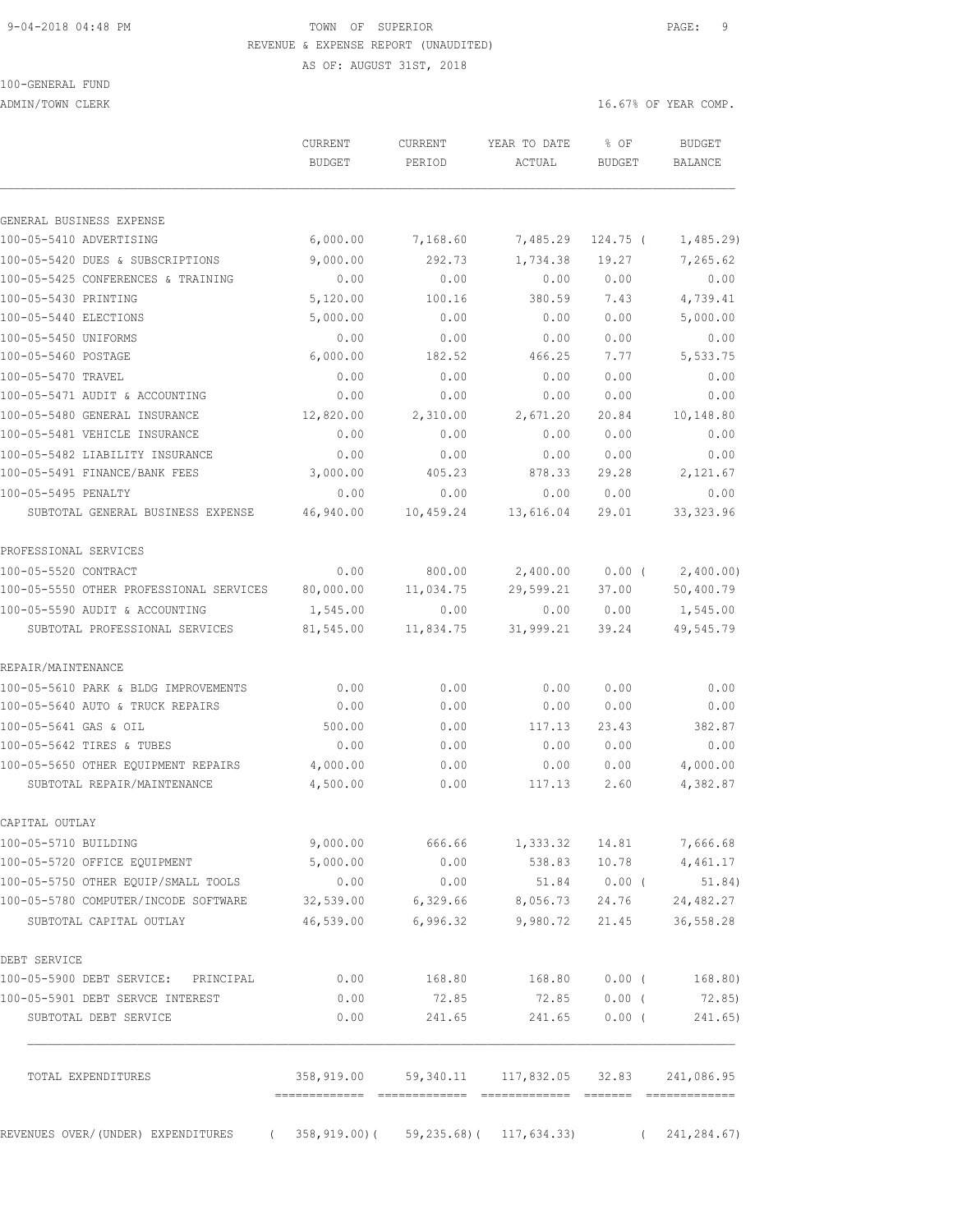### 9-04-2018 04:48 PM **TOWN** OF SUPERIOR **PAGE: 10** REVENUE & EXPENSE REPORT (UNAUDITED)

 CURRENT CURRENT YEAR TO DATE % OF BUDGET BUDGET PERIOD ACTUAL BUDGET BALANCE

16.67% OF YEAR COMP.

AS OF: AUGUST 31ST, 2018

| 100-GENERAL FUND |  |
|------------------|--|
| FINANCE          |  |
|                  |  |
|                  |  |
| <b>REVENUES</b>  |  |
| GRANTS           |  |

|        | TOTAL REVENUES                 | 0.00 | 0.00 | 0.00 | 0.00 | 0.00 |
|--------|--------------------------------|------|------|------|------|------|
|        | SUBTOTAL GRANTS                | 0.00 | 0.00 | 0.00 | 0.00 | 0.00 |
|        | 100-06-4601 CC CONVENIENCE FEE | 0.00 | 0.00 | 0.00 | 0.00 | 0.00 |
| GRANTS |                                |      |      |      |      |      |
|        | REVENUES                       |      |      |      |      |      |

### EXPENDITURES\_

| PERSONEL                              |      |          |          |       |            |
|---------------------------------------|------|----------|----------|-------|------------|
| 100-06-5100 SALARIES                  | 0.00 | 0.00     | 0.00     | 0.00  | 0.00       |
| 100-06-5101 OVERTIME                  | 0.00 | 0.00     | 0.00     | 0.00  | 0.00       |
| 100-06-5151 FICA                      | 0.00 | 0.00     | 0.00     | 0.00  | 0.00       |
| 100-06-5152 MEDICARE                  | 0.00 | 0.00     | 0.00     | 0.00  | 0.00       |
| 100-06-5153 STATE UNEMPLOYMENT        | 0.00 | 0.00     | 0.00     | 0.00  | 0.00       |
| 100-06-5154 WORKERS COMP INSURANCE    | 0.00 | 0.00     | 0.00     | 0.00  | 0.00       |
| 100-06-5161 ARIZONA STATE RETIREMENT  | 0.00 | 0.00     | 0.00     | 0.00  | 0.00       |
| 100-06-5162 LIFE INSURANCE            | 0.00 | 0.00     | 0.00     | 0.00  | 0.00       |
| 100-06-5163 HEALTH INSURANCE          | 0.00 | 0.00     | 0.00     | 0.00  | 0.00       |
| 100-06-5164 DENTAL INSURANCE          | 0.00 | 0.00     | 0.00     | 0.00  | 0.00       |
| SUBTOTAL PERSONEL                     | 0.00 | 0.00     | 0.00     | 0.00  | 0.00       |
| SUPPLIES                              |      |          |          |       |            |
| 100-06-5210 OFFICE SUPPLIES           | 0.00 | 0.00     | 0.00     | 0.00  | 0.00       |
| 100-06-5220 MEDICAL SUPPLIES          | 0.00 | 0.00     | 0.00     | 0.00  | 0.00       |
| 100-06-5225 SAFETY SUPPLIES/EQUIPMENT | 0.00 | 0.00     | 0.00     | 0.00  | 0.00       |
| 100-06-5230 SANITATION SUPPLIES       | 0.00 | 0.00     | 0.00     | 0.00  | 0.00       |
| 100-06-5299 OPERATING SUPPLIES        | 0.00 | 1,219.60 | 1,219.60 | 0.00( | 1, 219.60  |
| SUBTOTAL SUPPLIES                     | 0.00 | 1,219.60 | 1,219.60 | 0.00( | 1, 219.60) |
| UTILITIES                             |      |          |          |       |            |
| 100-06-5310 ELECTRICITY               | 0.00 | 0.00     | 0.00     | 0.00  | 0.00       |
| 100-06-5320 GAS                       | 0.00 | 0.00     | 0.00     | 0.00  | 0.00       |
| 100-06-5330 REFUSE                    | 0.00 | 0.00     | 0.00     | 0.00  | 0.00       |
| 100-06-5340 SEWER                     | 0.00 | 0.00     | 0.00     | 0.00  | 0.00       |
| 100-06-5350 TELEPHONE                 | 0.00 | 0.00     | 0.00     | 0.00  | 0.00       |
| 100-06-5360 WATER                     | 0.00 | 0.00     | 0.00     | 0.00  | 0.00       |
| SUBTOTAL UTILITIES                    | 0.00 | 0.00     | 0.00     | 0.00  | 0.00       |
| GENERAL BUSINESS EXPENSE              |      |          |          |       |            |
| 100-06-5410 ADVERTISING               | 0.00 | 0.00     | 0.00     | 0.00  | 0.00       |
| 100-06-5420 DUES & SUBSCRIPTIONS      | 0.00 | 0.00     | 0.00     | 0.00  | 0.00       |
| 100-06-5425 CONFERENCES & TRAINING    | 0.00 | 0.00     | 0.00     | 0.00  | 0.00       |
| 100-06-5430 PRINTING                  | 0.00 | 0.00     | 0.00     | 0.00  | 0.00       |
| 100-06-5450 UNIFORMS                  | 0.00 | 0.00     | 0.00     | 0.00  | 0.00       |
| 100-06-5460 POSTAGE                   | 0.00 | 0.00     | 0.00     | 0.00  | 0.00       |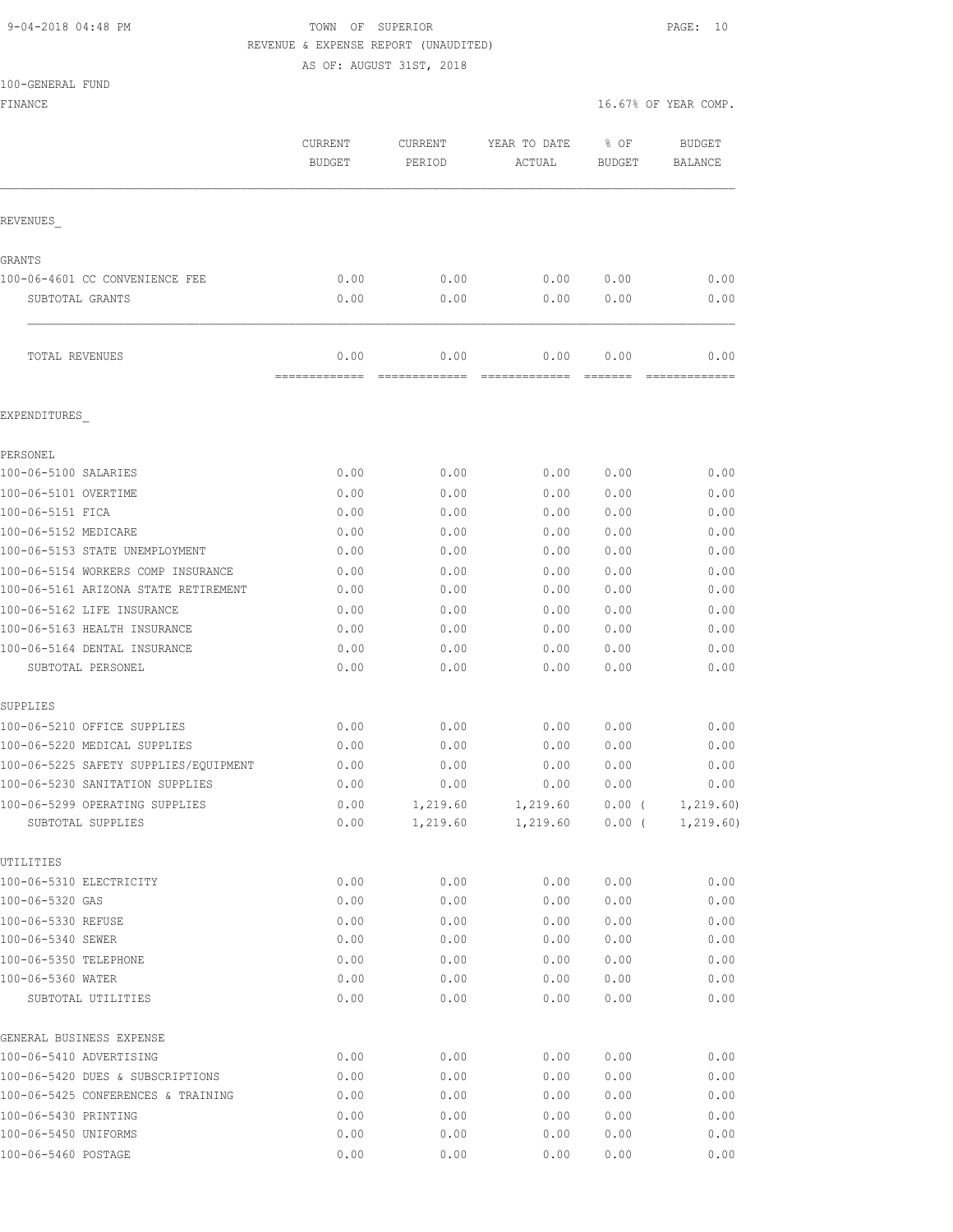#### 9-04-2018 04:48 PM TOWN OF SUPERIOR PAGE: 11 REVENUE & EXPENSE REPORT (UNAUDITED) AS OF: AUGUST 31ST, 2018

100-GENERAL FUND

FINANCE 16.67% OF YEAR COMP.

|                                                | CURRENT       | <b>CURRENT</b>              | YEAR TO DATE | $8$ OF        | <b>BUDGET</b>  |
|------------------------------------------------|---------------|-----------------------------|--------------|---------------|----------------|
|                                                | <b>BUDGET</b> | PERIOD                      | ACTUAL       | <b>BUDGET</b> | <b>BALANCE</b> |
| 100-06-5470 TRAVEL                             | 0.00          | 0.00                        | 0.00         | 0.00          | 0.00           |
| 100-06-5471 AUDIT & ACCOUNTING                 | 0.00          | 0.00                        | 0.00         | 0.00          | 0.00           |
| 100-06-5480 GENERAL INSURANCE                  | 12,820.00     | 0.00                        | 0.00         | 0.00          | 12,820.00      |
| 100-06-5481 VEHICLE INSURANCE                  | 0.00          | 0.00                        | 0.00         | 0.00          | 0.00           |
| 100-06-5482 LIABILITY INSURANCE                | 0.00          | 0.00                        | 0.00         | 0.00          | 0.00           |
| 100-06-5491 FINANCE/BANK FEES                  | 0.00          | 862.60                      | 1,665.73     | $0.00$ (      | 1,665.73)      |
| SUBTOTAL GENERAL BUSINESS EXPENSE              | 12,820.00     | 862.60                      | 1,665.73     | 12.99         | 11, 154.27     |
| PROFESSIONAL SERVICES                          |               |                             |              |               |                |
| 100-06-5550 OTHER PROFESSIONAL SERVICES        | 46,000.00     | 0.00                        | 5,557.50     | 12.08         | 40,442.50      |
| 100-06-5590 AUDIT & ACCOUNTING                 | 1,545.00      | 0.00                        | 0.00         | 0.00          | 1,545.00       |
| SUBTOTAL PROFESSIONAL SERVICES                 | 47,545.00     | 0.00                        | 5,557.50     | 11.69         | 41,987.50      |
| CAPITAL OUTLAY                                 |               |                             |              |               |                |
| 100-06-5720 OFFICE EQUIPMENT                   | 0.00          | 0.00                        | 0.00         | 0.00          | 0.00           |
| SUBTOTAL CAPITAL OUTLAY                        | 0.00          | 0.00                        | 0.00         | 0.00          | 0.00           |
|                                                |               |                             |              |               |                |
| TOTAL EXPENDITURES                             | 60,365.00     | 2,082.20                    | 8,442.83     | 13.99         | 51,922.17      |
| REVENUES OVER/(UNDER) EXPENDITURES<br>$\left($ |               | $60, 365, 00$ ( 2,082,20) ( | 8,442.83)    | $\sqrt{2}$    | 51, 922.17     |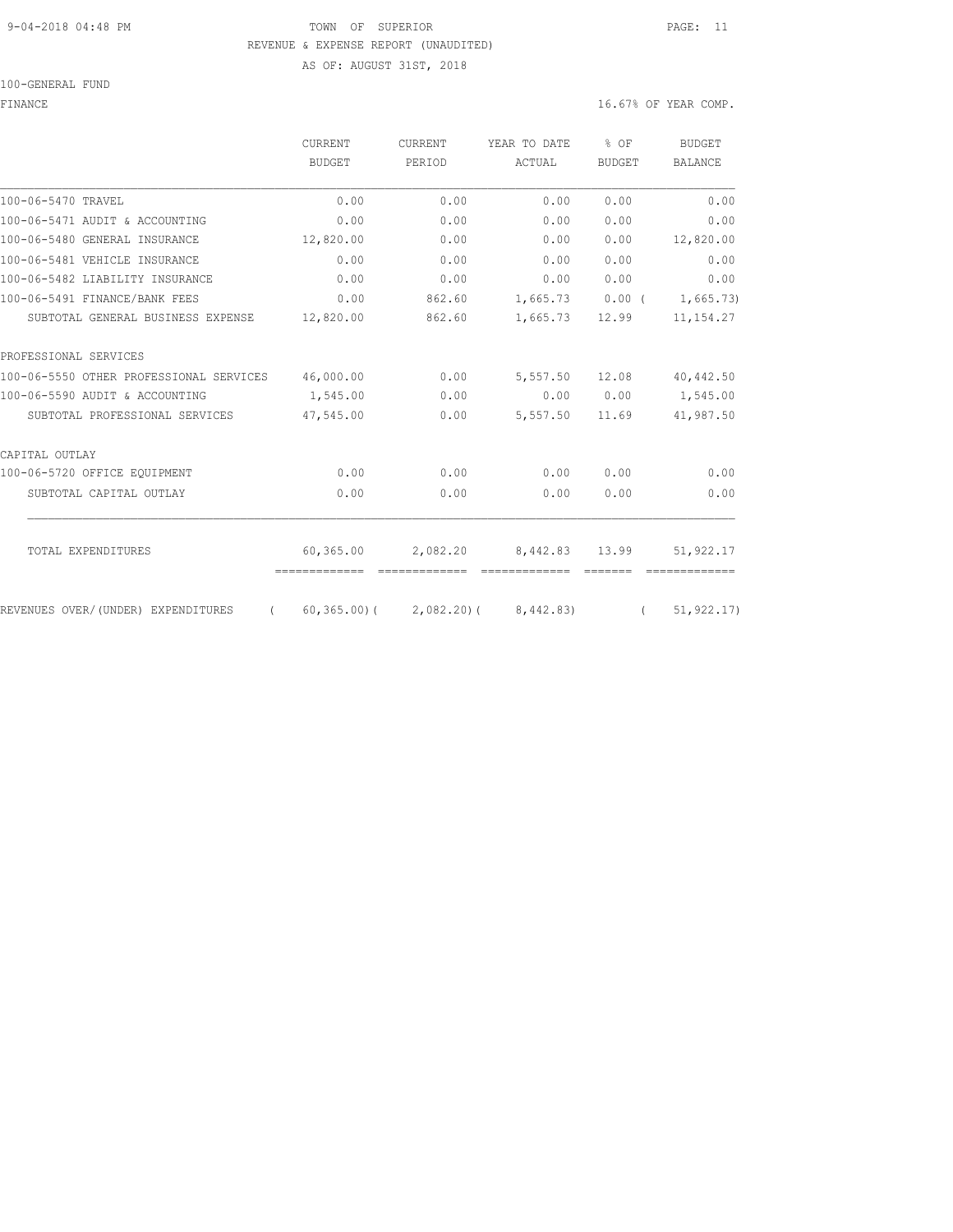### 9-04-2018 04:48 PM TOWN OF SUPERIOR PAGE: 12 REVENUE & EXPENSE REPORT (UNAUDITED)

AS OF: AUGUST 31ST, 2018

| POLICE                                                        |                                             |                          |                        |                | 16.67% OF YEAR COMP.     |
|---------------------------------------------------------------|---------------------------------------------|--------------------------|------------------------|----------------|--------------------------|
|                                                               | <b>CURRENT</b><br><b>BUDGET</b>             | <b>CURRENT</b><br>PERIOD | YEAR TO DATE<br>ACTUAL | % OF<br>BUDGET | <b>BUDGET</b><br>BALANCE |
| REVENUES                                                      |                                             |                          |                        |                |                          |
| BUSINESS SERVICES                                             |                                             |                          |                        |                |                          |
| 100-07-4230 PD SERVICES-IMPOUND/FING PRI                      | 10,000.00                                   | 513.00                   | 842.00                 | 8.42           | 9,158.00                 |
| 100-07-4231 K-9 REVENUE                                       | 0.00                                        | 0.00                     | 20.00                  | 0.00(          | 20.00                    |
| 100-07-4240 FEES                                              | 0.00                                        | 0.00                     | 0.00                   | 0.00           | 0.00                     |
| 100-07-4250 TRAFFIC FINES                                     | 14,000.00                                   | 1,439.85                 | 2,205.07               | 15.75          | 11,794.93                |
| SUBTOTAL BUSINESS SERVICES                                    | 24,000.00                                   | 1,952.85                 | 3,067.07               | 12.78          | 20,932.93                |
| CONTRIBUTIONS                                                 |                                             |                          |                        |                |                          |
| 100-07-4780 OFF DUTY SALARIES                                 | 0.00                                        | 0.00                     | 0.00                   | 0.00           | 0.00                     |
| 100-07-4781 OFF DUTY VEHICLE USE                              | 0.00                                        | 0.00                     | 0.00                   | 0.00           | 0.00                     |
| SUBTOTAL CONTRIBUTIONS                                        | 0.00                                        | 0.00                     | 0.00                   | 0.00           | 0.00                     |
| TOTAL REVENUES                                                | 24,000.00<br>============================== | 1,952.85                 | 3,067.07               | 12.78          | 20,932.93                |
| EXPENDITURES                                                  |                                             |                          |                        |                |                          |
| PERSONEL                                                      |                                             |                          |                        |                |                          |
| 100-07-5100 SALARIES                                          | 417,491.00                                  | 29,711.29                | 59,577.96              | 14.27          | 357,913.04               |
| 100-07-5101 OVERTIME                                          | 30,000.00                                   | 968.31                   | 2,824.87               | 9.42           | 27, 175. 13              |
| 100-07-5102 TAXABLE AUTO ALLOWANCE                            | 0.00                                        | 0.00                     | 0.00                   | 0.00           | 0.00                     |
| 100-07-5151 FICA                                              | 2,431.00                                    | 282.57                   | 538.71                 | 22.16          | 1,892.29                 |
| 100-07-5152 MEDICARE                                          | 5,879.00                                    | 421.55                   | 854.49                 | 14.53          | 5,024.51                 |
| 100-07-5153 STATE UNEMPLOYMENT                                | 1,267.00                                    | 23.00                    | 30.03                  | 2.37           | 1,236.97                 |
| 100-07-5154 WORKERS COMP INSURANCE                            | 25,849.00                                   | 0.00                     | 4,689.73               | 18.14          | 21, 159. 27              |
| 100-07-5160 PUBLIC SAFETY RETIREMENT                          | 88,398.00                                   | 7,722.42                 | 19,968.80              | 22.59          | 68,429.20                |
| 100-07-5161 ARIZONA STATE RETIREMENT                          | 10,063.00                                   | 410.93                   | 860.07                 | 8.55           | 9,202.93                 |
| 100-07-5162 LIFE INSURANCE                                    | 683.00                                      | 107.20                   | 218.80                 | 32.04          | 464.20                   |
| 100-07-5163 HEALTH INSURANCE                                  | 61,280.00                                   | $2,730.83$ (             | 1,786.65               | $2.92 -$       | 63,066.65                |
| 100-07-5164 DENTAL INSURANCE                                  | 3,143.00                                    | 523.77                   | 708.63                 | 22.55          | 2,434.37                 |
| 100-07-5180 RESOLUTION SALARIES                               | 0.00                                        | 0.00                     | 0.00                   | 0.00           | 0.00                     |
| 100-07-5181 DALMOLIN EXCAVATING SALARIES<br>SUBTOTAL PERSONEL | 0.00<br>646,484.00                          | 0.00<br>42,901.87        | 0.00<br>88,485.44      | 0.00<br>13.69  | 0.00<br>557,998.56       |
| SUPPLIES                                                      |                                             |                          |                        |                |                          |
| 100-07-5210 OFFICE SUPPLIES                                   | 3,500.00                                    | 0.00                     | 0.00                   | 0.00           | 3,500.00                 |
| 100-07-5220 MEDICAL SUPPLIES                                  | 0.00                                        | 0.00                     | 0.00                   | 0.00           | 0.00                     |
| 100-07-5225 SAFETY SUPPLIES/EQUIPMENT                         | 0.00                                        | 0.00                     | 0.00                   | 0.00           | 0.00                     |
| 100-07-5227 K9 FOOD & MEDICAL SUPPLIES                        | 2,000.00                                    | 181.49                   | 747.99                 | 37.40          | 1,252.01                 |
| 100-07-5230 SANITATION SUPPLIES                               | 0.00                                        | 0.00                     | 0.00                   | 0.00           | 0.00                     |
| 100-07-5299 OPERATING SUPPLIES                                | 0.00                                        | 70.00                    | 70.00                  | $0.00$ (       | 70.00                    |
| SUBTOTAL SUPPLIES                                             | 5,500.00                                    | 251.49                   | 817.99                 | 14.87          | 4,682.01                 |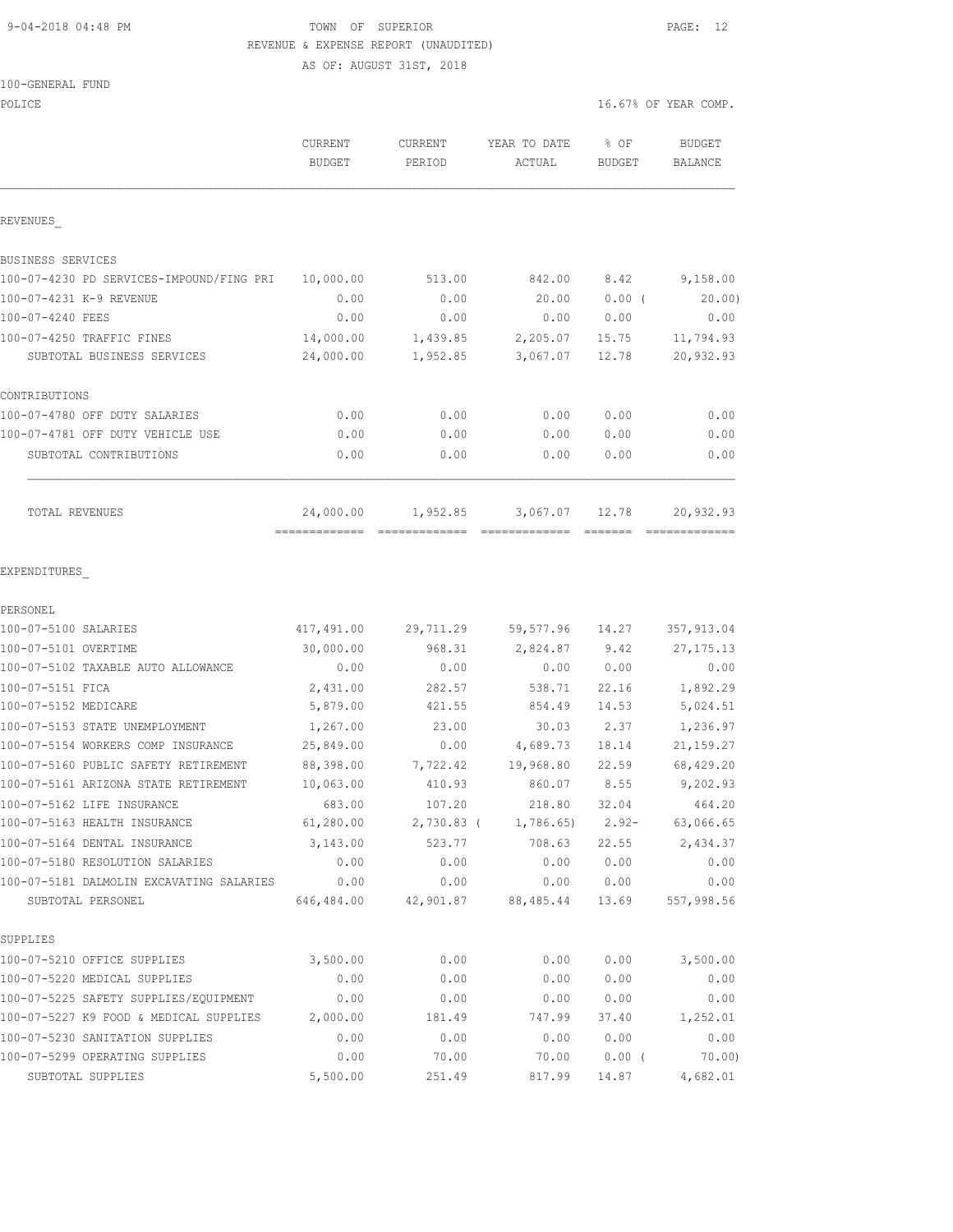#### 9-04-2018 04:48 PM TOWN OF SUPERIOR PAGE: 13 REVENUE & EXPENSE REPORT (UNAUDITED)

AS OF: AUGUST 31ST, 2018

|  | 100-GENERAL FUND |  |
|--|------------------|--|
|  |                  |  |

UTILITIES

REPAIR/MAINTENANCE

CAPITAL OUTLAY

POLICE 16.67% OF YEAR COMP. CURRENT CURRENT YEAR TO DATE % OF BUDGET BUDGET PERIOD ACTUAL BUDGET BALANCE 100-07-5310 ELECTRICITY 4,900.00 511.78 722.19 14.74 4,177.81 100-07-5320 GAS 200.00 31.53 63.06 31.53 136.94 100-07-5330 REFUSE 0.00 0.00 0.00 0.00 0.00 100-07-5340 SEWER 0.00 0.00 0.00 0.00 0.00 100-07-5350 TELEPHONE 14,000.00 2,339.59 6,051.53 43.23 7,948.47  $100-07-5360$  WATER  $1,000.00$  78.01 324.40 32.44 675.60 100-07-5380 SECURITY 0.00 0.00 0.00 0.00 0.00 SUBTOTAL UTILITIES 20,100.00 2,960.91 7,161.18 35.63 12,938.82 GENERAL BUSINESS EXPENSE 100-07-5410 ADVERTISING 500.00 0.00 0.00 0.00 500.00 100-07-5420 DUES & SUBSCRIPTIONS 500.00 0.00 0.00 0.00 500.00 100-07-5425 CONFERENCES & TRAINING 0.00 0.00 0.00 0.00 0.00 100-07-5430 PRINTING 0.00 0.00 89.39 0.00 ( 89.39) 100-07-5450 UNIFORMS 0.00 0.00 0.00 0.00 0.00 100-07-5460 POSTAGE 500.00 35.10 89.66 17.93 410.34 100-07-5470 TRAVEL 0.00 0.00 0.00 0.00 0.00 100-07-5471 AUDIT & ACCOUNTING 1,545.00 0.00 0.00 0.00 1,545.00 100-07-5480 GENERAL INSURANCE 12,820.00 0.00 0.00 0.00 12,820.00 100-07-5481 VEHICLE INSURANCE 0.00 0.00 0.00 0.00 0.00 100-07-5482 LIABILITY INSURANCE 0.00 0.00 0.00 0.00 0.00 100-07-5492 BAD DEBT EXPENSE 0.00 0.00 0.00 0.00 0.00 SUBTOTAL GENERAL BUSINESS EXPENSE 15,865.00 35.10 179.05 1.13 15,685.95 PROFESSIONAL SERVICES 100-07-5520 CONTRACTUAL SERVICES 75,000.00 18,930.60 19,205.26 25.61 55,794.74 100-07-5530 Animal Control 17,112.00 0.00 0.00 0.00 0.00 17,112.00<br>100-07-5550 OTHER PROFESSIONAL SERVICES 2,000.00 143.00 143.00 7.15 1,857.00 100-07-5550 OTHER PROFESSIONAL SERVICES 2,000.00 143.00 143.00 7.15 1,857.00 SUBTOTAL PROFESSIONAL SERVICES 94,112.00 19,073.60 19,348.26 20.56 74,763.74 100-07-5610 PARK & BLDG IMPROVEMENTS 0.00 0.00 0.00 0.00 0.00 100-07-5640 AUTO & TRUCK REPAIRS 0.00 0.00 0.00 0.00 0.00 100-07-5610 PARK & BLDG IMPROVEMENTS<br>
100-07-5640 AUTO & TRUCK REPAIRS<br>
100-07-5641 GAS & OIL 12,000.00 6.00 6.00 3,770.60 31.42 8,229.40<br>
100-07-5642 TIRES & TUBES 0.00 0.00 0.00 0.00 0.00 0.00<br>
100-07-5650 OTHER EQUIPMEN 100-07-5642 TIRES & TUBES 0.00 0.00 0.00 0.00 0.00 100-07-5650 OTHER EQUIPMENT REPAIRS  $0.00$ <br>
100-07-5650 OTHER EQUIPMENT REPAIRS 0.00 0.00 0.00 0.00 0.00 0.00 0.00<br>
12,000.00 0.00 0.00 0.00 0.1.42 8,229.40 SUBTOTAL REPAIR/MAINTENANCE 12,000.00 6.00 3,770.60 31.42 8,229.40 100-07-5710 BUILDING 0.00 0.00 0.00 0.00 0.00 100-07-5715 VEHICLE 0.00 0.00 0.00 0.00 0.00 100-07-5720 OFFICE EQUIPMENT 0.00 0.00 0.00 0.00 0.00

REVENUES OVER/(UNDER) IERNETENDER ( 770,061.00)( 63,276.12)( 116.605.45)( 65) ( 652,365.55) ( 653,365.55)

100-07-5730 RADIO EQUIPMENT 0.00 0.00 0.00 0.00 0.00 100-07-5740 MEDICAL EQUIPMENT 0.00 0.00 0.00 0.00 0.00 100-07-5750 OTHER EQUIP/SMALL TOOLS 0.00 0.00 0.00 0.00 0.00 SUBTOTAL CAPITAL OUTLAY 0.00 0.00 0.00 0.00 0.00

TOTAL EXPENDITURES 794,061.00 65,228.97 119,762.52 15.08 674,298.48

============= ============= ============= ======= =============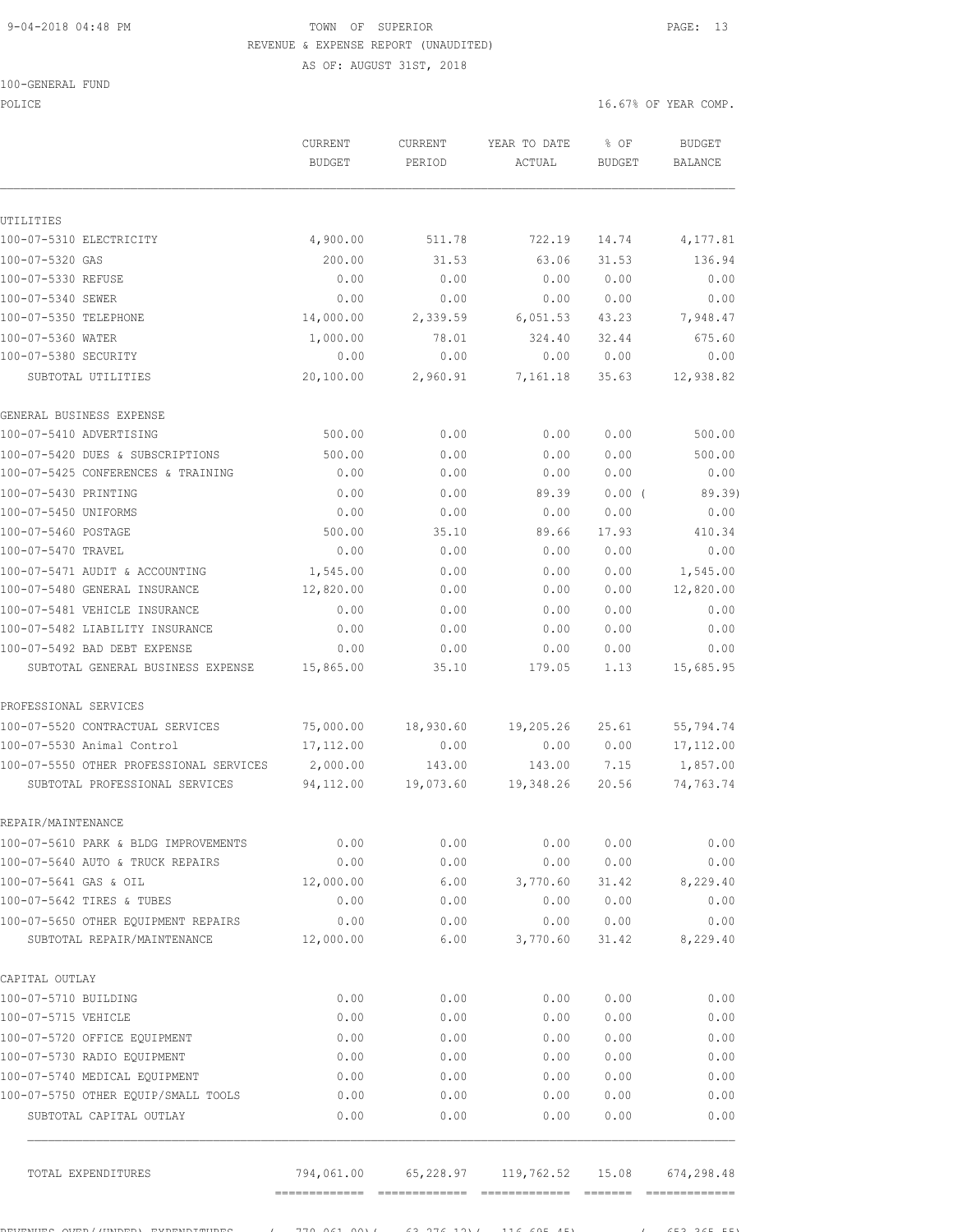### 9-04-2018 04:48 PM TOWN OF SUPERIOR PAGE: 14 REVENUE & EXPENSE REPORT (UNAUDITED) AS OF: AUGUST 31ST, 2018

100-GENERAL FUND

|                                                      | CURRENT<br><b>BUDGET</b> | CURRENT<br>PERIOD | YEAR TO DATE<br>ACTUAL | % OF<br><b>BUDGET</b> | <b>BUDGET</b><br><b>BALANCE</b> |
|------------------------------------------------------|--------------------------|-------------------|------------------------|-----------------------|---------------------------------|
| REVENUES                                             |                          |                   |                        |                       |                                 |
| BUSINESS SERVICES                                    |                          |                   |                        |                       |                                 |
| 100-08-4240 FEES                                     | 0.00                     | 0.00              | 0.00                   | 0.00                  | 0.00                            |
| 100-08-4250 FINES                                    | 0.00                     | 0.00              | 0.00                   | 0.00                  | 0.00                            |
| 100-08-4270 INTEREST INCOME                          | 0.00                     | 0.00              | 0.00                   | 0.00                  | 0.00                            |
| SUBTOTAL BUSINESS SERVICES                           | 0.00                     | 0.00              | 0.00                   | 0.00                  | 0.00                            |
| CONTRIBUTIONS                                        |                          |                   |                        |                       |                                 |
| 100-08-4780 RESOLUTION SALARIES                      | 0.00                     | 0.00              | 0.00                   | 0.00                  | 0.00                            |
| SUBTOTAL CONTRIBUTIONS                               | 0.00                     | 0.00              | 0.00                   | 0.00                  | 0.00                            |
| TOTAL REVENUES                                       | 0.00<br>-------------    | 0.00              | 0.00                   | 0.00                  | 0.00                            |
| EXPENDITURES                                         |                          |                   |                        |                       |                                 |
| PERSONEL                                             |                          |                   |                        |                       |                                 |
| 100-08-5100 SALARIES                                 | 59,655.00                | 3,999.54          | 8,725.57               | 14.63                 | 50,929.43                       |
| 100-08-5101 OVERTIME                                 | 4,500.00                 | 290.07            | 633.41                 | 14.08                 | 3,866.59                        |
| 100-08-5151 FICA                                     | 3,757.00                 | 220.45            | 486.27                 | 12.94                 | 3,270.73                        |
| 100-08-5152 MEDICARE                                 | 879.00                   | 51.57             | 113.73                 | 12.94                 | 765.27                          |
| 100-08-5153 STATE UNEMPLOYMENT                       | 403.00                   | 10.67             | 44.02                  | 10.92                 | 358.98                          |
| 100-08-5154 WORKERS COMP INSURANCE                   | 2,839.00                 | 0.00              | 0.00                   | 0.00                  | 2,839.00                        |
| 100-08-5160 PUBLIC SAFETY RETIREMENT                 | 7,350.00                 | 397.84            | 1,023.64               | 13.93                 | 6,326.36                        |
| 100-08-5161 ARIZONA STATE RETIREMENT                 | 0.00                     | 0.00              | 0.00                   | 0.00                  | 0.00                            |
| 100-08-5162 LIFE INSURANCE                           | 105.00                   | 87.10             | 156.85                 | 149.38 (              | 51.85)                          |
| 100-08-5163 HEALTH INSURANCE                         | 5,045.00                 | 1,786.65          | 1,729.32               | 34.28                 | 3, 315.68                       |
| 100-08-5164 DENTAL INSURANCE                         | 481.00                   | 338.91            | 462.15                 | 96.08                 | 18.85                           |
| 100-08-5180 RESOLUTION SALARIES<br>SUBTOTAL PERSONEL | 0.00<br>85,014.00        | 0.00<br>7,182.80  | 0.00<br>13, 374.96     | 0.00<br>15.73         | 0.00<br>71,639.04               |
|                                                      |                          |                   |                        |                       |                                 |
| SUPPLIES<br>100-08-5210 OFFICE SUPPLIES              | 250.00                   | 0.00              | 35.88                  | 14.35                 | 214.12                          |
| 100-08-5220 MEDICAL SUPPLIES                         | 0.00                     | 0.00              | 0.00                   | 0.00                  | 0.00                            |
| 100-08-5225 SAFETY SUPPLIES/EQUIPMENT                | 0.00                     | 705.44            | 705.44                 | 0.00(                 | 705.44)                         |
| 100-08-5230 SANITATION SUPPLIES                      | 0.00                     | 0.00              | 0.00                   | 0.00                  | 0.00                            |
| 100-08-5299 OPERATING SUPPLIES                       | 3,000.00                 | 119.28            | 906.00                 | 30.20                 | 2,094.00                        |
| SUBTOTAL SUPPLIES                                    | 3,250.00                 | 824.72            | 1,647.32               | 50.69                 | 1,602.68                        |
| UTILITIES                                            |                          |                   |                        |                       |                                 |
| 100-08-5310 ELECTRICITY                              | 2,783.00                 | 285.46            | 573.62                 | 20.61                 | 2,209.38                        |
| 100-08-5320 GAS                                      | 0.00                     | 0.00              | 0.00                   | 0.00                  | 0.00                            |
| 100-08-5330 REFUSE                                   | 0.00                     | 0.00              | 0.00                   | 0.00                  | 0.00                            |
| 100-08-5340 SEWER                                    | 0.00                     | 0.00              | 0.00                   | 0.00                  | 0.00                            |
| 100-08-5350 TELEPHONE                                | 1,163.00                 | 97.50             | 220.31                 | 18.94                 | 942.69                          |

100-08-5360 WATER 811.00 63.64 132.47 16.33 678.53 SUBTOTAL UTILITIES 4,757.00 446.60 926.40 19.47 3,830.60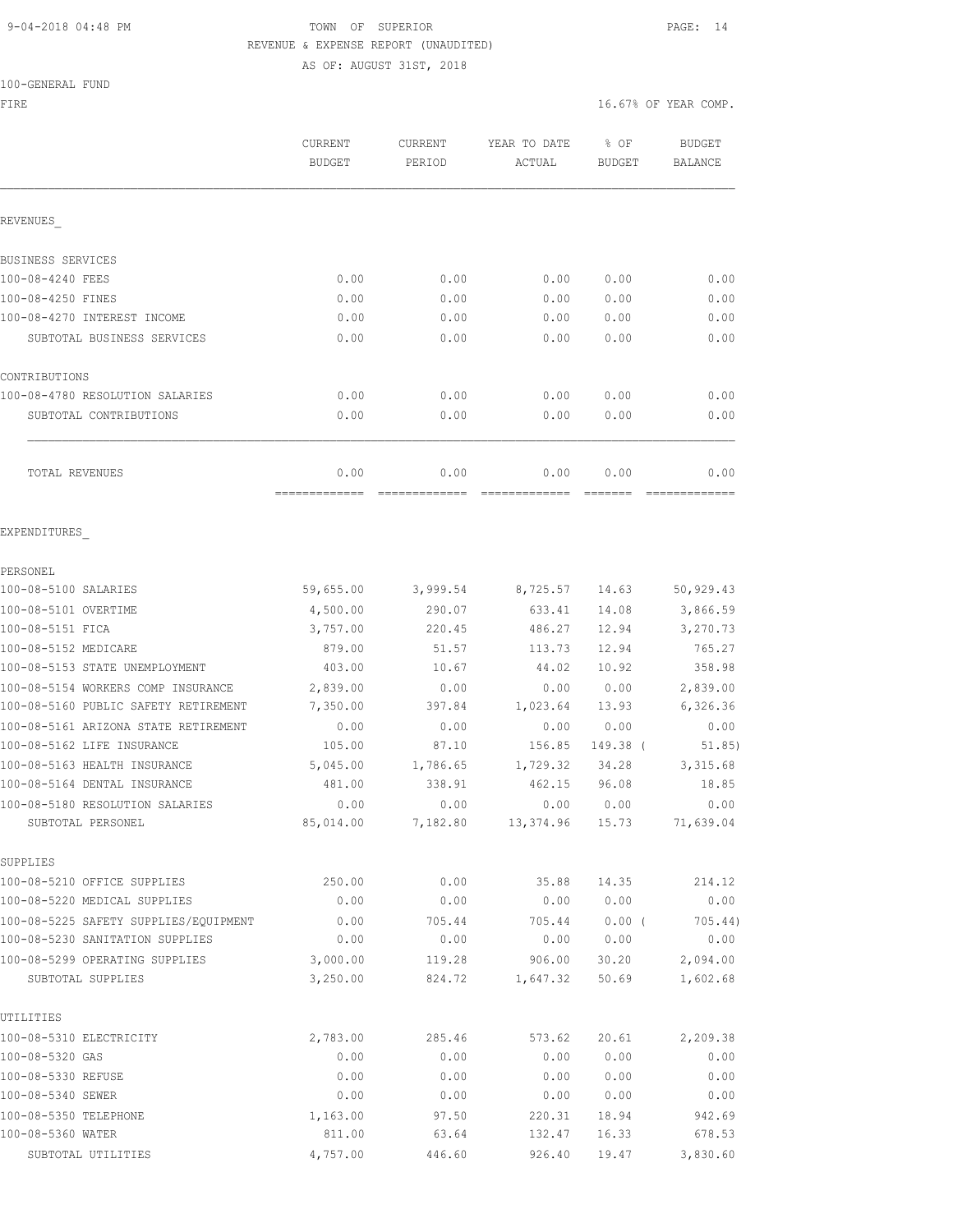#### 9-04-2018 04:48 PM TOWN OF SUPERIOR PAGE: 15 REVENUE & EXPENSE REPORT (UNAUDITED)

AS OF: AUGUST 31ST, 2018

| 100-GENERAL FUND |  |
|------------------|--|
|------------------|--|

FIRE  $16.67$ % OF YEAR COMP.

|                                                        | <b>CURRENT</b><br><b>BUDGET</b> | CURRENT<br>PERIOD   | YEAR TO DATE<br>ACTUAL | % OF<br><b>BUDGET</b> | <b>BUDGET</b><br><b>BALANCE</b> |
|--------------------------------------------------------|---------------------------------|---------------------|------------------------|-----------------------|---------------------------------|
| GENERAL BUSINESS EXPENSE                               |                                 |                     |                        |                       |                                 |
| 100-08-5410 ADVERTISING                                | 1,200.00                        | 0.00                | 0.00                   | 0.00                  | 1,200.00                        |
| 100-08-5420 DUES & SUBSCRIPTIONS                       | 600.00                          | 250.00              | 250.00                 | 41.67                 | 350.00                          |
| 100-08-5425 CONFERENCES & TRAINING                     | 0.00                            | 0.00                | 0.00                   | 0.00                  | 0.00                            |
| 100-08-5430 PRINTING                                   | 700.00                          | 0.00                | 0.00                   | 0.00                  | 700.00                          |
| 100-08-5450 UNIFORMS                                   | 0.00                            | 0.00                | 0.00                   | 0.00                  | 0.00                            |
| 100-08-5460 POSTAGE                                    | 400.00                          | 35.10               | 89.66                  | 22.42                 | 310.34                          |
| 100-08-5470 TRAVEL                                     | 0.00                            | 0.00                | 0.00                   | 0.00                  | 0.00                            |
| 100-08-5471 AUDIT                                      | 1,545.00                        | 0.00                | 0.00                   | 0.00                  | 1,545.00                        |
| 100-08-5480 GENERAL INSURANCE                          | 6,410.00                        | 0.00                | 0.00                   | 0.00                  | 6,410.00                        |
| 100-08-5481 VEHICLE INSURANCE                          | 0.00                            | 0.00                | 0.00                   | 0.00                  | 0.00                            |
| 100-08-5482 LIABILITY INSURANCE                        | 0.00                            | 0.00                | 0.00                   | 0.00                  | 0.00                            |
| 100-08-5492 BAD DEBT EXPENSE                           | 0.00                            | 0.00                | 0.00                   | 0.00                  | 0.00                            |
| SUBTOTAL GENERAL BUSINESS EXPENSE                      | 10,855.00                       | 285.10              | 339.66                 | 3.13                  | 10,515.34                       |
| PROFESSIONAL SERVICES                                  |                                 |                     |                        |                       |                                 |
| 100-08-5520 CONTRACTUAL SERVICES                       | 0.00                            | 0.00                | 0.00                   | 0.00                  | 0.00                            |
| 100-08-5550 OTHER PROFESSIONAL SERVICES                | 3,000.00                        | 0.00                | 4,128.00               | 137.60 (              | 1,128.00)                       |
| 100-08-5555 HEALTH AND SAFETY                          | 0.00                            | 0.00                | 0.00                   | 0.00                  | 0.00                            |
| SUBTOTAL PROFESSIONAL SERVICES                         | 3,000.00                        | 0.00                | 4,128.00               | 137.60 (              | 1,128.00)                       |
| REPAIR/MAINTENANCE                                     |                                 |                     |                        |                       |                                 |
| 100-08-5610 PARK & BLDG IMPROVEMENTS                   | 0.00                            | 0.00                | 0.00                   | 0.00                  | 0.00                            |
| 100-08-5630 FIRE APPARATUS MAINT                       | 0.00                            | 0.00                | 0.00                   | 0.00                  | 0.00                            |
| 100-08-5640 AUTO & TRUCK REPAIRS                       | 0.00                            | 0.00                | 0.00                   | 0.00                  | 0.00                            |
| 100-08-5641 GAS & OIL                                  | 2,125.00                        | 0.00                | 326.94                 | 15.39                 | 1,798.06                        |
| 100-08-5642 TIRES & TUBES                              | 0.00                            | 0.00                | 0.00                   | 0.00                  | 0.00                            |
| 100-08-5650 OTHER EQUIPMENT REPAIRS                    | 0.00                            | 0.00                | 0.00                   | 0.00                  | 0.00                            |
| SUBTOTAL REPAIR/MAINTENANCE                            | 2,125.00                        | 0.00                | 326.94                 | 15.39                 | 1,798.06                        |
| CAPITAL OUTLAY                                         |                                 |                     |                        |                       |                                 |
| 100-08-5710 BUILDING                                   | 0.00                            | 0.00                | 0.00                   | 0.00                  | 0.00                            |
| 100-08-5720 OFFICE EQUIPMENT                           | 0.00                            | 0.00                | 0.00                   | 0.00                  | 0.00                            |
| 100-08-5730 RADIO EQUIPMENT                            | 0.00                            | 0.00                | 0.00                   | 0.00                  | 0.00                            |
| 100-08-5740 MEDICAL EQUIPMENT                          | 0.00                            | 0.00                | 0.00                   | 0.00                  | 0.00                            |
| 100-08-5750 FIRE/PPE                                   | 0.00                            | 0.00                | 0.00                   | 0.00                  | 0.00                            |
| SUBTOTAL CAPITAL OUTLAY                                | 0.00                            | 0.00                | 0.00                   | 0.00                  | 0.00                            |
| DEBT SERVICE                                           |                                 |                     |                        |                       |                                 |
| 100-08-5900 DEBT SVC- PRINCIPAL                        | 0.00                            | 81.02               | 81.02                  | $0.00$ (              | 81.02)                          |
| 100-08-5901 DEBT SVC INTEREST<br>SUBTOTAL DEBT SERVICE | 0.00<br>0.00                    | 34.28<br>115.30     | 34.28<br>115.30        | $0.00$ (<br>0.00(     | 34.28)<br>115.30)               |
|                                                        |                                 |                     |                        |                       |                                 |
| TOTAL EXPENDITURES                                     | 109,001.00                      | 8,854.52<br>======= | 20,858.58 19.14        |                       | 88, 142.42                      |
| REVENUES OVER/(UNDER) EXPENDITURES<br>$\sqrt{2}$       | 109,001.00)(                    | 8,854.52)(          | 20, 858.58)            | $\sqrt{2}$            | 88, 142. 42)                    |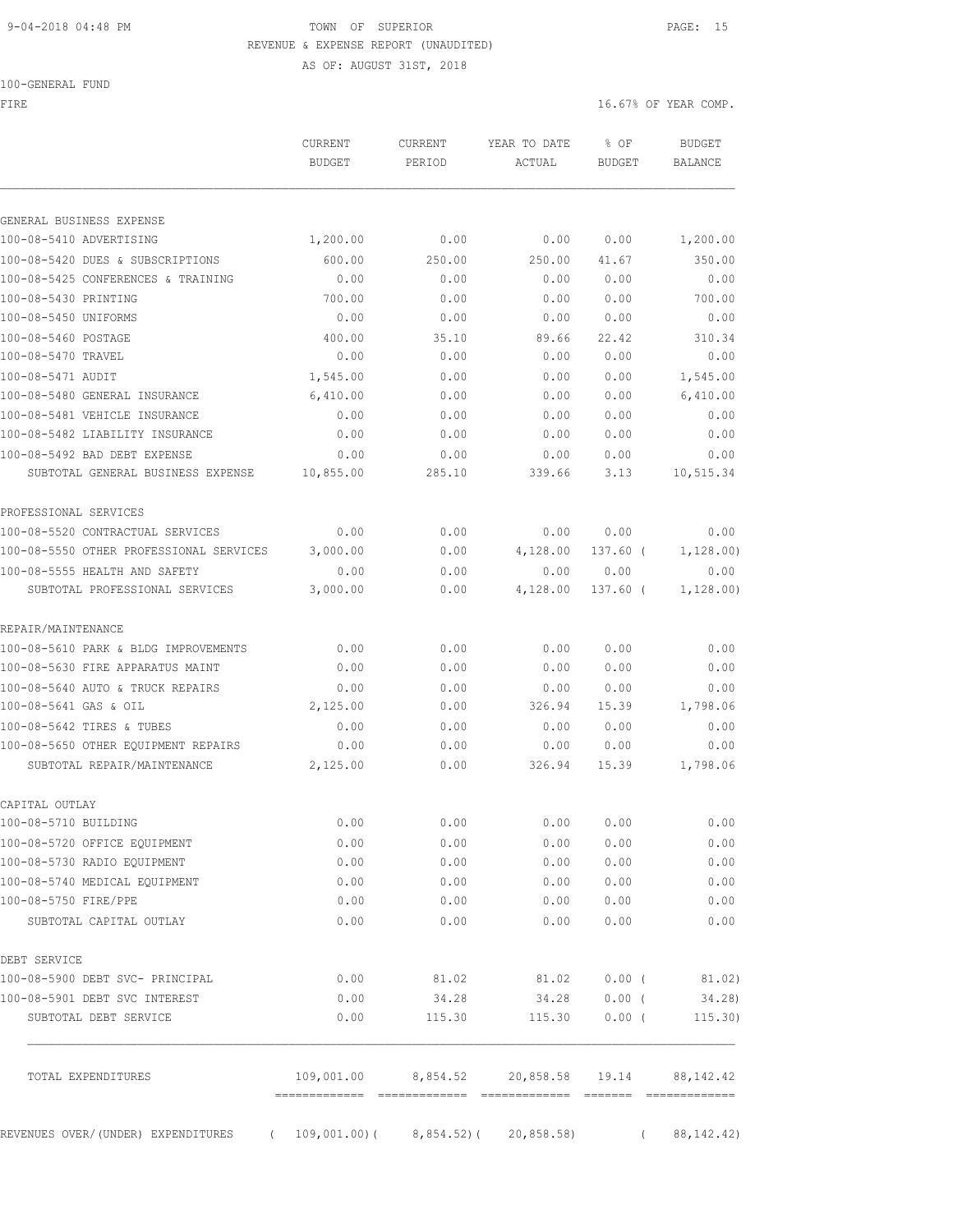#### 9-04-2018 04:48 PM TOWN OF SUPERIOR PAGE: 16 REVENUE & EXPENSE REPORT (UNAUDITED) AS OF: AUGUST 31ST, 2018

100-GENERAL FUND

PW-STREETS/BLDG MAINT 16.67% OF YEAR COMP.

|                                                                           | CURRENT<br><b>BUDGET</b> | CURRENT<br>PERIOD     | YEAR TO DATE<br>ACTUAL | % OF<br><b>BUDGET</b> | <b>BUDGET</b><br>BALANCE |
|---------------------------------------------------------------------------|--------------------------|-----------------------|------------------------|-----------------------|--------------------------|
| REVENUES                                                                  |                          |                       |                        |                       |                          |
| MISCELLANEOUS                                                             |                          |                       |                        |                       |                          |
| 100-09-4820 OTHER INCOME                                                  | 0.00                     | 0.00                  | 0.00                   | 0.00                  | 0.00                     |
| 100-09-4821 RESIDENT DECAL                                                | 0.00                     | 0.00                  | 0.00                   | 0.00                  | 0.00                     |
| 100-09-4822 TIPPING FEES                                                  | 0.00                     | 0.00                  | 0.00                   | 0.00                  | 0.00                     |
| SUBTOTAL MISCELLANEOUS                                                    | 0.00                     | 0.00                  | 0.00                   | 0.00                  | 0.00                     |
| TOTAL REVENUES                                                            | 0.00<br>-------------    | 0.00<br>============= | 0.00<br>=============  | 0.00<br>=======       | 0.00                     |
| EXPENDITURES                                                              |                          |                       |                        |                       |                          |
| PERSONEL                                                                  |                          |                       |                        |                       |                          |
| 100-09-5100 SALARIES                                                      | 52,692.00                | 4,163.95              | 8,314.61               | 15.78                 | 44, 377.39               |
| 100-09-5101 OVERTIME                                                      | 2,000.00                 | 115.75                | 242.75                 | 12.14                 | 1,757.25                 |
| 100-09-5120 INMATE LABOR                                                  | 3,000.00                 | 0.00                  | 725.00                 | 24.17                 | 2,275.00                 |
| 100-09-5151 FICA                                                          | 3,267.00                 | 260.96                | 521.79                 | 15.97                 | 2,745.21                 |
| 100-09-5152 MEDICARE                                                      | 764.00                   | 61.03                 | 122.03                 | 15.97                 | 641.97                   |
| 100-09-5153 STATE UNEMPLOYMENT                                            | 335.00                   | 0.00                  | 0.00                   | 0.00                  | 335.00                   |
| 100-09-5154 WORKERS COMP INSURANCE                                        | 1,565.00                 | 0.00                  | 420.73                 | 26.88                 | 1,144.27                 |
| 100-09-5161 ARIZONA STATE RETIREMENT                                      | 4,103.00                 | 353.97                | 1,098.73               | 26.78                 | 3,004.27                 |
| 100-09-5162 LIFE INSURANCE                                                | 60.00                    | 73.70                 | 136.75                 | $227.92$ (            | 76.75)                   |
| 100-09-5163 HEALTH INSURANCE                                              | 4,324.00                 | 995.55                | 400.00                 | 9.25                  | 3,924.00                 |
| 100-09-5164 DENTAL INSURANCE                                              | 462.00                   | 123.24                | 184.86                 | 40.01                 | 277.14                   |
| SUBTOTAL PERSONEL                                                         | 72,572.00                | 6,148.15              | 12, 167.25             | 16.77                 | 60,404.75                |
| SUPPLIES                                                                  |                          |                       |                        |                       |                          |
| 100-09-5210 OFFICE SUPPLIES                                               | 0.00                     | 0.00                  | 0.00                   | 0.00                  | 0.00                     |
| 100-09-5220 MEDICAL SUPPLIES                                              | 0.00                     | 0.00                  | 0.00                   | 0.00                  | 0.00                     |
| 100-09-5225 SAFETY SUPPLIES/EQUIPMENT                                     | 200.00                   | 740.19                | 798.78                 | 399.39 (              | 598.78)                  |
| 100-09-5227 K9 FOOD & MEDICAL SUPPLIES<br>100-09-5230 SANITATION SUPPLIES | 0.00<br>14,000.00        | 0.00<br>1,024.35      | 0.00                   | 0.00                  | 0.00<br>11,405.39        |
| 100-09-5240 CHEMICAL SUPPLIES                                             |                          |                       | 2,594.61               | 18.53                 |                          |
| 100-09-5299 OPERATING SUPPLIES                                            | 0.00<br>8,000.00         | 0.00<br>51.21         | 0.00                   | 0.00<br>560.39 7.00   | 0.00<br>7,439.61         |
| SUBTOTAL SUPPLIES                                                         | 22,200.00                | 1,815.75              | 3,953.78               | 17.81                 | 18,246.22                |
| UTILITIES                                                                 |                          |                       |                        |                       |                          |
| 100-09-5310 ELECTRICITY                                                   | 5,390.00                 | 323.37                | 1,048.49               | 19.45                 | 4,341.51                 |
| 100-09-5315 APS CONTRACT                                                  | 0.00                     | 0.00                  | 0.00                   | 0.00                  | 0.00                     |
| 100-09-5320 GAS                                                           | 0.00                     | 0.00                  | 0.00                   | 0.00                  | 0.00                     |
| 100-09-5330 REFUSE                                                        | 0.00                     | 0.00                  | 78.04                  | $0.00$ (              | 78.04)                   |
| 100-09-5340 SEWER                                                         | 0.00                     | 0.00                  | 0.00                   | 0.00                  | 0.00                     |
| 100-09-5350 TELEPHONE                                                     | 450.00                   | 50.00                 | 150.00                 | 33.33                 | 300.00                   |
| 100-09-5360 WATER                                                         | 4,870.00                 | 143.37                | 314.54                 | 6.46                  | 4,555.46                 |
| 100-09-5380 SECURITY                                                      | 825.00                   | 0.00                  | 0.00                   | 0.00                  | 825.00                   |
| SUBTOTAL UTILITIES                                                        | 11,535.00                | 516.74                | 1,591.07               | 13.79                 | 9,943.93                 |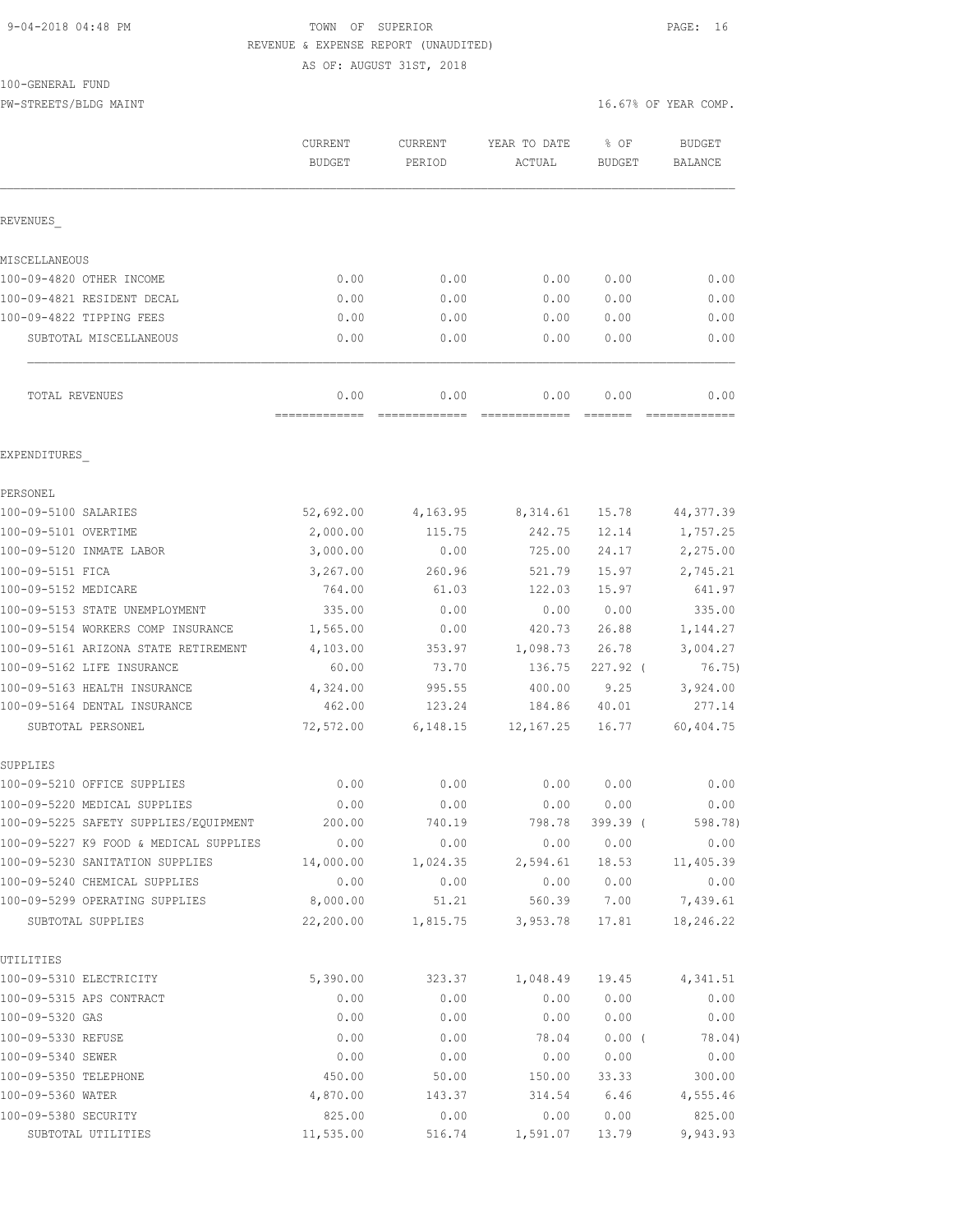### 9-04-2018 04:48 PM TOWN OF SUPERIOR PAGE: 17 REVENUE & EXPENSE REPORT (UNAUDITED)

AS OF: AUGUST 31ST, 2018

PW-STREETS/BLDG MAINT 16.67% OF YEAR COMP.

|                                                                                      | <b>CURRENT</b><br><b>BUDGET</b> | CURRENT<br>PERIOD | YEAR TO DATE<br>ACTUAL                             | % OF<br><b>BUDGET</b> | <b>BUDGET</b><br>BALANCE |
|--------------------------------------------------------------------------------------|---------------------------------|-------------------|----------------------------------------------------|-----------------------|--------------------------|
| GENERAL BUSINESS EXPENSE                                                             |                                 |                   |                                                    |                       |                          |
| 100-09-5410 ADVERTISING                                                              | 955.00                          | 0.00              | 0.00                                               | 0.00                  | 955.00                   |
| 100-09-5420 DUES & SUBSCRIPTIONS                                                     | 0.00                            | 0.00              | 0.00                                               | 0.00                  | 0.00                     |
| 100-09-5425 CONFERENCES & TRAINING                                                   | 2,000.00                        | 0.00              | 0.00                                               | 0.00                  | 2,000.00                 |
| 100-09-5430 PRINTING                                                                 | 0.00                            | 0.00              | 0.00                                               | 0.00                  | 0.00                     |
| 100-09-5450 UNIFORMS                                                                 | 2,000.00                        | 497.10            | 1,186.96                                           | 59.35                 | 813.04                   |
| 100-09-5460 POSTAGE                                                                  | 100.00                          | 0.00              | 0.00                                               | 0.00                  | 100.00                   |
| 100-09-5470 TRAVEL                                                                   | 0.00                            | 0.00              | 0.00                                               | 0.00                  | 0.00                     |
| 100-09-5471 AUDIT & ACCOUNTING                                                       | 1,545.00                        | 0.00              | 0.00                                               | 0.00                  | 1,545.00                 |
| 100-09-5480 GENERAL INSURANCE                                                        | 12,820.00                       | 0.00              | 0.00                                               | 0.00                  | 12,820.00                |
| 100-09-5481 VEHICLE INSURANCE                                                        | 0.00                            | 0.00              | 0.00                                               | 0.00                  | 0.00                     |
| 100-09-5482 LIABILITY INSURANCE                                                      | 0.00                            | 0.00              | 0.00                                               | 0.00                  | 0.00                     |
| SUBTOTAL GENERAL BUSINESS EXPENSE                                                    | 19,420.00                       | 497.10            | 1,186.96                                           | 6.11                  | 18,233.04                |
| PROFESSIONAL SERVICES                                                                |                                 |                   |                                                    |                       |                          |
| 100-09-5520 CONTRACTUAL SERVICESL                                                    | 0.00                            | 165.55            | 574.84                                             | $0.00$ (              | 574.84)                  |
| 100-09-5550 OTHER PROFESSIONAL SERVICES                                              | 6,000.00                        | 1,183.31          | 5,525.56                                           | 92.09                 | 474.44                   |
| SUBTOTAL PROFESSIONAL SERVICES                                                       | 6,000.00                        | 1,348.86          | 6,100.40                                           | $101.67$ (            | 100.40)                  |
| REPAIR/MAINTENANCE                                                                   |                                 |                   |                                                    |                       |                          |
| 100-09-5610 PARK & BLDG IMPROVEMENTS                                                 | 2,980.00                        | 131.50            | 131.50                                             | 4.41                  | 2,848.50                 |
| 100-09-5640 AUTO & TRUCK REPAIRS                                                     | 5,000.00                        | 0.00              | 840.00                                             | 16.80                 | 4,160.00                 |
| 100-09-5641 GAS & OIL                                                                | 1,000.00                        | 0.00              | 0.00                                               | 0.00                  | 1,000.00                 |
| 100-09-5642 TIRES & TUBES                                                            | 0.00                            | 0.00              | 0.00                                               | 0.00                  | 0.00                     |
| 100-09-5643 INMATE FUEL                                                              | 500.00                          | 0.00              | 333.51                                             | 66.70                 | 166.49                   |
| 100-09-5650 OTHER EQUIPMENT REPAIRS                                                  | 8,000.00                        | 443.65            | 443.65                                             | 5.55                  | 7,556.35                 |
| 100-09-5670 STREET & SIDEWALK REPAIR                                                 | 0.00                            | 0.00              | 0.00                                               | 0.00                  | 0.00                     |
| SUBTOTAL REPAIR/MAINTENANCE                                                          | 17,480.00                       | 575.15            | 1,748.66                                           | 10.00                 | 15,731.34                |
| CAPITAL OUTLAY                                                                       |                                 |                   |                                                    |                       |                          |
| 100-09-5710 BUILDING                                                                 | 0.00                            | 720.00            | 5,467.50                                           | $0.00$ (              | 5,467.50)                |
| 100-09-5711 MAGMA BUILDING                                                           | 2,000.00                        | 0.00              | 0.00                                               | 0.00                  | 2,000.00                 |
| 100-09-5712 ROOSEVELT BUILDING                                                       | 5,000.00                        | 0.00              | 0.00                                               | 0.00                  | 5,000.00                 |
| 100-09-5720 OFFICE EQUIPMENT                                                         | 0.00                            | 0.00              | 0.00                                               | 0.00                  | 0.00                     |
| 100-09-5750 OTHER EOUIP/SMALL TOOLS                                                  | 5,000.00                        | 0.00              | 0.00                                               | 0.00                  | 5,000.00                 |
| 100-09-5770 TRAFFIC SIGNS                                                            | 0.00                            | 0.00              | 0.00                                               | 0.00                  | 0.00                     |
| SUBTOTAL CAPITAL OUTLAY                                                              | 12,000.00                       |                   | 720.00 5,467.50                                    | 45.56                 | 6,532.50                 |
| DEBT SERVICE                                                                         |                                 |                   |                                                    |                       |                          |
| 100-09-5900 DEBT SVC - PRINCIPAL                                                     | 0.00                            | 219.17            | 523.47                                             | $0.00$ (              | 523.47)                  |
| 100-09-5901 DEBT SVC - INTEREST                                                      | 0.00                            | 0.00              | 134.06                                             | $0.00$ (              | 134.06)                  |
| 100-09-5999 CONTINGENCY                                                              | 0.00                            | 0.00              | 0.00                                               | 0.00                  | 0.00                     |
| SUBTOTAL DEBT SERVICE                                                                | 0.00                            | 219.17            | 657.53                                             | $0.00$ (              | 657.53)                  |
| TOTAL EXPENDITURES                                                                   |                                 |                   | $161, 207.00$ 11,840.92 32,873.15 20.39 128,333.85 |                       |                          |
| REVENUES OVER/(UNDER) EXPENDITURES (161,207.00) (11,840.92) (32,873.15) (128,333.85) |                                 |                   |                                                    |                       |                          |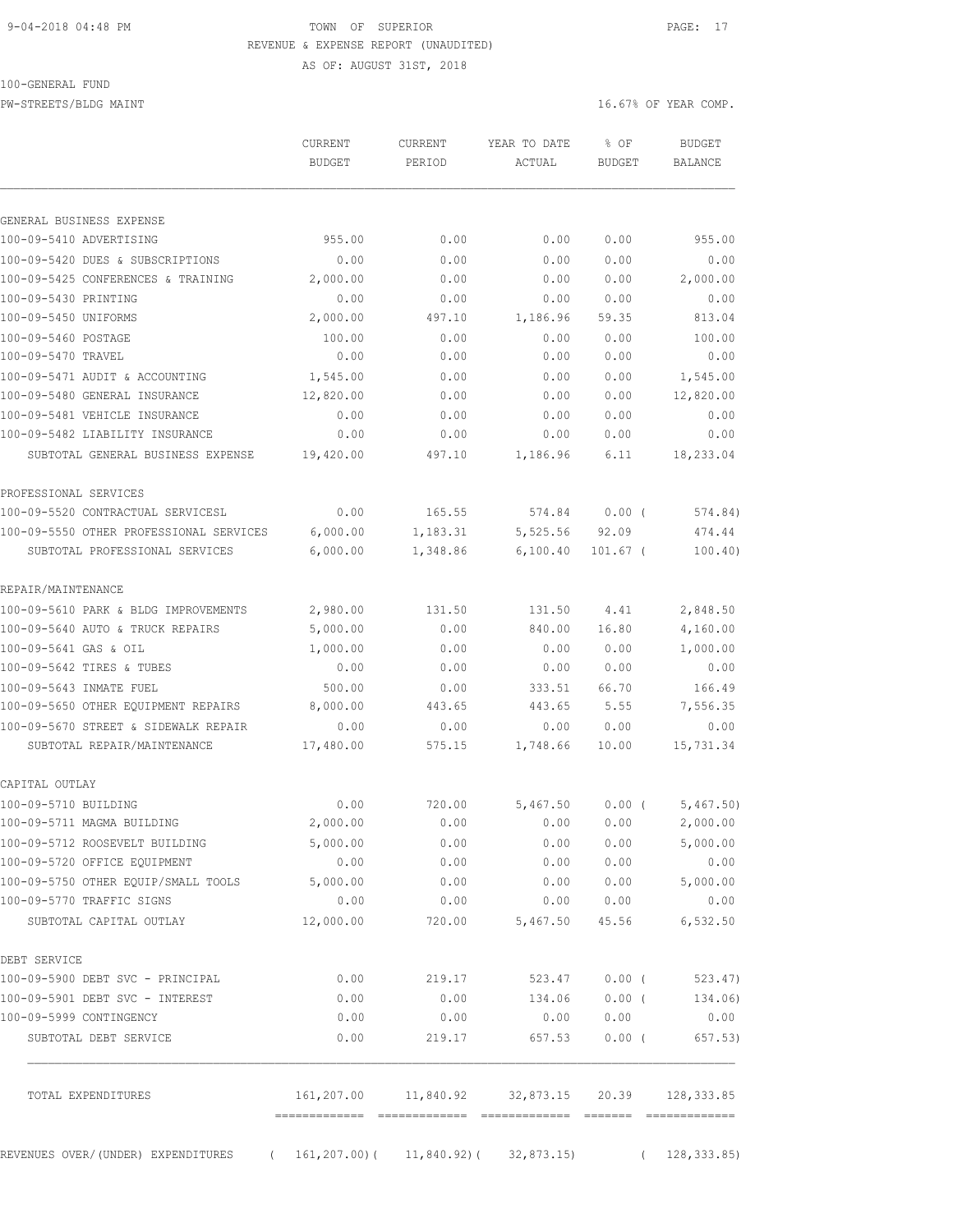### 9-04-2018 04:48 PM TOWN OF SUPERIOR PAGE: 18 REVENUE & EXPENSE REPORT (UNAUDITED)

AS OF: AUGUST 31ST, 2018

PW-BLDG REGS/ZONING  $16.67$ % OF YEAR COMP.

|                                                     | CURRENT<br><b>BUDGET</b>   | CURRENT<br>PERIOD                                                                                                                                                                                                                                                                                                                                                                                                                                                                                    | YEAR TO DATE<br>ACTUAL | % OF<br><b>BUDGET</b> | <b>BUDGET</b><br><b>BALANCE</b> |
|-----------------------------------------------------|----------------------------|------------------------------------------------------------------------------------------------------------------------------------------------------------------------------------------------------------------------------------------------------------------------------------------------------------------------------------------------------------------------------------------------------------------------------------------------------------------------------------------------------|------------------------|-----------------------|---------------------------------|
|                                                     |                            |                                                                                                                                                                                                                                                                                                                                                                                                                                                                                                      |                        |                       |                                 |
| REVENUES                                            |                            |                                                                                                                                                                                                                                                                                                                                                                                                                                                                                                      |                        |                       |                                 |
| BUSINESS SERVICES                                   |                            |                                                                                                                                                                                                                                                                                                                                                                                                                                                                                                      |                        |                       |                                 |
| 100-10-4240 FEES                                    | 10,000.00                  | 0.00                                                                                                                                                                                                                                                                                                                                                                                                                                                                                                 | 0.00                   | 0.00                  | 10,000.00                       |
| 100-10-4250 FINES                                   | 0.00                       | 0.00                                                                                                                                                                                                                                                                                                                                                                                                                                                                                                 | 0.00                   | 0.00                  | 0.00                            |
| SUBTOTAL BUSINESS SERVICES                          | 10,000.00                  | 0.00                                                                                                                                                                                                                                                                                                                                                                                                                                                                                                 | 0.00                   | 0.00                  | 10,000.00                       |
| TOTAL REVENUES                                      | 10,000.00<br>============= | 0.00<br>$\begin{array}{c} \multicolumn{2}{c} {\textbf{1}} & \multicolumn{2}{c} {\textbf{2}} & \multicolumn{2}{c} {\textbf{3}} & \multicolumn{2}{c} {\textbf{4}} \\ \multicolumn{2}{c} {\textbf{5}} & \multicolumn{2}{c} {\textbf{6}} & \multicolumn{2}{c} {\textbf{7}} & \multicolumn{2}{c} {\textbf{8}} & \multicolumn{2}{c} {\textbf{9}} \\ \multicolumn{2}{c} {\textbf{1}} & \multicolumn{2}{c} {\textbf{1}} & \multicolumn{2}{c} {\textbf{1}} & \multicolumn{2}{c} {\textbf{1}} & \multicolumn{$ | 0.00<br>-------------  | 0.00<br>=======       | 10,000.00<br>-------------      |
| EXPENDITURES                                        |                            |                                                                                                                                                                                                                                                                                                                                                                                                                                                                                                      |                        |                       |                                 |
| PERSONEL                                            |                            |                                                                                                                                                                                                                                                                                                                                                                                                                                                                                                      |                        |                       |                                 |
| 100-10-5100 SALARIES                                | 0.00                       | 0.00                                                                                                                                                                                                                                                                                                                                                                                                                                                                                                 | 0.00                   | 0.00                  | 0.00                            |
| 100-10-5101 OVERTIME                                | 0.00                       | 0.00                                                                                                                                                                                                                                                                                                                                                                                                                                                                                                 | 0.00                   | 0.00                  | 0.00                            |
| 100-10-5151 FICA                                    | 0.00                       | 0.00                                                                                                                                                                                                                                                                                                                                                                                                                                                                                                 | 0.00                   | 0.00                  | 0.00                            |
| 100-10-5152 MEDICARE                                | 0.00                       | 0.00                                                                                                                                                                                                                                                                                                                                                                                                                                                                                                 | 0.00                   | 0.00                  | 0.00                            |
| 100-10-5153 STATE UNEMPLOYMENT                      | 0.00                       | 0.00                                                                                                                                                                                                                                                                                                                                                                                                                                                                                                 | 0.00                   | 0.00                  | 0.00                            |
| 100-10-5154 WORKERS COMP INSURANCE                  | 0.00                       | 0.00                                                                                                                                                                                                                                                                                                                                                                                                                                                                                                 | 0.00                   | 0.00                  | 0.00                            |
| 100-10-5161 ARIZONA STATE RETIREMENT                | 0.00                       | 0.00                                                                                                                                                                                                                                                                                                                                                                                                                                                                                                 | 0.00                   | 0.00                  | 0.00                            |
| 100-10-5162 LIFE INSURANCE                          | 0.00                       | 0.00                                                                                                                                                                                                                                                                                                                                                                                                                                                                                                 | 0.00                   | 0.00                  | 0.00                            |
| 100-10-5163 HEALTH INSURANCE                        | 0.00                       | 0.00                                                                                                                                                                                                                                                                                                                                                                                                                                                                                                 | 0.00                   | 0.00                  | 0.00                            |
| 100-10-5164 DENTAL INSURANCE                        | 0.00                       | 0.00                                                                                                                                                                                                                                                                                                                                                                                                                                                                                                 | 0.00                   | 0.00                  | 0.00                            |
| SUBTOTAL PERSONEL                                   | 0.00                       | 0.00                                                                                                                                                                                                                                                                                                                                                                                                                                                                                                 | 0.00                   | 0.00                  | 0.00                            |
| SUPPLIES                                            |                            |                                                                                                                                                                                                                                                                                                                                                                                                                                                                                                      |                        |                       |                                 |
| 100-10-5210 OFFICE SUPPLIES                         | 0.00                       | 0.00                                                                                                                                                                                                                                                                                                                                                                                                                                                                                                 | 0.00                   | 0.00                  | 0.00                            |
| 100-10-5220 MEDICAL SUPPLIES                        | 0.00                       | 0.00                                                                                                                                                                                                                                                                                                                                                                                                                                                                                                 | 0.00                   | 0.00                  | 0.00                            |
| 100-10-5225 SAFETY SUPPLIES/EQUIPMENT               | 0.00                       | 0.00                                                                                                                                                                                                                                                                                                                                                                                                                                                                                                 | 0.00                   | 0.00                  | 0.00                            |
| 100-10-5230 SANITATION SUPPLIES                     | 0.00                       | 0.00                                                                                                                                                                                                                                                                                                                                                                                                                                                                                                 | 0.00                   | 0.00                  | 0.00                            |
| 100-10-5299 OPERATING SUPPLIES<br>SUBTOTAL SUPPLIES | 0.00<br>0.00               | 0.00<br>0.00                                                                                                                                                                                                                                                                                                                                                                                                                                                                                         | 0.00<br>0.00           | 0.00<br>0.00          | 0.00<br>0.00                    |
| UTILITIES                                           |                            |                                                                                                                                                                                                                                                                                                                                                                                                                                                                                                      |                        |                       |                                 |
| 100-10-5310 ELECTRICITY                             | 0.00                       | 0.00                                                                                                                                                                                                                                                                                                                                                                                                                                                                                                 | 0.00                   | 0.00                  | 0.00                            |
| 100-10-5320 GAS                                     | 0.00                       | 0.00                                                                                                                                                                                                                                                                                                                                                                                                                                                                                                 | 0.00                   | 0.00                  | 0.00                            |
| 100-10-5330 REFUSE                                  | 0.00                       | 0.00                                                                                                                                                                                                                                                                                                                                                                                                                                                                                                 | 0.00                   | 0.00                  | 0.00                            |
| 100-10-5340 SEWER                                   | 0.00                       | 0.00                                                                                                                                                                                                                                                                                                                                                                                                                                                                                                 | 0.00                   | 0.00                  | 0.00                            |
| 100-10-5350 TELEPHONE                               | 0.00                       | 0.00                                                                                                                                                                                                                                                                                                                                                                                                                                                                                                 | 0.00                   | 0.00                  | 0.00                            |
| 100-10-5360 WATER                                   | 0.00                       | 0.00                                                                                                                                                                                                                                                                                                                                                                                                                                                                                                 | 0.00                   | 0.00                  | 0.00                            |
| SUBTOTAL UTILITIES                                  | 0.00                       | 0.00                                                                                                                                                                                                                                                                                                                                                                                                                                                                                                 | 0.00                   | 0.00                  | 0.00                            |
| GENERAL BUSINESS EXPENSE                            |                            |                                                                                                                                                                                                                                                                                                                                                                                                                                                                                                      |                        |                       |                                 |
| 100-10-5410 ADVERTISING                             | 0.00                       | 0.00                                                                                                                                                                                                                                                                                                                                                                                                                                                                                                 | 0.00                   | 0.00                  | 0.00                            |
| 100-10-5420 DUES & SUBSCRIPTIONS                    | 0.00                       | 0.00                                                                                                                                                                                                                                                                                                                                                                                                                                                                                                 | 0.00                   | 0.00                  | 0.00                            |
| 100-10-5425 CONFERENCES & TRAINING                  | 0.00                       | 0.00                                                                                                                                                                                                                                                                                                                                                                                                                                                                                                 | 0.00                   | 0.00                  | 0.00                            |
| 100-10-5430 PRINTING                                | 0.00                       | 0.00                                                                                                                                                                                                                                                                                                                                                                                                                                                                                                 | 0.00                   | 0.00                  | 0.00                            |
| 100-10-5450 UNIFORMS                                | 0.00                       | 0.00                                                                                                                                                                                                                                                                                                                                                                                                                                                                                                 | 0.00                   | 0.00                  | 0.00                            |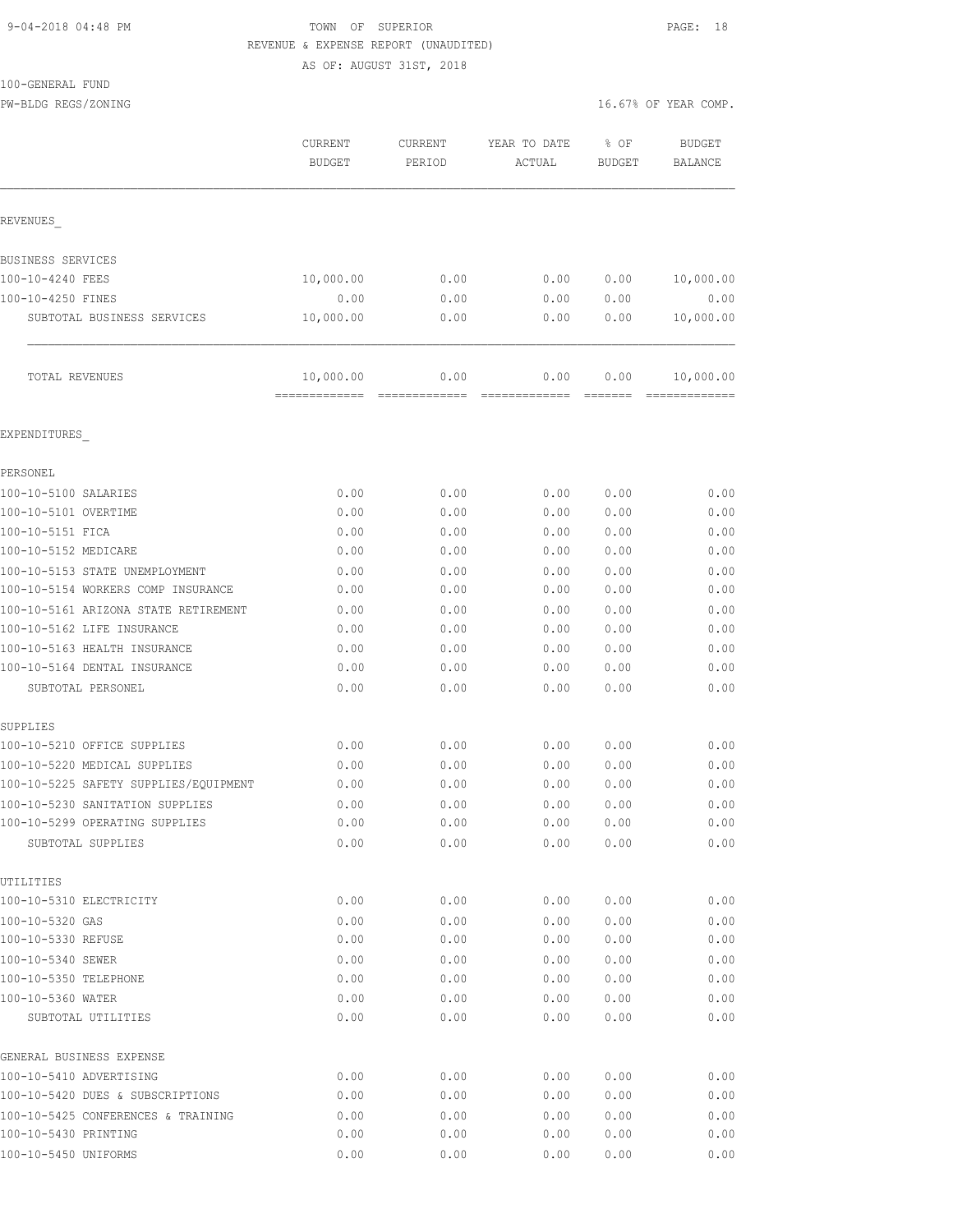### 9-04-2018 04:48 PM TOWN OF SUPERIOR PAGE: 19 REVENUE & EXPENSE REPORT (UNAUDITED)

AS OF: AUGUST 31ST, 2018

## 100-GENERAL FUND

PW-BLDG REGS/ZONING 16.67% OF YEAR COMP.

|                                         | CURRENT<br><b>BUDGET</b> | CURRENT<br>PERIOD      | YEAR TO DATE<br>ACTUAL | % OF<br><b>BUDGET</b>           | <b>BUDGET</b><br><b>BALANCE</b> |
|-----------------------------------------|--------------------------|------------------------|------------------------|---------------------------------|---------------------------------|
|                                         |                          |                        |                        |                                 |                                 |
| 100-10-5460 POSTAGE                     | 0.00                     | 0.00                   | 0.00                   | 0.00                            | 0.00                            |
| 100-10-5470 TRAVEL                      | 0.00                     | 0.00                   | 0.00                   | 0.00                            | 0.00                            |
| 100-10-5471 HOST/MEALS                  | 0.00                     | 0.00                   | 0.00                   | 0.00                            | 0.00                            |
| 100-10-5480 GENERAL INSURANCE           | 0.00                     | 0.00                   | 0.00                   | 0.00                            | 0.00                            |
| 100-10-5481 VEHICLE INSURANCE           | 0.00                     | 0.00                   | 0.00                   | 0.00                            | 0.00                            |
| 100-10-5482 LIABILITY INSURANCE         | 0.00                     | 0.00                   | 0.00                   | 0.00                            | 0.00                            |
| SUBTOTAL GENERAL BUSINESS EXPENSE       | 0.00                     | 0.00                   | 0.00                   | 0.00                            | 0.00                            |
| PROFESSIONAL SERVICES                   |                          |                        |                        |                                 |                                 |
| 100-10-5510 CODE ENFORCEMENT/ABATEMENTS | 0.00                     | 0.00                   | 0.00                   | 0.00                            | 0.00                            |
| 100-10-5530 ENGINEERING                 | 0.00                     | 0.00                   | 0.00                   | 0.00                            | 0.00                            |
| 100-10-5550 OTHER PROFESSIONAL SERVICES | 0.00                     | 0.00                   | 0.00                   | 0.00                            | 0.00                            |
| SUBTOTAL PROFESSIONAL SERVICES          | 0.00                     | 0.00                   | 0.00                   | 0.00                            | 0.00                            |
| REPAIR/MAINTENANCE                      |                          |                        |                        |                                 |                                 |
| 100-10-5610 PARK & BLDG IMPROVEMENTS    | 0.00                     | 0.00                   | 0.00                   | 0.00                            | 0.00                            |
| 100-10-5640 AUTO & TRUCK REPAIRS        | 0.00                     | 0.00                   | 0.00                   | 0.00                            | 0.00                            |
| 100-10-5641 GAS & OIL                   | 0.00                     | 0.00                   | 0.00                   | 0.00                            | 0.00                            |
| 100-10-5642 TIRES & TUBES               | 0.00                     | 0.00                   | 0.00                   | 0.00                            | 0.00                            |
| 100-10-5650 OTHER EOUIPMENT REPAIRS     | 0.00                     | 0.00                   | 0.00                   | 0.00                            | 0.00                            |
| SUBTOTAL REPAIR/MAINTENANCE             | 0.00                     | 0.00                   | 0.00                   | 0.00                            | 0.00                            |
| CAPITAL OUTLAY                          |                          |                        |                        |                                 |                                 |
| 100-10-5710 BUILDING                    | 0.00                     | 0.00                   | 0.00                   | 0.00                            | 0.00                            |
| 100-10-5750 OTHER EQUIP/SMALL TOOLS     | 0.00                     | 0.00                   | 0.00                   | 0.00                            | 0.00                            |
| SUBTOTAL CAPITAL OUTLAY                 | 0.00                     | 0.00                   | 0.00                   | 0.00                            | 0.00                            |
| TOTAL EXPENDITURES                      | 0.00<br>--------------   | 0.00<br>-------------- | 0.00<br>-------------- | 0.00<br>$=$ $=$ $=$ $=$ $=$ $=$ | 0.00                            |
| REVENUES OVER/(UNDER) EXPENDITURES      | 10,000.00                | 0.00                   | 0.00                   |                                 | 10,000.00                       |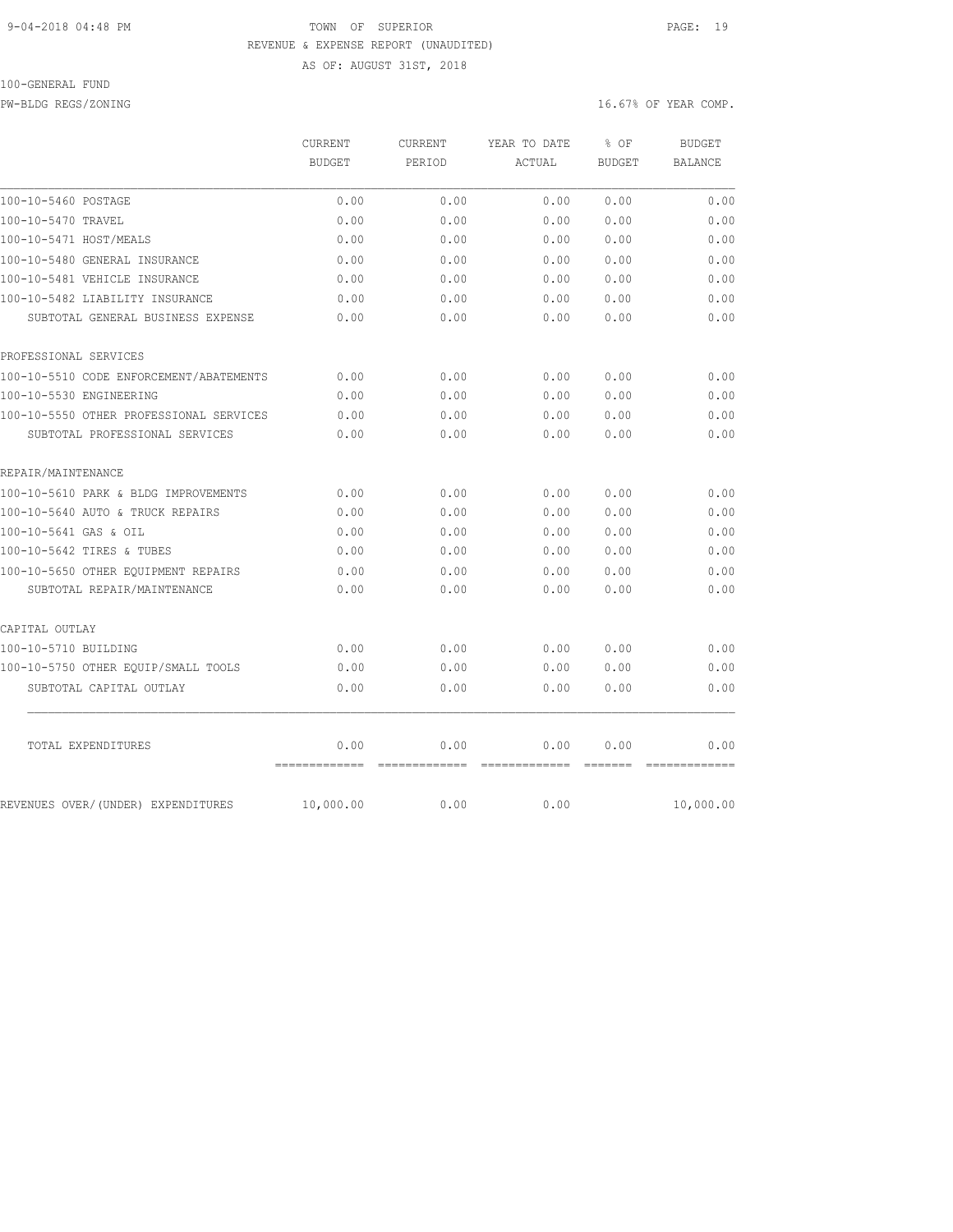| 9-04-2018 04:48 PM |  |
|--------------------|--|
|                    |  |

TOWN OF SUPERIOR **PAGE: 20** REVENUE & EXPENSE REPORT (UNAUDITED)

AS OF: AUGUST 31ST, 2018

| 100-GENERAL FUND |  |
|------------------|--|
|                  |  |

SWIMMING POOL 30 SWIMMING POOL

|                                                     | CURRENT<br><b>BUDGET</b>  | CURRENT<br>PERIOD                                                                                                                                                                                                                                                                                                                                                                                                                                                                                | YEAR TO DATE<br>ACTUAL  | % OF<br><b>BUDGET</b>                | <b>BUDGET</b><br>BALANCE   |
|-----------------------------------------------------|---------------------------|--------------------------------------------------------------------------------------------------------------------------------------------------------------------------------------------------------------------------------------------------------------------------------------------------------------------------------------------------------------------------------------------------------------------------------------------------------------------------------------------------|-------------------------|--------------------------------------|----------------------------|
| REVENUES                                            |                           |                                                                                                                                                                                                                                                                                                                                                                                                                                                                                                  |                         |                                      |                            |
| BUSINESS SERVICES                                   |                           |                                                                                                                                                                                                                                                                                                                                                                                                                                                                                                  |                         |                                      |                            |
| 100-11-4240 POOL SWIM/POOL RENTAL                   | 2,000.00                  | 140.00                                                                                                                                                                                                                                                                                                                                                                                                                                                                                           | 674.00                  | 33.70                                | 1,326.00                   |
| SUBTOTAL BUSINESS SERVICES                          | 2,000.00                  | 140.00                                                                                                                                                                                                                                                                                                                                                                                                                                                                                           | 674.00                  | 33.70                                | 1,326.00                   |
| TOTAL REVENUES                                      | 2,000.00<br>============= | 140.00<br>$\begin{array}{cccccccccccccc} \multicolumn{2}{c}{} & \multicolumn{2}{c}{} & \multicolumn{2}{c}{} & \multicolumn{2}{c}{} & \multicolumn{2}{c}{} & \multicolumn{2}{c}{} & \multicolumn{2}{c}{} & \multicolumn{2}{c}{} & \multicolumn{2}{c}{} & \multicolumn{2}{c}{} & \multicolumn{2}{c}{} & \multicolumn{2}{c}{} & \multicolumn{2}{c}{} & \multicolumn{2}{c}{} & \multicolumn{2}{c}{} & \multicolumn{2}{c}{} & \multicolumn{2}{c}{} & \multicolumn{2}{c}{} & \multicolumn{2}{c}{} & \$ | 674.00<br>============= | 33.70<br>$=$ $=$ $=$ $=$ $=$ $=$ $=$ | 1,326.00<br>-------------- |
| EXPENDITURES                                        |                           |                                                                                                                                                                                                                                                                                                                                                                                                                                                                                                  |                         |                                      |                            |
| PERSONEL                                            |                           |                                                                                                                                                                                                                                                                                                                                                                                                                                                                                                  |                         |                                      |                            |
| 100-11-5100 SALARIES                                | 19,200.00                 | 4,548.25                                                                                                                                                                                                                                                                                                                                                                                                                                                                                         | 13,614.75               | 70.91                                | 5,585.25                   |
| 100-11-5101 OVERTIME                                | 0.00                      | 0.00                                                                                                                                                                                                                                                                                                                                                                                                                                                                                             | 0.00                    | 0.00                                 | 0.00                       |
| 100-11-5151 FICA                                    | 1,250.00                  | 281.99                                                                                                                                                                                                                                                                                                                                                                                                                                                                                           | 844.11                  | 67.53                                | 405.89                     |
| 100-11-5152 MEDICARE                                | 292.00                    | 65.95                                                                                                                                                                                                                                                                                                                                                                                                                                                                                            | 197.41                  | 67.61                                | 94.59                      |
| 100-11-5153 STATE UNEMPLOYMENT                      | 149.00                    | 96.88                                                                                                                                                                                                                                                                                                                                                                                                                                                                                            | 289.99                  | 194.62 (                             | 140.99)                    |
| 100-11-5154 WORKERS COMP INSURANCE                  | 413.00                    | 0.00                                                                                                                                                                                                                                                                                                                                                                                                                                                                                             | 165.73                  | 40.13                                | 247.27                     |
| 100-11-5161 ARIZONA STATE RETIREMENT                | 0.00                      | 0.00                                                                                                                                                                                                                                                                                                                                                                                                                                                                                             | 0.00                    | 0.00                                 | 0.00                       |
| 100-11-5162 LIFE INSURANCE                          | 0.00                      | 0.00                                                                                                                                                                                                                                                                                                                                                                                                                                                                                             | 0.00                    | 0.00                                 | 0.00                       |
| 100-11-5163 HEALTH INSURANCE                        | 0.00                      | 0.00                                                                                                                                                                                                                                                                                                                                                                                                                                                                                             | 0.00                    | 0.00                                 | 0.00                       |
| 100-11-5164 DENTAL INSURANCE                        | 0.00                      | 0.00                                                                                                                                                                                                                                                                                                                                                                                                                                                                                             | 0.00                    | 0.00                                 | 0.00                       |
| SUBTOTAL PERSONEL                                   | 21,304.00                 | 4,993.07                                                                                                                                                                                                                                                                                                                                                                                                                                                                                         | 15, 111.99              | 70.93                                | 6, 192.01                  |
| SUPPLIES                                            |                           |                                                                                                                                                                                                                                                                                                                                                                                                                                                                                                  |                         |                                      |                            |
| 100-11-5210 OFFICE SUPPLIES                         | 0.00                      | 0.00                                                                                                                                                                                                                                                                                                                                                                                                                                                                                             | 0.00                    | 0.00                                 | 0.00                       |
| 100-11-5220 MEDICAL SUPPLIES                        | 0.00                      | 0.00                                                                                                                                                                                                                                                                                                                                                                                                                                                                                             | 0.00                    | 0.00                                 | 0.00                       |
| 100-11-5225 SAFETY SUPPLIES/EQUIPMENT               | 0.00                      | 0.00                                                                                                                                                                                                                                                                                                                                                                                                                                                                                             | 0.00                    | 0.00                                 | 0.00                       |
| 100-11-5230 SANITATION SUPPLIES                     | 0.00                      | 0.00                                                                                                                                                                                                                                                                                                                                                                                                                                                                                             | 0.00                    | 0.00                                 | 0.00                       |
| 100-11-5240 CHEMICAL SUPPLIES                       | 1,900.00                  | 270.59                                                                                                                                                                                                                                                                                                                                                                                                                                                                                           | 1,079.33                | 56.81                                | 820.67                     |
| 100-11-5299 OPERATING SUPPLIES<br>SUBTOTAL SUPPLIES | 2,000.00<br>3,900.00      | 0.00<br>270.59                                                                                                                                                                                                                                                                                                                                                                                                                                                                                   | 727.13<br>1,806.46      | 36.36<br>46.32                       | 1,272.87<br>2,093.54       |
| UTILITIES                                           |                           |                                                                                                                                                                                                                                                                                                                                                                                                                                                                                                  |                         |                                      |                            |
| 100-11-5310 ELECTRICITY                             | 6,860.00                  | 839.62                                                                                                                                                                                                                                                                                                                                                                                                                                                                                           | 1,788.59                | 26.07                                | 5,071.41                   |
| 100-11-5320 GAS                                     | 0.00                      | 0.00                                                                                                                                                                                                                                                                                                                                                                                                                                                                                             | 0.00                    | 0.00                                 | 0.00                       |
| 100-11-5330 REFUSE                                  | 0.00                      | 0.00                                                                                                                                                                                                                                                                                                                                                                                                                                                                                             | 0.00                    | 0.00                                 | 0.00                       |
| 100-11-5340 SEWER                                   | 0.00                      | 0.00                                                                                                                                                                                                                                                                                                                                                                                                                                                                                             | 0.00                    | 0.00                                 | 0.00                       |
| 100-11-5350 TELEPHONE                               | 453.00                    | 0.00                                                                                                                                                                                                                                                                                                                                                                                                                                                                                             | 0.00                    | 0.00                                 | 453.00                     |
| 100-11-5360 WATER                                   | 5,666.00                  | 296.69                                                                                                                                                                                                                                                                                                                                                                                                                                                                                           | 701.06                  | 12.37                                | 4,964.94                   |
| SUBTOTAL UTILITIES                                  | 12,979.00                 | 1,136.31                                                                                                                                                                                                                                                                                                                                                                                                                                                                                         | 2,489.65                | 19.18                                | 10,489.35                  |
| GENERAL BUSINESS EXPENSE                            |                           |                                                                                                                                                                                                                                                                                                                                                                                                                                                                                                  |                         |                                      |                            |
| 100-11-5410 ADVERTISING                             | 100.00                    | 0.00                                                                                                                                                                                                                                                                                                                                                                                                                                                                                             | 0.00                    | 0.00                                 | 100.00                     |
| 100-11-5420 DUES & SUBSCRIPTIONS                    | 200.00                    | 0.00                                                                                                                                                                                                                                                                                                                                                                                                                                                                                             | 192.00                  | 96.00                                | 8.00                       |
| 100-11-5425 CONFERENCES & TRAINING                  | 500.00                    | 0.00                                                                                                                                                                                                                                                                                                                                                                                                                                                                                             | 0.00                    | 0.00                                 | 500.00                     |
| 100-11-5430 PRINTING                                | 0.00                      | 0.00                                                                                                                                                                                                                                                                                                                                                                                                                                                                                             | 0.00                    | 0.00                                 | 0.00                       |
| 100-11-5450 UNIFORMS                                | 250.00                    | 0.00                                                                                                                                                                                                                                                                                                                                                                                                                                                                                             | 0.00                    | 0.00                                 | 250.00                     |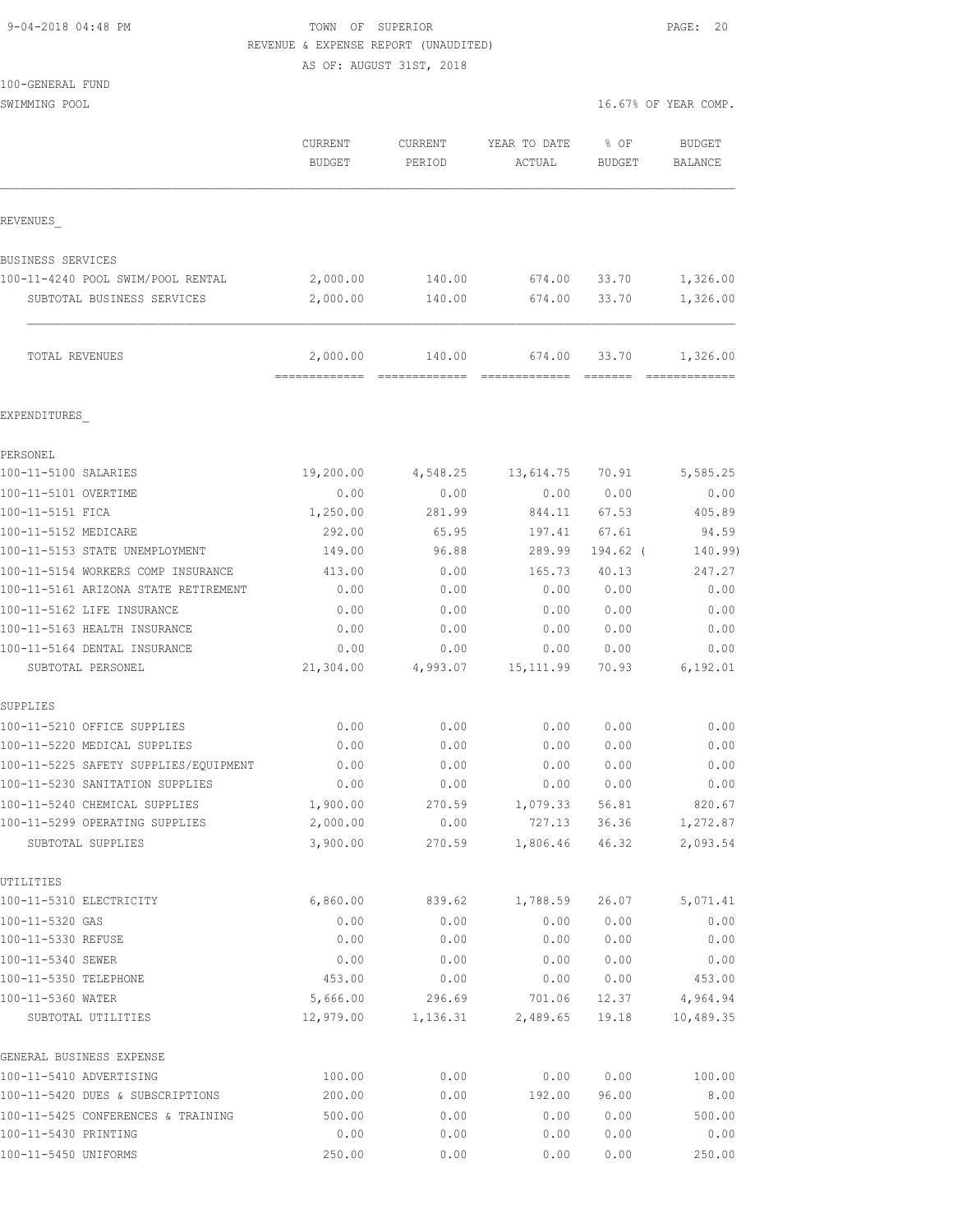### 9-04-2018 04:48 PM TOWN OF SUPERIOR PAGE: 21 REVENUE & EXPENSE REPORT (UNAUDITED) AS OF: AUGUST 31ST, 2018

100-GENERAL FUND

SWIMMING POOL 30 SWIMMING POOL

|                                                | CURRENT       | <b>CURRENT</b> | YEAR TO DATE | $8$ OF<br><b>BUDGET</b> | <b>BUDGET</b><br><b>BALANCE</b> |
|------------------------------------------------|---------------|----------------|--------------|-------------------------|---------------------------------|
|                                                | <b>BUDGET</b> | PERIOD         | ACTUAL       |                         |                                 |
| 100-11-5460 POSTAGE                            | 0.00          | 0.00           | 0.00         | 0.00                    | 0.00                            |
| 100-11-5470 TRAVEL                             | 0.00          | 0.00           | 0.00         | 0.00                    | 0.00                            |
| 100-11-5471 HOST/MEALS                         | 0.00          | 0.00           | 0.00         | 0.00                    | 0.00                            |
| 100-11-5480 GENERAL INSURANCE                  | 0.00          | 0.00           | 0.00         | 0.00                    | 0.00                            |
| 100-11-5481 VEHICLE INSURANCE                  | 0.00          | 0.00           | 0.00         | 0.00                    | 0.00                            |
| 100-11-5482 LIABILITY INSURANCE                | 0.00          | 0.00           | 0.00         | 0.00                    | 0.00                            |
| SUBTOTAL GENERAL BUSINESS EXPENSE              | 1,050.00      | 0.00           | 192.00       | 18.29                   | 858.00                          |
| PROFESSIONAL SERVICES                          |               |                |              |                         |                                 |
| 100-11-5550 OTHER PROFESSIONAL SERVICES        | 6,000.00      | 550.00         | 1,100.00     | 18.33                   | 4,900.00                        |
| SUBTOTAL PROFESSIONAL SERVICES                 | 6,000.00      | 550.00         | 1,100.00     | 18.33                   | 4,900.00                        |
| REPAIR/MAINTENANCE                             |               |                |              |                         |                                 |
| 100-11-5610 PARK & BLDG IMPROVEMENTS           | 0.00          | 0.00           | 0.00         | 0.00                    | 0.00                            |
| 100-11-5650 OTHER EOUIPMENT REPAIRS            | 8,000.00      | 0.00           | 0.00         | 0.00                    | 8,000.00                        |
| SUBTOTAL REPAIR/MAINTENANCE                    | 8,000.00      | 0.00           | 0.00         | 0.00                    | 8,000.00                        |
| TOTAL EXPENDITURES                             | 53,233.00     | 6,949.97       | 20,700.10    | 38.89                   | 32,532.90                       |
|                                                | ============= |                |              |                         |                                 |
| REVENUES OVER/(UNDER) EXPENDITURES<br>$\left($ | 51,233.00)(   | 6,809.97)(     | 20,026.10    | $\sqrt{2}$              | 31, 206.90                      |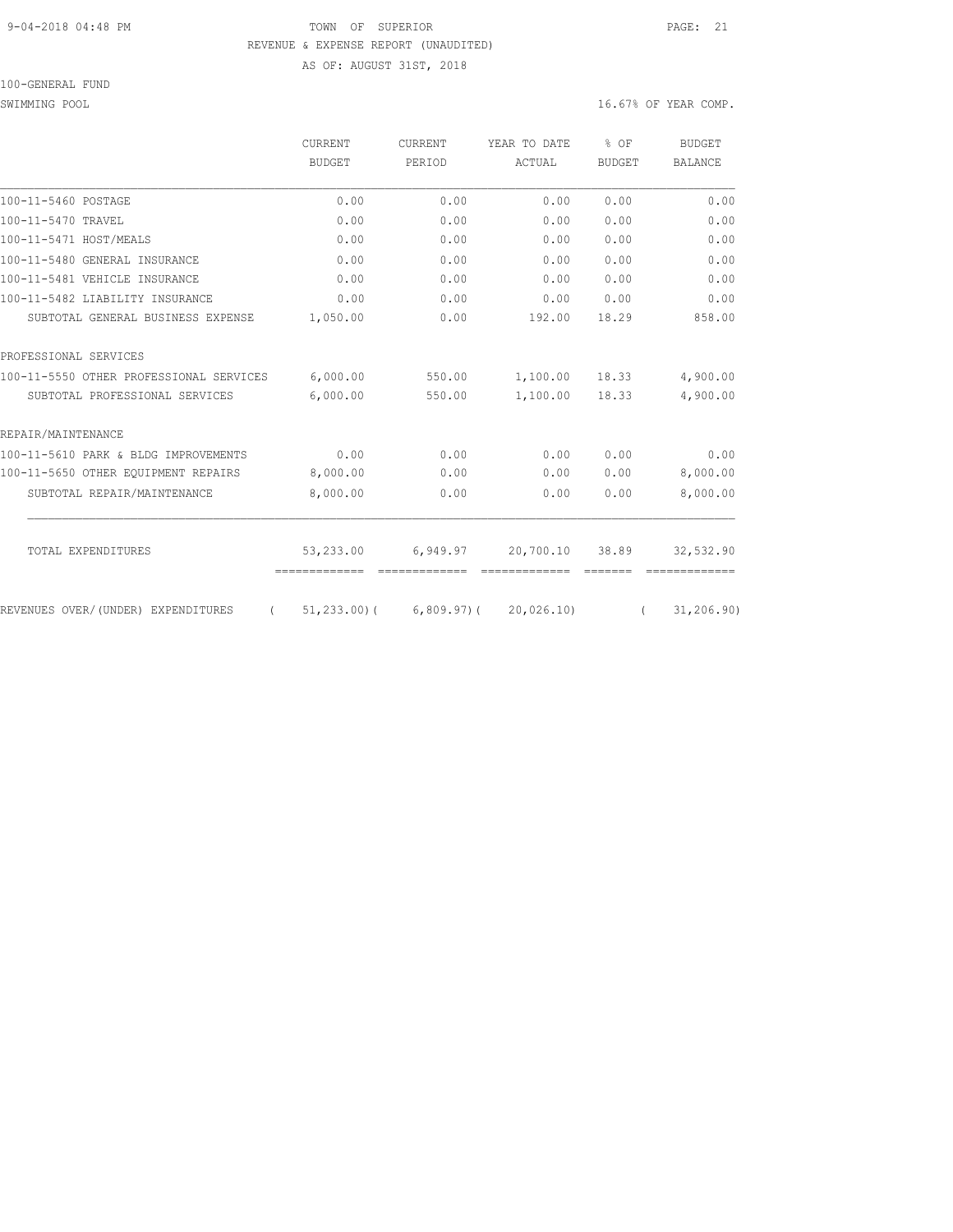## 9-04-2018 04:48 PM TOWN OF SUPERIOR PAGE: 22 REVENUE & EXPENSE REPORT (UNAUDITED)

AS OF: AUGUST 31ST, 2018

#### 100-GENERAL FUND

|                                                                       | CURRENT<br><b>BUDGET</b> | <b>CURRENT</b><br>PERIOD | YEAR TO DATE<br>ACTUAL | % OF<br><b>BUDGET</b>                                                        | <b>BUDGET</b><br><b>BALANCE</b> |
|-----------------------------------------------------------------------|--------------------------|--------------------------|------------------------|------------------------------------------------------------------------------|---------------------------------|
| REVENUES                                                              |                          |                          |                        |                                                                              |                                 |
| BUSINESS SERVICES                                                     |                          |                          |                        |                                                                              |                                 |
| 100-12-4220 PARK RENTAL                                               | 0.00                     | 50.00                    | 150.00                 | $0.00$ (                                                                     | 150.00)                         |
| 100-12-4240 RECREATION ACTIVITY FEES                                  | 0.00                     | 0.00                     | 0.00                   | 0.00                                                                         | 0.00                            |
| SUBTOTAL BUSINESS SERVICES                                            | 0.00                     | 50.00                    | 150.00                 | $0.00$ (                                                                     | 150.00)                         |
| MISCELLANEOUS                                                         |                          |                          |                        |                                                                              |                                 |
| 100-12-4820 OTHER INCOME                                              | 0.00                     | 180.00                   | 180.00                 | $0.00$ (                                                                     | 180.00)                         |
| SUBTOTAL MISCELLANEOUS                                                | 0.00                     | 180.00                   | 180.00                 | 0.00(                                                                        | 180.00)                         |
| TOTAL REVENUES                                                        | 0.00                     | 230.00<br>=============  | 330.00                 | $0.00$ (<br>$\qquad \qquad \equiv \equiv \equiv \equiv \equiv \equiv \equiv$ | 330.00)                         |
| EXPENDITURES                                                          |                          |                          |                        |                                                                              |                                 |
| PERSONEL                                                              |                          |                          |                        |                                                                              |                                 |
| 100-12-5100 SALARIES                                                  | 0.00                     | 0.00                     | 0.00                   | 0.00                                                                         | 0.00                            |
| 100-12-5101 OVERTIME                                                  | 0.00                     | 0.00                     | 0.00                   | 0.00                                                                         | 0.00                            |
| 100-12-5151 FICA                                                      | 0.00                     | 0.00                     | 0.00                   | 0.00                                                                         | 0.00                            |
| 100-12-5152 MEDICARE                                                  | 0.00                     | 0.00                     | 0.00                   | 0.00                                                                         | 0.00                            |
| 100-12-5153 STATE UNEMPLOYMENT                                        | 0.00                     | 0.00                     | 0.00                   | 0.00                                                                         | 0.00                            |
| 100-12-5154 WORKERS COMP INSURANCE                                    | 0.00                     | 0.00                     | 0.00                   | 0.00                                                                         | 0.00                            |
| 100-12-5161 ARIZONA STATE RETIREMENT                                  | 0.00                     | 0.00                     | 0.00                   | 0.00                                                                         | 0.00                            |
| 100-12-5162 LIFE INSURANCE                                            | 0.00                     | 0.00                     | 0.00                   | 0.00                                                                         | 0.00                            |
| 100-12-5163 HEALTH INSURANCE                                          | 0.00                     | 0.00                     | 0.00                   | 0.00                                                                         | 0.00                            |
| 100-12-5164 DENTAL INSURANCE                                          | 0.00                     | 0.00                     | 0.00                   | 0.00                                                                         | 0.00                            |
| SUBTOTAL PERSONEL                                                     | 0.00                     | 0.00                     | 0.00                   | 0.00                                                                         | 0.00                            |
| SUPPLIES                                                              |                          |                          |                        |                                                                              |                                 |
| 100-12-5210 OFFICE SUPPLIES                                           | 0.00                     | 0.00                     | 0.00                   | 0.00                                                                         | 0.00                            |
| 100-12-5220 MEDICAL SUPPLIES<br>100-12-5225 SAFETY SUPPLIES/EQUIPMENT | 0.00<br>0.00             | 0.00<br>0.00             | 0.00<br>0.00           | 0.00<br>0.00                                                                 | 0.00<br>0.00                    |
| 100-12-5230 SANITATION SUPPLIES                                       | 0.00                     | 0.00                     | 0.00                   | 0.00                                                                         | 0.00                            |
| 100-12-5299 OPERATING SUPPLIES                                        | $12,500.00$ (            | 125.16)                  | 4,003.99               | 32.03                                                                        | 8,496.01                        |
| SUBTOTAL SUPPLIES                                                     | $12,500.00$ (            | 125.16)                  | 4,003.99               | 32.03                                                                        | 8,496.01                        |
| UTILITIES                                                             |                          |                          |                        |                                                                              |                                 |
| 100-12-5310 LITTLE LEAGUE ELECTRICITY                                 | 0.00                     | 0.00                     | 0.00                   | 0.00                                                                         | 0.00                            |
| 100-12-5360 LITTLE LEAGUE WATER                                       | 0.00                     | 0.00                     | 0.00                   | 0.00                                                                         | 0.00                            |
| SUBTOTAL UTILITIES                                                    | 0.00                     | 0.00                     | 0.00                   | 0.00                                                                         | 0.00                            |
| GENERAL BUSINESS EXPENSE                                              |                          |                          |                        |                                                                              |                                 |
| 100-12-5410 ADVERTISING                                               | 0.00                     | 0.00                     | 0.00                   | 0.00                                                                         | 0.00                            |
| 100-12-5420 DUES & SUBSCRIPTIONS                                      | 0.00                     | 0.00                     | 0.00                   | 0.00                                                                         | 0.00                            |
| 100-12-5425 CONFERENCES & TRAINING                                    | 0.00                     | 0.00                     | 455.00                 | 0.00(                                                                        | $455.00$ )                      |
| 100-12-5430 PRINTING                                                  | 0.00                     | 0.00                     | 0.00                   | 0.00                                                                         | 0.00                            |
| 100-12-5450 UNIFORMS                                                  | 0.00                     | 250.07                   | 250.07                 | 0.00(                                                                        | $250.07$ )                      |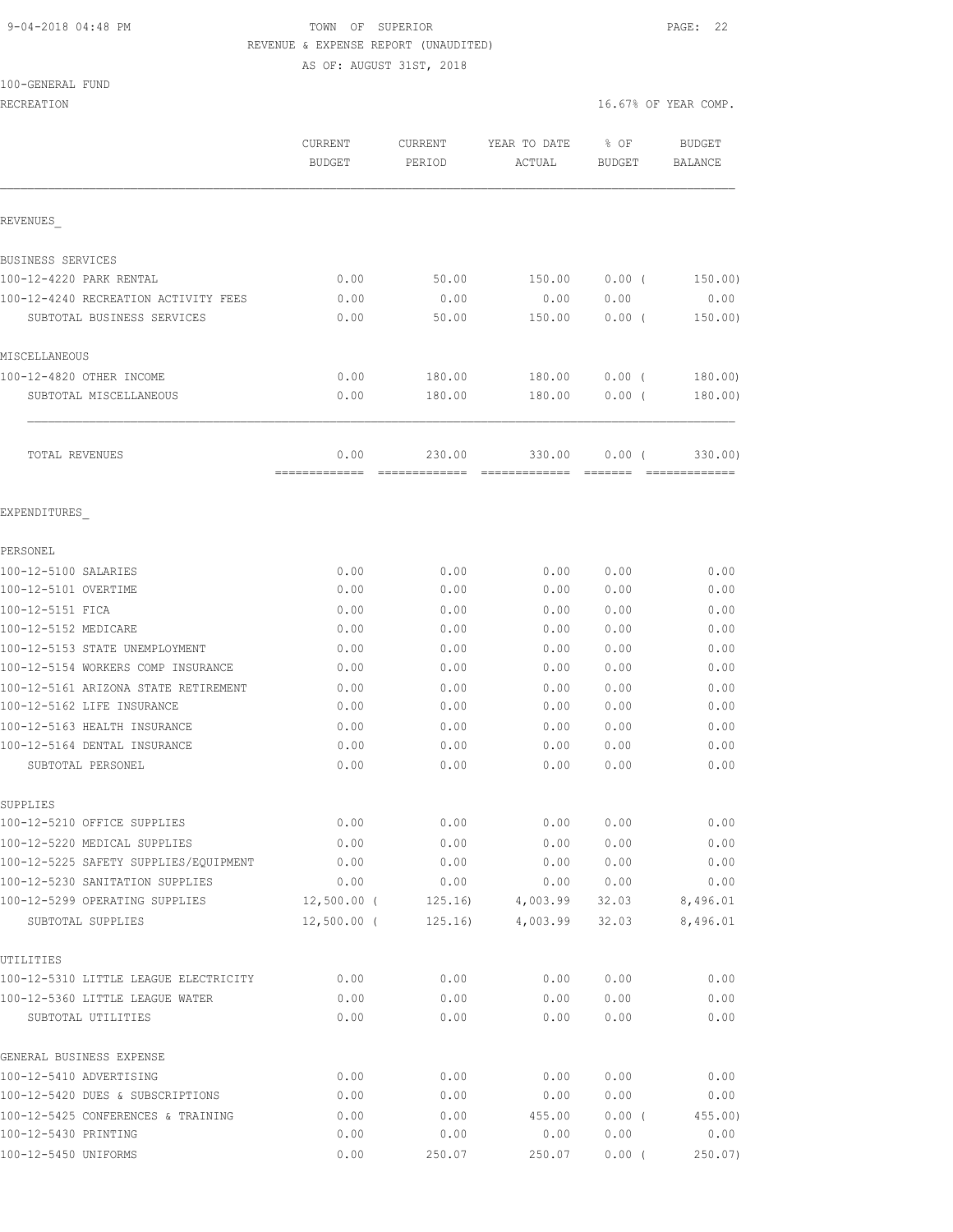#### 9-04-2018 04:48 PM TOWN OF SUPERIOR PAGE: 23 REVENUE & EXPENSE REPORT (UNAUDITED) AS OF: AUGUST 31ST, 2018

100-GENERAL FUND

|                                         | CURRENT<br>BUDGET | <b>CURRENT</b><br>PERIOD | YEAR TO DATE | % OF     | <b>BUDGET</b> |
|-----------------------------------------|-------------------|--------------------------|--------------|----------|---------------|
|                                         |                   |                          |              | ACTUAL   | <b>BUDGET</b> |
| 100-12-5460 POSTAGE                     | 0.00              | 0.00                     | 0.00         | 0.00     | 0.00          |
| 100-12-5470 TRAVEL                      | 0.00              | 0.00                     | 0.00         | 0.00     | 0.00          |
| 100-12-5471 HOST/MEALS                  | 0.00              | 0.00                     | 0.00         | 0.00     | 0.00          |
| 100-12-5480 GENERAL INSURANCE           | 0.00              | 0.00                     | 0.00         | 0.00     | 0.00          |
| 100-12-5481 VEHICLE INSURANCE           | 0.00              | 0.00                     | 0.00         | 0.00     | 0.00          |
| 100-12-5482 LIABILITY INSURANCE         | 0.00              | 0.00                     | 0.00         | 0.00     | 0.00          |
| 100-12-5492 BAD DEBT EXPENSE            | 0.00              | 0.00                     | 0.00         | 0.00     | 0.00          |
| SUBTOTAL GENERAL BUSINESS EXPENSE       | 0.00              | 250.07                   | 705.07       | 0.00(    | 705.07        |
| PROFESSIONAL SERVICES                   |                   |                          |              |          |               |
| 100-12-5550 OTHER PROFESSIONAL SERVICES | 0.00              | 0.00                     | 300.00       | $0.00$ ( | 300.00        |
| SUBTOTAL PROFESSIONAL SERVICES          | 0.00              | 0.00                     | 300.00       | 0.00(    | 300.00)       |
| TOTAL EXPENDITURES                      | 12,500.00         | 124.91                   | 5,009.06     | 40.07    | 7,490.94      |
|                                         | =============     |                          |              |          |               |
| REVENUES OVER/(UNDER) EXPENDITURES      | 12,500.00)        | $105.09$ (               | 4,679,06)    |          | 7,820.94)     |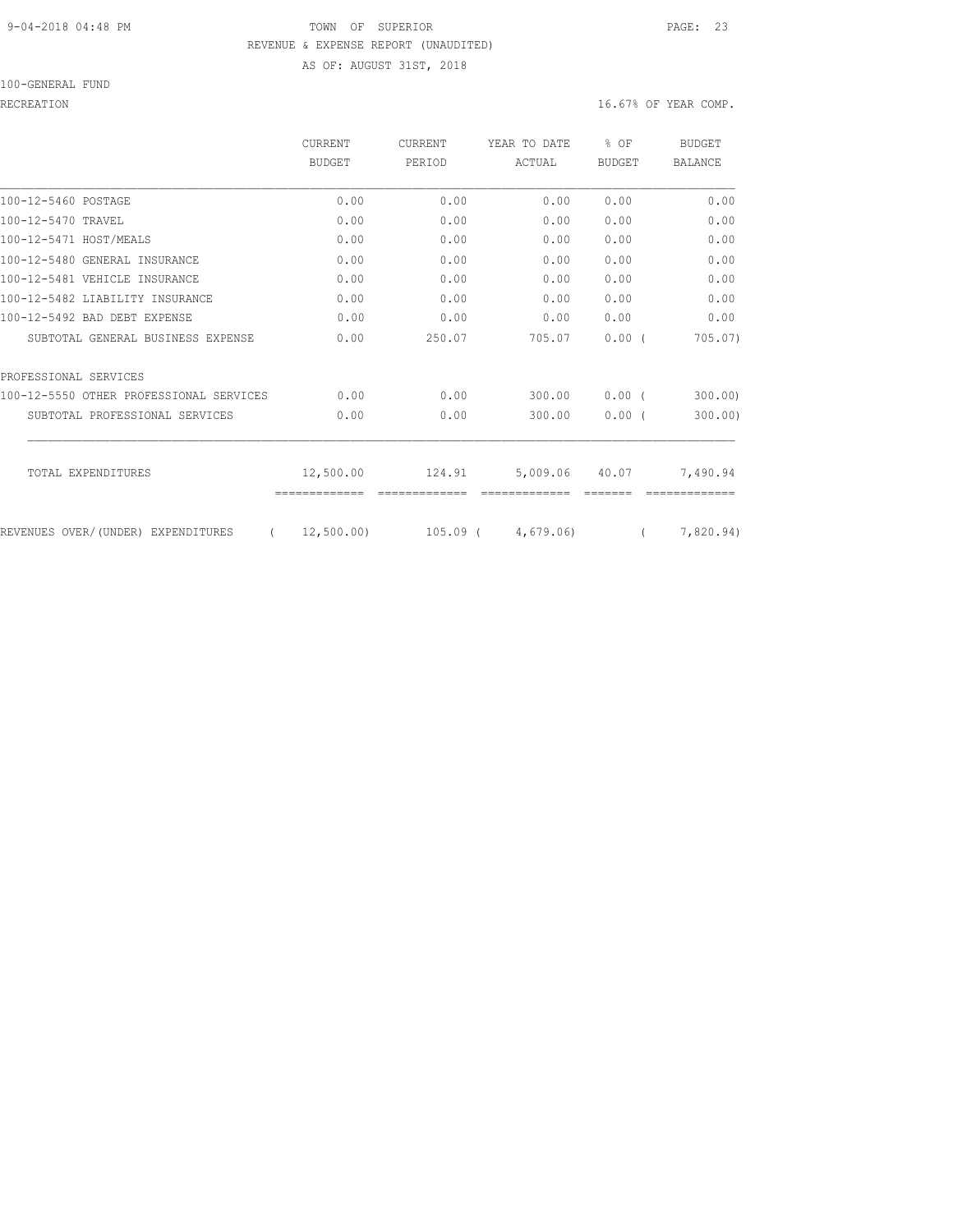### 9-04-2018 04:48 PM TOWN OF SUPERIOR PAGE: 24 REVENUE & EXPENSE REPORT (UNAUDITED)

AS OF: AUGUST 31ST, 2018

| 100-GENERAL FUND |  |
|------------------|--|
|------------------|--|

| LIBRARY                                             |                           |                       | 16.67% OF YEAR COMP.   |                |                          |
|-----------------------------------------------------|---------------------------|-----------------------|------------------------|----------------|--------------------------|
|                                                     | CURRENT<br><b>BUDGET</b>  | CURRENT<br>PERIOD     | YEAR TO DATE<br>ACTUAL | % OF<br>BUDGET | <b>BUDGET</b><br>BALANCE |
| REVENUES                                            |                           |                       |                        |                |                          |
| BUSINESS SERVICES                                   |                           |                       |                        |                |                          |
| 100-13-4240 FEES                                    | 0.00                      | 0.00                  | 0.00                   | 0.00           | 0.00                     |
| 100-13-4250 INTERNET/LATE FEES                      | 2,000.00                  | 125.27                | 355.67                 | 17.78          | 1,644.33                 |
| SUBTOTAL BUSINESS SERVICES                          | 2,000.00                  | 125.27                | 355.67                 | 17.78          | 1,644.33                 |
| TOTAL REVENUES                                      | 2,000.00<br>============= | 125.27<br>=========== | 355.67                 | 17.78          | 1,644.33                 |
| EXPENDITURES                                        |                           |                       |                        |                |                          |
| PERSONEL                                            |                           |                       |                        |                |                          |
| 100-13-5100 SALARIES                                | 35,082.00                 | 3,099.21              | 6,014.41               | 17.14          | 29,067.59                |
| 100-13-5101 OVERTIME                                | 0.00                      | 0.00                  | 0.00                   | 0.00           | 0.00                     |
| 100-13-5151 FICA                                    | 2,175.00                  | 192.15                | 372.90                 | 17.14          | 1,802.10                 |
| 100-13-5152 MEDICARE                                | 509.00                    | 44.93                 | 87.20                  | 17.13          | 421.80                   |
| 100-13-5153 STATE UNEMPLOYMENT                      | 298.00                    | 8.92                  | 35.40                  | 11.88          | 262.60                   |
| 100-13-5154 WORKERS COMP INSURANCE                  | 126.00                    | 0.00                  | 21.73                  | 17.25          | 104.27                   |
| 100-13-5161 ARIZONA STATE RETIREMENT                | 4,140.00                  | 207.68                | 573.19                 | 13.85          | 3,566.81                 |
| 100-13-5162 LIFE INSURANCE                          | 80.00                     | 13.40                 | 13.40                  | 16.75          | 66.60                    |
| 100-13-5163 HEALTH INSURANCE                        | 7,207.00                  | 0.00                  | 0.00                   | 0.00           | 7,207.00                 |
| 100-13-5164 DENTAL INSURANCE                        | 370.00                    | 61.62                 | 61.62                  | 16.65          | 308.38                   |
| SUBTOTAL PERSONEL                                   | 49,987.00                 | 3,627.91              | 7,179.85               | 14.36          | 42,807.15                |
| SUPPLIES                                            |                           |                       |                        |                |                          |
| 100-13-5210 OFFICE SUPPLIES                         | 0.00                      | 0.00                  | 0.00                   | 0.00           | 0.00                     |
| 100-13-5220 MEDICAL SUPPLIES                        | 0.00                      | 0.00                  | 0.00                   | 0.00           | 0.00                     |
| 100-13-5225 SAFETY SUPPLIES/EOUIPMENT               | 0.00                      | 0.00                  | 0.00                   | 0.00           | 0.00                     |
| 100-13-5230 SANITATION SUPPLIES                     | 0.00                      | 0.00                  | 0.00                   | 0.00           | 0.00                     |
| 100-13-5270 LIBRARY BOOKS                           | 2,000.00                  | 0.00                  | 0.00                   | 0.00           | 2,000.00                 |
| 100-13-5299 OPERATING SUPPLIES<br>SUBTOTAL SUPPLIES | 0.00<br>2,000.00          | 0.00<br>0.00          | 0.00<br>0.00           | 0.00<br>0.00   | 0.00<br>2,000.00         |
| UTILITIES                                           |                           |                       |                        |                |                          |
| 100-13-5310 ELECTRICITY                             | 6,174.00                  | 879.19                | 1,777.60               | 28.79          | 4,396.40                 |
| 100-13-5320 GAS                                     | 1,100.00                  | 31.53                 | 63.06                  | 5.73           | 1,036.94                 |
| 100-13-5330 REFUSE                                  | 0.00                      | 0.00                  | 0.00                   | 0.00           | 0.00                     |
| 100-13-5340 SEWER                                   | 0.00                      | 0.00                  | 0.00                   | 0.00           | 0.00                     |
| 100-13-5350 TELEPHONE                               | 1,009.00                  | 127.59                | 425.30                 | 42.15          | 583.70                   |
| 100-13-5360 WATER                                   | 400.00                    | 29.48                 | 58.37                  | 14.59          | 341.63                   |
| 100-13-5380 SECURITY                                | 200.00                    | 25.00                 | 50.00                  | 25.00          | 150.00                   |
| SUBTOTAL UTILITIES                                  | 8,883.00                  | 1,092.79              | 2,374.33               | 26.73          | 6,508.67                 |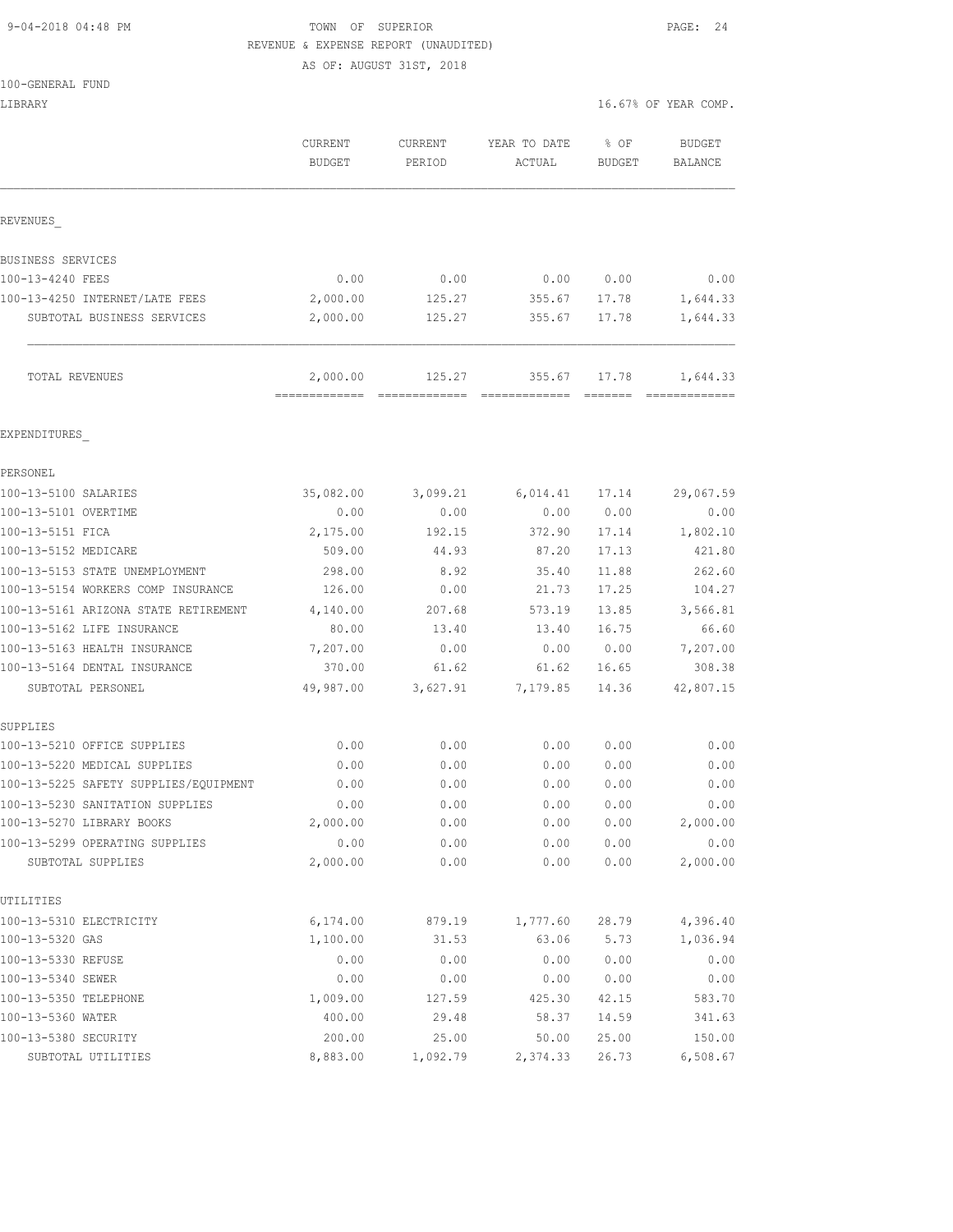### 9-04-2018 04:48 PM TOWN OF SUPERIOR PAGE: 25 REVENUE & EXPENSE REPORT (UNAUDITED)

AS OF: AUGUST 31ST, 2018

100-GENERAL FUND

LIBRARY 16.67% OF YEAR COMP.

|                                         | <b>CURRENT</b><br><b>BUDGET</b> | CURRENT<br>PERIOD | YEAR TO DATE<br>ACTUAL | % OF<br><b>BUDGET</b> | <b>BUDGET</b><br>BALANCE |
|-----------------------------------------|---------------------------------|-------------------|------------------------|-----------------------|--------------------------|
| GENERAL BUSINESS EXPENSE                |                                 |                   |                        |                       |                          |
| 100-13-5410 ADVERTISING                 | 100.00                          | 0.00              | 0.00                   | 0.00                  | 100.00                   |
| 100-13-5420 DUES & SUBSCRIPTIONS        | 1,000.00                        | 529.14            | 529.14                 | 52.91                 | 470.86                   |
| 100-13-5425 CONFERENCES & TRAINING      | 0.00                            | 0.00              | 0.00                   | 0.00                  | 0.00                     |
| 100-13-5430 PRINTING                    | 900.00                          | 0.00              | 0.00                   | 0.00                  | 900.00                   |
| 100-13-5450 UNIFORMS                    | 0.00                            | 0.00              | 0.00                   | 0.00                  | 0.00                     |
| 100-13-5460 POSTAGE                     | 0.00                            | 70.20             | 179.33                 | 0.00(                 | 179.33)                  |
| 100-13-5470 TRAVEL                      | 0.00                            | 0.00              | 0.00                   | 0.00                  | 0.00                     |
| 100-13-5471 AUDIT                       | 1,545.00                        | 0.00              | 0.00                   | 0.00                  | 1,545.00                 |
| 100-13-5480 GENERAL INSURANCE           | 12,820.00                       | 0.00              | 0.00                   | 0.00                  | 12,820.00                |
| 100-13-5481 VEHICLE INSURANCE           | 0.00                            | 0.00              | 0.00                   | 0.00                  | 0.00                     |
| 100-13-5482 LIABILITY INSURANCE         | 0.00                            | 0.00              | 0.00                   | 0.00                  | 0.00                     |
| 100-13-5492 BAD DEBT EXPENSE            | 0.00                            | 0.00              | 0.00                   | 0.00                  | 0.00                     |
| SUBTOTAL GENERAL BUSINESS EXPENSE       | 16,365.00                       | 599.34            | 708.47                 | 4.33                  | 15,656.53                |
| PROFESSIONAL SERVICES                   |                                 |                   |                        |                       |                          |
| 100-13-5520 CONTRACTUAL SERVICES        | 0.00                            | 0.00              | 0.00                   | 0.00                  | 0.00                     |
| 100-13-5550 OTHER PROFESSIONAL SERVICES | 0.00                            | 0.00              | 0.00                   | 0.00                  | 0.00                     |
| SUBTOTAL PROFESSIONAL SERVICES          | 0.00                            | 0.00              | 0.00                   | 0.00                  | 0.00                     |
| REPAIR/MAINTENANCE                      |                                 |                   |                        |                       |                          |
| 100-13-5650 OTHER EQUIPMENT REPAIRS     | 5,000.00                        | 0.00              | 0.00                   | 0.00                  | 5,000.00                 |
| SUBTOTAL REPAIR/MAINTENANCE             | 5,000.00                        | 0.00              | 0.00                   | 0.00                  | 5,000.00                 |
|                                         |                                 |                   |                        |                       |                          |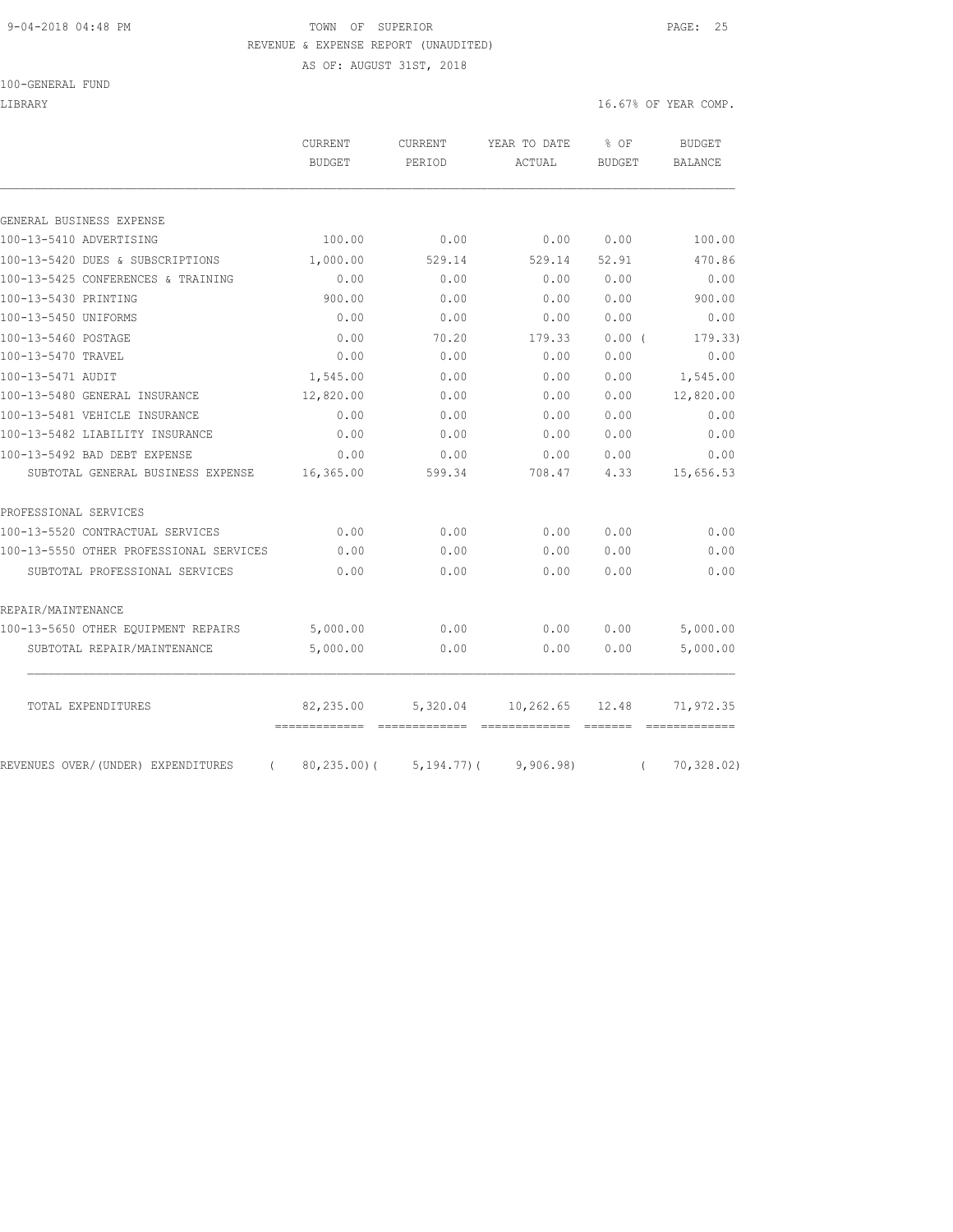| 9-04-2018 04:48 PM |  |
|--------------------|--|
|                    |  |

### TOWN OF SUPERIOR PAGE: 26 REVENUE & EXPENSE REPORT (UNAUDITED)

AS OF: AUGUST 31ST, 2018

| BUILDING RENTALS                        |                          |                   |                                           |                       | 16.67% OF YEAR COMP.      |
|-----------------------------------------|--------------------------|-------------------|-------------------------------------------|-----------------------|---------------------------|
|                                         | CURRENT<br><b>BUDGET</b> | CURRENT<br>PERIOD | YEAR TO DATE<br>ACTUAL                    | % OF<br><b>BUDGET</b> | <b>BUDGET</b><br>BALANCE  |
| REVENUES                                |                          |                   |                                           |                       |                           |
| ENTERPRISE SERVICES                     |                          |                   |                                           |                       |                           |
| 100-14-4330 RENTAL INCOME               | 11,000.00                | 1,554.00          | 2,655.00 24.14                            |                       | 8,345.00                  |
| SUBTOTAL ENTERPRISE SERVICES            | 11,000.00                | 1,554.00          | 2,655.00 24.14                            |                       | 8,345.00                  |
| TOTAL REVENUES                          |                          |                   | $11,000.00$ $1,554.00$ $2,655.00$ $24.14$ |                       | 8,345.00<br>============= |
| EXPENDITURES                            |                          |                   |                                           |                       |                           |
| SUPPLIES                                |                          |                   |                                           |                       |                           |
| 100-14-5210 OFFICE SUPPLIES             | 0.00                     | 0.00              | 0.00                                      | 0.00                  | 0.00                      |
| 100-14-5220 MEDICAL SUPPLIES            | 0.00                     | 0.00              | 0.00                                      | 0.00                  | 0.00                      |
| 100-14-5225 SAFETY SUPPLIES/EOUIPMENT   | 0.00                     | 0.00              | 0.00                                      | 0.00                  | 0.00                      |
| 100-14-5230 SANITATION SUPPLIES         | 0.00                     | 0.00              | 0.00                                      | 0.00                  | 0.00                      |
| 100-14-5299 OPERATING SUPPLIES          | 0.00                     | 0.00              | 0.00                                      | 0.00                  | 0.00                      |
| SUBTOTAL SUPPLIES                       | 0.00                     | 0.00              | 0.00                                      | 0.00                  | 0.00                      |
| UTILITIES                               |                          |                   |                                           |                       |                           |
| 100-14-5310 ELECTRICITY                 | 8,000.00                 | 503.23            | 859.32                                    | 10.74                 | 7,140.68                  |
| 100-14-5320 GAS                         | 0.00                     | 0.00              | 0.00                                      | 0.00                  | 0.00                      |
| 100-14-5330 REFUSE                      | 0.00                     | 0.00              | 0.00                                      | 0.00                  | 0.00                      |
| 100-14-5340 SEWER                       | 0.00                     | 0.00              | 0.00                                      | 0.00                  | 0.00                      |
| 100-14-5350 TELEPHONE                   | 0.00                     | 0.00              | 0.00                                      | 0.00                  | 0.00                      |
| 100-14-5360 WATER<br>SUBTOTAL UTILITIES | 0.00<br>8,000.00         | 53.60<br>556.83   | 108.99<br>968.31                          | $0.00$ (<br>12.10     | 108.99<br>7,031.69        |
| GENERAL BUSINESS EXPENSE                |                          |                   |                                           |                       |                           |
| 100-14-5410 ADVERTISING                 | 0.00                     | 0.00              | 0.00                                      | 0.00                  | 0.00                      |
| 100-14-5420 DUES & SUBSCRIPTIONS        | 0.00                     | 0.00              | 0.00                                      | 0.00                  | 0.00                      |
| 100-14-5430 PRINTING                    | 0.00                     | 0.00              | 0.00                                      | 0.00                  | 0.00                      |
| 100-14-5460 POSTAGE                     | 0.00                     | 0.00              | 0.00                                      | 0.00                  | 0.00                      |
| 100-14-5480 GENERAL INSURANCE           | 0.00                     | 0.00              | 0.00                                      | 0.00                  | 0.00                      |
| 100-14-5481 VEHICLE INSURANCE           | 0.00                     | 0.00              | 0.00                                      | 0.00                  | 0.00                      |
| 100-14-5482 LIABILITY INSURANCE         | 0.00                     | 0.00              | 0.00                                      | 0.00                  | 0.00                      |
| 100-14-5492 BAD DEBT EXPENSE            | 0.00                     | 0.00              | 0.00                                      | 0.00                  | 0.00                      |
| SUBTOTAL GENERAL BUSINESS EXPENSE       | 0.00                     | 0.00              | 0.00                                      | 0.00                  | 0.00                      |
| PROFESSIONAL SERVICES                   |                          |                   |                                           |                       |                           |
| 100-14-5550 OTHER PROFESSIONAL SERVICES | 0.00                     | 0.00              | 0.00                                      | 0.00                  | 0.00                      |
| SUBTOTAL PROFESSIONAL SERVICES          | 0.00                     | 0.00              | 0.00                                      | 0.00                  | 0.00                      |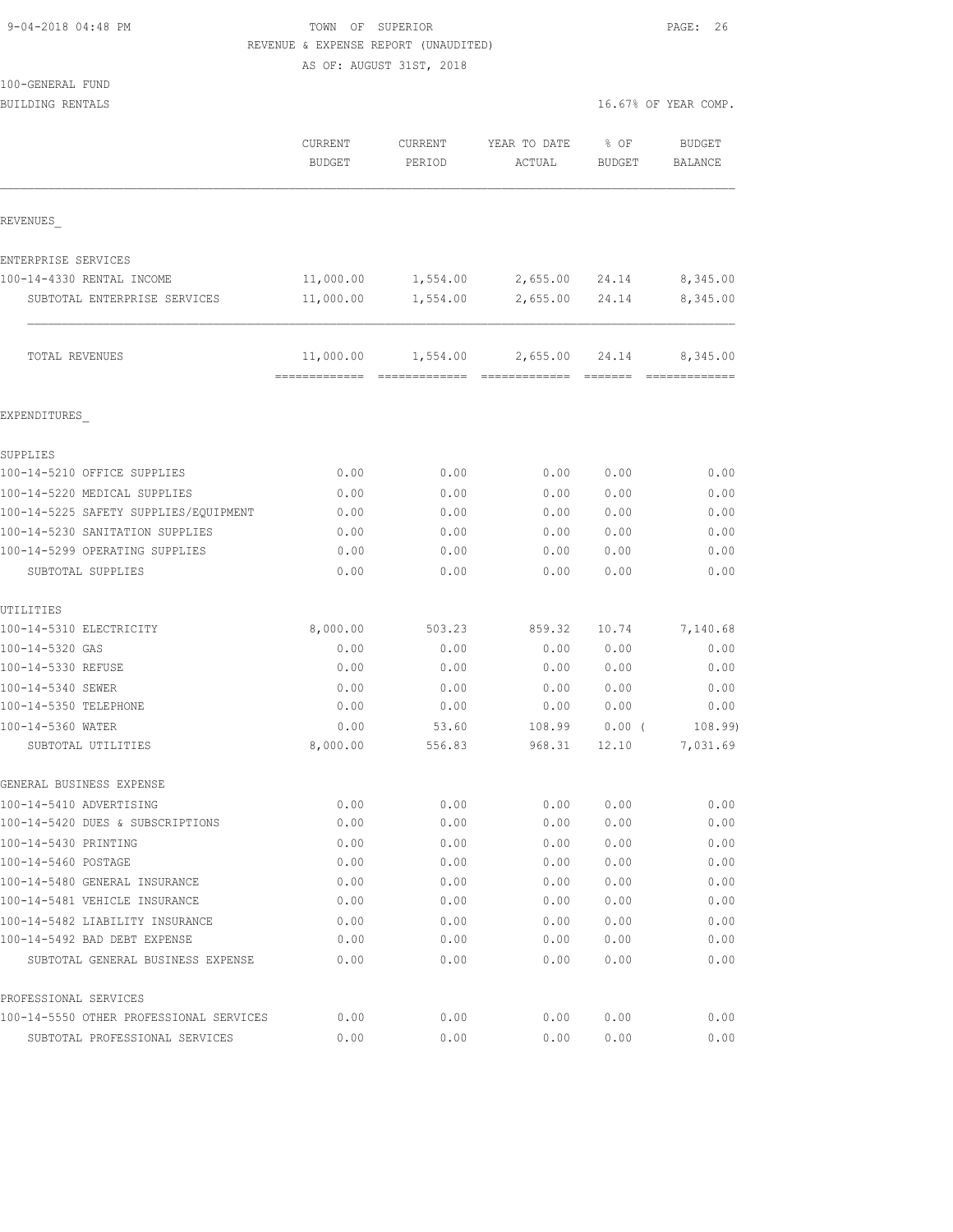| 9-04-2018 04:48 PM |  |
|--------------------|--|
|                    |  |

## TOWN OF SUPERIOR **PAGE:** 27 REVENUE & EXPENSE REPORT (UNAUDITED)

AS OF: AUGUST 31ST, 2018

| 100-GENERAL FUND |  |
|------------------|--|
|------------------|--|

BUILDING RENTALS 16.67% OF YEAR COMP.

|                                     | CURRENT<br><b>BUDGET</b> | <b>CURRENT</b><br>PERIOD | YEAR TO DATE<br>ACTUAL | g.<br>OF<br><b>BUDGET</b> | <b>BUDGET</b><br><b>BALANCE</b> |
|-------------------------------------|--------------------------|--------------------------|------------------------|---------------------------|---------------------------------|
| REPAIR/MAINTENANCE                  |                          |                          |                        |                           |                                 |
| 100-14-5650 OTHER EOUIPMENT REPAIRS | 0.00                     | 0.00                     | 0.00                   | 0.00                      | 0.00                            |
| SUBTOTAL REPAIR/MAINTENANCE         | 0.00                     | 0.00                     | 0.00                   | 0.00                      | 0.00                            |
| TOTAL EXPENDITURES                  | 8,000.00                 | 556.83                   | 968.31                 | 12.10                     | 7,031.69                        |
| REVENUES OVER/(UNDER) EXPENDITURES  | 3,000.00                 | 997.17                   | 1,686.69               |                           | 1,313.31                        |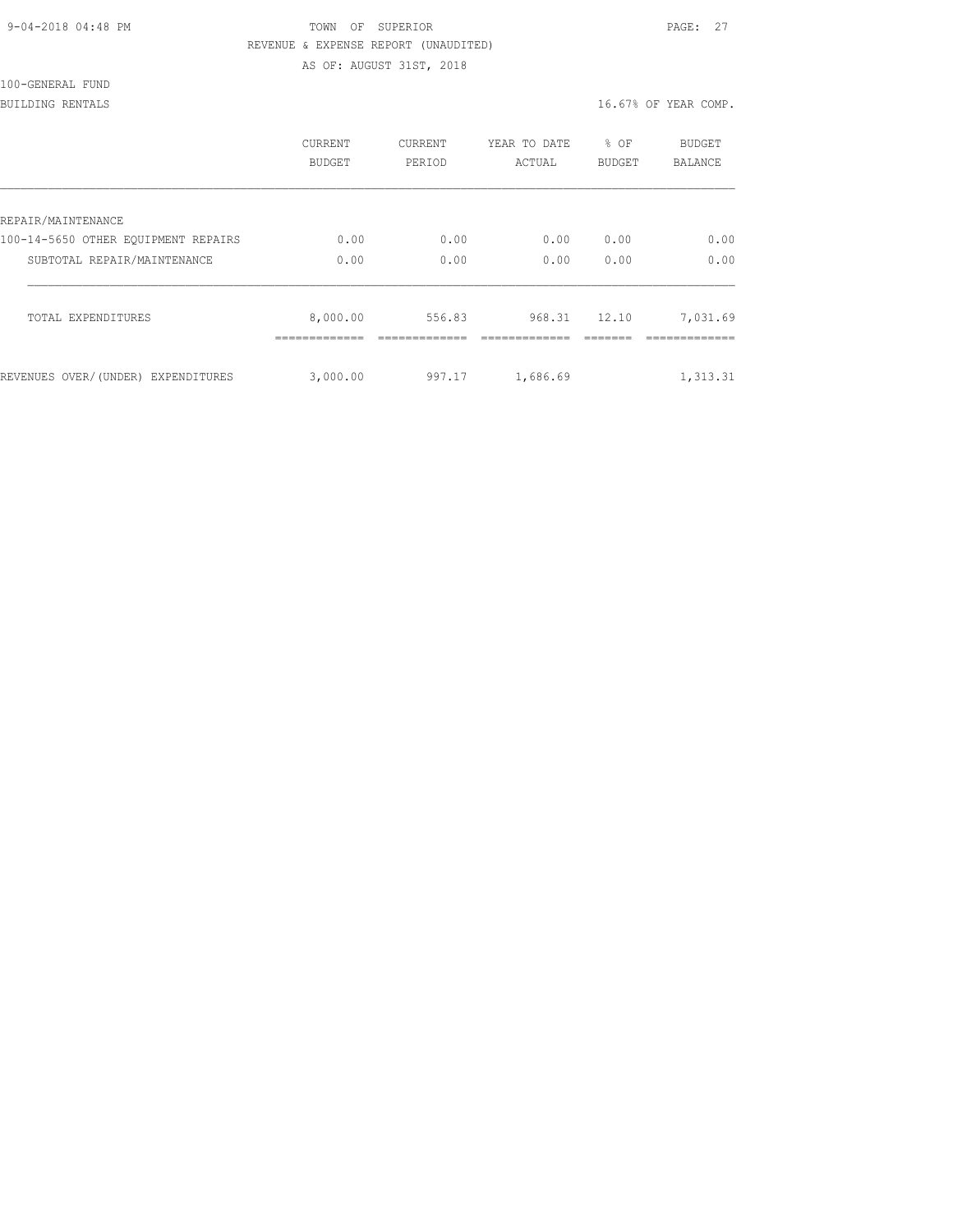## 9-04-2018 04:48 PM TOWN OF SUPERIOR PAGE: 28 REVENUE & EXPENSE REPORT (UNAUDITED)

AS OF: AUGUST 31ST, 2018

| 100-GENERAL FUND |  |
|------------------|--|
|------------------|--|

| SR CITIZENS-CONGREGATE               |                          |                   |                        |                  | 16.67% OF YEAR COMP.        |
|--------------------------------------|--------------------------|-------------------|------------------------|------------------|-----------------------------|
|                                      | CURRENT<br><b>BUDGET</b> | CURRENT<br>PERIOD | YEAR TO DATE<br>ACTUAL | % OF<br>BUDGET   | BUDGET<br><b>BALANCE</b>    |
| REVENUES                             |                          |                   |                        |                  |                             |
| BUSINESS SERVICES                    |                          |                   |                        |                  |                             |
| 100-15-4215 SRC AAA DOLLARS          | 0.00                     | 36.00             | 36.00                  | $0.00$ (         | 36.00)                      |
| 100-15-4216 SRC ALTECS REVENUE       | 0.00                     | 0.00              | 0.00                   | 0.00             | 0.00                        |
| 100-15-4217 SRC PROGRAM REVENUE      | 0.00                     | 1,670.25          | 6,583.47               | $0.00$ (         | 6,583.47                    |
| 100-15-4219 UNITED WAY               | 0.00                     | 0.00              | 0.00                   | 0.00             | 0.00                        |
| 100-15-4220 FEMA                     | 0.00                     | 0.00              | 0.00                   | 0.00             | 0.00                        |
| SUBTOTAL BUSINESS SERVICES           | 0.00                     | 1,706.25          | 6,619.47               | $0.00$ (         | 6, 619.47)                  |
| GRANTS                               |                          |                   |                        |                  |                             |
| 100-15-4600 SR CENTER REVENUE        | 0.00                     | 0.00              | 0.00                   | 0.00             | 0.00                        |
| SUBTOTAL GRANTS                      | 0.00                     | 0.00              | 0.00                   | 0.00             | 0.00                        |
| TOTAL REVENUES                       | 0.00                     | 1,706.25          | 6,619.47               | $0.00$ (         | 6,619.47)<br>-------------- |
| EXPENDITURES                         |                          |                   |                        |                  |                             |
| PERSONEL                             |                          |                   |                        |                  |                             |
| 100-15-5100 SALARIES                 | 12,280.00 (              | 2,963.71)(        |                        | 1,709.52) 13.92- | 13,989.52                   |
| 100-15-5101 OVERTIME                 | 0.00                     | 0.00              | 0.00                   | 0.00             | 0.00                        |
| 100-15-5120 INMATE LABOR             | 0.00                     | 0.00              | 64.00                  | $0.00$ (         | 64.00)                      |
| 100-15-5151 FICA                     | 761.00                   | 80.61             | 158.37                 | 20.81            | 602.63                      |
| 100-15-5152 MEDICARE                 | 178.00                   | 18.85             | 37.04                  | 20.81            | 140.96                      |
| 100-15-5153 STATE UNEMPLOYMENT       | 112.00                   | 7.44              | 15.86                  | 14.16            | 96.14                       |
| 100-15-5154 WORKERS COMP INSURANCE   | 220.00                   | 0.00              | 77.06                  | 35.03            | 142.94                      |
| 100-15-5161 ARIZONA STATE RETIREMENT | 1,449.00                 | 112.22            | 223.04                 | 15.39            | 1,225.96                    |
| 100-15-5162 LIFE INSURANCE           | 0.00                     | 0.00              | 0.00                   | 0.00             | 0.00                        |
| 100-15-5163 HEALTH INSURANCE         | 0.00                     | 0.00              | 0.00                   | 0.00             | 0.00                        |
| 100-15-5164 DENTAL INSURANCE         | 0.00                     | 0.00              | 0.00                   | 0.00             | 0.00                        |
| SUBTOTAL PERSONEL                    | 15,000.00 (              | $2,744.59$ (      | $1,134.15$ 7.56-       |                  | 16, 134. 15                 |
| SUPPLIES                             |                          |                   |                        |                  |                             |

SUPPI

| <b>SUPPLIES</b>                       |          |        |        |       |          |
|---------------------------------------|----------|--------|--------|-------|----------|
| 100-15-5210 OFFICE SUPPLIES           | 500.00   | 0.00   | 0.00   | 0.00  | 500.00   |
| 100-15-5220 MEDICAL SUPPLIES          | 0.00     | 0.00   | 0.00   | 0.00  | 0.00     |
| 100-15-5225 SAFETY SUPPLIES/EOUIPMENT | 0.00     | 0.00   | 0.00   | 0.00  | 0.00     |
| 100-15-5230 SANITATION SUPPLIES       | 300.00   | 0.00   | 0.00   | 0.00  | 300.00   |
| 100-15-5240 CHEMICALS & SUPPLIES      | 0.00     | 0.00   | 0.00   | 0.00  | 0.00     |
| 100-15-5250 KITCHEN SUPPLIES          | 500.00   | 0.00   | 277.41 | 55.48 | 222.59   |
| 100-15-5260 FOOD SUPPLIES             | 1,000.00 | 0.00   | 0.00   | 0.00  | 1,000.00 |
| 100-15-5299 OPERATING SUPPLIES        | 500.00   | 159.92 | 347.05 | 69.41 | 152.95   |
| SUBTOTAL SUPPLIES                     | 2,800.00 | 159.92 | 624.46 | 22.30 | 2,175.54 |
|                                       |          |        |        |       |          |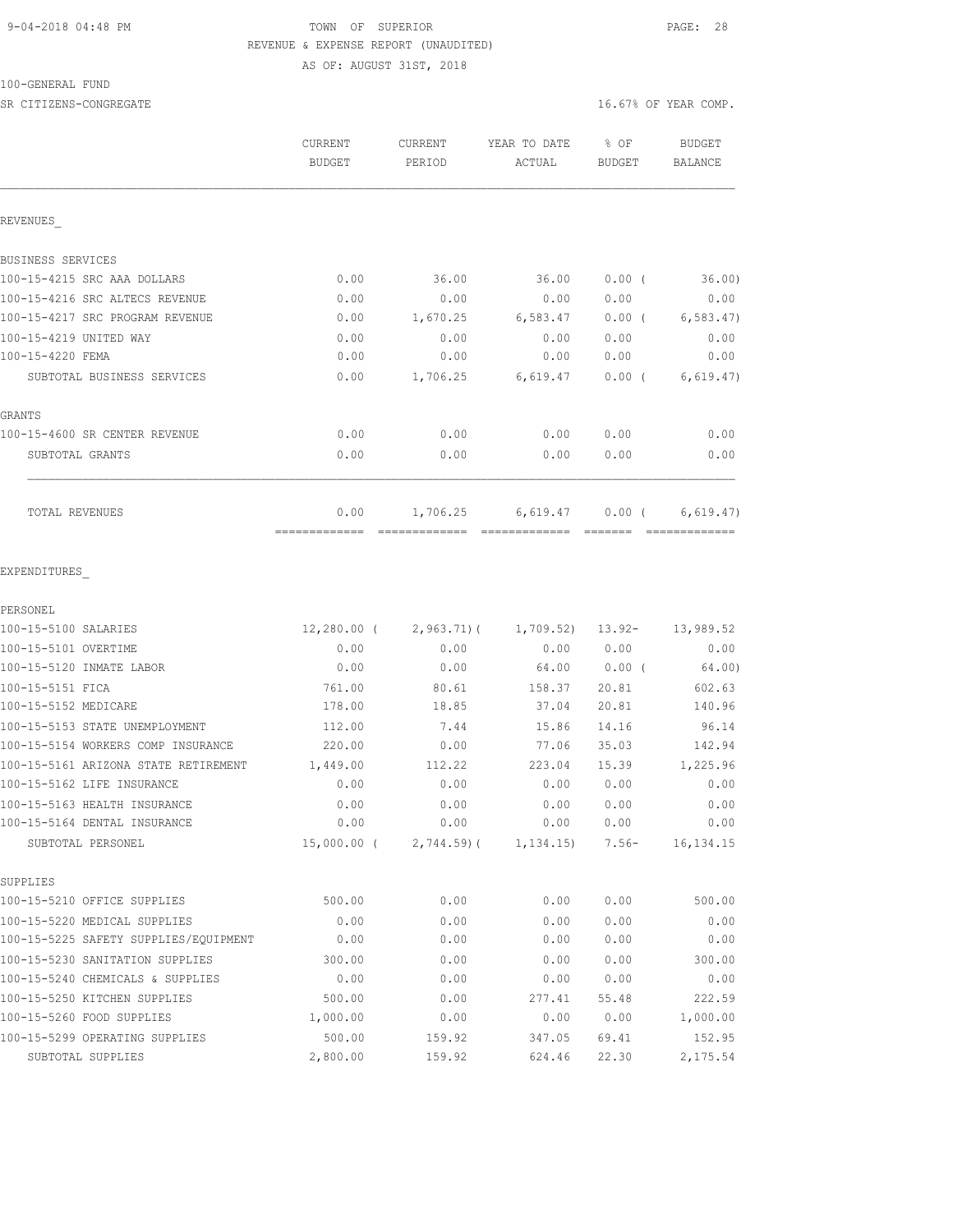#### 9-04-2018 04:48 PM TOWN OF SUPERIOR PAGE: 29 REVENUE & EXPENSE REPORT (UNAUDITED)

AS OF: AUGUST 31ST, 2018

100-GENERAL FUND

SR CITIZENS-CONGREGATE SERVICES AND RESOLUTION OF STRAINING AND RESOLUTION OF STRAINING OF STRAINING OF STRAIN ON THE SERVICES OF STRAINING OF STRAINING OF STRAINING OF STRAINING OF STRAINING OF STRAINING OF STRAINING OF S

|                                                | <b>CURRENT</b><br><b>BUDGET</b> | <b>CURRENT</b><br>PERIOD | YEAR TO DATE<br>ACTUAL                                                                                                                                                                                                                                                                                                                                                                                                                                                                 | % OF<br>BUDGET             |          | <b>BUDGET</b><br>BALANCE    |
|------------------------------------------------|---------------------------------|--------------------------|----------------------------------------------------------------------------------------------------------------------------------------------------------------------------------------------------------------------------------------------------------------------------------------------------------------------------------------------------------------------------------------------------------------------------------------------------------------------------------------|----------------------------|----------|-----------------------------|
|                                                |                                 |                          |                                                                                                                                                                                                                                                                                                                                                                                                                                                                                        |                            |          |                             |
| UTILITIES                                      |                                 |                          |                                                                                                                                                                                                                                                                                                                                                                                                                                                                                        |                            |          |                             |
| 100-15-5310 ELECTRICITY                        | 4,547.00                        | 549.64                   | 1,105.50                                                                                                                                                                                                                                                                                                                                                                                                                                                                               | 24.31                      |          | 3,441.50                    |
| 100-15-5320 GAS                                | 746.00                          | 46.98                    | 96.26                                                                                                                                                                                                                                                                                                                                                                                                                                                                                  | 12.90                      |          | 649.74                      |
| 100-15-5330 REFUSE                             | 0.00                            | 0.00                     | 0.00                                                                                                                                                                                                                                                                                                                                                                                                                                                                                   | 0.00                       |          | 0.00                        |
| 100-15-5340 SEWER                              | 0.00                            | 0.00                     | 0.00                                                                                                                                                                                                                                                                                                                                                                                                                                                                                   | 0.00                       |          | 0.00                        |
| 100-15-5350 TELEPHONE                          | 250.00                          | 31.97                    | 63.71                                                                                                                                                                                                                                                                                                                                                                                                                                                                                  | 25.48                      |          | 186.29                      |
| 100-15-5360 WATER                              | 200.00                          | 16.61                    | 33.37                                                                                                                                                                                                                                                                                                                                                                                                                                                                                  | 16.69                      |          | 166.63                      |
| 100-15-5370 RENT                               | 0.00                            | 0.00                     | 0.00                                                                                                                                                                                                                                                                                                                                                                                                                                                                                   | 0.00                       |          | 0.00                        |
| SUBTOTAL UTILITIES                             | 5,743.00                        | 645.20                   | 1,298.84                                                                                                                                                                                                                                                                                                                                                                                                                                                                               | 22.62                      |          | 4,444.16                    |
| GENERAL BUSINESS EXPENSE                       |                                 |                          |                                                                                                                                                                                                                                                                                                                                                                                                                                                                                        |                            |          |                             |
| 100-15-5410 ADVERTISING                        | 0.00                            | 0.00                     | 0.00                                                                                                                                                                                                                                                                                                                                                                                                                                                                                   | 0.00                       |          | 0.00                        |
| 100-15-5420 DUES & SUBSCRIPTIONS               | 200.00                          | 0.00                     | 0.00                                                                                                                                                                                                                                                                                                                                                                                                                                                                                   | 0.00                       |          | 200.00                      |
| 100-15-5425 CONFERENCES & TRAINING             | 0.00                            | 0.00                     | 0.00                                                                                                                                                                                                                                                                                                                                                                                                                                                                                   | 0.00                       |          | 0.00                        |
| 100-15-5430 PRINTING                           | 0.00                            | 0.00                     | 0.00                                                                                                                                                                                                                                                                                                                                                                                                                                                                                   | 0.00                       |          | 0.00                        |
| 100-15-5450 UNIFORMS                           | 0.00                            | 0.00                     | 0.00                                                                                                                                                                                                                                                                                                                                                                                                                                                                                   | 0.00                       |          | 0.00                        |
| 100-15-5460 POSTAGE                            | 0.00                            | 10.53                    | 26.90                                                                                                                                                                                                                                                                                                                                                                                                                                                                                  | $0.00$ (                   |          | 26.90)                      |
| 100-15-5470 TRAVEL                             | 0.00                            | 0.00                     | 0.00                                                                                                                                                                                                                                                                                                                                                                                                                                                                                   | 0.00                       |          | 0.00                        |
| 100-15-5471 AUDIT                              | 773.00                          | 0.00                     | 0.00                                                                                                                                                                                                                                                                                                                                                                                                                                                                                   | 0.00                       |          | 773.00                      |
| 100-15-5480 GENERAL INSURANCE                  | 4,273.00                        | 0.00                     | 0.00                                                                                                                                                                                                                                                                                                                                                                                                                                                                                   | 0.00                       |          | 4,273.00                    |
| 100-15-5481 VEHICLE INSURANCE                  | 0.00                            | 0.00                     | 0.00                                                                                                                                                                                                                                                                                                                                                                                                                                                                                   | 0.00                       |          | 0.00                        |
| 100-15-5482 LIABILITY INSURANCE                | 0.00                            | 0.00                     | 0.00                                                                                                                                                                                                                                                                                                                                                                                                                                                                                   | 0.00                       |          | 0.00                        |
| SUBTOTAL GENERAL BUSINESS EXPENSE              | 5,246.00                        | 10.53                    | 26.90                                                                                                                                                                                                                                                                                                                                                                                                                                                                                  | 0.51                       |          | 5,219.10                    |
| PROFESSIONAL SERVICES                          |                                 |                          |                                                                                                                                                                                                                                                                                                                                                                                                                                                                                        |                            |          |                             |
| 100-15-5550 OTHER PROFESSIONAL SERVICES        | 23,344.00 (                     | 32.00)                   | 5,975.33                                                                                                                                                                                                                                                                                                                                                                                                                                                                               | 25.60                      |          | 17,368.67                   |
| SUBTOTAL PROFESSIONAL SERVICES                 | $23,344.00$ (                   | 32.00                    | 5,975.33                                                                                                                                                                                                                                                                                                                                                                                                                                                                               | 25.60                      |          | 17,368.67                   |
| REPAIR/MAINTENANCE                             |                                 |                          |                                                                                                                                                                                                                                                                                                                                                                                                                                                                                        |                            |          |                             |
| 100-15-5610 PARK & BLDG IMPROVEMENTS           | 0.00                            | 0.00                     | 0.00                                                                                                                                                                                                                                                                                                                                                                                                                                                                                   | 0.00                       |          | 0.00                        |
| 100-15-5640 AUTO & TRUCK REPAIRS               | 0.00                            | 0.00                     | 0.00                                                                                                                                                                                                                                                                                                                                                                                                                                                                                   | 0.00                       |          | 0.00                        |
| 100-15-5641 GAS & OIL                          | 0.00                            | 0.00                     | 0.00                                                                                                                                                                                                                                                                                                                                                                                                                                                                                   | 0.00                       |          | 0.00                        |
| 100-15-5642 TIRES & TUBES                      | 0.00                            | 0.00                     | 0.00                                                                                                                                                                                                                                                                                                                                                                                                                                                                                   | 0.00                       |          | 0.00                        |
| 100-15-5643 INMATE FUEL                        | 0.00                            | 0.00                     | 54.64                                                                                                                                                                                                                                                                                                                                                                                                                                                                                  | $0.00$ (                   |          | 54.64)                      |
| 100-15-5650 OTHER EQUIPMENT REPAIRS            | 150.00                          | 0.00                     |                                                                                                                                                                                                                                                                                                                                                                                                                                                                                        | 2,366.68 1,577.79 (        |          | 2,216.68)                   |
| SUBTOTAL REPAIR/MAINTENANCE                    | 150.00                          | 0.00                     |                                                                                                                                                                                                                                                                                                                                                                                                                                                                                        | 2,421.32 1,614.21 (        |          | 2, 271.32)                  |
| TOTAL EXPENDITURES                             |                                 | 52,283.00 ( 1,960.94)    | $\begin{array}{cccccccccccccc} \multicolumn{2}{c}{} & \multicolumn{2}{c}{} & \multicolumn{2}{c}{} & \multicolumn{2}{c}{} & \multicolumn{2}{c}{} & \multicolumn{2}{c}{} & \multicolumn{2}{c}{} & \multicolumn{2}{c}{} & \multicolumn{2}{c}{} & \multicolumn{2}{c}{} & \multicolumn{2}{c}{} & \multicolumn{2}{c}{} & \multicolumn{2}{c}{} & \multicolumn{2}{c}{} & \multicolumn{2}{c}{} & \multicolumn{2}{c}{} & \multicolumn{2}{c}{} & \multicolumn{2}{c}{} & \multicolumn{2}{c}{} & \$ | 9,212.70 17.62<br>-------- |          | 43,070.30<br>-------------- |
| REVENUES OVER/(UNDER) EXPENDITURES<br>$\left($ | 52, 283.00                      | 3,667.19 (               | 2, 593.23                                                                                                                                                                                                                                                                                                                                                                                                                                                                              |                            | $\left($ | 49,689.77)                  |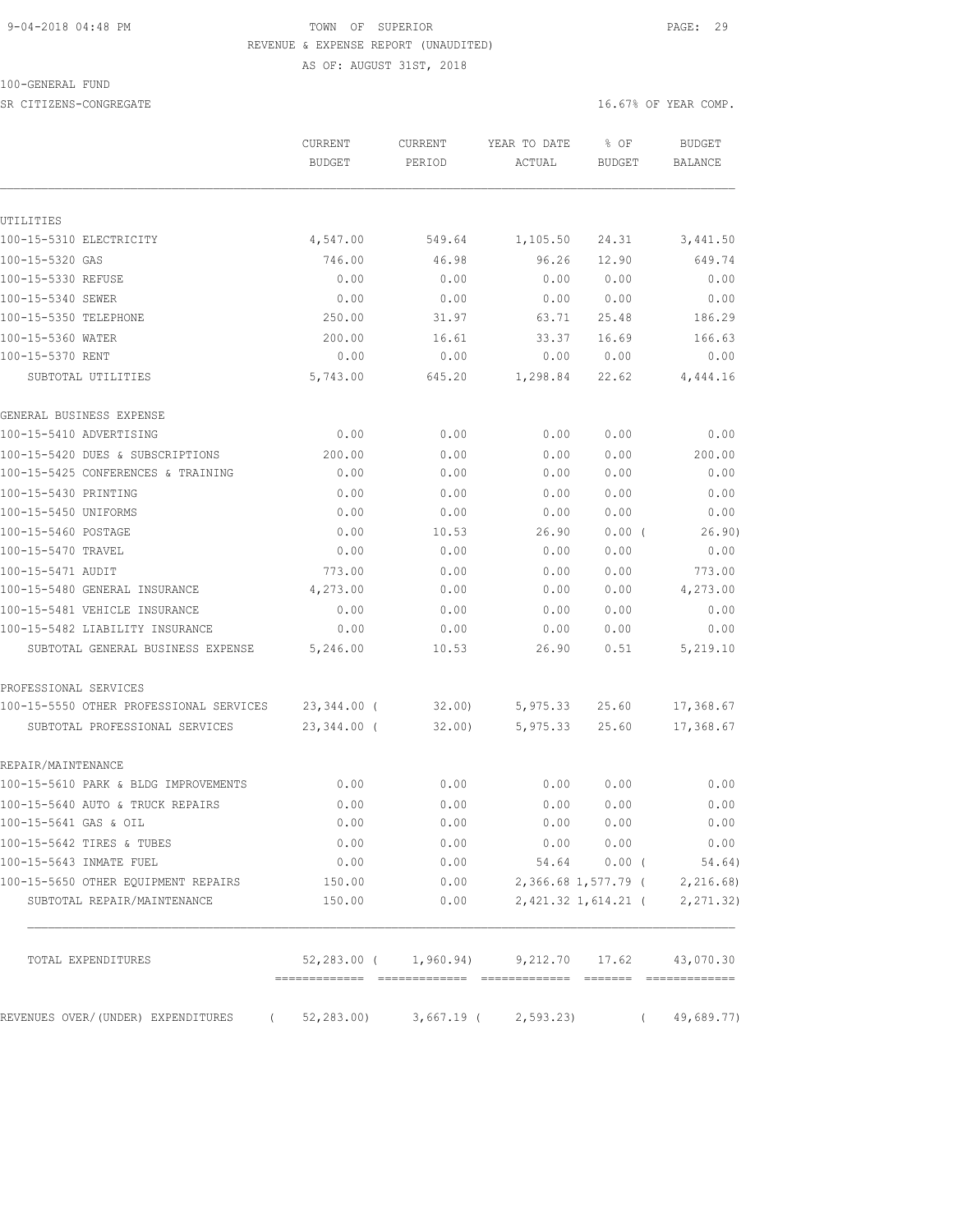## 9-04-2018 04:48 PM TOWN OF SUPERIOR PAGE: 30 REVENUE & EXPENSE REPORT (UNAUDITED)

AS OF: AUGUST 31ST, 2018

| 100-GENERAL<br>FUND |  |
|---------------------|--|
|---------------------|--|

SR CITIZENS-HOME DELIVERY **16.67%** OF YEAR COMP.

|                                                     | CURRENT<br><b>BUDGET</b> | CURRENT<br>PERIOD | YEAR TO DATE<br>ACTUAL | % OF<br>BUDGET       | <b>BUDGET</b><br>BALANCE |
|-----------------------------------------------------|--------------------------|-------------------|------------------------|----------------------|--------------------------|
| REVENUES                                            |                          |                   |                        |                      |                          |
| BUSINESS SERVICES                                   |                          |                   |                        |                      |                          |
| 100-16-4215 SRC AAA REVENUE                         | 0.00                     | 0.00              | 0.00                   | 0.00                 | 0.00                     |
| 100-16-4216 SRC ALTECS REVENUE                      | 0.00                     | 0.00              | 0.00                   | 0.00                 | 0.00                     |
| 100-16-4217 SRC PROGRAM REVENUE                     | 0.00                     | 5,166.54          | 5,287.07               | $0.00$ (             | 5, 287.07)               |
| 100-16-4219 UNITED WAY                              | 0.00                     | 0.00              | 0.00                   | 0.00                 | 0.00                     |
| 100-16-4220 FEMA                                    | 0.00                     | 0.00              | 0.00                   | 0.00                 | 0.00                     |
| SUBTOTAL BUSINESS SERVICES                          | 0.00                     | 5,166.54          | 5,287.07               | $0.00$ (             | 5, 287.07)               |
| TOTAL REVENUES                                      | 0.00                     | 5,166.54          | 5,287.07               | $0.00$ (             | 5, 287.07)               |
| EXPENDITURES                                        |                          |                   |                        |                      |                          |
| PERSONEL                                            |                          |                   |                        |                      |                          |
| 100-16-5100 SALARIES                                | 13,587.00                | 1,021.24          | 2,036.58               | 14.99                | 11,550.42                |
| 100-16-5101 OVERTIME                                | 0.00                     | 0.00              | 0.00                   | 0.00                 | 0.00                     |
| 100-16-5120 INMATE LABOR                            | 0.00                     | 0.00              | 96.00                  | 0.00(                | 96.00)                   |
| 100-16-5151 FICA                                    | 842.00                   | 63.31             | 126.26                 | 15.00                | 715.74                   |
| 100-16-5152 MEDICARE                                | 197.00                   | 14.81             | 29.53                  | 14.99                | 167.47                   |
| 100-16-5153 STATE UNEMPLOYMENT                      | 134.00                   | 0.00              | 6.84                   | 5.10                 | 127.16                   |
| 100-16-5154 WORKERS COMP INSURANCE                  | 227.00                   | 0.00              | 77.06                  | 33.95                | 149.94                   |
| 100-16-5161 ARIZONA STATE RETIREMENT                | 1,603.00                 | 120.51            | 240.32                 | 14.99                | 1,362.68                 |
| 100-16-5162 LIFE INSURANCE                          | 0.00                     | 0.00              | 0.00                   | 0.00                 | 0.00                     |
| 100-16-5163 HEALTH INSURANCE                        | 0.00                     | 0.00              | 0.00                   | 0.00                 | 0.00                     |
| 100-16-5164 DENTAL INSURANCE                        | 0.00                     | 0.00              | 0.00                   | 0.00                 | 0.00                     |
| SUBTOTAL PERSONEL                                   | 16,590.00                | 1,219.87          | 2,612.59               | 15.75                | 13,977.41                |
| SUPPLIES                                            |                          |                   |                        |                      |                          |
| 100-16-5210 OFFICE SUPPLIES                         | 0.00                     | 0.00              | 0.00                   | 0.00                 | 0.00                     |
| 100-16-5220 MEDICAL SUPPLIES                        | 0.00                     | 0.00              | 0.00                   | 0.00                 | 0.00                     |
| 100-16-5225 SAFETY SUPPLIES/EQUIPMENT               | 0.00                     | 0.00              | 0.00                   | 0.00                 | 0.00                     |
| 100-16-5230 SANITATION SUPPLIES                     | 0.00                     | 0.00              | 0.00                   | 0.00                 | 0.00                     |
| 100-16-5240 CHEMICALS & SUPPLIES                    | 0.00                     | 0.00              | 0.00                   | 0.00                 | 0.00                     |
| 100-16-5250 KITCHEN SUPPLIES                        | 0.00                     | 0.00              | 0.00                   | 0.00                 | 0.00                     |
| 100-16-5260 FOOD SUPPLIES                           | 0.00                     | 0.00              | 0.00                   | 0.00                 | 0.00                     |
| 100-16-5299 OPERATING SUPPLIES<br>SUBTOTAL SUPPLIES | 0.00<br>0.00             | 67.00<br>67.00    | 67.00<br>67.00         | $0.00$ (<br>$0.00$ ( | 67.00)<br>67.00          |
| UTILITIES                                           |                          |                   |                        |                      |                          |
| 100-16-5310 ELECTRICITY                             | 4,547.00                 | 549.64            | 1,105.50               | 24.31                | 3,441.50                 |
| 100-16-5320 GAS                                     | 802.00                   | 46.97             | 96.26                  | 12.00                | 705.74                   |
| 100-16-5330 REFUSE                                  | 0.00                     | 0.00              | 0.00                   | 0.00                 | 0.00                     |
| 100-16-5340 SEWER                                   | 0.00                     | 0.00              | 0.00                   | 0.00                 | 0.00                     |
| 100-16-5350 TELEPHONE                               | 250.00                   | 0.00              | 31.74                  | 12.70                | 218.26                   |

100-16-5360 WATER 200.00 16.61 33.38 16.69 166.62 100-16-5370 RENT 0.00 0.00 0.00 0.00 0.00 SUBTOTAL UTILITIES 5,799.00 613.22 1,266.88 21.85 4,532.12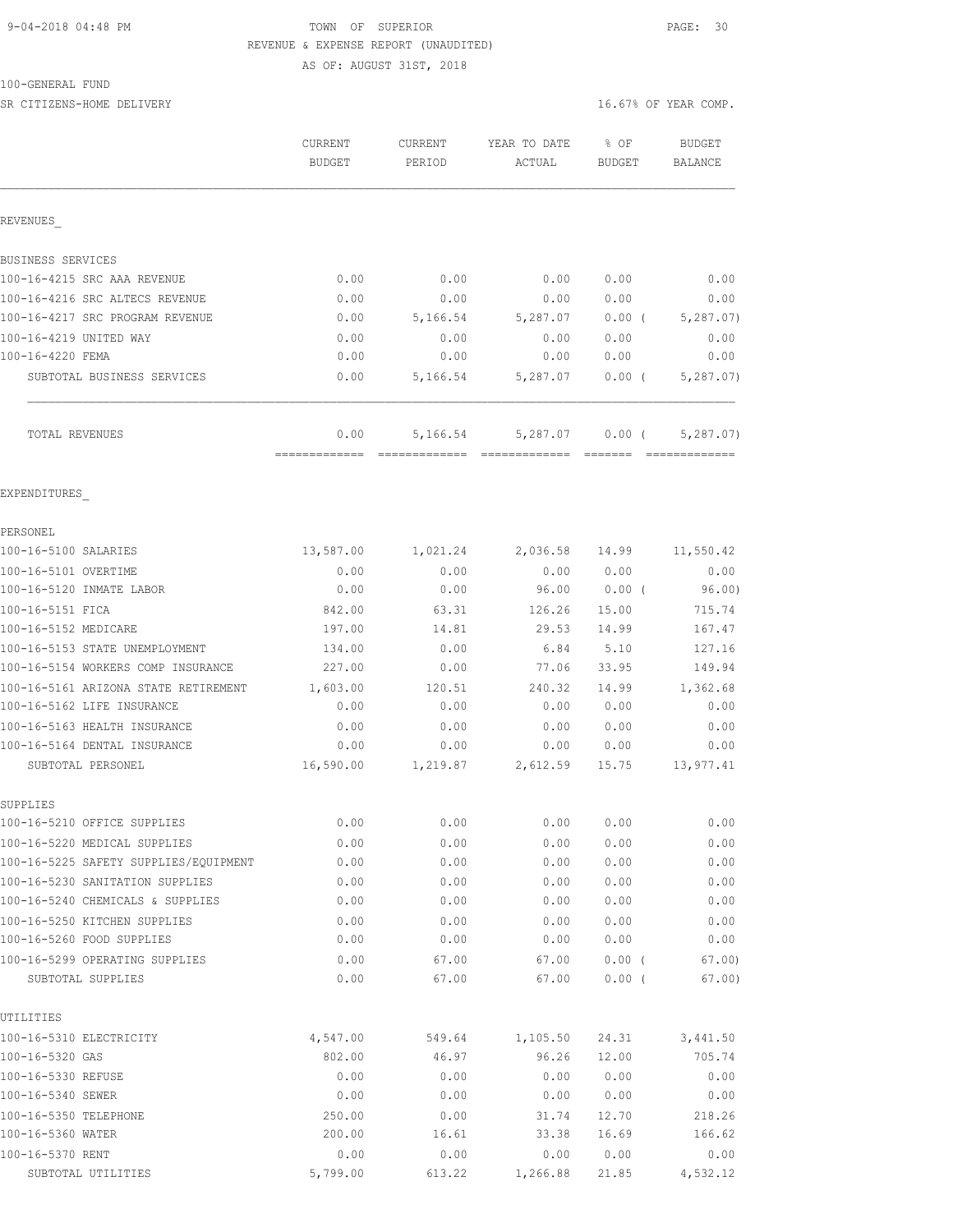### 9-04-2018 04:48 PM TOWN OF SUPERIOR PAGE: 31 REVENUE & EXPENSE REPORT (UNAUDITED)

AS OF: AUGUST 31ST, 2018

100-GENERAL FUND

SR CITIZENS-HOME DELIVERY **16.67%** OF YEAR COMP.

|                                                | CURRENT       |              |           | CURRENT       | YEAR TO DATE | % OF | <b>BUDGET</b> |
|------------------------------------------------|---------------|--------------|-----------|---------------|--------------|------|---------------|
|                                                | <b>BUDGET</b> | PERIOD       | ACTUAL    | <b>BUDGET</b> | BALANCE      |      |               |
|                                                |               |              |           |               |              |      |               |
| GENERAL BUSINESS EXPENSE                       |               |              |           |               |              |      |               |
| 100-16-5410 ADVERTISING                        | 0.00          | 0.00         | 0.00      | 0.00          | 0.00         |      |               |
| 100-16-5420 DUES & SUBSCRIPTIONS               | 0.00          | 0.00         | 0.00      | 0.00          | 0.00         |      |               |
| 100-16-5425 CONFERENCES & TRAINING             | 0.00          | 0.00         | 0.00      | 0.00          | 0.00         |      |               |
| 100-16-5430 PRINTING                           | 0.00          | 0.00         | 0.00      | 0.00          | 0.00         |      |               |
| 100-16-5450 UNIFORMS                           | 0.00          | 0.00         | 0.00      | 0.00          | 0.00         |      |               |
| 100-16-5460 POSTAGE                            | 0.00          | 10.53        | 26.90     | 0.00(         | 26.90)       |      |               |
| 100-16-5470 TRAVEL                             | 0.00          | 0.00         | 0.00      | 0.00          | 0.00         |      |               |
| 100-16-5471 AUDIT                              | 773.00        | 0.00         | 0.00      | 0.00          | 773.00       |      |               |
| 100-16-5480 GENERAL INSURANCE                  | 4,273.00      | 0.00         | 0.00      | 0.00          | 4,273.00     |      |               |
| 100-16-5481 VEHICLE INSURANCE                  | 0.00          | 0.00         | 0.00      | 0.00          | 0.00         |      |               |
| 100-16-5482 LIABILITY INSURANCE                | 0.00          | 0.00         | 0.00      | 0.00          | 0.00         |      |               |
| SUBTOTAL GENERAL BUSINESS EXPENSE              | 5,046.00      | 10.53        | 26.90     | 0.53          | 5,019.10     |      |               |
| PROFESSIONAL SERVICES                          |               |              |           |               |              |      |               |
| 100-16-5550 OTHER PROFESSIONAL SERVICES        | 34,179.00     | 0.00         | 5,657.85  | 16.55         | 28,521.15    |      |               |
| SUBTOTAL PROFESSIONAL SERVICES                 | 34,179.00     | 0.00         | 5,657.85  | 16.55         | 28,521.15    |      |               |
| REPAIR/MAINTENANCE                             |               |              |           |               |              |      |               |
| 100-16-5610 PARK & BLDG IMPROVEMENTS           | 0.00          | 0.00         | 0.00      | 0.00          | 0.00         |      |               |
| 100-16-5640 AUTO & TRUCK REPAIRS               | 0.00          | 0.00         | 0.00      | 0.00          | 0.00         |      |               |
| 100-16-5641 GAS & OIL                          | 500.00        | 0.00         | 65.70     | 13.14         | 434.30       |      |               |
| 100-16-5642 TIRES & TUBES                      | 0.00          | 0.00         | 0.00      | 0.00          | 0.00         |      |               |
| 100-16-5643 INMATE FUEL                        | 0.00          | 0.00         | 81.99     | 0.00(         | 81.99)       |      |               |
| 100-16-5650 OTHER EQUIPMENT REPAIRS            | 0.00          | 0.00         | 2,366.87  | $0.00$ (      | 2,366.87     |      |               |
| SUBTOTAL REPAIR/MAINTENANCE                    | 500.00        | 0.00         | 2,514.56  | $502.91$ (    | 2,014.56     |      |               |
| TOTAL EXPENDITURES                             | 62,114.00     | 1,910.62     | 12,145.78 | 19.55         | 49,968.22    |      |               |
|                                                |               |              |           |               |              |      |               |
| REVENUES OVER/(UNDER) EXPENDITURES<br>$\left($ | 62, 114.00    | $3,255.92$ ( | 6,858.71) | $\left($      | 55, 255.29   |      |               |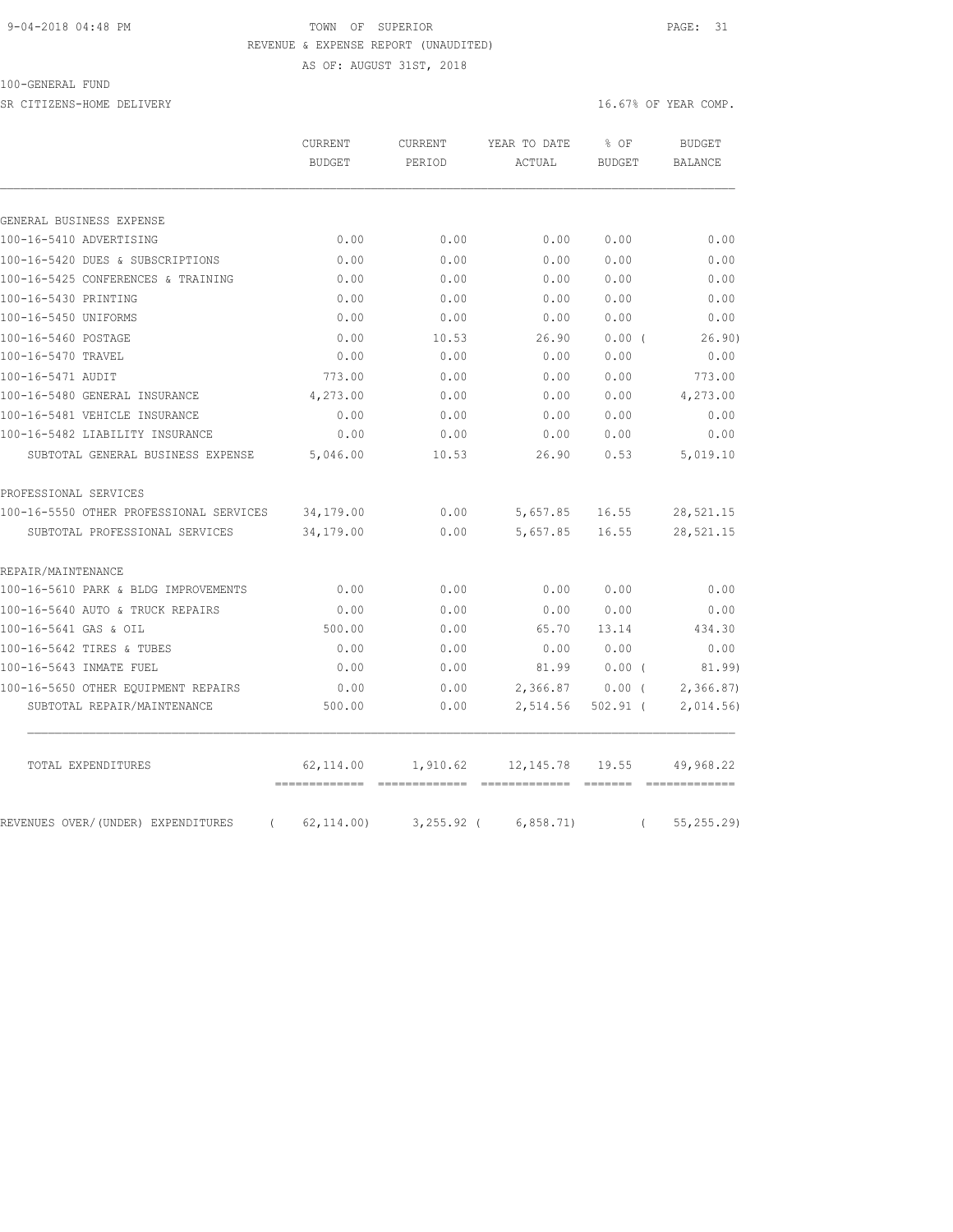## 9-04-2018 04:48 PM TOWN OF SUPERIOR PAGE: 32 REVENUE & EXPENSE REPORT (UNAUDITED)

AS OF: AUGUST 31ST, 2018

| 100-GENERAL FUND |  |
|------------------|--|
|------------------|--|

SR CITIZENS-TRANSPORTATIO 
settled that the computation of the computation of the computation of the computation of the computation of the computation of the computation of the computation of the computation of the computa

|                                                                 | CURRENT<br><b>BUDGET</b> | CURRENT<br>PERIOD | YEAR TO DATE<br>ACTUAL | % OF<br><b>BUDGET</b> | <b>BUDGET</b><br>BALANCE |
|-----------------------------------------------------------------|--------------------------|-------------------|------------------------|-----------------------|--------------------------|
| REVENUES                                                        |                          |                   |                        |                       |                          |
| BUSINESS SERVICES                                               |                          |                   |                        |                       |                          |
| 100-17-4215 SRC AAA REVENUE                                     | 0.00                     | 1.00              | 1.00                   | 0.00(                 | 1.00)                    |
| 100-17-4216 SRC ALTECS REVENUE                                  | 0.00                     | 0.00              | 0.00                   | 0.00                  | 0.00                     |
| 100-17-4217 SRC PROGRAM REVENUE                                 | 0.00                     | 814.47            | 1,947.79               | $0.00$ (              | 1, 947.79                |
| 100-17-4219 UNITED WAY                                          | 0.00                     | 0.00              | 0.00                   | 0.00                  | 0.00                     |
| 100-17-4220 FEMA                                                | 0.00                     | 0.00              | 0.00                   | 0.00                  | 0.00                     |
| SUBTOTAL BUSINESS SERVICES                                      | 0.00                     | 815.47            | 1,948.79               | $0.00$ (              | 1,948.79                 |
| TOTAL REVENUES                                                  | 0.00                     | 815.47            | 1,948.79               | $0.00$ (              | 1,948.79)                |
| EXPENDITURES                                                    |                          |                   |                        |                       |                          |
| PERSONEL                                                        |                          |                   |                        |                       |                          |
| 100-17-5100 SALARIES                                            | 5,238.00                 | 392.39            | 782.81                 | 14.94                 | 4,455.19                 |
| 100-17-5101 OVERTIME                                            | 0.00                     | 0.00              | 0.00                   | 0.00                  | 0.00                     |
| 100-17-5120 INMATE LABOR                                        | 0.00                     | 0.00              | 0.00                   | 0.00                  | 0.00                     |
| 100-17-5151 FICA                                                | 325.00                   | 24.33             | 48.54                  | 14.94                 | 276.46                   |
| 100-17-5152 MEDICARE                                            | 76.00                    | 5.69              | 11.35                  | 14.93                 | 64.65                    |
| 100-17-5153 STATE UNEMPLOYMENT                                  | 52.00                    | 0.00              | 5.23                   | 10.06                 | 46.77                    |
| 100-17-5154 WORKERS COMP INSURANCE                              | 36.00                    | 0.00              | 75.33                  | $209.25$ (            | 39.33)                   |
| 100-17-5161 ARIZONA STATE RETIREMENT                            | 618.00                   | 46.31             | 92.39                  | 14.95                 | 525.61                   |
| 100-17-5162 LIFE INSURANCE                                      | 0.00                     | 0.00              | 0.00                   | 0.00                  | 0.00                     |
| 100-17-5163 HEALTH INSURANCE                                    | 0.00                     | 0.00              | 0.00                   | 0.00                  | 0.00                     |
| 100-17-5164 DENTAL INSURANCE                                    | 0.00                     | 0.00              | 0.00                   | 0.00                  | 0.00                     |
| SUBTOTAL PERSONEL                                               | 6,345.00                 | 468.72            | 1,015.65               | 16.01                 | 5,329.35                 |
| SUPPLIES                                                        |                          |                   |                        |                       |                          |
| 100-17-5210 OFFICE SUPPLIES                                     | 0.00                     | 0.00              | 0.00                   | 0.00                  | 0.00                     |
| 100-17-5220 MEDICAL SUPPLIES                                    | 0.00                     | 0.00              | 0.00                   | 0.00                  | 0.00                     |
| 100-17-5225 SAFETY SUPPLIES/EQUIPMENT                           | 0.00                     | 0.00              | 0.00                   | 0.00                  | 0.00                     |
| 100-17-5230 SANITATION SUPPLIES<br>100-17-5250 KITCHEN SUPPLIES | 0.00                     | 0.00              | 0.00<br>0.00           | 0.00                  | 0.00                     |
|                                                                 | 0.00                     | 0.00              |                        | 0.00                  | 0.00                     |
| 100-17-5260 FOOD SUPPLIES<br>100-17-5299 OPERATING SUPPLIES     | 0.00<br>0.00             | 0.00<br>0.00      | 0.00<br>0.00           | 0.00<br>0.00          | 0.00<br>0.00             |
| SUBTOTAL SUPPLIES                                               | 0.00                     | 0.00              | 0.00                   | 0.00                  | 0.00                     |
| UTILITIES                                                       |                          |                   |                        |                       |                          |
| 100-17-5310 ELECTRICITY                                         | 0.00                     | 0.00              | 0.00                   | 0.00                  | 0.00                     |
| 100-17-5320 GAS                                                 | 0.00                     | 0.00              | 0.00                   | 0.00                  | 0.00                     |
| 100-17-5330 REFUSE                                              | 0.00                     | 0.00              | 0.00                   | 0.00                  | 0.00                     |
| 100-17-5340 SEWER                                               | 0.00                     | 0.00              | 0.00                   | 0.00                  | 0.00                     |
| 100-17-5350 TELEPHONE                                           | 490.00                   | 40.56             | 81.12                  | 16.56                 | 408.88                   |
| 100-17-5360 WATER                                               | 0.00                     | 0.00              | 0.00                   | 0.00                  | 0.00                     |
| 100-17-5370 RENT                                                | 0.00                     | 0.00              | 0.00                   | 0.00                  | 0.00                     |
| SUBTOTAL UTILITIES                                              | 490.00                   | 40.56             | 81.12                  | 16.56                 | 408.88                   |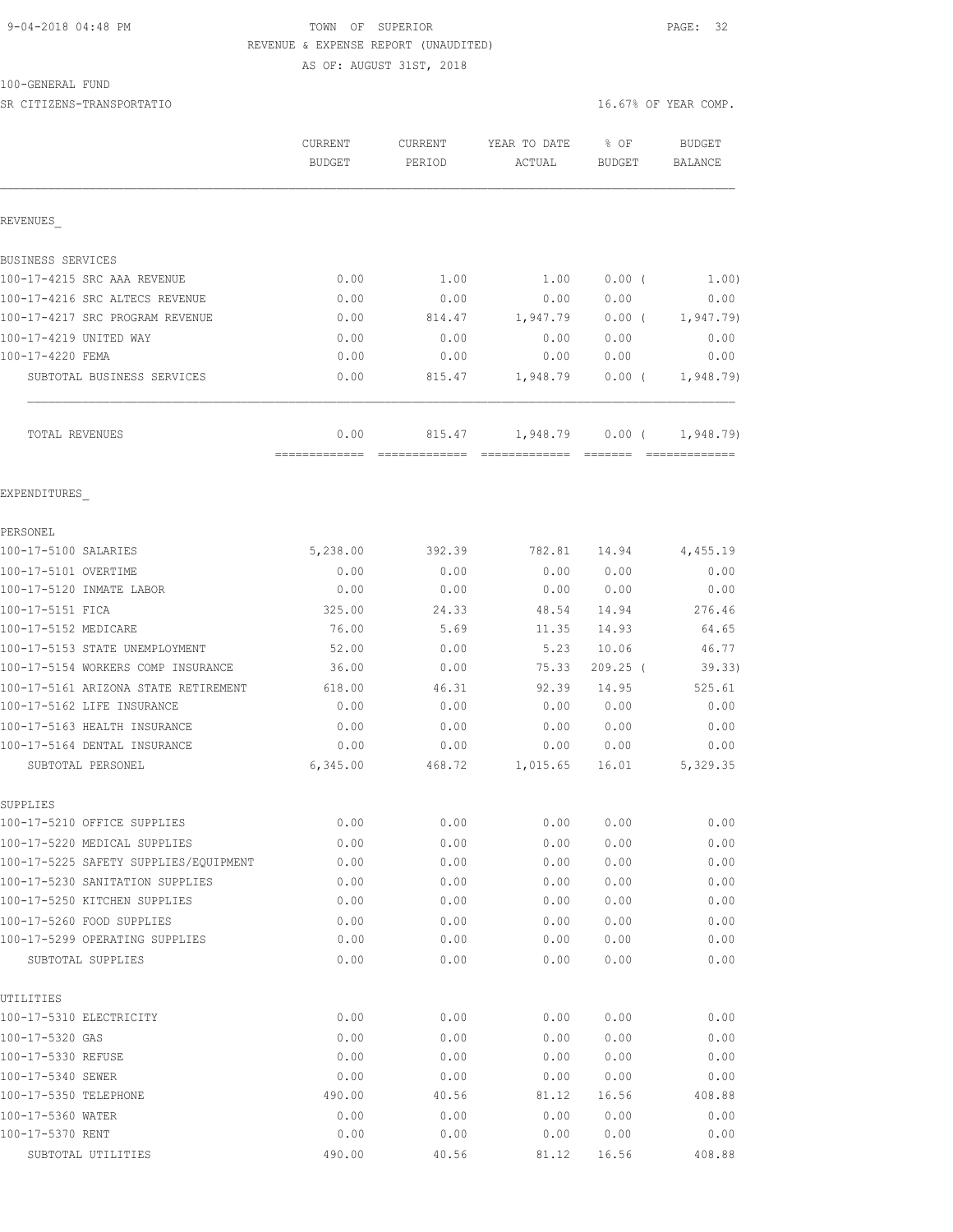### 9-04-2018 04:48 PM TOWN OF SUPERIOR PAGE: 33 REVENUE & EXPENSE REPORT (UNAUDITED) AS OF: AUGUST 31ST, 2018

100-GENERAL FUND

SR CITIZENS-TRANSPORTATIO 
settled that the computation of the computation of the computation of the computation of the computation of the computation of the computation of the computation of the computation of the computa

|                                                | CURRENT<br><b>BUDGET</b> | CURRENT<br>PERIOD | YEAR TO DATE<br>ACTUAL | % OF<br><b>BUDGET</b> | <b>BUDGET</b><br><b>BALANCE</b> |
|------------------------------------------------|--------------------------|-------------------|------------------------|-----------------------|---------------------------------|
|                                                |                          |                   |                        |                       |                                 |
| GENERAL BUSINESS EXPENSE                       |                          |                   |                        |                       |                                 |
| 100-17-5410 ADVERTISING                        | 0.00                     | 0.00              | 0.00                   | 0.00                  | 0.00                            |
| 100-17-5420 DUES & SUBSCRIPTIONS               | 0.00                     | 0.00              | 0.00                   | 0.00                  | 0.00                            |
| 100-17-5425 CONFERENCES & TRAINING             | 0.00                     | 0.00              | 0.00                   | 0.00                  | 0.00                            |
| 100-17-5430 PRINTING                           | 0.00                     | 0.00              | 0.00                   | 0.00                  | 0.00                            |
| 100-17-5450 UNIFORMS                           | 0.00                     | 0.00              | 0.00                   | 0.00                  | 0.00                            |
| 100-17-5460 POSTAGE                            | 0.00                     | 0.00              | 0.00                   | 0.00                  | 0.00                            |
| 100-17-5470 TRAVEL                             | 0.00                     | 0.00              | 0.00                   | 0.00                  | 0.00                            |
| 100-17-5471 AUDIT                              | 773.00                   | 0.00              | 0.00                   | 0.00                  | 773.00                          |
| 100-17-5480 GENERAL INSURANCE                  | 4,273.00                 | 0.00              | 0.00                   | 0.00                  | 4,273.00                        |
| 100-17-5481 VEHICLE INSURANCE                  | 0.00                     | 0.00              | 0.00                   | 0.00                  | 0.00                            |
| 100-17-5482 LIABILITY INSURANCE                | 0.00                     | 0.00              | 0.00                   | 0.00                  | 0.00                            |
| SUBTOTAL GENERAL BUSINESS EXPENSE              | 5,046.00                 | 0.00              | 0.00                   | 0.00                  | 5,046.00                        |
| PROFESSIONAL SERVICES                          |                          |                   |                        |                       |                                 |
| 100-17-5550 OTHER PROFESSIONAL SERVICES        | 1,000.00                 | 0.00              | 0.00                   | 0.00                  | 1,000.00                        |
| SUBTOTAL PROFESSIONAL SERVICES                 | 1,000.00                 | 0.00              | 0.00                   | 0.00                  | 1,000.00                        |
| REPAIR/MAINTENANCE                             |                          |                   |                        |                       |                                 |
| 100-17-5610 PARK & BLDG IMPROVEMENTS           | 0.00                     | 0.00              | 0.00                   | 0.00                  | 0.00                            |
| 100-17-5640 AUTO & TRUCK REPAIRS               | 2,000.00                 | 0.00              | 175.00                 | 8.75                  | 1,825.00                        |
| 100-17-5641 GAS & OIL                          | 500.00                   | 0.00              | 98.55                  | 19.71                 | 401.45                          |
| 100-17-5642 TIRES & TUBES                      | 0.00                     | 0.00              | 0.00                   | 0.00                  | 0.00                            |
| 100-17-5643 INMATE FUEL                        | 0.00                     | 0.00              | 0.00                   | 0.00                  | 0.00                            |
| 100-17-5650 OTHER EQUIPMENT REPAIRS            | 0.00                     | 0.00              | 0.00                   | 0.00                  | 0.00                            |
| SUBTOTAL REPAIR/MAINTENANCE                    | 2,500.00                 | 0.00              | 273.55                 | 10.94                 | 2,226.45                        |
| TOTAL EXPENDITURES                             | 15,381.00                | 509.28            | 1,370.32               | 8.91                  | 14,010.68                       |
| REVENUES OVER/(UNDER) EXPENDITURES<br>$\left($ | 15,381.00                | 306.19            | 578.47                 | $\left($              | 15, 959.47                      |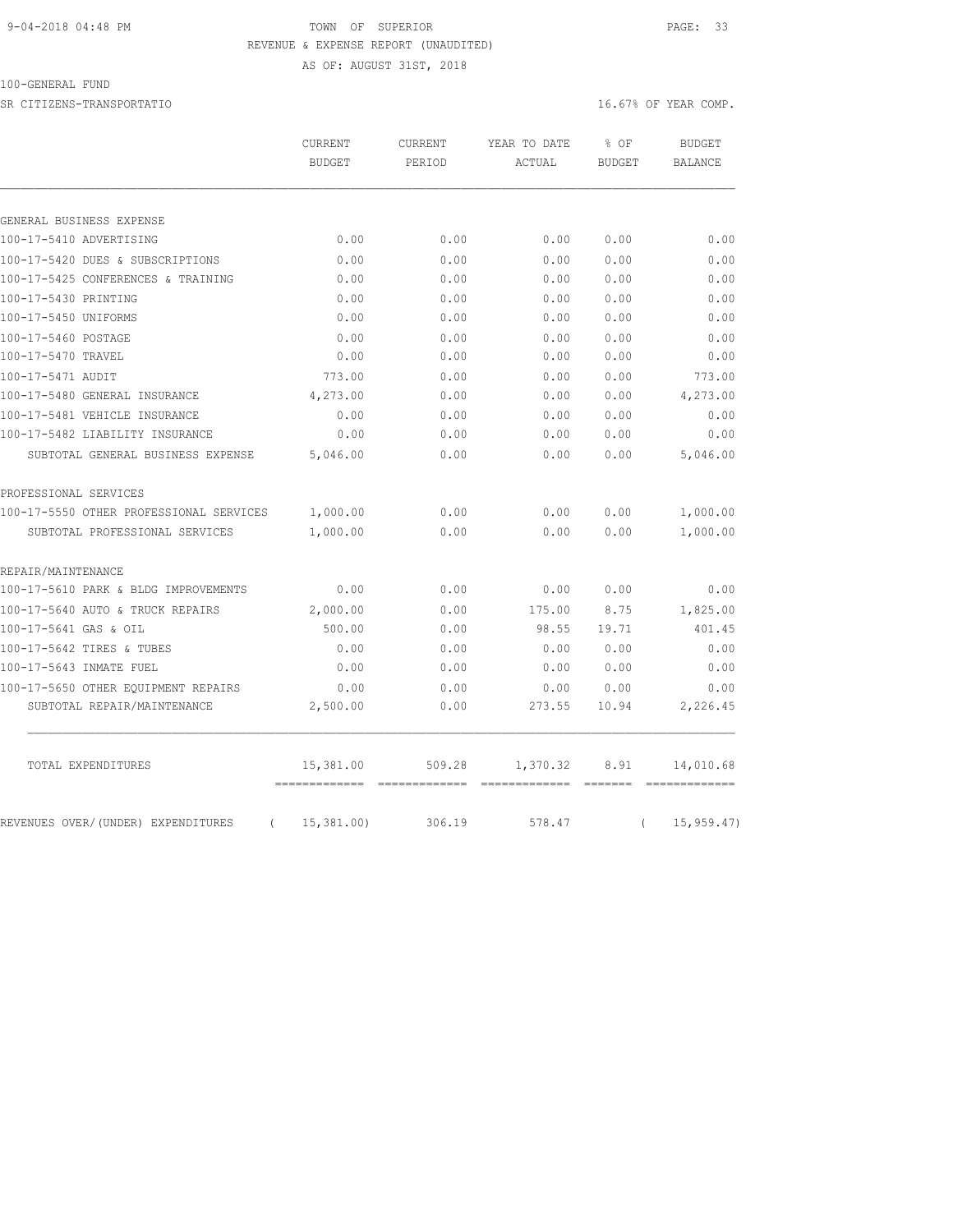### 9-04-2018 04:48 PM TOWN OF SUPERIOR PAGE: 34 REVENUE & EXPENSE REPORT (UNAUDITED)

AS OF: AUGUST 31ST, 2018

| 100-GENERAL FUND |  |
|------------------|--|
|------------------|--|

 BUDGET PERIOD ACTUAL BUDGET BALANCE REVENUES\_ GRANTS 100-18-4600 BLIGHT REVENUE 0.00 0.00 0.00 0.00 0.00 SUBTOTAL GRANTS 0.00 0.00 0.00 0.00 0.00 TOTAL REVENUES 0.00 0.00 0.00 0.00 0.00 ============= ============= ============= ======= ============= EXPENDITURES\_ PERSONEL 100-18-5100 SALARIES 21,584.00 1,581.60 3,266.99 15.14 18,317.01 100-18-5101 OVERTIME 0.00 51.90 148.28 0.00 ( 148.28) 100-18-5151 FICA 1,338.00 0.00 0.00 0.00 1,338.00 100-18-5152 MEDICARE 313.00 23.69 49.52 15.82 263.48 100-18-5153 STATE UNEMPLOYMENT 75.00 0.00 0.00 0.00 75.00 100-18-5154 WORKERS COMP INSURANCE 500.00 0.00 0.00 0.00 500.00 100-18-5160 PUBLIC SAFETY RETIREMENT 0.00 0.00 0.00 0.00 0.00 100-18-5161 ARIZONA STATE RETIREMENT 5,541.00 0.00 0.00 0.00 5,541.00 100-18-5162 LIFE INSURANCE 40.00 0.00 0.00 0.00 40.00 100-18-5163 HEALTH INSURANCE 0.00 0.00 0.00 0.00 0.00 100-18-5164 DENTAL INSURANCE 185.00 0.00 0.00 0.00 185.00 SUBTOTAL PERSONEL 29,576.00 1,657.19 3,464.79 11.71 26,111.21 PROFESSIONAL SERVICES 100-18-5520 Blight Mitigation 20,000.00 0.00 0.00 0.00 20,000.00 SUBTOTAL PROFESSIONAL SERVICES 20,000.00 0.00 0.00 0.00 20,000.00 TOTAL EXPENDITURES 49,576.00 1,657.19 3,464.79 6.99 46,111.21 ============= ============= ============= ======= =============

REVENUES OVER/(UNDER) EXPENDITURES ( 49,576.00)( 1,657.19)( 3,464.79) ( 46,111.21)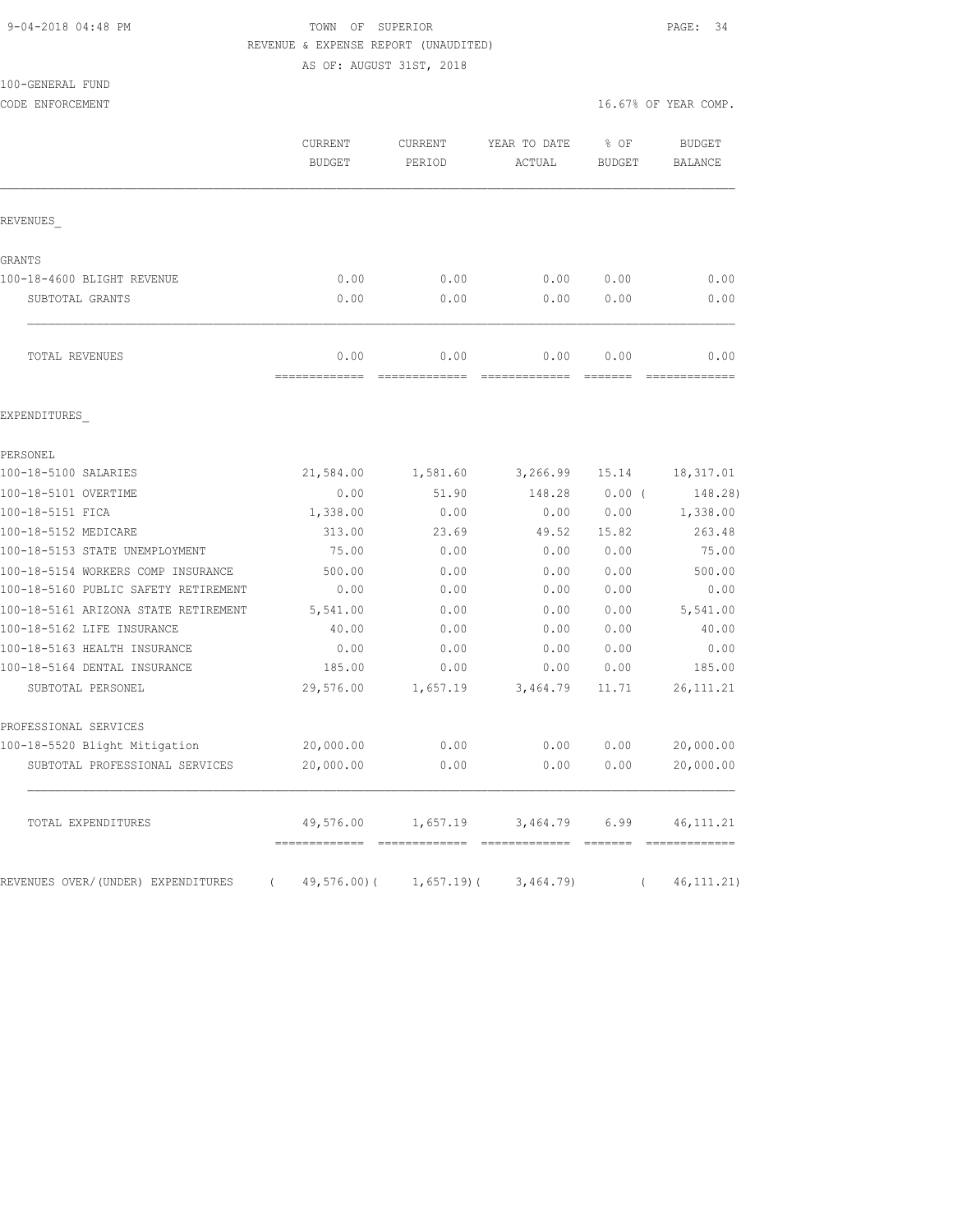# 9-04-2018 04:48 PM TOWN OF SUPERIOR PAGE: 35 REVENUE & EXPENSE REPORT (UNAUDITED)

AS OF: AUGUST 31ST, 2018

| 100-GENERAL FUND |
|------------------|
|------------------|

| EDC                                    |                          |                   |                                                                                                                                                                                                                                                                                                                                                                                                                                                                                        |                                   | 16.67% OF YEAR COMP.     |
|----------------------------------------|--------------------------|-------------------|----------------------------------------------------------------------------------------------------------------------------------------------------------------------------------------------------------------------------------------------------------------------------------------------------------------------------------------------------------------------------------------------------------------------------------------------------------------------------------------|-----------------------------------|--------------------------|
|                                        | CURRENT<br><b>BUDGET</b> | CURRENT<br>PERIOD | YEAR TO DATE<br>ACTUAL                                                                                                                                                                                                                                                                                                                                                                                                                                                                 | $\frac{1}{2}$ OF<br><b>BUDGET</b> | BUDGET<br><b>BALANCE</b> |
|                                        |                          |                   |                                                                                                                                                                                                                                                                                                                                                                                                                                                                                        |                                   |                          |
| EXPENDITURES                           |                          |                   |                                                                                                                                                                                                                                                                                                                                                                                                                                                                                        |                                   |                          |
| SUPPLIES                               |                          |                   |                                                                                                                                                                                                                                                                                                                                                                                                                                                                                        |                                   |                          |
| 100-19-5210 OFFICE SUPPLIES            | 0.00                     | 0.00              | 0.00                                                                                                                                                                                                                                                                                                                                                                                                                                                                                   | 0.00                              | 0.00                     |
| 100-19-5299 OPERATING SUPPLIES         | 0.00                     | 0.00              | 0.00                                                                                                                                                                                                                                                                                                                                                                                                                                                                                   | 0.00                              | 0.00                     |
| SUBTOTAL SUPPLIES                      | 0.00                     | 0.00              | 0.00                                                                                                                                                                                                                                                                                                                                                                                                                                                                                   | 0.00                              | 0.00                     |
| GENERAL BUSINESS EXPENSE               |                          |                   |                                                                                                                                                                                                                                                                                                                                                                                                                                                                                        |                                   |                          |
| 100-19-5420 DUES & SUBSCRIPTIONS       | 0.00                     | 0.00              | 0.00                                                                                                                                                                                                                                                                                                                                                                                                                                                                                   | 0.00                              | 0.00                     |
| 100-19-5425 CONFERENCES & TRAINING     | 0.00                     | 0.00              | 0.00                                                                                                                                                                                                                                                                                                                                                                                                                                                                                   | 0.00                              | 0.00                     |
| 100-19-5470 TRAVEL                     | 0.00                     | 0.00              | 0.00                                                                                                                                                                                                                                                                                                                                                                                                                                                                                   | 0.00                              | 0.00                     |
| SUBTOTAL GENERAL BUSINESS EXPENSE      | 0.00                     | 0.00              | 0.00                                                                                                                                                                                                                                                                                                                                                                                                                                                                                   | 0.00                              | 0.00                     |
| PROFESSIONAL SERVICES                  |                          |                   |                                                                                                                                                                                                                                                                                                                                                                                                                                                                                        |                                   |                          |
| 100-19-5540 LEGAL SERVICES             | 0.00                     | 0.00              | 0.00                                                                                                                                                                                                                                                                                                                                                                                                                                                                                   | 0.00                              | 0.00                     |
| 100-19-5550 OTHER PROFESSIONAL SERVICE | 0.00                     | 0.00              | 0.00                                                                                                                                                                                                                                                                                                                                                                                                                                                                                   | 0.00                              | 0.00                     |
| SUBTOTAL PROFESSIONAL SERVICES         | 0.00                     | 0.00              | 0.00                                                                                                                                                                                                                                                                                                                                                                                                                                                                                   | 0.00                              | 0.00                     |
| TOTAL EXPENDITURES                     | 0.00                     | 0.00              | 0.00                                                                                                                                                                                                                                                                                                                                                                                                                                                                                   | 0.00                              | 0.00                     |
|                                        | =============            | =============     | $\begin{array}{cccccccccccccc} \multicolumn{2}{c}{} & \multicolumn{2}{c}{} & \multicolumn{2}{c}{} & \multicolumn{2}{c}{} & \multicolumn{2}{c}{} & \multicolumn{2}{c}{} & \multicolumn{2}{c}{} & \multicolumn{2}{c}{} & \multicolumn{2}{c}{} & \multicolumn{2}{c}{} & \multicolumn{2}{c}{} & \multicolumn{2}{c}{} & \multicolumn{2}{c}{} & \multicolumn{2}{c}{} & \multicolumn{2}{c}{} & \multicolumn{2}{c}{} & \multicolumn{2}{c}{} & \multicolumn{2}{c}{} & \multicolumn{2}{c}{} & \$ | --------                          | =============            |
| REVENUES OVER/(UNDER) EXPENDITURES     | 0.00                     | 0.00              | 0.00                                                                                                                                                                                                                                                                                                                                                                                                                                                                                   |                                   | 0.00                     |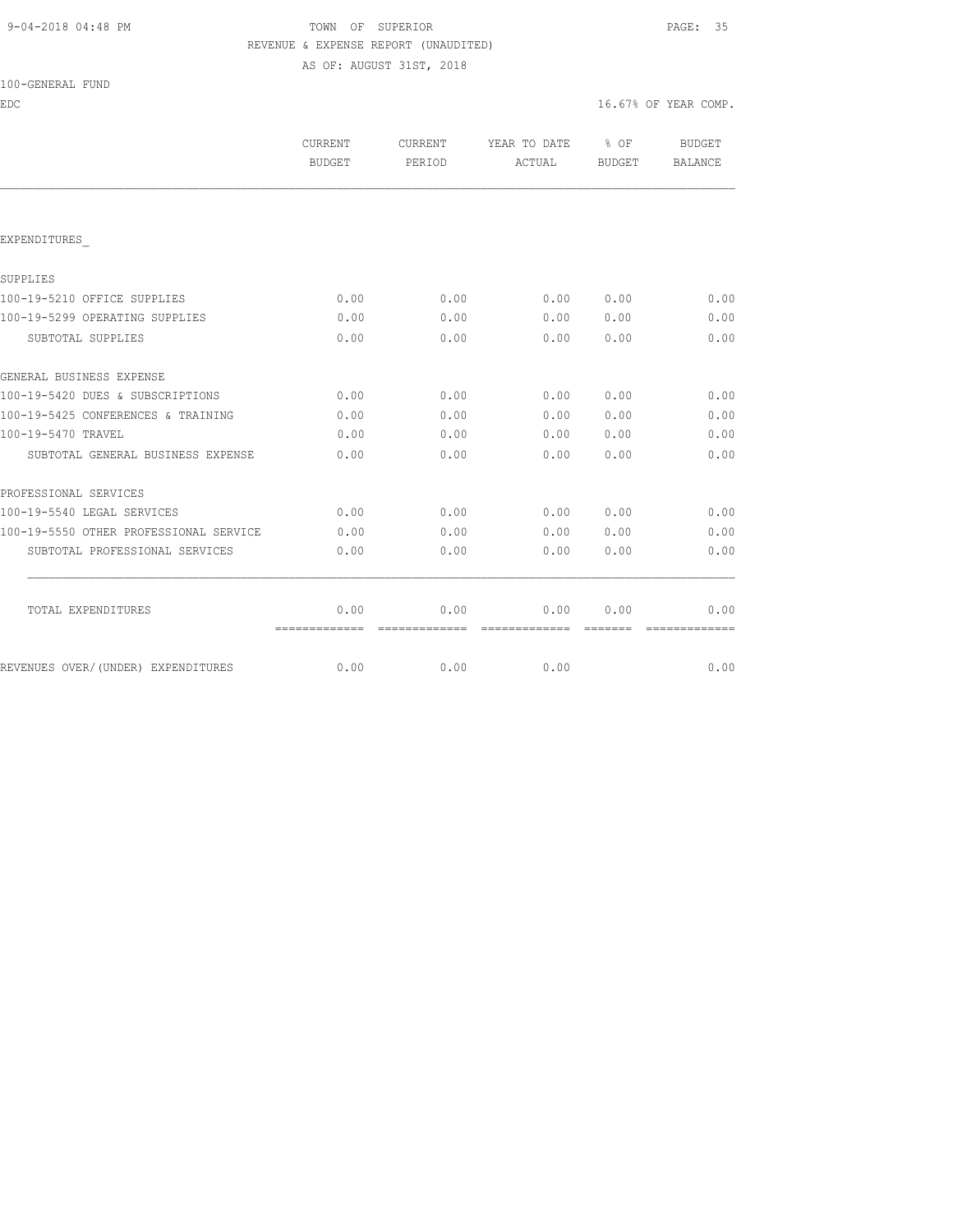| 9-04-2018 04:48 PM |  |
|--------------------|--|
|                    |  |

# TOWN OF SUPERIOR **PAGE:** 36 REVENUE & EXPENSE REPORT (UNAUDITED)

AS OF: AUGUST 31ST, 2018

100-GENERAL FUND

|                                      | CURRENT<br><b>BUDGET</b> | <b>CURRENT</b><br>PERIOD | YEAR TO DATE<br>ACTUAL | % OF<br><b>BUDGET</b> | <b>BUDGET</b><br><b>BALANCE</b> |
|--------------------------------------|--------------------------|--------------------------|------------------------|-----------------------|---------------------------------|
|                                      |                          |                          |                        |                       |                                 |
| <b>EXPENDITURES</b>                  |                          |                          |                        |                       |                                 |
| <b>SUPPLIES</b>                      |                          |                          |                        |                       |                                 |
| 100-20-5299 OTHER OPERATING SUPPLIES | 0.00                     | 0.00                     | 0.00                   | 0.00                  | 0.00                            |
| SUBTOTAL SUPPLIES                    | 0.00                     | 0.00                     | 0.00                   | 0.00                  | 0.00                            |
| TOTAL EXPENDITURES                   | 0.00                     | 0.00                     | 0.00                   | 0.00                  | 0.00                            |
| REVENUES OVER/(UNDER) EXPENDITURES   | 0.00                     | 0.00                     | 0.00                   |                       | 0.00                            |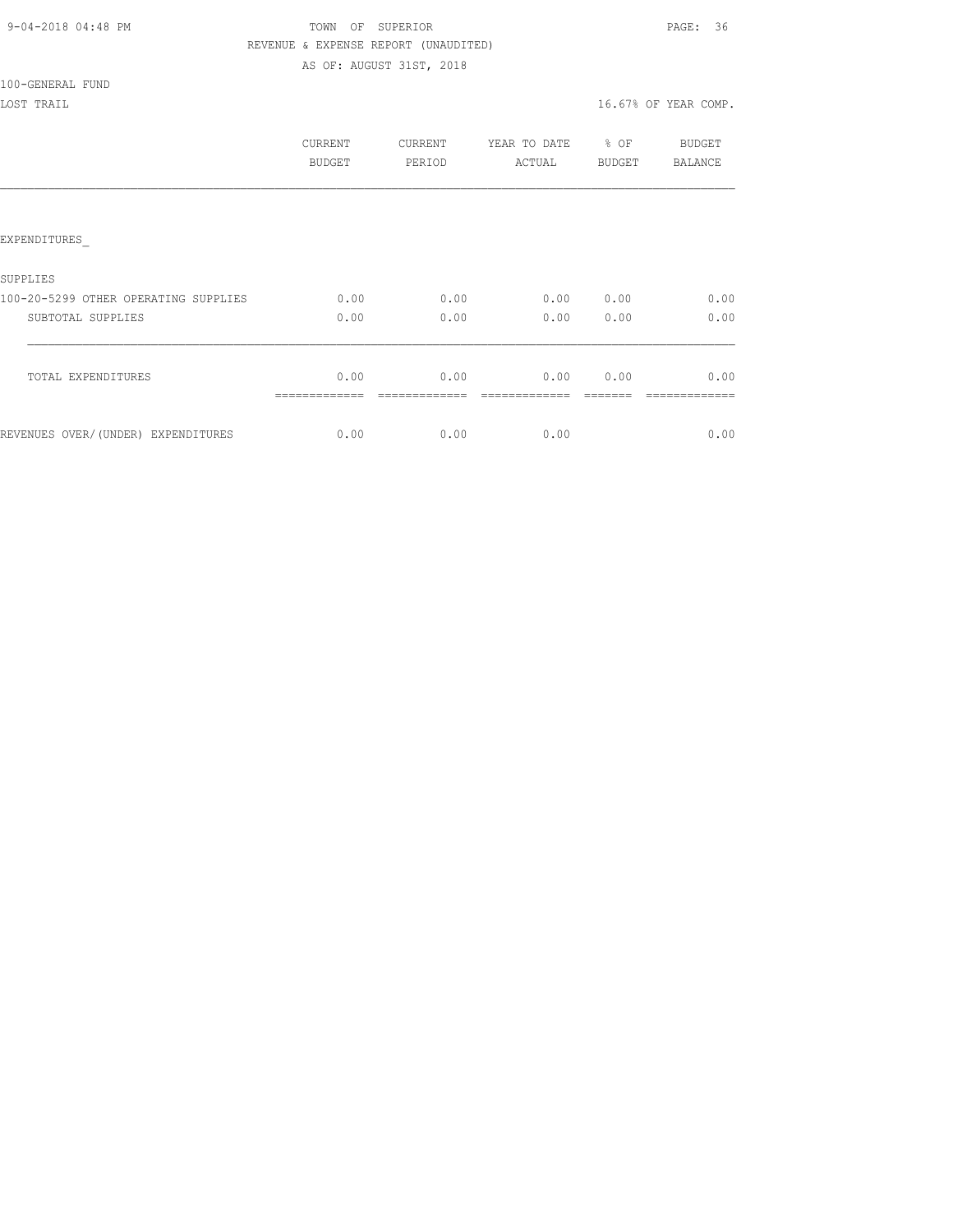## TOWN OF SUPERIOR **PAGE: 37**  REVENUE & EXPENSE REPORT (UNAUDITED) AS OF: AUGUST 31ST, 2018

100-GENERAL FUND

|                                        | CURRENT<br>BUDGET                      | CURRENT<br>PERIOD | YEAR TO DATE % OF<br>ACTUAL BUDGET |      | BUDGET<br>BALANCE                                                                                                                                                                                                                                                                                                                                                                                                                                                                              |
|----------------------------------------|----------------------------------------|-------------------|------------------------------------|------|------------------------------------------------------------------------------------------------------------------------------------------------------------------------------------------------------------------------------------------------------------------------------------------------------------------------------------------------------------------------------------------------------------------------------------------------------------------------------------------------|
| REVENUES                               |                                        |                   |                                    |      |                                                                                                                                                                                                                                                                                                                                                                                                                                                                                                |
| CONTRIBUTIONS                          |                                        |                   |                                    |      |                                                                                                                                                                                                                                                                                                                                                                                                                                                                                                |
| 100-98-4720 SOCIO-ECONOMIC CONTINGENCY | 0.00                                   | 0.00              | 0.00 0.00                          |      | 0.00                                                                                                                                                                                                                                                                                                                                                                                                                                                                                           |
| SUBTOTAL CONTRIBUTIONS                 | 0.00                                   | 0.00              | 0.00                               | 0.00 | 0.00                                                                                                                                                                                                                                                                                                                                                                                                                                                                                           |
| TOTAL REVENUES                         | 0.00                                   |                   | $0.00$ $0.00$ $0.00$ $0.00$        |      | 0.00                                                                                                                                                                                                                                                                                                                                                                                                                                                                                           |
| EXPENDITURES                           |                                        |                   |                                    |      |                                                                                                                                                                                                                                                                                                                                                                                                                                                                                                |
| SUPPLIES                               |                                        |                   |                                    |      |                                                                                                                                                                                                                                                                                                                                                                                                                                                                                                |
| 100-98-5299 OPERATING SUPPLIES         | 0.00                                   | 0.00              | 0.00 0.00                          |      | 0.00                                                                                                                                                                                                                                                                                                                                                                                                                                                                                           |
| SUBTOTAL SUPPLIES                      | 0.00                                   | 0.00              | 0.00                               | 0.00 | 0.00                                                                                                                                                                                                                                                                                                                                                                                                                                                                                           |
| TOTAL EXPENDITURES                     | 0.00<br>============================== | 0.00              | 0.00<br>- cooperate description    | 0.00 | 0.00<br>$\begin{array}{cccccccccccccc} \multicolumn{2}{c}{} & \multicolumn{2}{c}{} & \multicolumn{2}{c}{} & \multicolumn{2}{c}{} & \multicolumn{2}{c}{} & \multicolumn{2}{c}{} & \multicolumn{2}{c}{} & \multicolumn{2}{c}{} & \multicolumn{2}{c}{} & \multicolumn{2}{c}{} & \multicolumn{2}{c}{} & \multicolumn{2}{c}{} & \multicolumn{2}{c}{} & \multicolumn{2}{c}{} & \multicolumn{2}{c}{} & \multicolumn{2}{c}{} & \multicolumn{2}{c}{} & \multicolumn{2}{c}{} & \multicolumn{2}{c}{} & \$ |
| REVENUES OVER/(UNDER) EXPENDITURES     | 0.00                                   | 0.00              | 0.00                               |      | 0.00                                                                                                                                                                                                                                                                                                                                                                                                                                                                                           |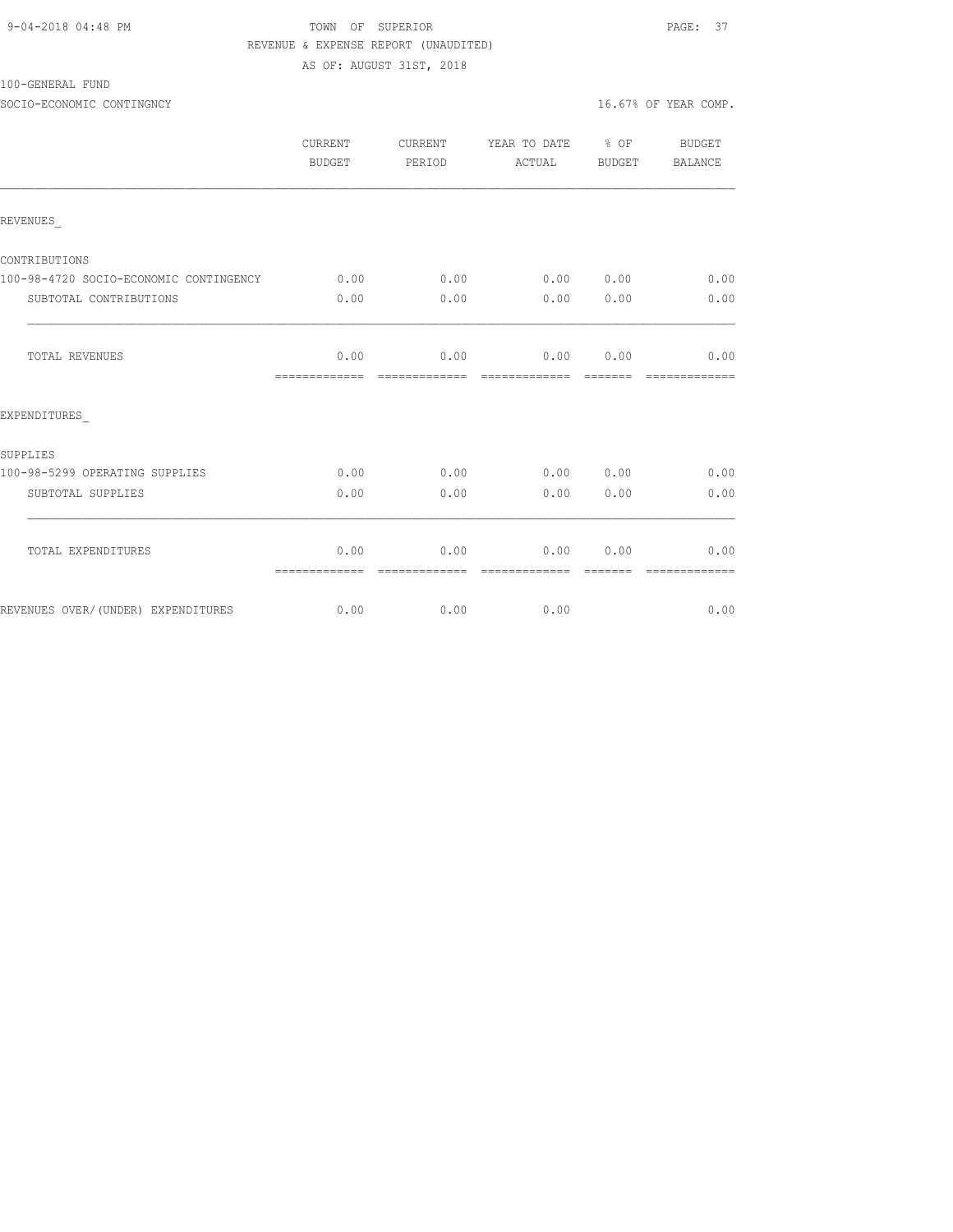| 9-04-2018 04:48 PM |  |
|--------------------|--|
|                    |  |

# TOWN OF SUPERIOR **PAGE:** 38 REVENUE & EXPENSE REPORT (UNAUDITED)

AS OF: AUGUST 31ST, 2018

100-GENERAL FUND

|                                    | CURRENT<br><b>BUDGET</b> | CURRENT<br>PERIOD | YEAR TO DATE<br>ACTUAL | % OF<br><b>BUDGET</b> | BUDGET<br>BALANCE |
|------------------------------------|--------------------------|-------------------|------------------------|-----------------------|-------------------|
|                                    |                          |                   |                        |                       |                   |
| EXPENDITURES                       |                          |                   |                        |                       |                   |
| SUPPLIES                           |                          |                   |                        |                       |                   |
| 100-99-5299 OPERATING SUPPLIES     | 0.00                     | 0.00              | 0.00                   | 0.00                  | 0.00              |
| SUBTOTAL SUPPLIES                  | 0.00                     | 0.00              | 0.00                   | 0.00                  | 0.00              |
| TOTAL EXPENDITURES                 | 0.00                     | 0.00              | 0.00                   | 0.00                  | 0.00              |
| REVENUES OVER/(UNDER) EXPENDITURES | 0.00                     | 0.00              | 0.00                   |                       | 0.00              |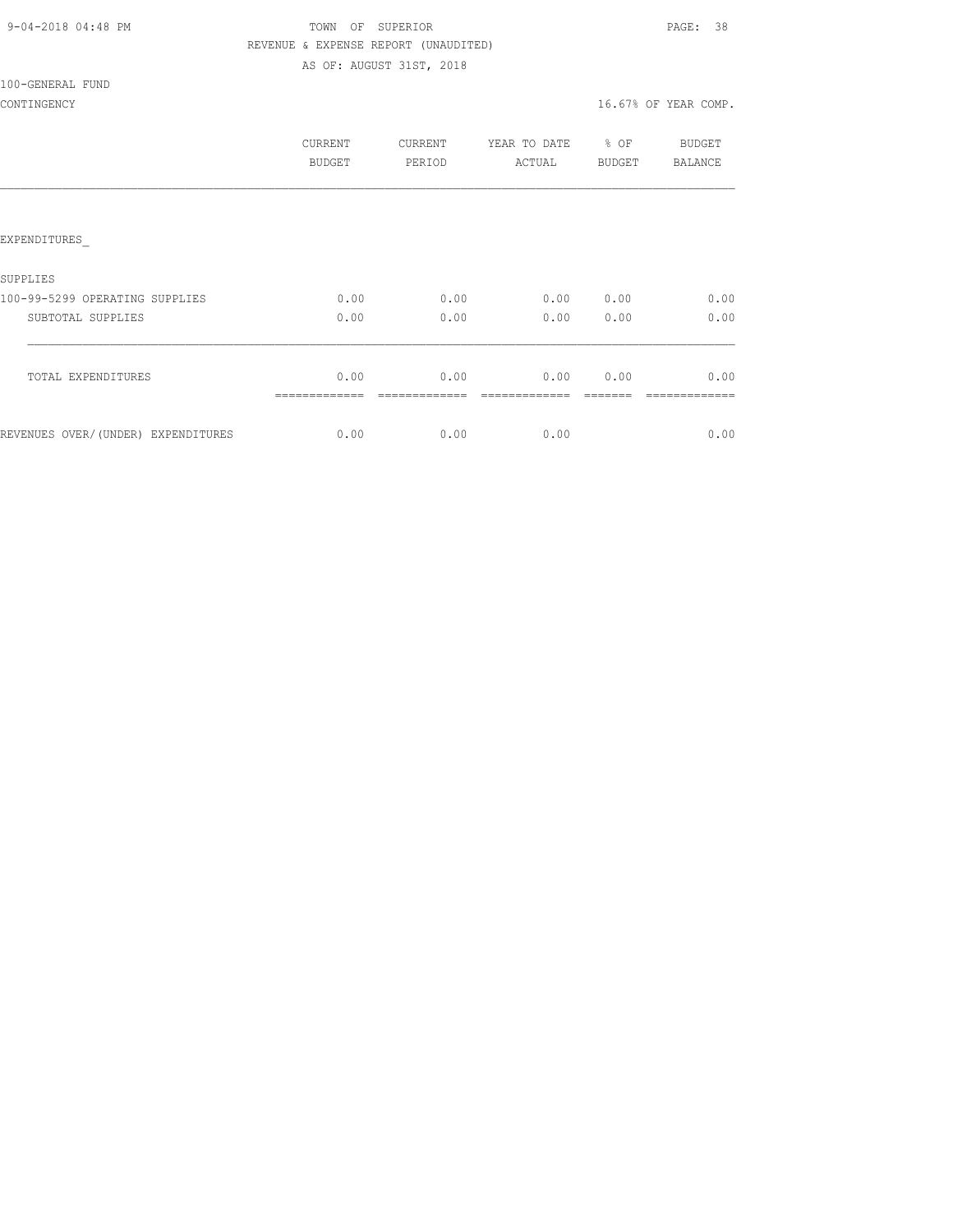| 9-04-2018 04:48 PM |  |
|--------------------|--|
|                    |  |

## TOWN OF SUPERIOR **PAGE:** 39 REVENUE & EXPENSE REPORT (UNAUDITED) AS OF: AUGUST 31ST, 2018

100-GENERAL FUND

|                                    | CURRENT<br>BUDGET | CURRENT<br>PERIOD | YEAR TO DATE<br>ACTUAL | % OF<br>BUDGET | <b>BUDGET</b><br><b>BALANCE</b> |
|------------------------------------|-------------------|-------------------|------------------------|----------------|---------------------------------|
|                                    |                   |                   |                        |                |                                 |
| FUND TOTAL REVENUES                | 2, 143, 377.00    | 145,896.72        | 344,723.77             | 16.08          | 1,798,653.23                    |
| FUND TOTAL EXPENDITURES            | 2, 143, 375.00    | 171,795.15        | 406,406.27             | 18.96          | 1,736,968.73                    |
| REVENUES OVER/(UNDER) EXPENDITURES | 2.00 <sub>0</sub> | $25,898.43$ (     | 61,682.50              |                | 61,684.50                       |
|                                    |                   |                   |                        |                |                                 |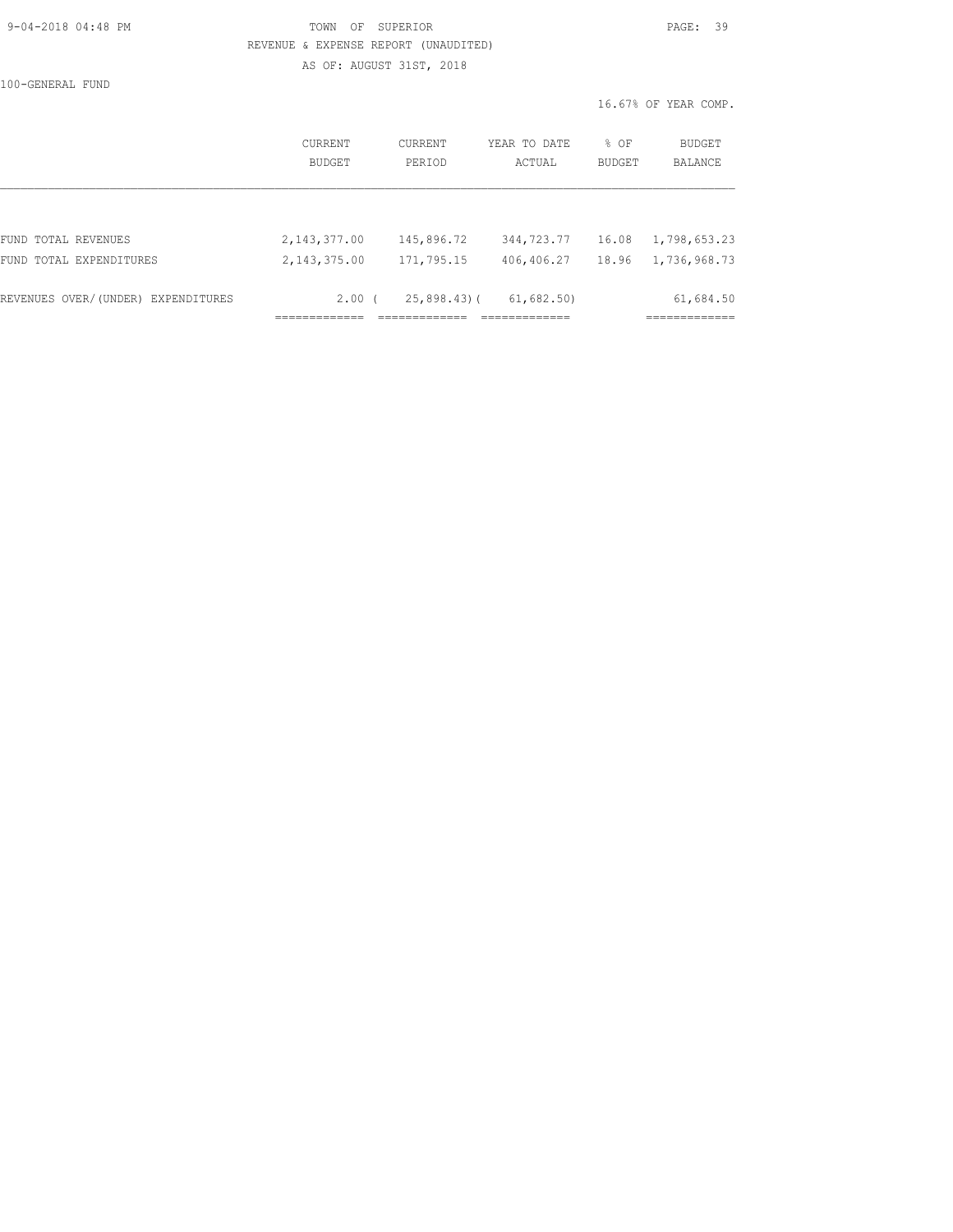AS OF: AUGUST 31ST, 2018

# 200-REFUSE SERVICE

NON-DEPARTMENTAL 16.67% OF YEAR COMP.

|                                                   | CURRENT<br><b>BUDGET</b> | <b>CURRENT</b><br>PERIOD | YEAR TO DATE<br>ACTUAL | $8$ OF<br>BUDGET | <b>BUDGET</b><br>BALANCE |
|---------------------------------------------------|--------------------------|--------------------------|------------------------|------------------|--------------------------|
| REVENUES                                          |                          |                          |                        |                  |                          |
| BUSINESS SERVICES                                 |                          |                          |                        |                  |                          |
| 200-00-4240 REFUSE FEES                           | 4,000.00                 | 160.00                   | 300.00                 | 7.50             | 3,700.00                 |
| 200-00-4241 TIPPING FEES-                         | 0.00                     | 500.00                   | 1,000.00               | $0.00$ (         | 1,000.00)                |
| 200-00-4250 PENALTIES                             | 0.00                     | 0.00                     | 0.00                   | 0.00             | 0.00                     |
| SUBTOTAL BUSINESS SERVICES                        | 4,000.00                 | 660.00                   | 1,300.00               | 32.50            | 2,700.00                 |
| ENTERPRISE SERVICES                               |                          |                          |                        |                  |                          |
| 200-00-4340 COMMUNITY PICK-UPS                    | 0.00                     | 0.00                     | 0.00                   | 0.00             | 0.00                     |
| 200-00-4350 RECYCLING INCOME                      | 0.00                     | 0.00                     | 0.00                   | 0.00             | 0.00                     |
| SUBTOTAL ENTERPRISE SERVICES                      | 0.00                     | 0.00                     | 0.00                   | 0.00             | 0.00                     |
| TOTAL REVENUES                                    | 4,000.00                 | 660.00                   | 1,300.00               | 32.50            | 2,700.00                 |
| EXPENDITURES                                      |                          |                          |                        |                  |                          |
| PERSONEL                                          |                          |                          |                        |                  |                          |
| 200-00-5100 Salaries                              | 9,857.00                 | 0.00                     | 0.00                   | 0.00             | 9,857.00                 |
| 200-00-5151 FICA                                  | 611.00                   | 0.00                     | 0.00                   | 0.00             | 611.00                   |
| 200-00-5152 Medicare                              | 143.00                   | 0.00                     | 0.00                   | 0.00             | 143.00                   |
| 200-00-5153 SUTA                                  | 60.00                    | 0.00                     | 0.00                   | 0.00             | 60.00                    |
| 200-00-5154 Workers Comp                          | 183.00                   | 0.00                     | 0.00                   | 0.00             | 183.00                   |
| 200-00-5161 ASRS                                  | 1,163.00                 | 0.00                     | 0.00                   | 0.00             | 1,163.00                 |
| 200-00-5162 Life Insurance                        | 32.00                    | 0.00                     | 0.00                   | 0.00             | 32.00                    |
| 200-00-5164 Dental Insurance<br>SUBTOTAL PERSONEL | 148.00<br>12,197.00      | 0.00<br>0.00             | 0.00<br>0.00           | 0.00<br>0.00     | 148.00<br>12,197.00      |
|                                                   |                          |                          |                        |                  |                          |
| SUPPLIES<br>200-00-5225 Safety Supplies & Equip   | 1,000.00                 | 0.00                     | 0.00                   | 0.00             | 1,000.00                 |
| 200-00-5299 Operating Supplies                    | 500.00                   | 0.00                     | 3,619.44               | 723.89 (         | 3, 119.44)               |
| SUBTOTAL SUPPLIES                                 | 1,500.00                 | 0.00                     | 3,619.44               | 241.30 (         | 2, 119.44)               |
| UTILITIES                                         |                          |                          |                        |                  |                          |
| 200-00-5310 Electricity                           | 0.00                     | 0.00                     | 0.00                   | 0.00             | 0.00                     |
| 200-00-5330 REFUSE                                | 0.00                     | 0.00                     | 4,306.80               | $0.00$ (         | 4,306.80                 |
| SUBTOTAL UTILITIES                                | 0.00                     | 0.00                     | 4,306.80               | $0.00$ (         | 4,306.80                 |
| GENERAL BUSINESS EXPENSE                          |                          |                          |                        |                  |                          |
| 200-00-5410 ADVERTISING                           | 0.00                     | 0.00                     | 0.00                   | 0.00             | 0.00                     |
| 200-00-5420 DUES, PERMITS, SUBSCRIPTIONS          | 0.00                     | 0.00                     | 0.00                   | 0.00             | 0.00                     |
| 200-00-5425 CONFERENCE/TRAINING                   | 0.00                     | 0.00                     | 0.00                   | 0.00             | 0.00                     |
| 200-00-5492 BAD DEBT EXPENSE                      | 0.00                     | 0.00                     | 0.00                   | 0.00             | 0.00                     |
|                                                   |                          |                          |                        |                  |                          |

SUBTOTAL GENERAL BUSINESS EXPENSE  $0.00$  0.00 0.00 0.00 0.00 0.00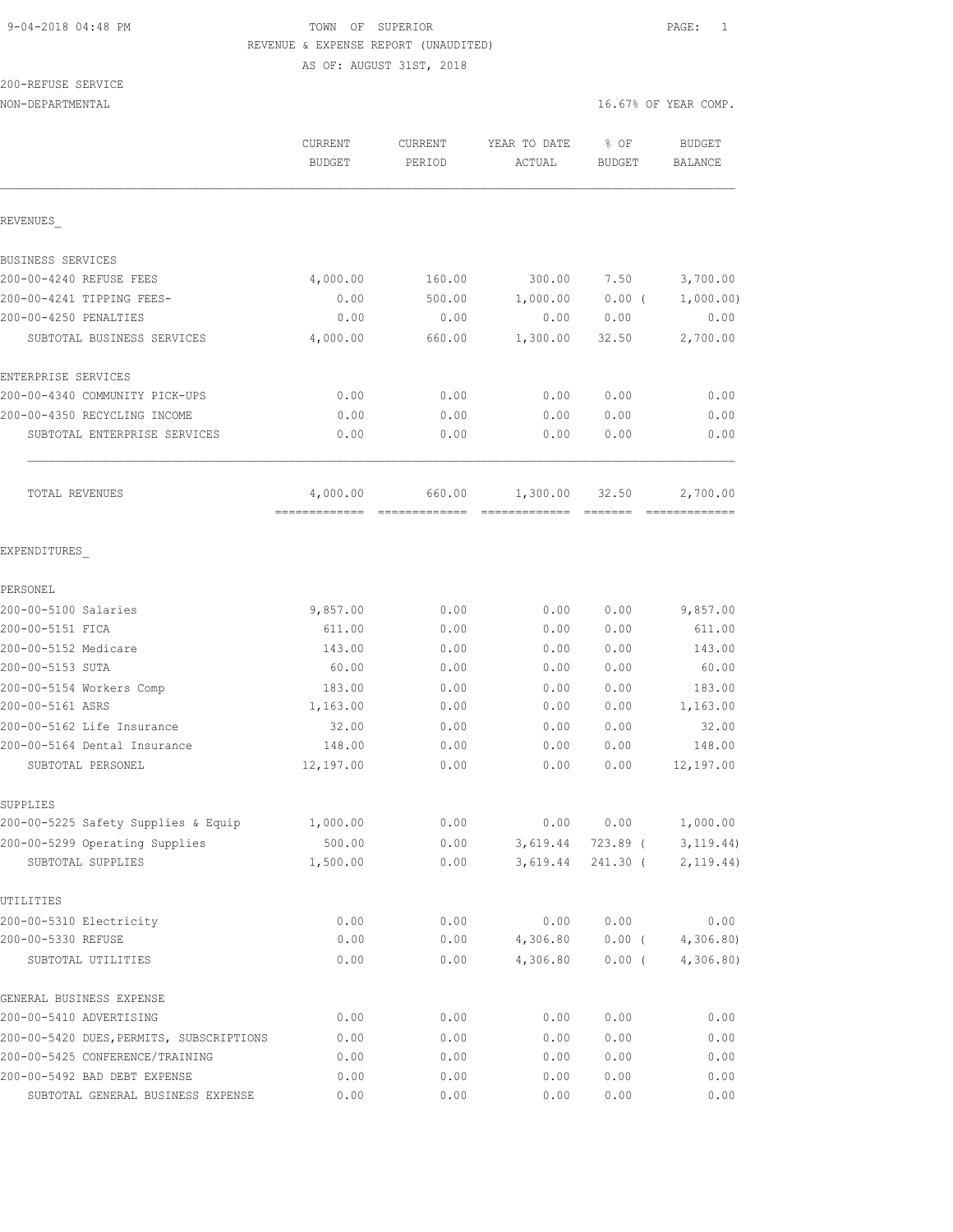AS OF: AUGUST 31ST, 2018

| 200-REFUSE SERVICE |  |
|--------------------|--|
|                    |  |

|                                     | <b>CURRENT</b><br><b>BUDGET</b> | <b>CURRENT</b><br>PERIOD                                                                                                                                                                                                                                                                                                                                                                                                                                                               | YEAR TO DATE<br>ACTUAL                                                                                                                                                                                                                                                                                                                                                                                                                                                                 | % OF<br><b>BUDGET</b> | <b>BUDGET</b><br>BALANCE |
|-------------------------------------|---------------------------------|----------------------------------------------------------------------------------------------------------------------------------------------------------------------------------------------------------------------------------------------------------------------------------------------------------------------------------------------------------------------------------------------------------------------------------------------------------------------------------------|----------------------------------------------------------------------------------------------------------------------------------------------------------------------------------------------------------------------------------------------------------------------------------------------------------------------------------------------------------------------------------------------------------------------------------------------------------------------------------------|-----------------------|--------------------------|
| PROFESSIONAL SERVICES               |                                 |                                                                                                                                                                                                                                                                                                                                                                                                                                                                                        |                                                                                                                                                                                                                                                                                                                                                                                                                                                                                        |                       |                          |
| 200-00-5520 CONTRACT SERVICES       | 15,000.00                       | 602.00                                                                                                                                                                                                                                                                                                                                                                                                                                                                                 | 3,891.76                                                                                                                                                                                                                                                                                                                                                                                                                                                                               | 25.95                 | 11,108.24                |
| 200-00-5550 Professional Services   | 80,000.00                       | 0.00                                                                                                                                                                                                                                                                                                                                                                                                                                                                                   | 0.00                                                                                                                                                                                                                                                                                                                                                                                                                                                                                   | 0.00                  | 80,000.00                |
| 200-00-5560 REFUSE LANDFILL TIPPING | 0.00                            | 0.00                                                                                                                                                                                                                                                                                                                                                                                                                                                                                   | 0.00                                                                                                                                                                                                                                                                                                                                                                                                                                                                                   | 0.00                  | 0.00                     |
| 200-00-5570 ROLL OFF REMOVAL        | 0.00                            | 0.00                                                                                                                                                                                                                                                                                                                                                                                                                                                                                   | 0.00                                                                                                                                                                                                                                                                                                                                                                                                                                                                                   | 0.00                  | 0.00                     |
| 200-00-5599 Transfer Clean-Up       | 0.00                            | 0.00                                                                                                                                                                                                                                                                                                                                                                                                                                                                                   | 0.00                                                                                                                                                                                                                                                                                                                                                                                                                                                                                   | 0.00                  | 0.00                     |
| SUBTOTAL PROFESSIONAL SERVICES      | 95,000.00                       | 602.00                                                                                                                                                                                                                                                                                                                                                                                                                                                                                 | 3,891.76                                                                                                                                                                                                                                                                                                                                                                                                                                                                               | 4.10                  | 91,108.24                |
| REPAIR/MAINTENANCE                  |                                 |                                                                                                                                                                                                                                                                                                                                                                                                                                                                                        |                                                                                                                                                                                                                                                                                                                                                                                                                                                                                        |                       |                          |
| 200-00-5640 Auto Truck Repair       | 1,000.00                        | 0.00                                                                                                                                                                                                                                                                                                                                                                                                                                                                                   | 0.00                                                                                                                                                                                                                                                                                                                                                                                                                                                                                   | 0.00                  | 1,000.00                 |
| 200-00-5641 Gas & Oil               | 2,000.00                        | 0.00                                                                                                                                                                                                                                                                                                                                                                                                                                                                                   | 0.00                                                                                                                                                                                                                                                                                                                                                                                                                                                                                   | 0.00                  | 2,000.00                 |
| SUBTOTAL REPAIR/MAINTENANCE         | 3,000.00                        | 0.00                                                                                                                                                                                                                                                                                                                                                                                                                                                                                   | 0.00                                                                                                                                                                                                                                                                                                                                                                                                                                                                                   | 0.00                  | 3,000.00                 |
| CAPITAL OUTLAY                      |                                 |                                                                                                                                                                                                                                                                                                                                                                                                                                                                                        |                                                                                                                                                                                                                                                                                                                                                                                                                                                                                        |                       |                          |
| 200-00-5720 OFICE EOUIPMENT         | 0.00                            | 0.00                                                                                                                                                                                                                                                                                                                                                                                                                                                                                   | 0.00                                                                                                                                                                                                                                                                                                                                                                                                                                                                                   | 0.00                  | 0.00                     |
| SUBTOTAL CAPITAL OUTLAY             | 0.00                            | 0.00                                                                                                                                                                                                                                                                                                                                                                                                                                                                                   | 0.00                                                                                                                                                                                                                                                                                                                                                                                                                                                                                   | 0.00                  | 0.00                     |
| DEBT SERVICE                        |                                 |                                                                                                                                                                                                                                                                                                                                                                                                                                                                                        |                                                                                                                                                                                                                                                                                                                                                                                                                                                                                        |                       |                          |
| 200-00-5900 DEBT SVC - PRINCIPAL    | 0.00                            | 0.00                                                                                                                                                                                                                                                                                                                                                                                                                                                                                   | 0.00                                                                                                                                                                                                                                                                                                                                                                                                                                                                                   | 0.00                  | 0.00                     |
| 200-00-5901 DEBT SVC - INTEREST     | 0.00                            | 0.00                                                                                                                                                                                                                                                                                                                                                                                                                                                                                   | 0.00                                                                                                                                                                                                                                                                                                                                                                                                                                                                                   | 0.00                  | 0.00                     |
| SUBTOTAL DEBT SERVICE               | 0.00                            | 0.00                                                                                                                                                                                                                                                                                                                                                                                                                                                                                   | 0.00                                                                                                                                                                                                                                                                                                                                                                                                                                                                                   | 0.00                  | 0.00                     |
| TOTAL EXPENDITURES                  | 111,697.00                      | 602.00                                                                                                                                                                                                                                                                                                                                                                                                                                                                                 | 11,818.00                                                                                                                                                                                                                                                                                                                                                                                                                                                                              | 10.58                 | 99,879.00                |
|                                     | -------------                   | $\begin{array}{cccccccccccccc} \multicolumn{2}{c}{} & \multicolumn{2}{c}{} & \multicolumn{2}{c}{} & \multicolumn{2}{c}{} & \multicolumn{2}{c}{} & \multicolumn{2}{c}{} & \multicolumn{2}{c}{} & \multicolumn{2}{c}{} & \multicolumn{2}{c}{} & \multicolumn{2}{c}{} & \multicolumn{2}{c}{} & \multicolumn{2}{c}{} & \multicolumn{2}{c}{} & \multicolumn{2}{c}{} & \multicolumn{2}{c}{} & \multicolumn{2}{c}{} & \multicolumn{2}{c}{} & \multicolumn{2}{c}{} & \multicolumn{2}{c}{} & \$ | $\begin{array}{cccccccccccccc} \multicolumn{2}{c}{} & \multicolumn{2}{c}{} & \multicolumn{2}{c}{} & \multicolumn{2}{c}{} & \multicolumn{2}{c}{} & \multicolumn{2}{c}{} & \multicolumn{2}{c}{} & \multicolumn{2}{c}{} & \multicolumn{2}{c}{} & \multicolumn{2}{c}{} & \multicolumn{2}{c}{} & \multicolumn{2}{c}{} & \multicolumn{2}{c}{} & \multicolumn{2}{c}{} & \multicolumn{2}{c}{} & \multicolumn{2}{c}{} & \multicolumn{2}{c}{} & \multicolumn{2}{c}{} & \multicolumn{2}{c}{} & \$ | =======               | =============            |
| REVENUES OVER/(UNDER) EXPENDITURES  | 107,697.00<br>$\left($          | 58.00 (                                                                                                                                                                                                                                                                                                                                                                                                                                                                                | 10, 518.00                                                                                                                                                                                                                                                                                                                                                                                                                                                                             | $\left($              | 97, 179.00               |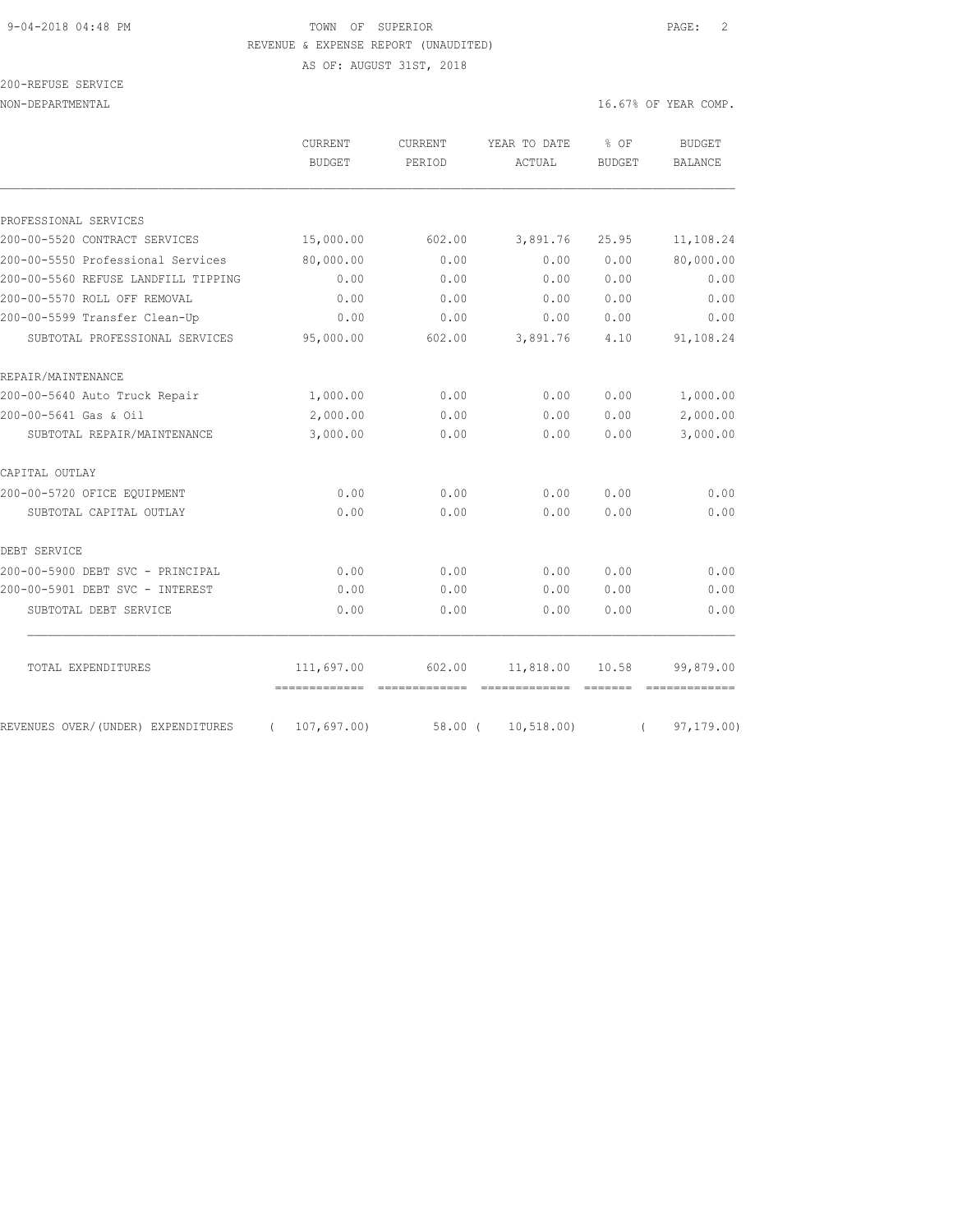| 9-04-2018 04:48 PM |  |
|--------------------|--|
|                    |  |

## TOWN OF SUPERIOR **PAGE:** 3 REVENUE & EXPENSE REPORT (UNAUDITED) AS OF: AUGUST 31ST, 2018

| 200-REFUSE SERVICE |  |
|--------------------|--|
|--------------------|--|

|                                    | <b>CURRENT</b><br>BUDGET | CURRENT<br>PERIOD | YEAR TO DATE<br>ACTUAL | % OF<br><b>BUDGET</b> | <b>BUDGET</b><br><b>BALANCE</b> |
|------------------------------------|--------------------------|-------------------|------------------------|-----------------------|---------------------------------|
| FUND TOTAL REVENUES                | 4,000.00                 | 660.00            | 1,300.00               | 32.50                 | 2,700.00                        |
| FUND TOTAL EXPENDITURES            | 111,697.00               | 602.00            | 11,818.00              | 10.58                 | 99,879.00                       |
| REVENUES OVER/(UNDER) EXPENDITURES | 107,697.00               | $58.00$ (         | 10, 518, 00)           |                       | 97, 179.00                      |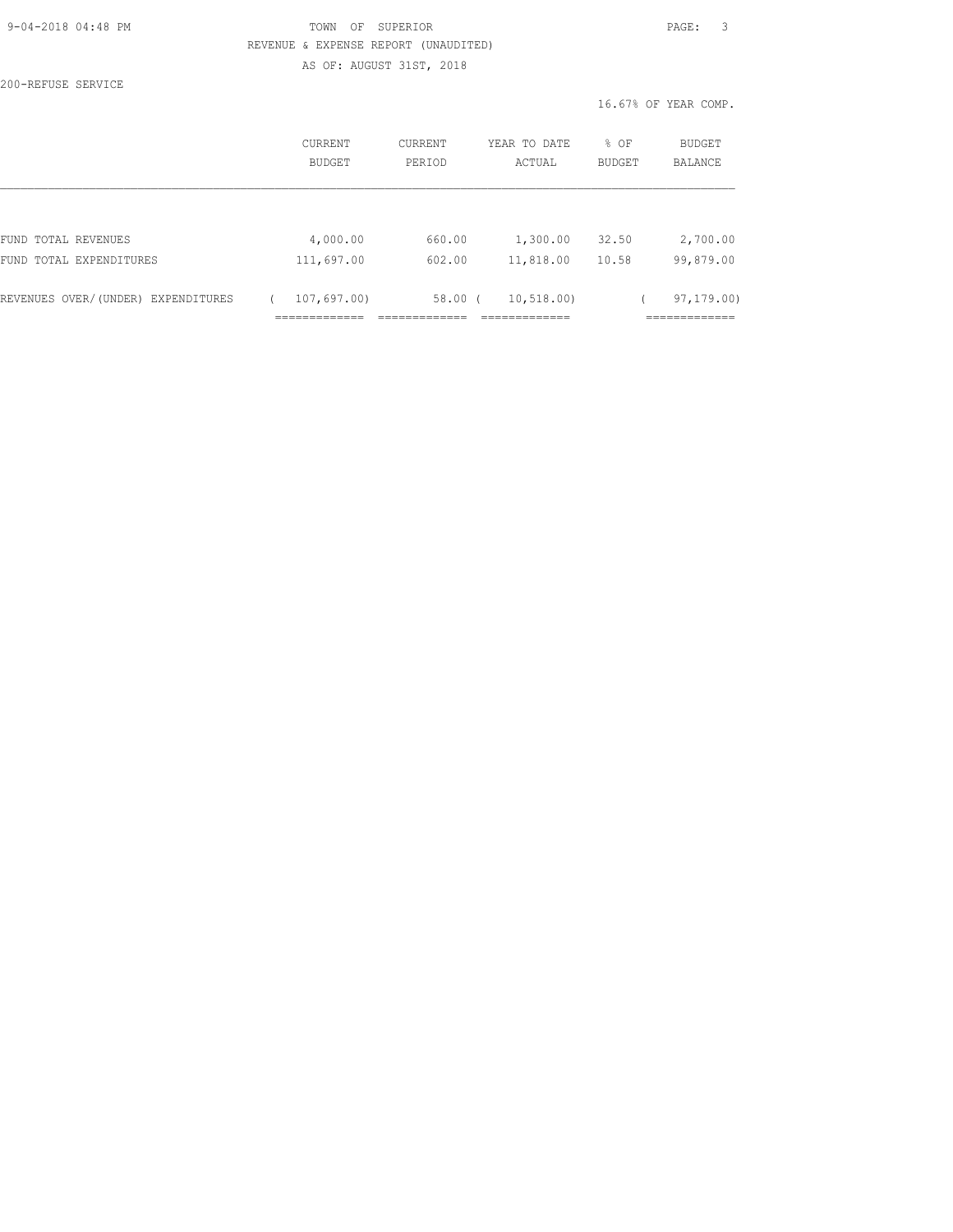AS OF: AUGUST 31ST, 2018

|  | SEWF |
|--|------|
|  |      |

| NON-DEPARTMENTAL                        |                          |                   |                        |                            | 16.67% OF YEAR COMP.     |
|-----------------------------------------|--------------------------|-------------------|------------------------|----------------------------|--------------------------|
|                                         | CURRENT<br><b>BUDGET</b> | CURRENT<br>PERIOD | YEAR TO DATE<br>ACTUAL | $\frac{8}{3}$ OF<br>BUDGET | <b>BUDGET</b><br>BALANCE |
| REVENUES                                |                          |                   |                        |                            |                          |
| TAXES                                   |                          |                   |                        |                            |                          |
| 210-00-4133 PROPERTY TAX                | 0.00                     | 0.00              | 0.00                   | 0.00                       | 0.00                     |
| SUBTOTAL TAXES                          | 0.00                     | 0.00              | 0.00                   | 0.00                       | 0.00                     |
| BUSINESS SERVICES                       |                          |                   |                        |                            |                          |
| 210-00-4240 SEWER FEES                  | 380,000.00               |                   | 22,295.18 47,045.32    | 12.38                      | 332,954.68               |
| 210-00-4250 PENALTIES                   | 0.00                     |                   | 1,455.00 2,965.00      | $0.00$ (                   | 2,965.00)                |
| SUBTOTAL BUSINESS SERVICES              | 380,000.00               | 23,750.18         | 50,010.32              | 13.16                      | 329,989.68               |
| GRANTS                                  |                          |                   |                        |                            |                          |
| 210-00-4600 GRANT REVENUE               | 0.00                     | 0.00              | 0.00                   | 0.00                       | 0.00                     |
| 210-00-4601 NONOPERATING GRANTS         | 0.00                     | 0.00              | 0.00                   | 0.00                       | 0.00                     |
| SUBTOTAL GRANTS                         | 0.00                     | 0.00              | 0.00                   | 0.00                       | 0.00                     |
| CONTINGENCY                             |                          |                   |                        |                            |                          |
| 210-00-4900 CONTINGENCY                 | 0.00                     | 0.00              | 0.00                   | 0.00                       | 0.00                     |
| 210-00-4901 INTERFUND TRANSFER-SEWER    | 0.00                     | 0.00              | 0.00                   | 0.00                       | 0.00                     |
| 210-00-4902 FUND BALANCE CARRYFORWARD   | 0.00                     | 0.00              | 0.00                   | 0.00                       | 0.00                     |
| 210-00-4950 Gain/loss on sale of assets | 0.00                     | 0.00              | 0.00                   | 0.00                       | 0.00                     |
| SUBTOTAL CONTINGENCY                    | 0.00                     | 0.00              | 0.00                   | 0.00                       | 0.00                     |
| TOTAL REVENUES                          | 380,000.00               | 23,750.18         | 50,010.32              | 13.16                      | 329,989.68               |
| EXPENDITURES                            |                          |                   |                        |                            |                          |
| PERSONEL                                |                          |                   |                        |                            |                          |
| 210-00-5100 SALARIES                    | 75,917.00                | 5,212.24          | 10,724.70              | 14.13                      | 65, 192.30               |
| 210-00-5101 OVERTIME                    | 5,000.00                 | 174.13            | 967.50                 | 19.35                      | 4,032.50                 |
| 210-00-5151 FICA                        | 4,429.00                 | 328.62            | 714.24                 | 16.13                      | 3,714.76                 |
| 210-00-5152 MEDICARE                    | 1,036.00                 | 76.85             | 167.04                 | 16.12                      | 868.96                   |
| 210-00-5153 STATE UNEMPLOYMENT          | 306.00                   | 0.00              | 0.00                   | 0.00                       | 306.00                   |
| 210-00-5154 WORKERS COMP INSURANCE      | 3,567.00                 | 0.00              | 601.73                 | 16.87                      | 2,965.27                 |
| 210-00-5161 ARIZONA STATE RETIREMENT    | 8,430.00                 | 635.59            | 1,379.68               | 16.37                      | 7,050.32                 |
| 210-00-5162 LIFE INSURANCE              | 165.00                   | 26.80             | 54.70                  | 33.15                      | 110.30                   |
| 210-00-5163 HEALTH INSURANCE            | 14,413.00                | 1,191.10          | 0.00                   | 0.00                       | 14, 413.00               |
| 210-00-5164 DENTAL INSURANCE            | 758.00                   | 123.24            | 184.86                 | 24.39                      | 573.14                   |
| SUBTOTAL PERSONEL                       | 114,021.00               | 7,768.57          | 14,794.45              | 12.98                      | 99,226.55                |
| SUPPLIES                                |                          |                   |                        |                            |                          |
| 210-00-5210 OFFICE SUPPLIES             | 2,000.00                 | 0.00              | 0.00                   | 0.00                       | 2,000.00                 |
| 210-00-5220 MEDICAL SUPPLIES            | 0.00                     | 0.00              | 0.00                   | 0.00                       | 0.00                     |
| 210-00-5225 SAFETY SUPPLIES/EQUIPMENT   | 0.00                     | 0.00              | 0.00                   | 0.00                       | 0.00                     |
| 210-00-5230 SANITATION SUPPLIES         | 0.00                     | 0.00              | 0.00                   | 0.00                       | 0.00                     |
| 210-00-5240 CHEMICAL SUPPLIES           | 15,146.00                | 0.00              | 3,191.93               | 21.07                      | 11,954.07                |

210-00-5299 OPERATING SUPPLIES 30,000.00 75.00 366.99 1.22 29,633.01 SUBTOTAL SUPPLIES 47,146.00 75.00 3,558.92 7.55 43,587.08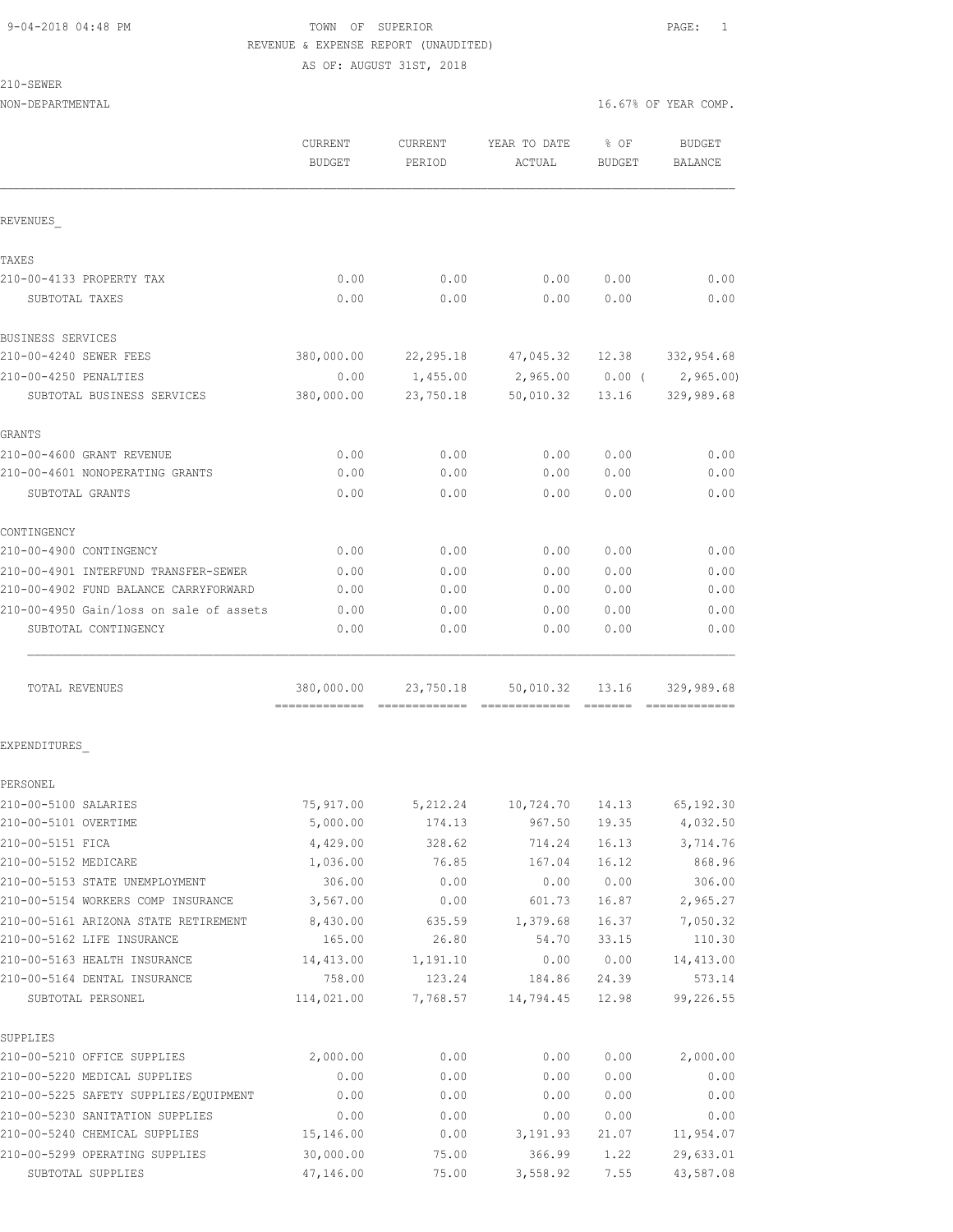210-SEWER

 AS OF: AUGUST 31ST, 2018 NON-DEPARTMENTAL 16.67% OF YEAR COMP. CURRENT CURRENT YEAR TO DATE % OF BUDGET BUDGET PERIOD ACTUAL BUDGET BALANCE

| UTILITIRS                              |           |           |           |       |            |
|----------------------------------------|-----------|-----------|-----------|-------|------------|
| 210-00-5310 ELECTRICITY                | 59,202.00 | 5,790.67  | 11,580.86 | 19.56 | 47,621.14  |
| 210-00-5320 GAS                        | 0.00      | 0.00      | 0.00      | 0.00  | 0.00       |
| 210-00-5330 REFUSE                     | 0.00      | 0.00      | 0.00      | 0.00  | 0.00       |
| 210-00-5340 SEWER                      | 0.00      | 0.00      | 0.00      | 0.00  | 0.00       |
| 210-00-5350 TELEPHONE                  | 1,158.00  | 90.85     | 229.20    | 19.79 | 928.80     |
| 210-00-5360 WATER                      | 3,000.00  | 237.69    | 473.25    | 15.78 | 2,526.75   |
| 210-00-5380 SECURITY                   | 500.00    | 25.00     | 50.00     | 10.00 | 450.00     |
| SUBTOTAL UTILITIES                     | 63,860.00 | 6,144.21  | 12,333.31 | 19.31 | 51,526.69  |
| GENERAL BUSINESS EXPENSE               |           |           |           |       |            |
| 210-00-5410 ADVERTISING                | 0.00      | 0.00      | 0.00      | 0.00  | 0.00       |
| 210-00-5420 DUES & SUBSCRIPTIONS       | 5,000.00  | 0.00      | 829.00    | 16.58 | 4,171.00   |
| 210-00-5425 CONFERENCES & TRAINING     | 2,000.00  | 0.00      | 0.00      | 0.00  | 2,000.00   |
| 210-00-5430 PRINTING                   | 0.00      | 0.00      | 0.00      | 0.00  | 0.00       |
| 210-00-5450 UNIFORMS                   | 659.00    | 43.88     | 147.86    | 22.44 | 511.14     |
| 210-00-5460 POSTAGE                    | 0.00      | 0.00      | 0.00      | 0.00  | 0.00       |
| 210-00-5470 TRAVEL                     | 0.00      | 0.00      | 0.00      | 0.00  | 0.00       |
| 210-00-5471 AUDIT                      | 1,545.00  | 0.00      | 0.00      | 0.00  | 1,545.00   |
| 210-00-5480 GENERAL INSURANCE          | 12,820.00 | 0.00      | 0.00      | 0.00  | 12,820.00  |
| 210-00-5481 VEHICLE INSURANCE          | 0.00      | 0.00      | 0.00      | 0.00  | 0.00       |
| 210-00-5482 LIABILITY INSURANCE        | 0.00      | 0.00      | 0.00      | 0.00  | 0.00       |
| 210-00-5491 Credit Card Fees           | 5,000.00  | 0.00      | 0.00      | 0.00  | 5,000.00   |
| 210-00-5492 BAD DEBT EXPENSE           | 15,000.00 | 0.00      | 0.00      | 0.00  | 15,000.00  |
| SUBTOTAL GENERAL BUSINESS EXPENSE      | 42,024.00 | 43.88     | 976.86    | 2.32  | 41,047.14  |
| PROFESSIONAL SERVICES                  |           |           |           |       |            |
| 210-00-5520 CONTRACTUAL SERVICES       | 0.00      | 0.00      | 0.00      | 0.00  | 0.00       |
| 210-00-5540 LEGAL SERVICES             | 0.00      | 0.00      | 0.00      | 0.00  | 0.00       |
| 210-00-5550 OTHER PROFESSIONAL SERVICE | 73,161.00 | 18,976.05 | 26,823.60 | 36.66 | 46, 337.40 |
| 210-00-5551 COLLECTIONS                | 0.00      | 1,500.64  | 2,684.61  | 0.00( | 2,684.61)  |
| 210-00-5570 ROLL OFF REMOVAL           | 0.00      | 0.00      | 0.00      | 0.00  | 0.00       |
| 210-00-5580 SLUDGE REMOVAL             | 9,000.00  | 0.00      | 0.00      | 0.00  | 9,000.00   |
| 210-00-5581 BACKFLOW TESTING           | 1,439.00  | 0.00      | 150.00    | 10.42 | 1,289.00   |
| SUBTOTAL PROFESSIONAL SERVICES         | 83,600.00 | 20,476.69 | 29,658.21 | 35.48 | 53, 941.79 |
| REPAIR/MAINTENANCE                     |           |           |           |       |            |
| 210-00-5610 PARK & BLDG IMPROVEMENTS   | 0.00      | 0.00      | 0.00      | 0.00  | 0.00       |
| 210-00-5640 AUTO & TRUCK REPAIRS       | 2,000.00  | 0.00      | 0.00      | 0.00  | 2,000.00   |
| 210-00-5641 GAS & OIL                  | 3,000.00  | 0.00      | 231.87    | 7.73  | 2,768.13   |
| 210-00-5642 TIRES & TUBES              | 1,000.00  | 0.00      | 0.00      | 0.00  | 1,000.00   |
| 210-00-5650 OTHER EQUIPMENT REPAIRS    | 8,085.00  | 0.00      | 0.00      | 0.00  | 8,085.00   |
| 210-00-5670 STREET & SIDEWALK REPAIR   | 0.00      | 0.00      | 0.00      | 0.00  | 0.00       |
| SUBTOTAL REPAIR/MAINTENANCE            | 14,085.00 | 0.00      | 231.87    | 1.65  | 13,853.13  |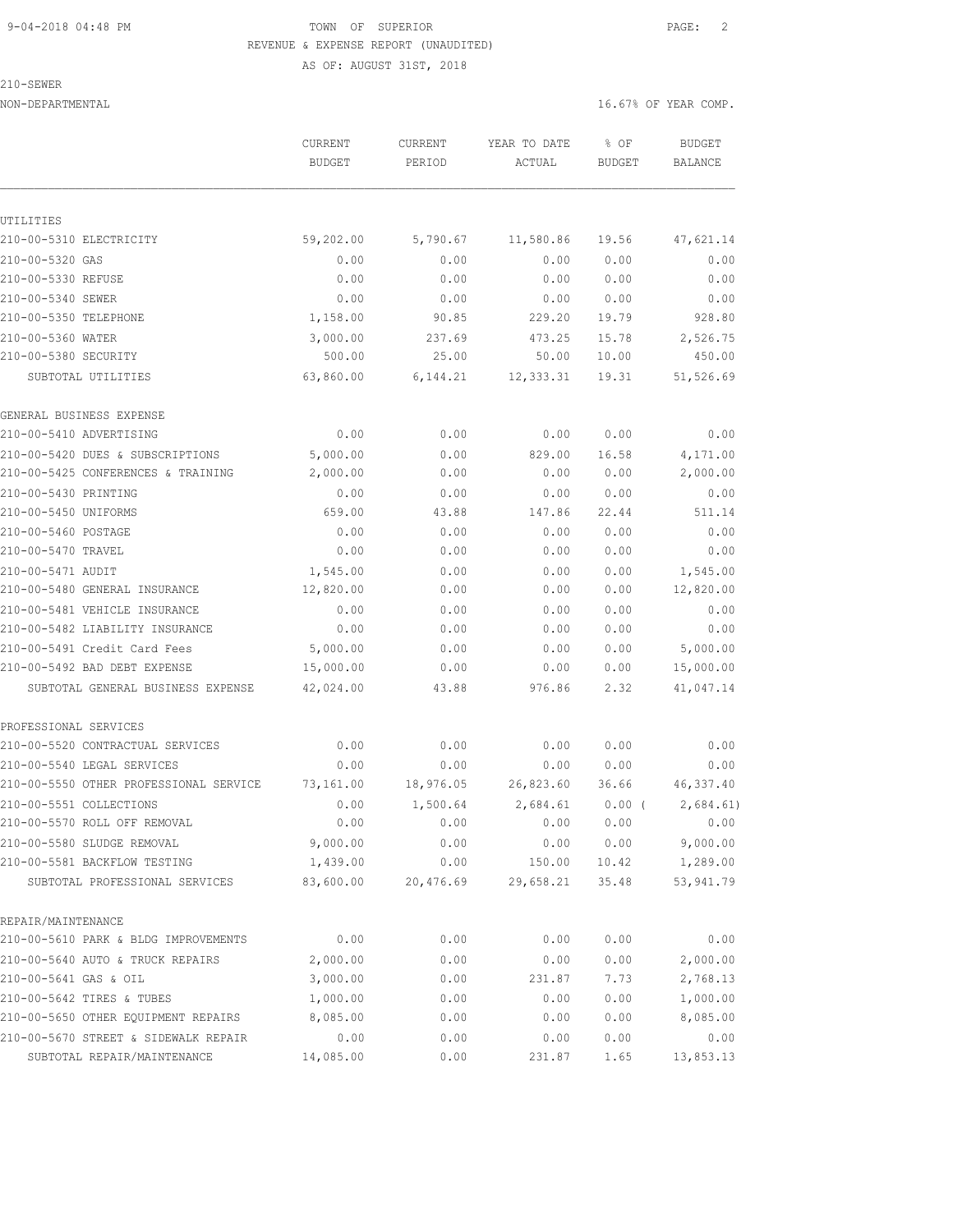#### 9-04-2018 04:48 PM TOWN OF SUPERIOR PAGE: 3 REVENUE & EXPENSE REPORT (UNAUDITED) AS OF: AUGUST 31ST, 2018

210-SEWER

|                                     | <b>CURRENT</b><br>BUDGET | <b>CURRENT</b><br>PERIOD | YEAR TO DATE<br>ACTUAL        | % OF<br><b>BUDGET</b> | <b>BUDGET</b><br><b>BALANCE</b> |
|-------------------------------------|--------------------------|--------------------------|-------------------------------|-----------------------|---------------------------------|
|                                     |                          |                          |                               |                       |                                 |
| CAPITAL OUTLAY                      |                          |                          |                               |                       |                                 |
| 210-00-5710 BUILDING                | 500.00                   | 0.00                     | 0.00                          | 0.00                  | 500.00                          |
| 210-00-5750 OTHER EOUIP/SMALL TOOLS | 8,151.00                 | 0.00                     | 0.00                          | 0.00                  | 8,151.00                        |
| 210-00-5760 R&M WELLS & PUMPS       | 0.00                     | 0.00                     | 0.00                          | 0.00                  | 0.00                            |
| 210-00-5790 MACHINERY AND EOUIPMENT | 0.00                     | 0.00                     | 0.00                          | 0.00                  | 0.00                            |
| SUBTOTAL CAPITAL OUTLAY             | 8,651.00                 | 0.00                     | 0.00                          | 0.00                  | 8,651.00                        |
| NON-OPERATING                       |                          |                          |                               |                       |                                 |
| 210-00-5800 DEPRECIATION            | 0.00                     | 0.00                     | 0.00                          | 0.00                  | 0.00                            |
| SUBTOTAL NON-OPERATING              | 0.00                     | 0.00                     | 0.00                          | 0.00                  | 0.00                            |
| DEBT SERVICE                        |                          |                          |                               |                       |                                 |
| 210-00-5999 CONTINGENCY             | 129,538.00               | 0.00                     | 0.00                          | 0.00                  | 129,538.00                      |
| SUBTOTAL DEBT SERVICE               | 129,538.00               | 0.00                     | 0.00                          | 0.00                  | 129,538.00                      |
|                                     |                          |                          |                               |                       |                                 |
| TOTAL EXPENDITURES                  | 502,925.00               |                          | 34,508.35 61,553.62 12.24     |                       | 441, 371.38                     |
| REVENUES OVER/(UNDER) EXPENDITURES  | 122,925.00)(             |                          | $10, 758.17$ ( $11, 543.30$ ) |                       | 111,381.70)                     |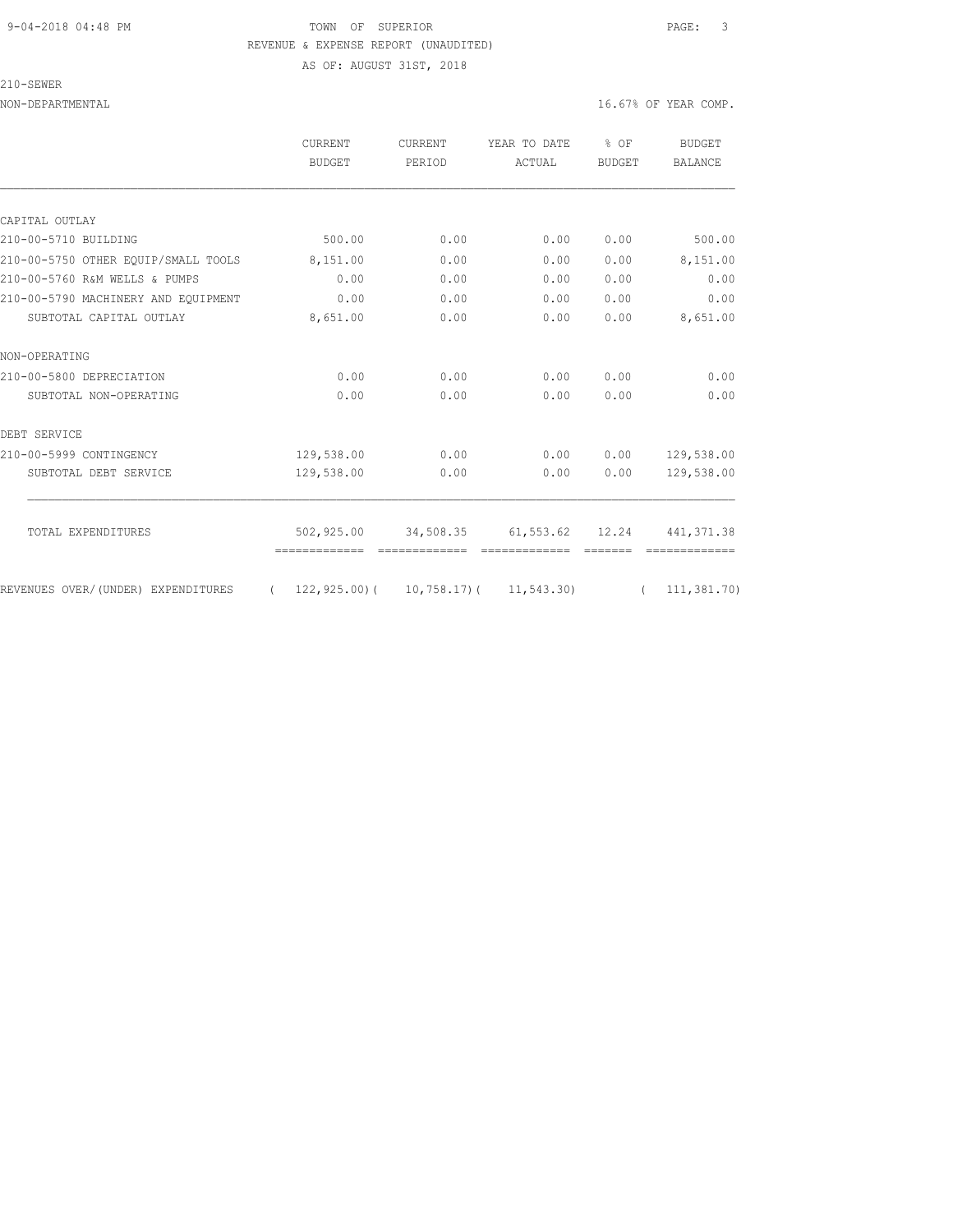#### 9-04-2018 04:48 PM TOWN OF SUPERIOR PAGE: 4 REVENUE & EXPENSE REPORT (UNAUDITED) AS OF: AUGUST 31ST, 2018

210-SEWER

| CURRENT<br>BUDGET | <b>CURRENT</b><br>PERIOD | YEAR TO DATE<br>ACTUAL           | % OF<br><b>BUDGET</b> | BUDGET<br>BALANCE                           |
|-------------------|--------------------------|----------------------------------|-----------------------|---------------------------------------------|
|                   |                          |                                  |                       |                                             |
| 380,000.00        | 23,750.18                | 50,010.32                        | 13.16                 | 329,989.68                                  |
| 502,925.00        | 34,508.35                | 61,553.62                        | 12.24                 | 441, 371.38                                 |
| $122, 925, 00$ (  |                          | 11, 543.30<br>_____________<br>. |                       | 111,381.70)<br>____________<br>------------ |
|                   | --------------<br>.      | _____________<br>-----------     | $10,758,17$ ) (       |                                             |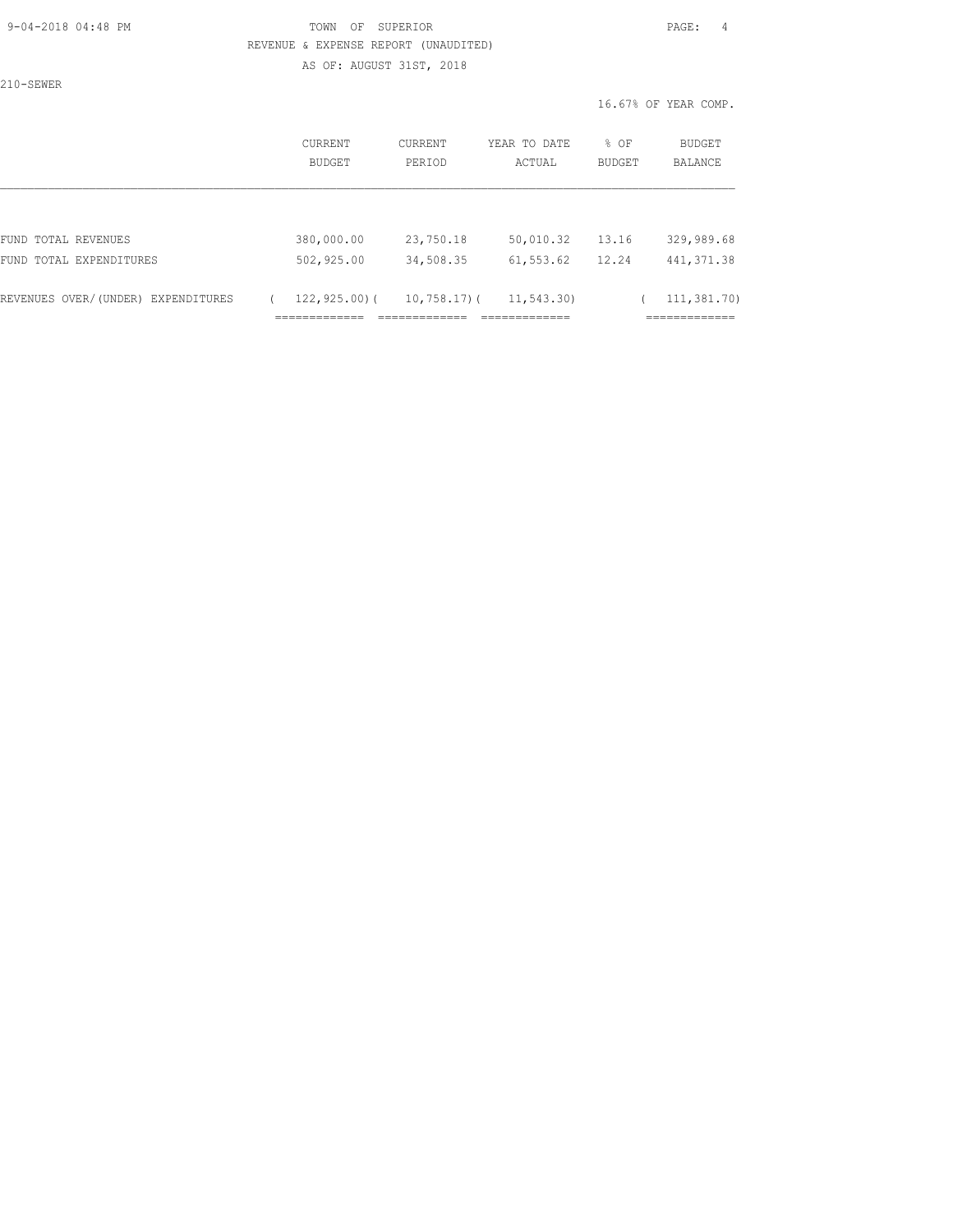AS OF: AUGUST 31ST, 2018

| 220-AMBULANCE |
|---------------|
|---------------|

NON-DEPARTMENTAL 16.67% OF YEAR COMP.

|                                          | CURRENT<br><b>BUDGET</b> | CURRENT<br>PERIOD | YEAR TO DATE<br>ACTUAL                              | $8$ OF<br>BUDGET | <b>BUDGET</b><br>BALANCE |
|------------------------------------------|--------------------------|-------------------|-----------------------------------------------------|------------------|--------------------------|
| REVENUES                                 |                          |                   |                                                     |                  |                          |
|                                          |                          |                   |                                                     |                  |                          |
| TAXES                                    |                          |                   |                                                     |                  |                          |
| 220-00-4133 PROPERTY TAXES               | 0.00                     | 0.00              | 0.00                                                | 0.00             | 0.00                     |
| SUBTOTAL TAXES                           | 0.00                     | 0.00              | 0.00                                                | 0.00             | 0.00                     |
| BUSINESS SERVICES                        |                          |                   |                                                     |                  |                          |
| 220-00-4240 RENTAL FEES                  | 0.00                     | 0.00              | 0.00                                                | 0.00             | 0.00                     |
| 220-00-4250 FINES                        | 0.00                     | 0.00              | 0.00                                                | 0.00             | 0.00                     |
| SUBTOTAL BUSINESS SERVICES               | 0.00                     | 0.00              | 0.00                                                | 0.00             | 0.00                     |
| ENTERPRISE SERVICES                      |                          |                   |                                                     |                  |                          |
| 220-00-4310 AMBULANCE BILLINGS           | 351,560.00               | 19,686.11         | 40,937.57 11.64                                     |                  | 310,622.43               |
| 220-00-4311 INTERFACILITY TRANSPORTS     | 0.00                     | 0.00              | 0.00                                                | 0.00             | 0.00                     |
| SUBTOTAL ENTERPRISE SERVICES             | 351,560.00               | 19,686.11         | 40,937.57 11.64                                     |                  | 310,622.43               |
| CONTINGENCY                              |                          |                   |                                                     |                  |                          |
| 220-00-4900 CONTINGENCY                  | 0.00                     | 0.00              | 0.00                                                | 0.00             | 0.00                     |
| 220-00-4901 INTERFUND TRANSFER-AMBULANCE | 297,067.00               | 0.00              | 0.00                                                | 0.00             | 297,067.00               |
| 220-00-4950 GAIN ON SALE OF ASSETS       | 0.00                     | 0.00              | 0.00                                                | 0.00             | 0.00                     |
| SUBTOTAL CONTINGENCY                     | 297,067.00               | 0.00              | 0.00                                                | 0.00             | 297,067.00               |
| TOTAL REVENUES                           |                          |                   | 648,627.00 19,686.11 40,937.57                      | 6.31             | 607,689.43               |
| EXPENDITURES                             |                          |                   |                                                     |                  |                          |
| PERSONEL                                 |                          |                   |                                                     |                  |                          |
| 220-00-5100 SALARIES                     |                          |                   | 238,619.00  15,910.17  32,620.20  13.67  205,998.80 |                  |                          |
| 220-00-5101 OVERTIME                     | 30,000.00                | 1,160.31          | 2,533.69                                            | 8.45             | 27,466.31                |
| 220-00-5151 FICA                         | 15,030.00                | 1,058.36          | 2,190.29                                            | 14.57            | 12,839.71                |
| 220-00-5152 MEDICARE                     | 3,515.00                 | 247.52            | 512.24                                              | 14.57            | 3,002.76                 |
| 220-00-5153 STATE UNEMPLOYMENT           | 1,610.00                 | 40.83             | 135.12                                              | 8.39             | 1,474.88                 |
| 220-00-5154 WORKERS COMP INSURANCE       | 11,355.00                | 0.00              | 2,733.73                                            | 24.08            | 8,621.27                 |
| 220-00-5160 PUBLIC SAFETY RETIREMENT     | 29,399.00                | 1,591.35          | 4,079.86                                            | 13.88            | 25, 319.14               |
| 220-00-5161 ARIZONA STATE RETIREMENT     | 0.00                     | 0.00              | 0.00                                                | 0.00             | 0.00                     |
| 220-00-5162 LIFE INSURANCE               | 418.00                   | 0.00              | 0.00                                                | 0.00             | 418.00                   |
| 220-00-5163 HEALTH INSURANCE             | 20,178.00                | $0.00$ (          | 1,429.32)                                           | $7.08 -$         | 21,607.32                |
| 220-00-5164 DENTAL INSURANCE             | 1,923.00                 | 0.00              | 0.00                                                | 0.00             | 1,923.00                 |
| SUBTOTAL PERSONEL                        | 352,047.00               | 20,008.54         | 43, 375.81                                          | 12.32            | 308,671.19               |
| SUPPLIES                                 |                          |                   |                                                     |                  |                          |
| 220-00-5210 OFFICE SUPPLIES              | 0.00                     | 0.00              | 0.00                                                | 0.00             | 0.00                     |
| 220-00-5220 MEDICAL SUPPLIES             | 14,500.00                | 8.40              | 598.41                                              | 4.13             | 13,901.59                |
| 220-00-5225 SAFETY SUPPLIES/EQUIPMENT    | 0.00                     | 0.00              | 0.00                                                | 0.00             | 0.00                     |
| 220-00-5230 SANITATION SUPPLIES          | 0.00                     | 0.00              | 0.00                                                | 0.00             | 0.00                     |
| 220-00-5299 OPERATING SUPPLIES           | 0.00                     | 0.00              | 0.00                                                | 0.00             | 0.00                     |

SUBTOTAL SUPPLIES 14,500.00 8.40 598.41 4.13 13,901.59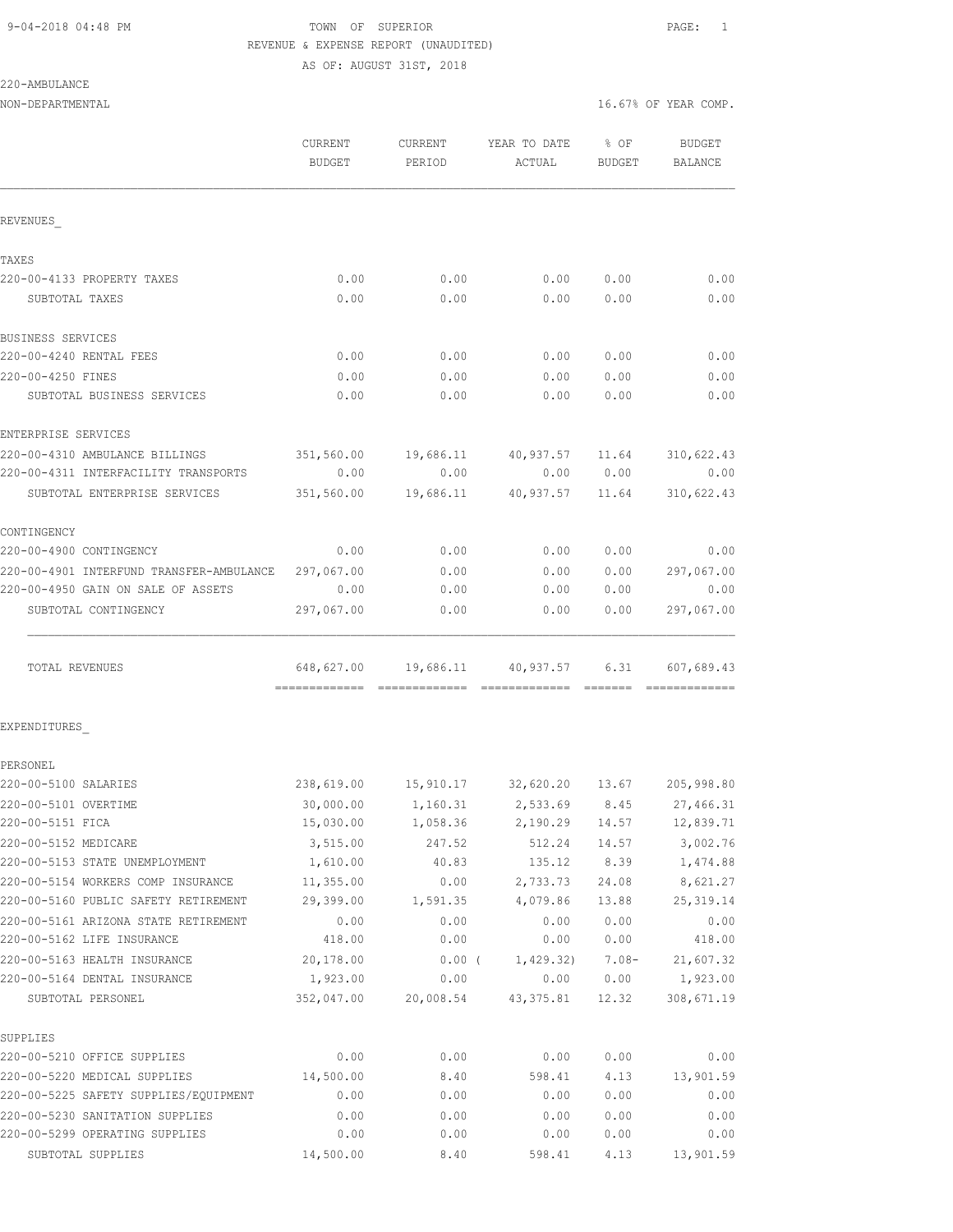#### 220-AMBULANCE

AS OF: AUGUST 31ST, 2018

| NON-DEPARTMENTAL | 16.67% OF YEAR COMP. |
|------------------|----------------------|
|                  |                      |

|                                        | CURRENT<br><b>BUDGET</b> | <b>CURRENT</b><br>PERIOD | YEAR TO DATE<br>ACTUAL | % OF<br><b>BUDGET</b> | <b>BUDGET</b><br>BALANCE |
|----------------------------------------|--------------------------|--------------------------|------------------------|-----------------------|--------------------------|
|                                        |                          |                          |                        |                       |                          |
| UTILITIES                              |                          |                          |                        |                       |                          |
| 220-00-5310 ELECTRICITY                | 2,783.00                 | 285.45                   | 573.61                 | 20.61                 | 2,209.39                 |
| 220-00-5320 GAS                        | 0.00                     | 0.00                     | 0.00                   | 0.00                  | 0.00                     |
| 220-00-5330 REFUSE                     | 0.00                     | 0.00                     | 0.00                   | 0.00                  | 0.00                     |
| 220-00-5340 SEWER                      | 0.00                     | 0.00                     | 0.00                   | 0.00                  | 0.00                     |
| 220-00-5350 TELEPHONE                  | 1,804.00                 | 133.56                   | 393.09                 | 21.79                 | 1,410.91                 |
| 220-00-5360 WATER                      | 900.00                   | 63.64                    | 132.47                 | 14.72                 | 767.53                   |
| SUBTOTAL UTILITIES                     | 5,487.00                 | 482.65                   | 1,099.17               | 20.03                 | 4,387.83                 |
| GENERAL BUSINESS EXPENSE               |                          |                          |                        |                       |                          |
| 220-00-5410 ADVERTISING                | 0.00                     | 0.00                     | 0.00                   | 0.00                  | 0.00                     |
| 220-00-5420 DUES & SUBSCRIPTIONS       | 811.00                   | 0.00                     | 0.00                   | 0.00                  | 811.00                   |
| 220-00-5425 CONFERENCES & TRAINING     | 0.00                     | 0.00                     | 0.00                   | 0.00                  | 0.00                     |
| 220-00-5430 PRINTING                   | 0.00                     | 0.00                     | 0.00                   | 0.00                  | 0.00                     |
| 220-00-5450 UNIFORMS                   | 0.00                     | 0.00                     | 0.00                   | 0.00                  | 0.00                     |
| 220-00-5460 POSTAGE                    | 0.00                     | 0.00                     | 0.00                   | 0.00                  | 0.00                     |
| 220-00-5470 TRAVEL                     | 0.00                     | 0.00                     | 0.00                   | 0.00                  | 0.00                     |
| 220-00-5471 AUDIT                      | 0.00                     | 0.00                     | 0.00                   | 0.00                  | 0.00                     |
| 220-00-5480 GENERAL INSURANCE          | 6,410.00                 | 0.00                     | 0.00                   | 0.00                  | 6,410.00                 |
| 220-00-5481 VEHICLE INSURANCE          | 0.00                     | 0.00                     | 0.00                   | 0.00                  | 0.00                     |
| 220-00-5482 LIABILITY INSURANCE        | 0.00                     | 0.00                     | 0.00                   | 0.00                  | 0.00                     |
| 220-00-5492 BAD DEBT EXPENSE           | 0.00                     | 0.00                     | 0.00                   | 0.00                  | 0.00                     |
| 220-00-5493 CONTRACTUAL DEDUCTIONS     | 0.00                     | 0.00                     | 0.00                   | 0.00                  | 0.00                     |
| SUBTOTAL GENERAL BUSINESS EXPENSE      | 7,221.00                 | 0.00                     | 0.00                   | 0.00                  | 7,221.00                 |
| PROFESSIONAL SERVICES                  |                          |                          |                        |                       |                          |
| 220-00-5520 CONTRACTUAL SERVICES       | 24,000.00                | 2,231.75                 | 5,308.69               | 22.12                 | 18,691.31                |
| 220-00-5540 LEGAL SERVICES             | 0.00                     | 0.00                     | 0.00                   | 0.00                  | 0.00                     |
| 220-00-5550 OTHER PROFESSIONAL SERVICE | 10,080.00                | 0.00                     | 0.00                   | 0.00                  | 10,080.00                |
| 220-00-5555 IMMUNIZATION               | 0.00                     | 0.00                     | 0.00                   | 0.00                  | 0.00                     |
| SUBTOTAL PROFESSIONAL SERVICES         | 34,080.00                | 2,231.75                 | 5,308.69               | 15.58                 | 28,771.31                |
| REPAIR/MAINTENANCE                     |                          |                          |                        |                       |                          |
| 220-00-5610 PARK & BLDG IMPROVEMENTS   | 0.00                     | 0.00                     | 0.00                   | 0.00                  | 0.00                     |
| 220-00-5640 AUTO & TRUCK REPAIRS       | 0.00                     | 0.00                     | 0.00                   | 0.00                  | 0.00                     |
| 220-00-5641 GAS & OIL                  | 8,278.00                 | 0.00                     | 1,307.79               | 15.80                 | 6,970.21                 |
| 220-00-5642 TIRES & TUBES              | 0.00                     | 0.00                     | 0.00                   | 0.00                  | 0.00                     |
| 220-00-5650 OTHER EQUIPMENT REPAIRS    | 0.00                     | 0.00                     | 0.00                   | 0.00                  | 0.00                     |
| 220-00-5670 STREET & SIDEWALK REPAIR   | 0.00                     | 0.00                     | 0.00                   | 0.00                  | 0.00                     |
| SUBTOTAL REPAIR/MAINTENANCE            | 8,278.00                 | 0.00                     | 1,307.79               | 15.80                 | 6,970.21                 |
| CAPITAL OUTLAY                         |                          |                          |                        |                       |                          |
| 220-00-5710 BUILDING                   | 0.00                     | 0.00                     | 0.00                   | 0.00                  | 0.00                     |
| 220-00-5715 AMBULANCE                  | 0.00                     | 0.00                     | 0.00                   | 0.00                  | 0.00                     |
| 220-00-5730 RADIO EQUIPMENT            | 0.00                     | 0.00                     | 0.00                   | 0.00                  | 0.00                     |
| 220-00-5740 MEDICAL EQUIPMENT          | 0.00                     | 0.00                     | 0.00                   | 0.00                  | 0.00                     |
| 220-00-5741 Audit                      | 1,545.00                 | 0.00                     | 0.00                   | 0.00                  | 1,545.00                 |
| 220-00-5750 OTHER EQUIP/SMALL TOOLS    | 0.00                     | 0.00                     | 0.00                   | 0.00                  | 0.00                     |
| SUBTOTAL CAPITAL OUTLAY                | 1,545.00                 | 0.00                     | 0.00                   | 0.00                  | 1,545.00                 |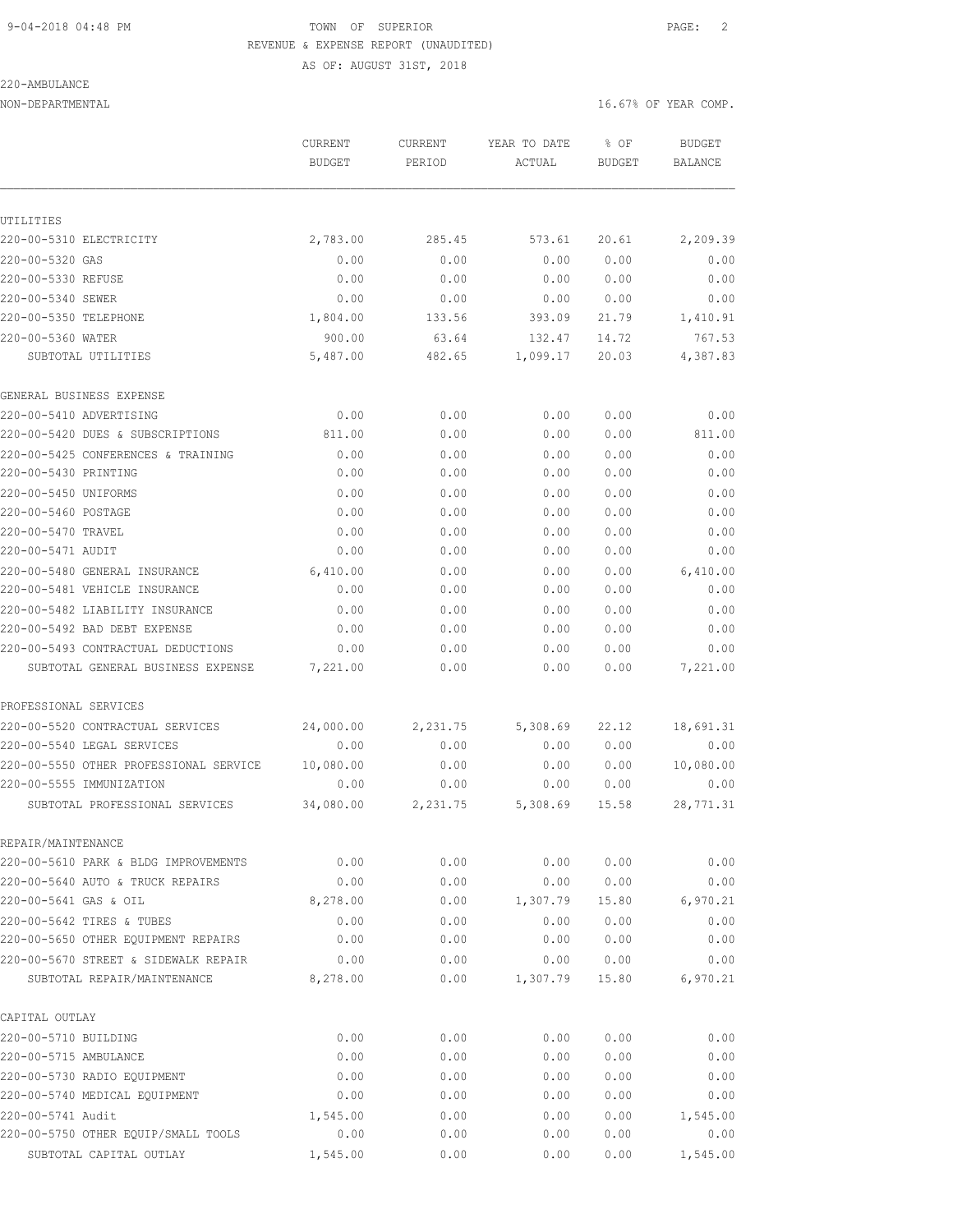#### 9-04-2018 04:48 PM TOWN OF SUPERIOR PAGE: 3 REVENUE & EXPENSE REPORT (UNAUDITED) AS OF: AUGUST 31ST, 2018

220-AMBULANCE

|                                    | <b>CURRENT</b><br><b>BUDGET</b>       | CURRENT<br>PERIOD | YEAR TO DATE<br>ACTUAL | % OF<br><b>BUDGET</b> | BUDGET<br><b>BALANCE</b> |
|------------------------------------|---------------------------------------|-------------------|------------------------|-----------------------|--------------------------|
|                                    |                                       |                   |                        |                       |                          |
| NON-OPERATING                      |                                       |                   |                        |                       |                          |
| 220-00-5800 DEPRECIATION           | 0.00                                  | 0.00              | 0.00                   | 0.00                  | 0.00                     |
| SUBTOTAL NON-OPERATING             | 0.00                                  | 0.00              | 0.00                   | 0.00                  | 0.00                     |
| DEBT SERVICE                       |                                       |                   |                        |                       |                          |
| 220-00-5999 CONTINGENCY            | 0.00                                  | 0.00              | 0.00                   | 0.00                  | 0.00                     |
| SUBTOTAL DEBT SERVICE              | 0.00                                  | 0.00              | 0.00                   | 0.00                  | 0.00                     |
| TOTAL EXPENDITURES                 | 423,158.00                            | 22,731.34         | 51,689.87 12.22        |                       | 371,468.13               |
|                                    |                                       |                   |                        |                       |                          |
| REVENUES OVER/(UNDER) EXPENDITURES | $225,469.00$ ( 3,045.23) ( 10,752.30) |                   |                        |                       | 236, 221.30              |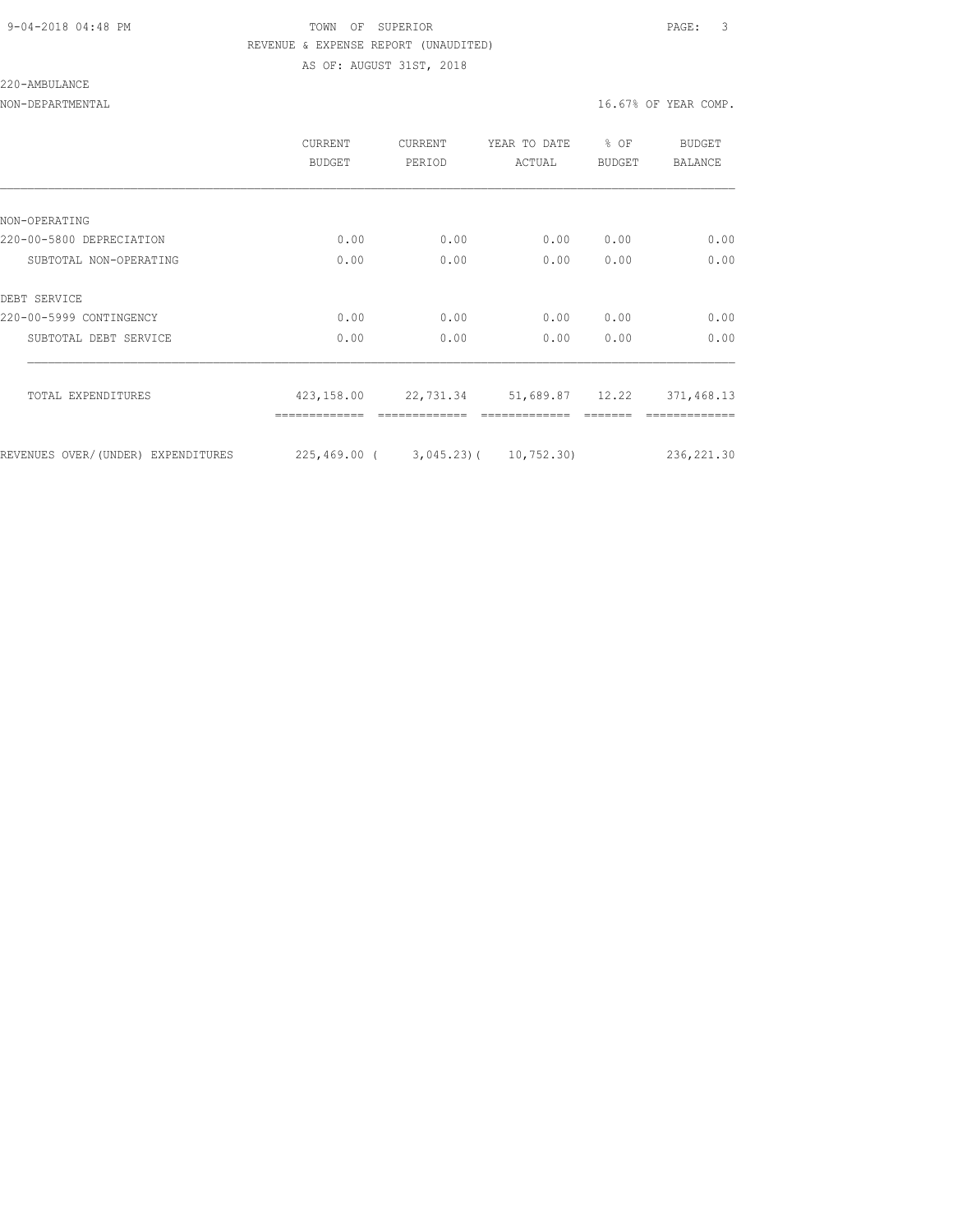#### 9-04-2018 04:48 PM TOWN OF SUPERIOR PAGE: 4 REVENUE & EXPENSE REPORT (UNAUDITED) AS OF: AUGUST 31ST, 2018

220-AMBULANCE

|                                    | CURRENT<br>BUDGET | CURRENT<br>PERIOD | YEAR TO DATE<br>ACTUAL | % OF<br>BUDGET | <b>BUDGET</b><br><b>BALANCE</b> |
|------------------------------------|-------------------|-------------------|------------------------|----------------|---------------------------------|
|                                    |                   |                   |                        |                |                                 |
| FUND TOTAL REVENUES                | 648,627.00        | 19,686.11         | 40,937.57              | 6.31           | 607,689.43                      |
| FUND TOTAL EXPENDITURES            | 423,158.00        | 22,731.34         | 51,689.87              | 12.22          | 371,468.13                      |
| REVENUES OVER/(UNDER) EXPENDITURES | $225,469.00$ (    | $3,045.23$ (      | 10, 752, 30)           |                | 236, 221.30                     |
|                                    |                   |                   |                        |                |                                 |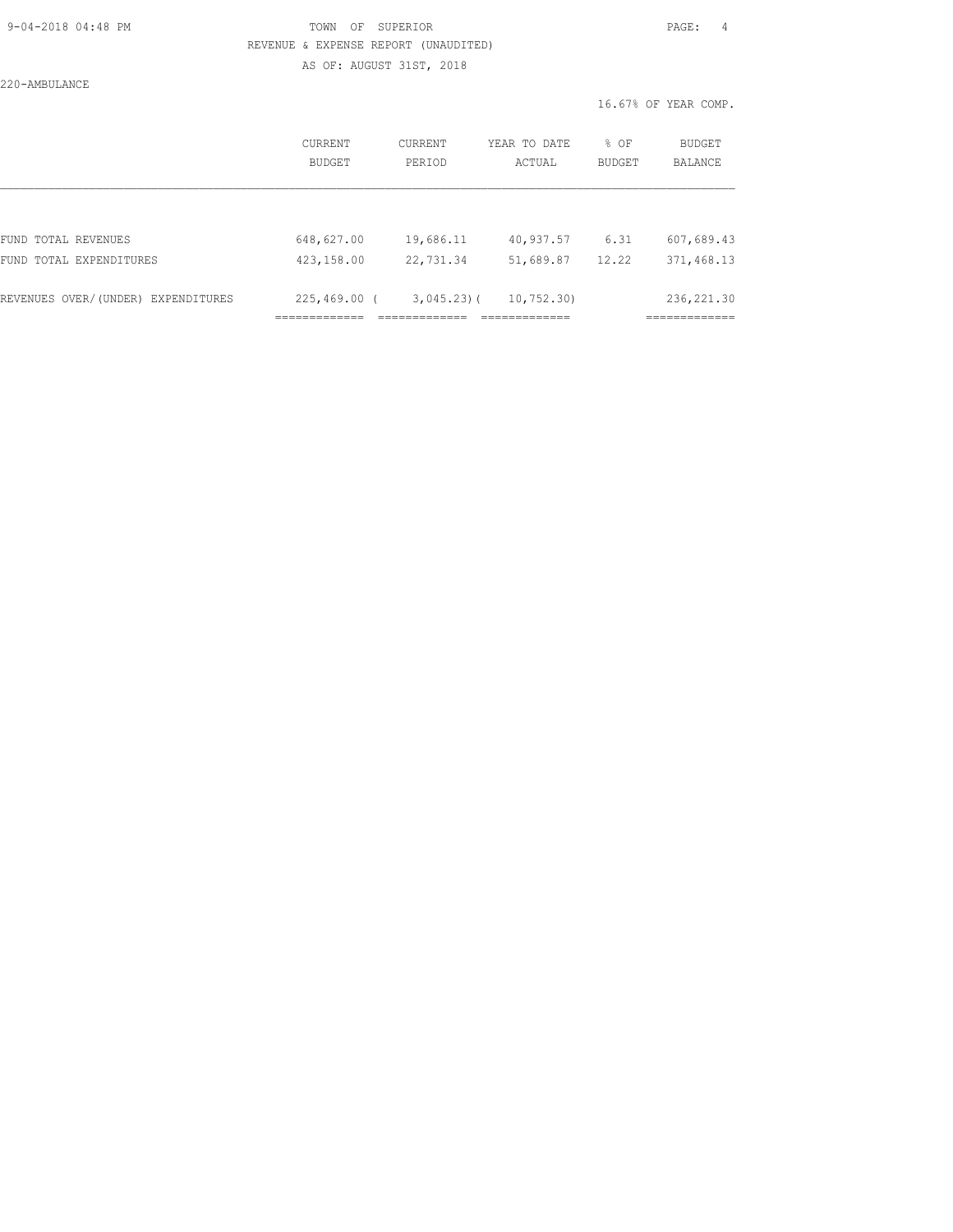### 9-04-2018 04:48 PM TOWN OF SUPERIOR PAGE: 1 REVENUE & EXPENSE REPORT (UNAUDITED) AS OF: AUGUST 31ST, 2018

230-CEMETARY

| NON-DEPARTMENTAL                                           |                                 |                          |                        | 16.67% OF YEAR COMP. |                          |  |
|------------------------------------------------------------|---------------------------------|--------------------------|------------------------|----------------------|--------------------------|--|
|                                                            | <b>CURRENT</b><br><b>BUDGET</b> | <b>CURRENT</b><br>PERIOD | YEAR TO DATE<br>ACTUAL | % OF<br>BUDGET       | <b>BUDGET</b><br>BALANCE |  |
| REVENUES                                                   |                                 |                          |                        |                      |                          |  |
| BUSINESS SERVICES                                          |                                 |                          |                        |                      |                          |  |
| 230-00-4220 CEMETARY WORK PERMITS                          | 25,000.00                       | 0.00                     | 0.00                   | 0.00                 | 25,000.00                |  |
| 230-00-4240 WEEKEND FEE                                    | 0.00                            | 400.00                   | 400.00                 | $0.00$ (             | 400.00)                  |  |
| 230-00-4250 FINES                                          | 0.00                            | 0.00                     | 0.00                   | 0.00                 | 0.00                     |  |
| SUBTOTAL BUSINESS SERVICES                                 | 25,000.00                       | 400.00                   | 400.00                 | 1.60                 | 24,600.00                |  |
| ENTERPRISE SERVICES                                        |                                 |                          |                        |                      |                          |  |
| 230-00-4320 PLOT PURCHASE                                  | 0.00                            | 1,000.00                 | 1,100.00               | $0.00$ (             | 1,100.00)                |  |
| 230-00-4321 OPEN/CLOSE                                     | 0.00                            | 1,050.00                 | 1,050.00               | $0.00$ (             | 1,050.00                 |  |
| SUBTOTAL ENTERPRISE SERVICES                               | 0.00                            | 2,050.00                 | 2,150.00               | $0.00$ (             | 2,150.00                 |  |
| CONTINGENCY                                                |                                 |                          |                        |                      |                          |  |
| 230-00-4900 CONTINGENCY                                    | 0.00                            | 0.00                     | 0.00                   | 0.00                 | 0.00                     |  |
| SUBTOTAL CONTINGENCY                                       | 0.00                            | 0.00                     | 0.00                   | 0.00                 | 0.00                     |  |
| TOTAL REVENUES                                             | 25,000.00                       | 2,450.00                 | 2,550.00               | 10.20                | 22,450.00                |  |
| EXPENDITURES                                               |                                 |                          |                        |                      |                          |  |
| PERSONEL                                                   |                                 |                          |                        |                      |                          |  |
| 230-00-5100 SALARIES                                       | 4,729.00                        | 544.80                   | 1,092.84               | 23.11                | 3,636.16                 |  |
| 230-00-5101 OVERTIME                                       | 0.00                            | 25.09                    | 50.61                  | 0.00(                | 50.61)                   |  |
| 230-00-5120 INMATE LABOR                                   | 0.00                            | 0.00                     | 0.00                   | 0.00                 | 0.00                     |  |
| 230-00-5151 FICA                                           | 293.00                          | 35.34                    | 70.90                  | 24.20                | 222.10                   |  |
| 230-00-5152 MEDICARE                                       | 69.00                           | 8.27                     | 16.59                  | 24.04                | 52.41                    |  |
| 230-00-5153 STATE UNEMPLOYMENT                             | 22.00                           | 0.00                     | 0.00                   | 0.00                 | 22.00                    |  |
| 230-00-5154 WORKERS COMP INSURANCE                         | 17.00                           | 0.00<br>67.25            | 0.00                   | 0.00                 | 17.00                    |  |
| 230-00-5161 ARIZONA STATE RETIREMENT                       | 558.00                          |                          | 134.93                 | 24.18                | 423.07                   |  |
| 230-00-5162 LIFE INSURANCE<br>230-00-5163 HEALTH INSURANCE | 12.00<br>0.00                   | 0.00<br>0.00             | 0.00<br>0.00           | 0.00<br>0.00         | 12.00<br>0.00            |  |
| 230-00-5164 DENTAL INSURANCE                               | 55.00                           | 0.00                     | 0.00                   | 0.00                 | 55.00                    |  |
| SUBTOTAL PERSONEL                                          | 5,755.00                        | 680.75                   | 1,365.87               | 23.73                | 4,389.13                 |  |
| SUPPLIES                                                   |                                 |                          |                        |                      |                          |  |
| 230-00-5210 OFFICE SUPPLIES                                | 0.00                            | 0.00                     | 0.00                   | 0.00                 | 0.00                     |  |
| 230-00-5225 SAFETY SUPPLIES/EQUIPMENT                      | 0.00                            | 0.00                     | 0.00                   | 0.00                 | 0.00                     |  |
| 230-00-5230 SANITATION SUPPLIES                            | 0.00                            | 0.00                     | 0.00                   | 0.00                 | 0.00                     |  |
| 230-00-5299 OPERATING SUPPLIES                             | 1,000.00                        | 0.00                     | 0.00                   | 0.00                 | 1,000.00                 |  |
| SUBTOTAL SUPPLIES                                          | 1,000.00                        | 0.00                     | 0.00                   | 0.00                 | 1,000.00                 |  |
|                                                            |                                 |                          |                        |                      |                          |  |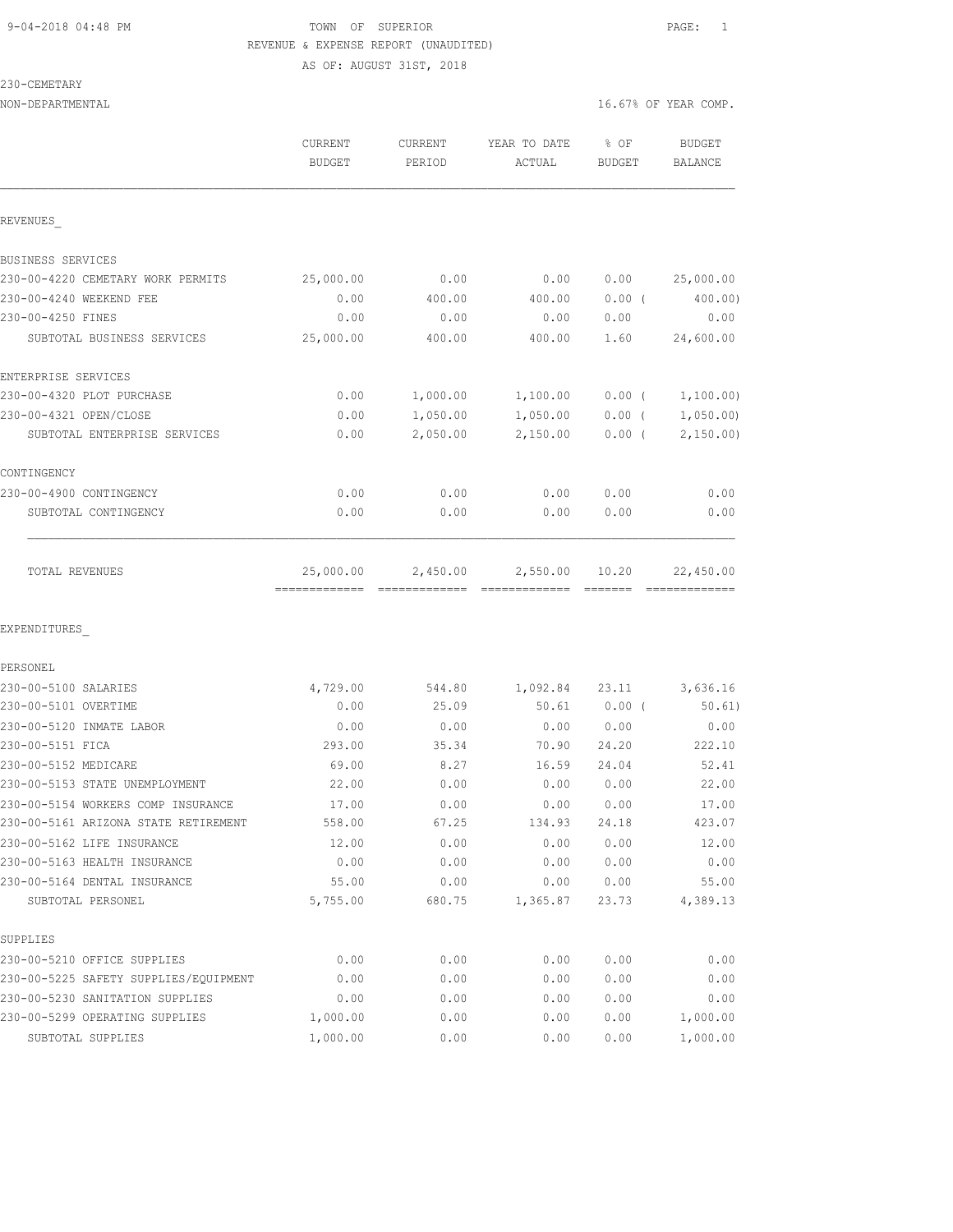AS OF: AUGUST 31ST, 2018

230-CEMETARY

|                                        | CURRENT<br><b>BUDGET</b> | CURRENT<br>PERIOD | YEAR TO DATE<br>ACTUAL | % OF<br><b>BUDGET</b> | <b>BUDGET</b><br><b>BALANCE</b> |
|----------------------------------------|--------------------------|-------------------|------------------------|-----------------------|---------------------------------|
|                                        |                          |                   |                        |                       |                                 |
| UTILITIES                              |                          |                   |                        |                       |                                 |
| 230-00-5310 ELECTRICITY                | 601.00                   | 66.20             | 138.03                 | 22.97                 | 462.97                          |
| 230-00-5320 GAS                        | 0.00                     | 0.00              | 0.00                   | 0.00                  | 0.00                            |
| 230-00-5330 REFUSE                     | 0.00                     | 0.00              | 0.00                   | 0.00                  | 0.00                            |
| 230-00-5340 SEWER                      | 0.00                     | 0.00              | 0.00                   | 0.00                  | 0.00                            |
| 230-00-5350 TELEPHONE                  | 500.00                   | 0.00              | 0.00                   | 0.00                  | 500.00                          |
| 230-00-5360 WATER                      | 700.00                   | 107.17            | 180.50                 | 25.79                 | 519.50                          |
| SUBTOTAL UTILITIES                     | 1,801.00                 | 173.37            | 318.53                 | 17.69                 | 1,482.47                        |
| GENERAL BUSINESS EXPENSE               |                          |                   |                        |                       |                                 |
| 230-00-5410 ADVERTISING                | 0.00                     | 0.00              | 0.00                   | 0.00                  | 0.00                            |
| 230-00-5420 DUES & SUBSCRIPTIONS       | 0.00                     | 0.00              | 0.00                   | 0.00                  | 0.00                            |
| 230-00-5425 CONFERENCES & TRAINING     | 0.00                     | 0.00              | 0.00                   | 0.00                  | 0.00                            |
| 230-00-5430 PRINTING                   | 0.00                     | 0.00              | 0.00                   | 0.00                  | 0.00                            |
| 230-00-5450 UNIFORMS                   | 0.00                     | 0.00              | 0.00                   | 0.00                  | 0.00                            |
| 230-00-5460 POSTAGE                    | 0.00                     | 0.00              | 0.00                   | 0.00                  | 0.00                            |
| 230-00-5470 TRAVEL                     | 0.00                     | 0.00              | 0.00                   | 0.00                  | 0.00                            |
| 230-00-5471 HOST/MEALS                 | 0.00                     | 0.00              | 0.00                   | 0.00                  | 0.00                            |
| 230-00-5480 GENERAL INSURANCE          | 0.00                     | 0.00              | 0.00                   | 0.00                  | 0.00                            |
| 230-00-5481 VEHICLE INSURANCE          | 0.00                     | 0.00              | 0.00                   | 0.00                  | 0.00                            |
| 230-00-5482 LIABILITY INSURANCE        | 0.00                     | 0.00              | 0.00                   | 0.00                  | 0.00                            |
| 230-00-5492 BAD DEBT EXPENSE           | 0.00                     | 0.00              | 0.00                   | 0.00                  | 0.00                            |
| SUBTOTAL GENERAL BUSINESS EXPENSE      | 0.00                     | 0.00              | 0.00                   | 0.00                  | 0.00                            |
| PROFESSIONAL SERVICES                  |                          |                   |                        |                       |                                 |
| 230-00-5520 CONTRACTUAL SERVICES       | 0.00                     | 0.00              | 0.00                   | 0.00                  | 0.00                            |
| 230-00-5540 LEGAL SERVICES             | 0.00                     | 0.00              | 0.00                   | 0.00                  | 0.00                            |
| 230-00-5550 OTHER PROFESSIONAL SERVICE | 0.00                     | 0.00              | 0.00                   | 0.00                  | 0.00                            |
| SUBTOTAL PROFESSIONAL SERVICES         | 0.00                     | 0.00              | 0.00                   | 0.00                  | 0.00                            |
| REPAIR/MAINTENANCE                     |                          |                   |                        |                       |                                 |
| 230-00-5610 PARK & BLDG IMPROVEMENTS   | 0.00                     | 0.00              | 0.00                   | 0.00                  | 0.00                            |
| 230-00-5640 AUTO & TRUCK REPAIRS       | 0.00                     | 0.00              | 0.00                   | 0.00                  | 0.00                            |
| 230-00-5641 GAS & OIL                  | 0.00                     | 0.00              | 0.00                   | 0.00                  | 0.00                            |
| 230-00-5642 TIRES & TUBES              | 0.00                     | 0.00              | 0.00                   | 0.00                  | 0.00                            |
| 230-00-5643 INMATE FUEL                | 0.00                     | 0.00              | 0.00                   | 0.00                  | 0.00                            |
| 230-00-5650 OTHER EQUIPMENT REPAIRS    | 4,620.00                 | 0.00              | 0.00                   | 0.00                  | 4,620.00                        |
| 230-00-5670 STREET & SIDEWALK REPAIR   | 0.00                     | 0.00              | 0.00                   | 0.00                  | 0.00                            |
| SUBTOTAL REPAIR/MAINTENANCE            | 4,620.00                 | 0.00              | 0.00                   | 0.00                  | 4,620.00                        |
| CAPITAL OUTLAY                         |                          |                   |                        |                       |                                 |
| 230-00-5710 BUILDING                   | 0.00                     | 0.00              | 0.00                   | 0.00                  | 0.00                            |
| 230-00-5720 OFFICE EQUIPMENT           | 0.00                     | 0.00              | 0.00                   | 0.00                  | 0.00                            |
| 230-00-5750 OTHER EQUIP/SMALL TOOLS    | 0.00                     | 518.80            | 518.80                 | $0.00$ (              | 518.80)                         |
| SUBTOTAL CAPITAL OUTLAY                | 0.00                     | 518.80            | 518.80                 | $0.00$ (              | 518.80)                         |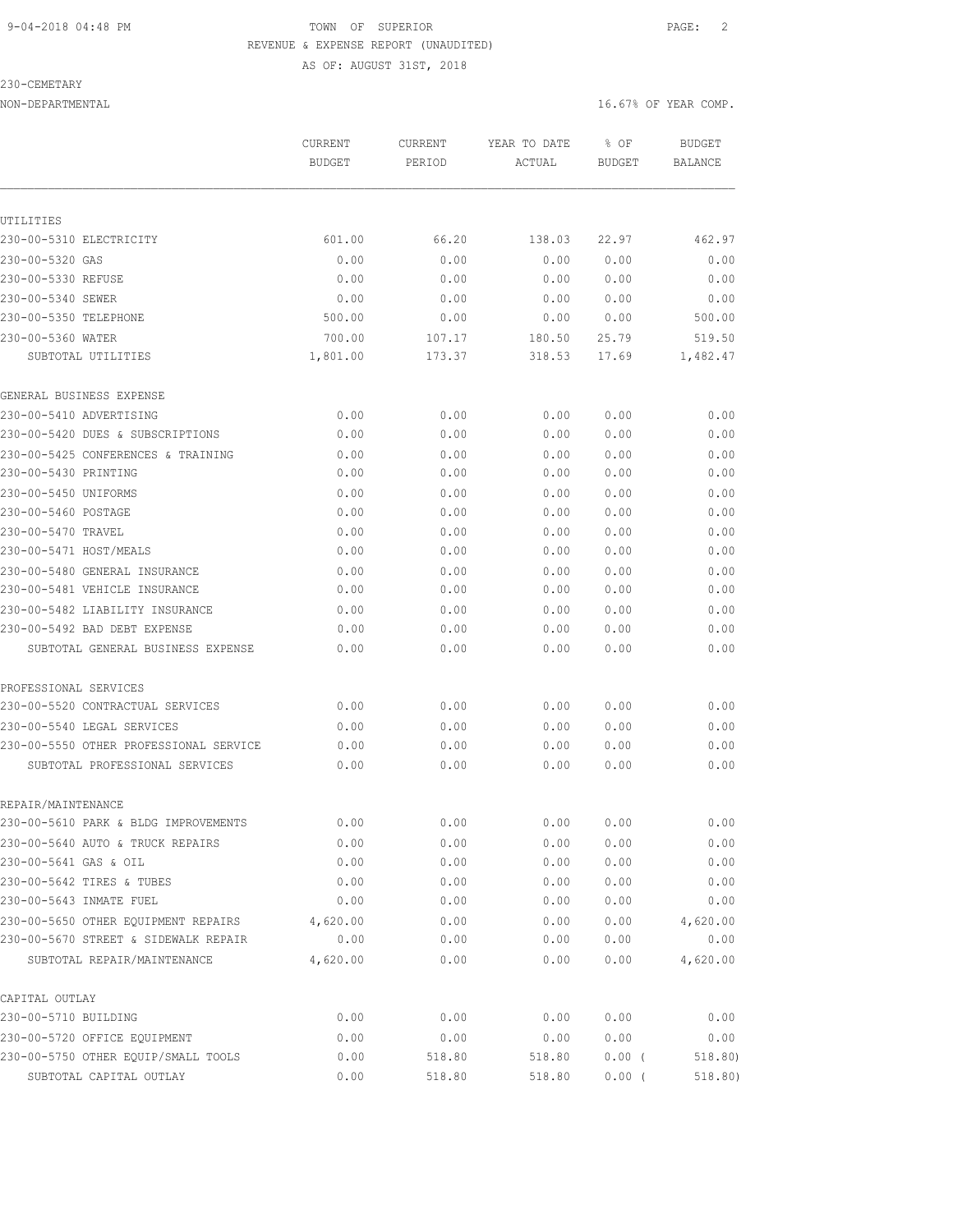#### 9-04-2018 04:48 PM TOWN OF SUPERIOR PAGE: 3 REVENUE & EXPENSE REPORT (UNAUDITED) AS OF: AUGUST 31ST, 2018

230-CEMETARY

|                                    | <b>CURRENT</b><br>BUDGET | CURRENT<br>PERIOD | YEAR TO DATE<br>ACTUAL | $8$ OF<br><b>BUDGET</b> | BUDGET<br><b>BALANCE</b> |
|------------------------------------|--------------------------|-------------------|------------------------|-------------------------|--------------------------|
|                                    |                          |                   |                        |                         |                          |
| NON-OPERATING                      |                          |                   |                        |                         |                          |
| 230-00-5800 DEPRECIATION           | 0.00                     | 0.00              | 0.00                   | 0.00                    | 0.00                     |
| SUBTOTAL NON-OPERATING             | 0.00                     | 0.00              | 0.00                   | 0.00                    | 0.00                     |
| DEBT SERVICE                       |                          |                   |                        |                         |                          |
| 230-00-5999 CONTINGENCY            | 6,671.00                 | 0.00              | 0.00                   | 0.00                    | 6,671.00                 |
| SUBTOTAL DEBT SERVICE              | 6,671.00                 | 0.00              | 0.00                   | 0.00                    | 6,671.00                 |
| TOTAL EXPENDITURES                 | 19,847.00                | 1,372.92          | 2,203.20 11.10         |                         | 17,643.80                |
|                                    |                          |                   |                        |                         |                          |
| REVENUES OVER/(UNDER) EXPENDITURES | 5,153.00                 | 1,077.08          | 346.80                 |                         | 4,806.20                 |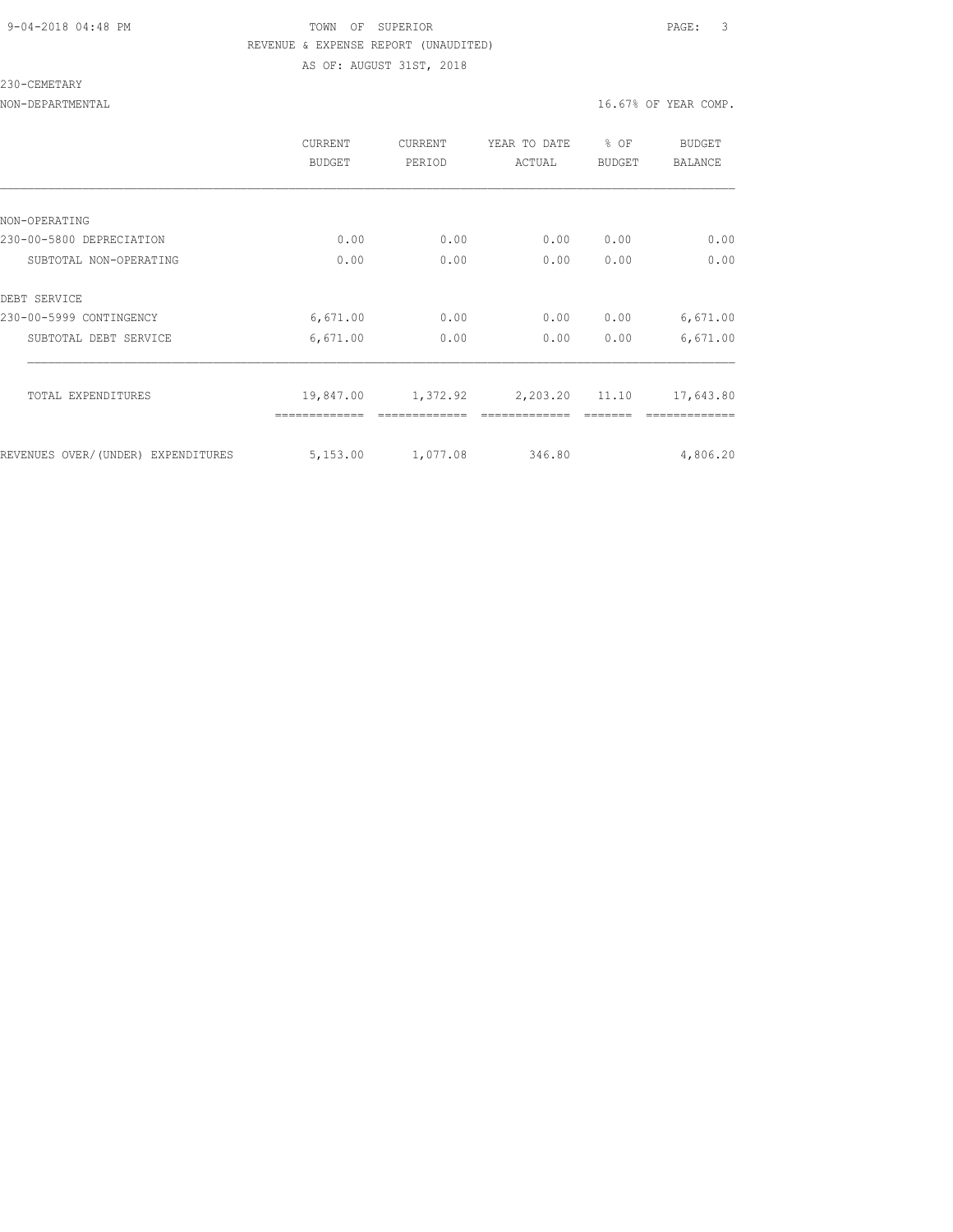#### 9-04-2018 04:48 PM TOWN OF SUPERIOR PAGE: 4 REVENUE & EXPENSE REPORT (UNAUDITED) AS OF: AUGUST 31ST, 2018

230-CEMETARY

|                                    | CURRENT<br>BUDGET | CURRENT<br>PERIOD | YEAR TO DATE<br>ACTUAL | % OF<br>BUDGET | <b>BUDGET</b><br>BALANCE |
|------------------------------------|-------------------|-------------------|------------------------|----------------|--------------------------|
|                                    |                   |                   |                        |                |                          |
| FUND TOTAL REVENUES                | 25,000.00         | 2,450.00          | 2,550.00               | 10.20          | 22,450.00                |
| FUND TOTAL EXPENDITURES            | 19,847.00         | 1,372.92          | 2,203.20               | 11.10          | 17,643.80                |
| REVENUES OVER/(UNDER) EXPENDITURES | 5,153.00          | 1,077.08          | 346.80                 |                | 4,806.20                 |
|                                    |                   |                   |                        |                |                          |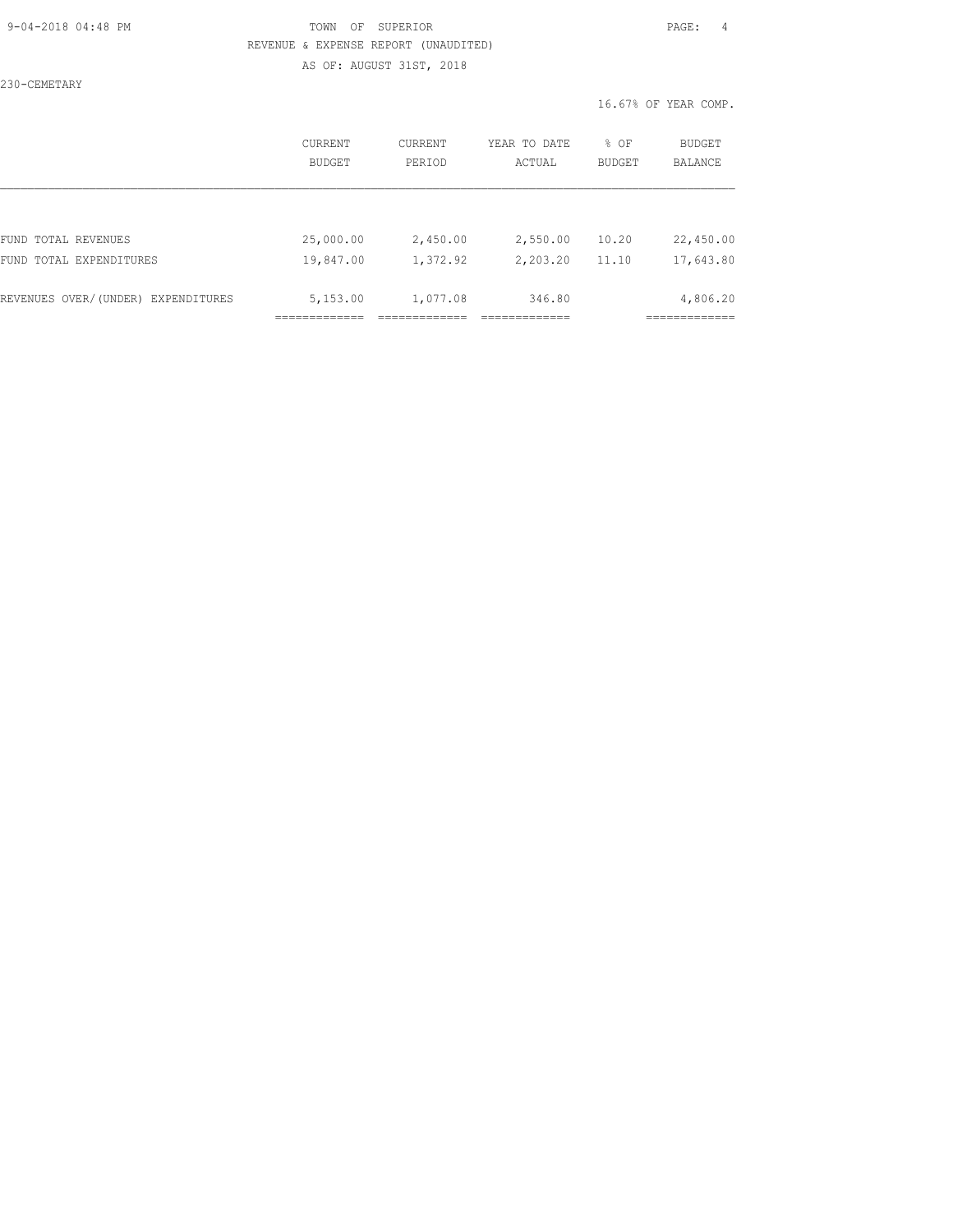# 9-04-2018 04:48 PM TOWN OF SUPERIOR PAGE: 1

## 300-HIGHWAY USERS REVENUE

| REVENUE & EXPENSE REPORT (UNAUDITED)   |                                 |                          |                                                                                                                                                                                                                                                                                                                                                                                                                                                                                        |                             |                                 |
|----------------------------------------|---------------------------------|--------------------------|----------------------------------------------------------------------------------------------------------------------------------------------------------------------------------------------------------------------------------------------------------------------------------------------------------------------------------------------------------------------------------------------------------------------------------------------------------------------------------------|-----------------------------|---------------------------------|
|                                        |                                 | AS OF: AUGUST 31ST, 2018 |                                                                                                                                                                                                                                                                                                                                                                                                                                                                                        |                             |                                 |
| 300-HIGHWAY USERS REVENUE              |                                 |                          |                                                                                                                                                                                                                                                                                                                                                                                                                                                                                        |                             |                                 |
| NON-DEPARTMENTAL                       |                                 |                          |                                                                                                                                                                                                                                                                                                                                                                                                                                                                                        |                             | 16.67% OF YEAR COMP.            |
|                                        | <b>CURRENT</b><br><b>BUDGET</b> | CURRENT<br>PERIOD        | YEAR TO DATE<br>ACTUAL                                                                                                                                                                                                                                                                                                                                                                                                                                                                 | % OF<br><b>BUDGET</b>       | <b>BUDGET</b><br><b>BALANCE</b> |
|                                        |                                 |                          |                                                                                                                                                                                                                                                                                                                                                                                                                                                                                        |                             |                                 |
| REVENUES                               |                                 |                          |                                                                                                                                                                                                                                                                                                                                                                                                                                                                                        |                             |                                 |
| TAXES                                  |                                 |                          |                                                                                                                                                                                                                                                                                                                                                                                                                                                                                        |                             |                                 |
| 300-00-4132 HIGHWAY USERS REVENUE FUND | 408,017.00                      | 19,549.45                | 40,710.62                                                                                                                                                                                                                                                                                                                                                                                                                                                                              | 9.98                        | 367,306.38                      |
| 300-00-4133 PROPERTY TAX               | 0.00                            | 0.00                     | 0.00                                                                                                                                                                                                                                                                                                                                                                                                                                                                                   | 0.00                        | 0.00                            |
| SUBTOTAL TAXES                         | 408,017.00                      | 19,549.45                | 40,710.62                                                                                                                                                                                                                                                                                                                                                                                                                                                                              | 9.98                        | 367, 306.38                     |
| CONTINGENCY                            |                                 |                          |                                                                                                                                                                                                                                                                                                                                                                                                                                                                                        |                             |                                 |
| 300-00-4901 INTERFUND TRANSFER-HURF    | 60,161.00                       | 0.00                     | 0.00                                                                                                                                                                                                                                                                                                                                                                                                                                                                                   | 0.00                        | 60,161.00                       |
| SUBTOTAL CONTINGENCY                   | 60,161.00                       | 0.00                     | 0.00                                                                                                                                                                                                                                                                                                                                                                                                                                                                                   | 0.00                        | 60,161.00                       |
| TOTAL REVENUES                         | 468,178.00                      | 19,549.45                | 40,710.62                                                                                                                                                                                                                                                                                                                                                                                                                                                                              | 8.70                        | 427, 467.38                     |
|                                        | ==============================  |                          | $\begin{array}{cccccccccccccc} \multicolumn{2}{c}{} & \multicolumn{2}{c}{} & \multicolumn{2}{c}{} & \multicolumn{2}{c}{} & \multicolumn{2}{c}{} & \multicolumn{2}{c}{} & \multicolumn{2}{c}{} & \multicolumn{2}{c}{} & \multicolumn{2}{c}{} & \multicolumn{2}{c}{} & \multicolumn{2}{c}{} & \multicolumn{2}{c}{} & \multicolumn{2}{c}{} & \multicolumn{2}{c}{} & \multicolumn{2}{c}{} & \multicolumn{2}{c}{} & \multicolumn{2}{c}{} & \multicolumn{2}{c}{} & \multicolumn{2}{c}{} & \$ | $=$ $=$ $=$ $=$ $=$ $=$ $=$ | =============                   |
| EXPENDITURES                           |                                 |                          |                                                                                                                                                                                                                                                                                                                                                                                                                                                                                        |                             |                                 |
| PERSONEL                               |                                 |                          |                                                                                                                                                                                                                                                                                                                                                                                                                                                                                        |                             |                                 |
| 300-00-5100 SALARIES                   | 88,999.00                       | 7,172.87                 | 13,493.14                                                                                                                                                                                                                                                                                                                                                                                                                                                                              | 15.16                       | 75,505.86                       |
| 300-00-5101 OVERTIME                   | 2,000.00                        | 203.39                   | 413.84                                                                                                                                                                                                                                                                                                                                                                                                                                                                                 | 20.69                       | 1,586.16                        |
| 300-00-5120 INMATE LABOR               | 2,000.00                        | 0.00                     | 362.50                                                                                                                                                                                                                                                                                                                                                                                                                                                                                 | 18.13                       | 1,637.50                        |
| 300-00-5151 FICA                       | 5,518.00                        | 488.02                   | 890.56                                                                                                                                                                                                                                                                                                                                                                                                                                                                                 | 16.14                       | 4,627.44                        |
| 300-00-5152 MEDICARE                   | 1,290.00                        | 114.13                   | 208.28                                                                                                                                                                                                                                                                                                                                                                                                                                                                                 | 16.15                       | 1,081.72                        |
| 300-00-5153 STATE UNEMPLOYMENT         | 373.00                          | 4.97                     | 10.35                                                                                                                                                                                                                                                                                                                                                                                                                                                                                  | 2.77                        | 362.65                          |
| 300-00-5154 WORKERS COMP INSURANCE     | 1,565.00                        | 0.00                     | 979.73                                                                                                                                                                                                                                                                                                                                                                                                                                                                                 | 62.60                       | 585.27                          |
| 300-00-5161 ARIZONA STATE RETIREMENT   | 9,233.00                        | 676.49                   | 1,356.50                                                                                                                                                                                                                                                                                                                                                                                                                                                                               | 14.69                       | 7,876.50                        |
| 300-00-5162 LIFE INSURANCE             | 201.00                          | 0.00                     | 0.00                                                                                                                                                                                                                                                                                                                                                                                                                                                                                   | 0.00                        | 201.00                          |
| 300-00-5163 HEALTH INSURANCE           | 7,207.00                        | 0.00                     | 0.00                                                                                                                                                                                                                                                                                                                                                                                                                                                                                   | 0.00                        | 7,207.00                        |
| 300-00-5164 DENTAL INSURANCE           | 924.00                          | 0.00                     | 0.00                                                                                                                                                                                                                                                                                                                                                                                                                                                                                   | 0.00                        | 924.00                          |
| SUBTOTAL PERSONEL                      | 119,310.00                      | 8,659.87                 | 17,714.90                                                                                                                                                                                                                                                                                                                                                                                                                                                                              | 14.85                       | 101,595.10                      |
| SUPPLIES                               |                                 |                          |                                                                                                                                                                                                                                                                                                                                                                                                                                                                                        |                             |                                 |
| 300-00-5210 OFFICE SUPPLIES            | 0.00                            | 0.00                     | 0.00                                                                                                                                                                                                                                                                                                                                                                                                                                                                                   | 0.00                        | 0.00                            |
| 300-00-5225 SAFETY SUPPLIES/EQUIPMENT  | 1,000.00                        | 0.00                     | 0.00                                                                                                                                                                                                                                                                                                                                                                                                                                                                                   | 0.00                        | 1,000.00                        |
| 300-00-5230 SANITATION SUPPLIES        | 0.00                            | 0.00                     | 0.00                                                                                                                                                                                                                                                                                                                                                                                                                                                                                   | 0.00                        | 0.00                            |
| 300-00-5299 OPERATING SUPPLIES         | 492.00                          | 303.62                   | 2,645.12                                                                                                                                                                                                                                                                                                                                                                                                                                                                               | 537.63 (                    | 2, 153.12                       |
| SUBTOTAL SUPPLIES                      | 1,492.00                        | 303.62                   | 2,645.12                                                                                                                                                                                                                                                                                                                                                                                                                                                                               | 177.29 (                    | 1, 153.12)                      |
| UTILITIES                              |                                 |                          |                                                                                                                                                                                                                                                                                                                                                                                                                                                                                        |                             |                                 |
| 300-00-5310 ELECTRICITY                | 42,246.00                       | 3,550.34                 | 7,100.68                                                                                                                                                                                                                                                                                                                                                                                                                                                                               | 16.81                       | 35, 145.32                      |
| 300-00-5315 APS CONTRACT               | 39,500.00                       | 0.00                     | 1,089.70                                                                                                                                                                                                                                                                                                                                                                                                                                                                               | 2.76                        | 38,410.30                       |
| 300-00-5320 GAS                        | 0.00                            | 0.00                     | 0.00                                                                                                                                                                                                                                                                                                                                                                                                                                                                                   | 0.00                        | 0.00                            |

300-00-5330 REFUSE 0.00 0.00 0.00 0.00 0.00 300-00-5340 SEWER 0.00 0.00 0.00 0.00 0.00 300-00-5350 TELEPHONE 0.00 0.00 0.00 0.00 0.00 300-00-5360 WATER 0.00 174.19 359.13 0.00 ( 359.13) SUBTOTAL UTILITIES 81,746.00 3,724.53 8,549.51 10.46 73,196.49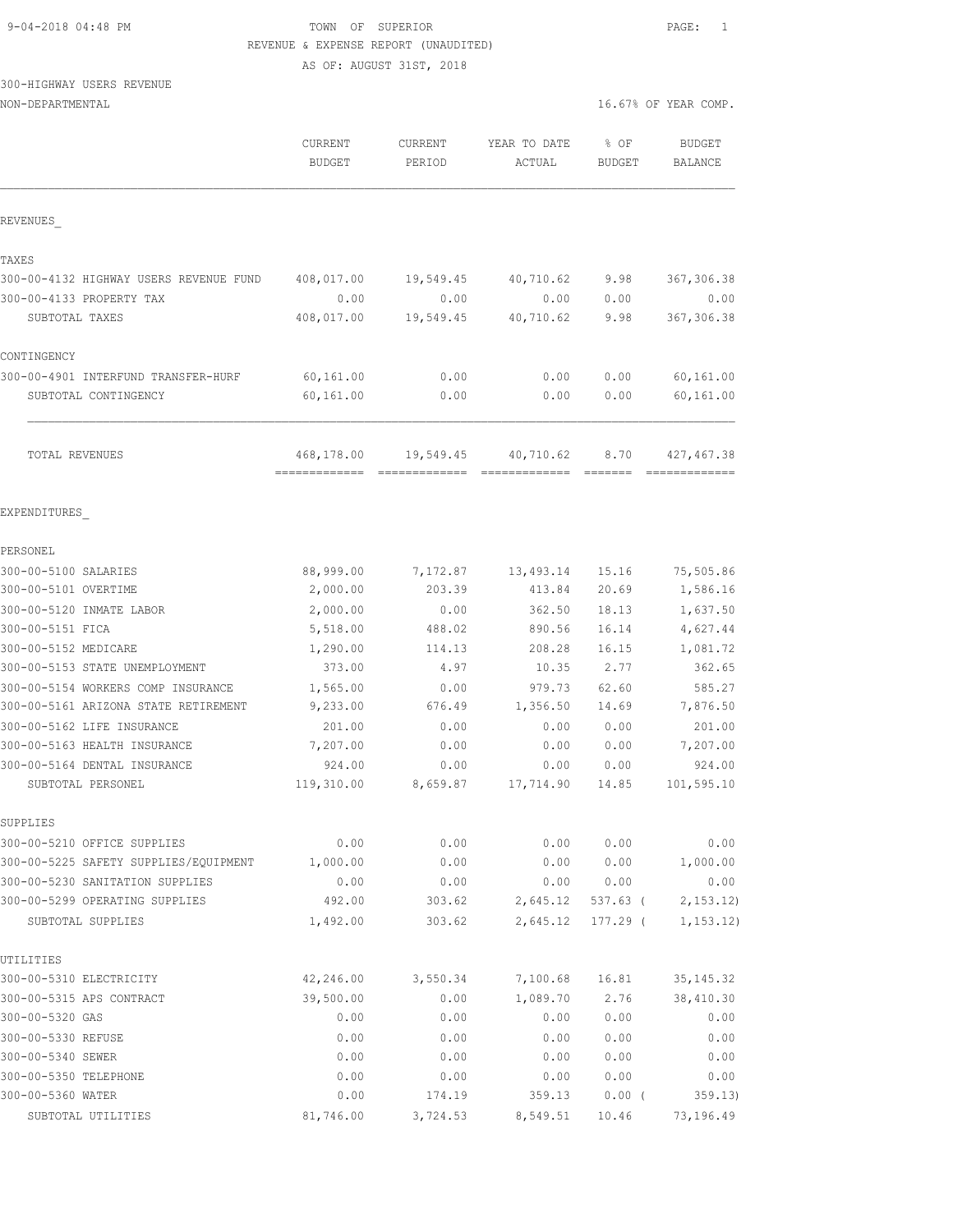AS OF: AUGUST 31ST, 2018

# 300-HIGHWAY USERS REVENUE

|                                         | CURRENT<br><b>BUDGET</b> | CURRENT<br>PERIOD                       | YEAR TO DATE<br>ACTUAL | % OF<br>BUDGET       | <b>BUDGET</b><br><b>BALANCE</b> |
|-----------------------------------------|--------------------------|-----------------------------------------|------------------------|----------------------|---------------------------------|
|                                         |                          |                                         |                        |                      |                                 |
| GENERAL BUSINESS EXPENSE                |                          |                                         |                        |                      |                                 |
| 300-00-5420 DUES & SUBSCRIPTIONS        | 0.00                     | 0.00                                    | 0.00                   | 0.00                 | 0.00                            |
| 300-00-5450 UNIFORMS                    | 0.00                     | 0.00                                    | 0.00                   | 0.00                 | 0.00                            |
| 300-00-5471 AUDIT                       | 1,545.00                 | 0.00                                    | 0.00                   | 0.00                 | 1,545.00                        |
| 300-00-5480 GENERAL INSURANCE           | 12,205.00                | 0.00                                    | 0.00                   | 0.00                 | 12,205.00                       |
| SUBTOTAL GENERAL BUSINESS EXPENSE       | 13,750.00                | 0.00                                    | 0.00                   | 0.00                 | 13,750.00                       |
| PROFESSIONAL SERVICES                   |                          |                                         |                        |                      |                                 |
| 300-00-5520 CONTRACTUAL SERVICES        | 0.00                     | 0.00                                    | 0.00                   | 0.00                 | 0.00                            |
| 300-00-5550 OTHER PROFESSIONAL SERVICES | 13,000.00                | 1,997.50                                | 6,600.75               | 50.78                | 6,399.25                        |
| SUBTOTAL PROFESSIONAL SERVICES          | 13,000.00                | 1,997.50                                | 6,600.75               | 50.78                | 6,399.25                        |
| REPAIR/MAINTENANCE                      |                          |                                         |                        |                      |                                 |
| 300-00-5610 PARK & BLDG IMPROVEMENTS    | 0.00                     | 0.00                                    | 0.00                   | 0.00                 | 0.00                            |
| 300-00-5640 AUTO & TRUCK REPAIRS        | 5,000.00                 | 0.00                                    | 1,507.42               | 30.15                | 3,492.58                        |
| 300-00-5641 GAS & OIL                   | 5,700.00                 | 0.00                                    | 1,489.77               | 26.14                | 4,210.23                        |
| 300-00-5642 TIRES & TUBES               | 0.00                     | 0.00                                    | 0.00                   | 0.00                 | 0.00                            |
| 300-00-5643 INMATE FUEL                 | 1,000.00                 | 0.00                                    | 166.77                 | 16.68                | 833.23                          |
| 300-00-5650 OTHER EQUIPMENT REPAIRS     | 4,664.00                 | 838.68                                  | 720.22                 | 15.44                | 3,943.78                        |
| 300-00-5670 STREET & SIDEWALK REPAIR    | 0.00                     | 120.00                                  | 307.17                 | 0.00(                | 307.17)                         |
| 300-00-5671 CRACKSEAL                   | 0.00                     | 0.00                                    | 471.79                 | 0.00(                | 471.79)                         |
| SUBTOTAL REPAIR/MAINTENANCE             | 16,364.00                | 958.68                                  | 4,663.14               | 28.50                | 11,700.86                       |
| CAPITAL OUTLAY                          |                          |                                         |                        |                      |                                 |
| 300-00-5750 OTHER EQUIP/SMALL TOOLS     | 1,000.00                 | 0.00                                    | 0.00                   | 0.00                 | 1,000.00                        |
| 300-00-5770 TRAFFIC SIGNS               | 0.00                     | 0.00                                    | 0.00                   | 0.00                 | 0.00                            |
| 300-00-5790 MACHINERY & EQUIPMENT       | 0.00                     | 0.00                                    | 13,032.00              | $0.00$ (             | 13,032.00                       |
| SUBTOTAL CAPITAL OUTLAY                 | 1,000.00                 | 0.00                                    |                        | 13,032.00 1,303.20 ( | 12,032.00                       |
| NON-OPERATING                           |                          |                                         |                        |                      |                                 |
| 300-00-5800 DEPRECIATION                | 0.00                     | 0.00                                    | 0.00                   | 0.00                 | 0.00                            |
| SUBTOTAL NON-OPERATING                  | 0.00                     | 0.00                                    | 0.00                   | 0.00                 | 0.00                            |
| DEBT SERVICE                            |                          |                                         |                        |                      |                                 |
| 300-00-5900 PAYBACK FROM GF             | 0.00                     | 0.00                                    |                        | 0.00 0.00            | 0.00                            |
| 300-00-5999 CONTINGENCY                 | 159,371.00               | 0.00                                    | 0.00                   |                      | $0.00$ 159,371.00               |
| SUBTOTAL DEBT SERVICE                   | 159,371.00               |                                         | 0.00<br>0.00           | 0.00                 | 159,371.00                      |
| TOTAL EXPENDITURES                      |                          | 406,033.00  15,644.20  53,205.42  13.10 |                        |                      | 352,827.58                      |
| REVENUES OVER/(UNDER) EXPENDITURES      |                          | 62,145.00 3,905.25 ( 12,494.80)         |                        |                      | 74,639.80                       |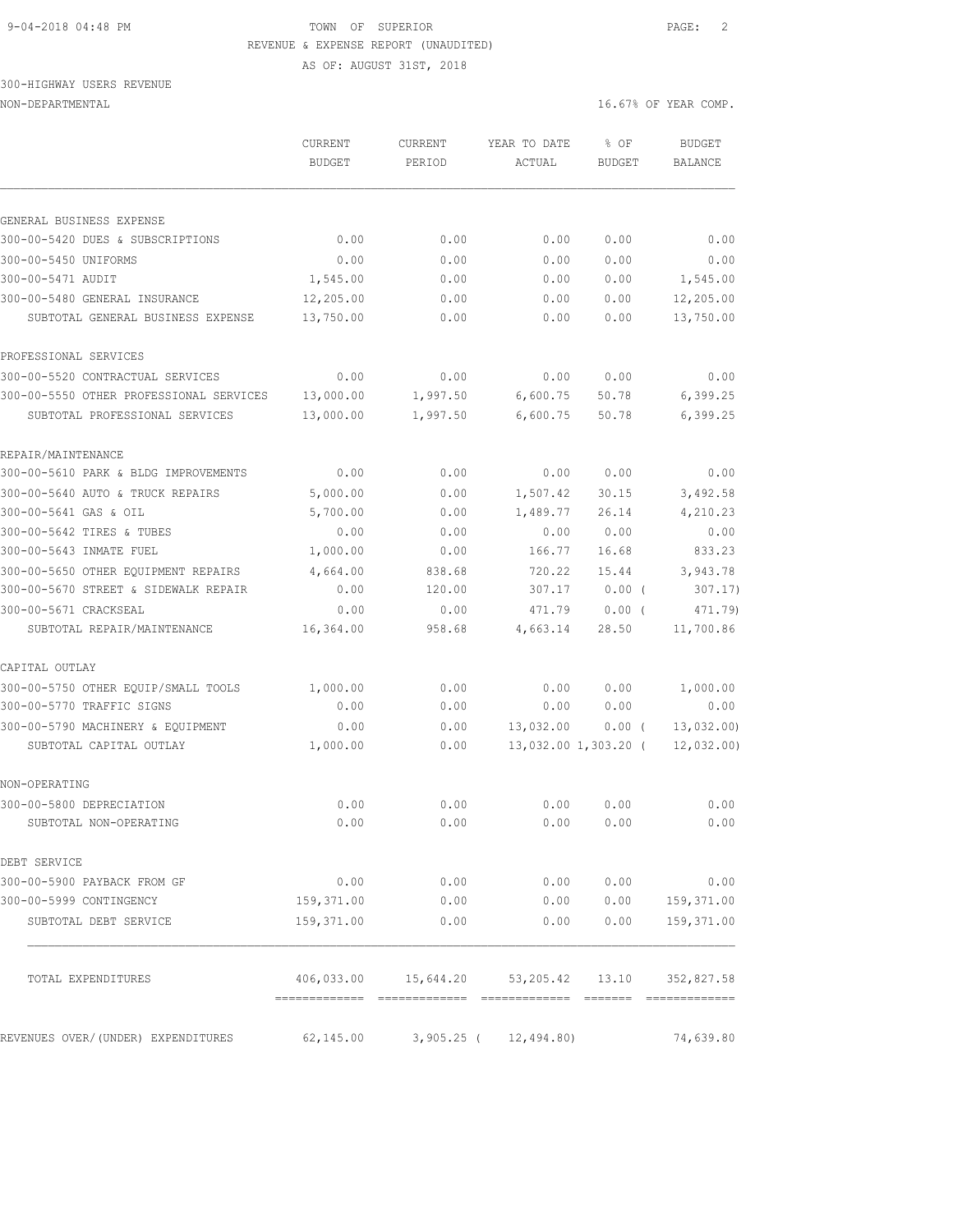300-HIGHWAY USERS REVENUE

## TOWN OF SUPERIOR **PAGE:** 3 REVENUE & EXPENSE REPORT (UNAUDITED) AS OF: AUGUST 31ST, 2018

|                                    | CURRENT<br>BUDGET | CURRENT<br>PERIOD | YEAR TO DATE<br>ACTUAL | $8$ OF<br><b>BUDGET</b> | BUDGET<br><b>BALANCE</b> |
|------------------------------------|-------------------|-------------------|------------------------|-------------------------|--------------------------|
|                                    |                   |                   |                        |                         |                          |
| FUND TOTAL REVENUES                | 468,178.00        | 19,549.45         | 40,710.62              | 8.70                    | 427, 467.38              |
| FUND TOTAL EXPENDITURES            | 406,033.00        | 15,644.20         | 53, 205.42             | 13.10                   | 352,827.58               |
| REVENUES OVER/(UNDER) EXPENDITURES | 62,145.00         | $3,905.25$ (      | 12,494.80)             |                         | 74,639.80                |
|                                    |                   |                   |                        |                         |                          |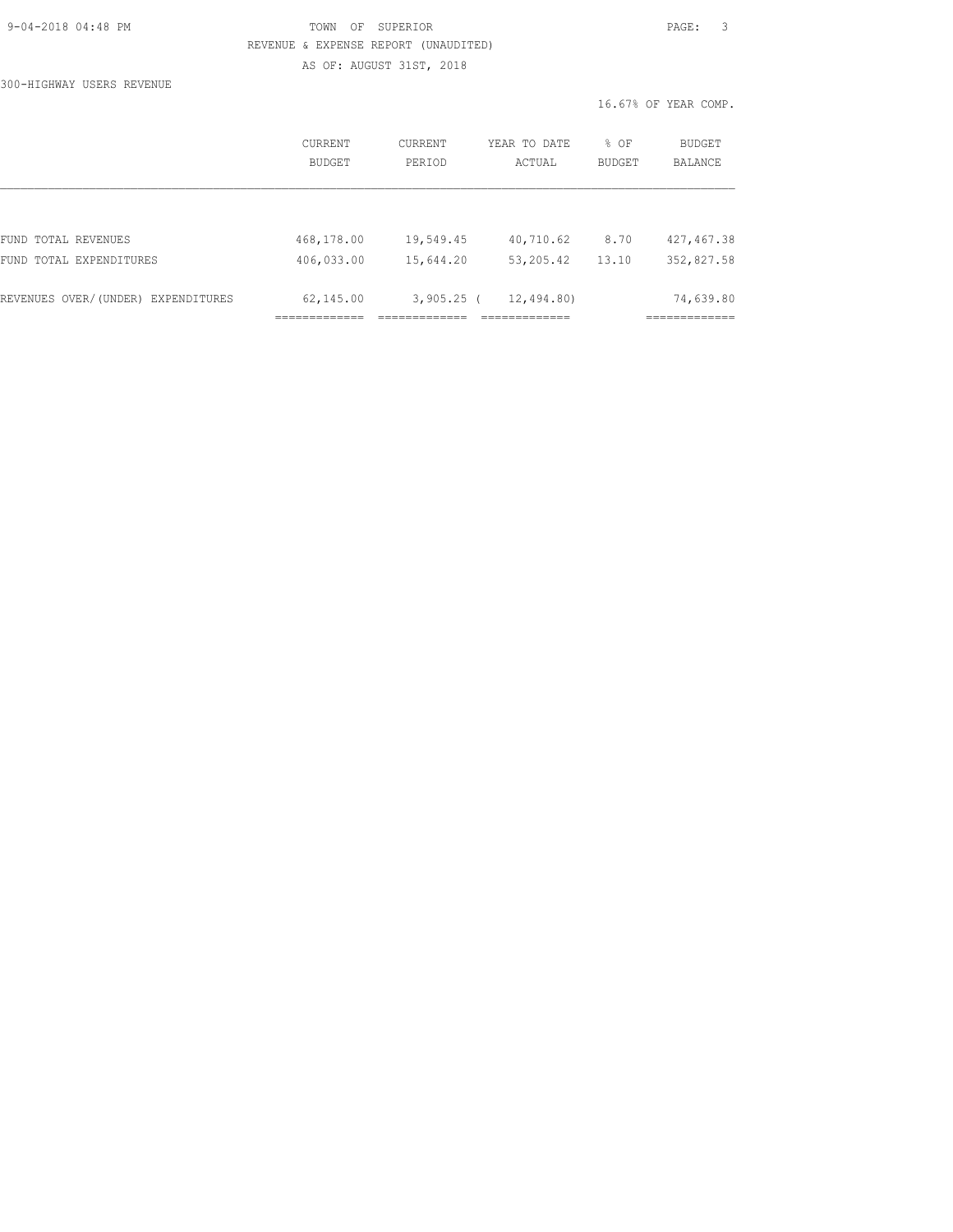AS OF: AUGUST 31ST, 2018

## 310-EXCISE TAX

|                                                                      | CURRENT<br><b>BUDGET</b> | <b>CURRENT</b><br>PERIOD | YEAR TO DATE<br><b>ACTUAL</b> | % OF<br><b>BUDGET</b> | <b>BUDGET</b><br>BALANCE |
|----------------------------------------------------------------------|--------------------------|--------------------------|-------------------------------|-----------------------|--------------------------|
| REVENUES                                                             |                          |                          |                               |                       |                          |
| TAXES                                                                |                          |                          |                               |                       |                          |
| 310-00-4130 EXCISE TAX-1/2 SALES PINAL                               | 415,771.00               | 0.00                     | 0.00                          | 0.00                  | 415,771.00               |
| SUBTOTAL TAXES                                                       | 415,771.00               | 0.00                     | 0.00                          | 0.00                  | 415,771.00               |
| CONTINGENCY                                                          |                          |                          |                               |                       |                          |
| 310-00-4901 INTERFUND TRANSFER                                       | 0.00                     | 0.00                     | 0.00                          | 0.00                  | 0.00                     |
| 310-00-4999 OTHER FINANCING SOURCES                                  | 0.00                     | 0.00                     | 0.00                          | 0.00                  | 0.00                     |
| SUBTOTAL CONTINGENCY                                                 | 0.00                     | 0.00                     | 0.00                          | 0.00                  | 0.00                     |
| TOTAL REVENUES                                                       | 415,771.00               | 0.00                     | 0.00                          | 0.00                  | 415,771.00               |
| EXPENDITURES                                                         |                          |                          |                               |                       |                          |
| PERSONEL                                                             |                          |                          |                               |                       |                          |
| 310-00-5100 SALARIES                                                 | 56,113.00                | 5,935.38                 | 11,020.71                     | 19.64                 | 45,092.29                |
| 310-00-5101 OVERTIME                                                 | 0.00                     | 147.54                   | 281.42                        | $0.00$ (              | 281.42)                  |
| 310-00-5120 INMATE LABOR                                             | 1,550.00                 | 0.00                     | 362.50                        | 23.39                 | 1,187.50                 |
| 310-00-5151 FICA                                                     | 3,479.00                 | 410.19                   | 733.78                        | 21.09                 | 2,745.22                 |
| 310-00-5152 MEDICARE                                                 | 814.00                   | 95.92                    | 171.60                        | 21.08                 | 642.40                   |
| 310-00-5153 STATE UNEMPLOYMENT                                       | 216.00                   | 4.96                     | 10.34                         | 4.79                  | 205.66                   |
| 310-00-5154 WORKERS COMP INSURANCE                                   | 357.00                   | 0.00                     | 0.00                          | 0.00                  | 357.00                   |
| 310-00-5161 ARIZONA STATE RETIREMENT                                 | 5,775.00                 | 554.09                   | 1,109.53                      | 19.21                 | 4,665.47                 |
| 310-00-5162 LIFE INSURANCE                                           | 117.00                   | 0.00                     | 0.00                          | 0.00                  | 117.00                   |
| 310-00-5163 HEALTH INSURANCE                                         | 5,765.00                 | 0.00                     | 0.00                          | 0.00                  | 5,765.00                 |
| 310-00-5164 DENTAL INSURANCE                                         | 536.00                   | 0.00                     | 0.00                          | 0.00                  | 536.00                   |
| SUBTOTAL PERSONEL                                                    | 74,722.00                | 7,148.08                 | 13,689.88                     | 18.32                 | 61,032.12                |
| SUPPLIES                                                             |                          |                          |                               |                       |                          |
| 310-00-5210 OFFICE SUPPLIES<br>310-00-5225 SAFETY SUPPLIES/EQUIPMENT | 0.00<br>0.00             | 0.00<br>0.00             | 0.00<br>0.00                  | 0.00<br>0.00          | 0.00<br>0.00             |
|                                                                      |                          |                          |                               |                       |                          |
| 310-00-5230 SANITATION SUPPLIES<br>310-00-5299 OPERATING SUPPLIES    | 0.00<br>0.00             | 0.00<br>0.00             | 0.00<br>0.00                  | 0.00<br>0.00          | 0.00<br>0.00             |
| SUBTOTAL SUPPLIES                                                    | 0.00                     | 0.00                     | 0.00                          | 0.00                  | 0.00                     |
| UTILITIES                                                            |                          |                          |                               |                       |                          |
| 310-00-5310 ELECTRICITY                                              | 1,666.00                 | 243.52                   | 509.92                        | 30.61                 | 1,156.08                 |
| 310-00-5360 WATER                                                    | 0.00                     | 174.18                   | 359.11                        | $0.00$ (              | 359.11)                  |
| SUBTOTAL UTILITIES                                                   | 1,666.00                 | 417.70                   | 869.03                        | 52.16                 | 796.97                   |
| GENERAL BUSINESS EXPENSE                                             |                          |                          |                               |                       |                          |
| 310-00-5420 DUES & SUBSCRIPTIONS                                     | 0.00                     | 0.00                     | 0.00                          | 0.00                  | 0.00                     |
| 310-00-5450 UNIFORMS                                                 | 0.00                     | 0.00                     | 0.00                          | 0.00                  | 0.00                     |
| 310-00-5471 Audit                                                    | 1,545.00                 | 0.00                     | 0.00                          | 0.00                  | 1,545.00                 |
| 310-00-5480 GENERAL INSURANCE                                        | 0.00                     | 0.00                     | 0.00                          | 0.00                  | 0.00                     |
| SUBTOTAL GENERAL BUSINESS EXPENSE                                    | 1,545.00                 | 0.00                     | 0.00                          | 0.00                  | 1,545.00                 |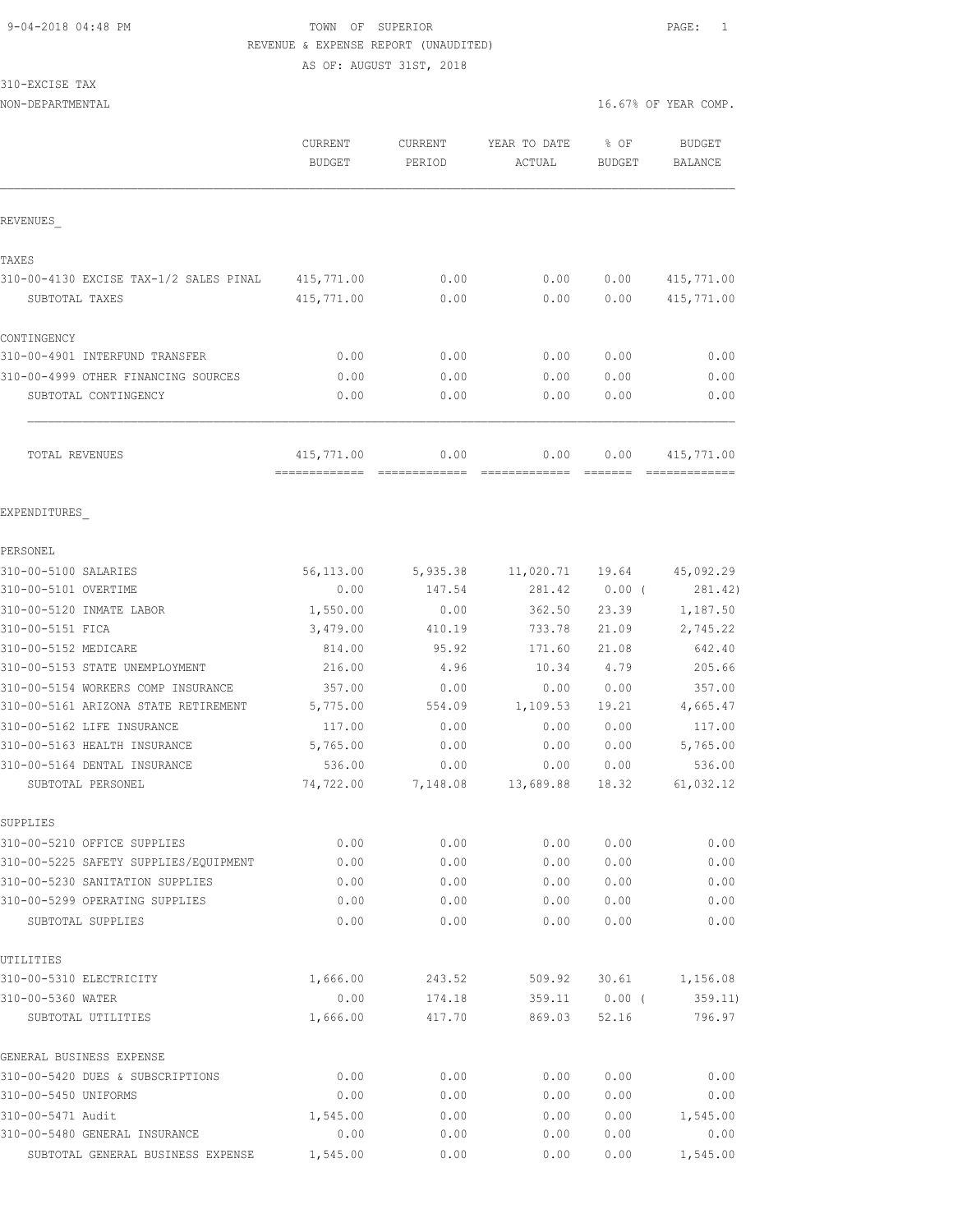#### 9-04-2018 04:48 PM TOWN OF SUPERIOR PAGE: 2 REVENUE & EXPENSE REPORT (UNAUDITED) AS OF: AUGUST 31ST, 2018

310-EXCISE TAX

|                                                | CURRENT<br><b>BUDGET</b> | CURRENT<br>PERIOD | YEAR TO DATE<br>ACTUAL | % OF<br><b>BUDGET</b> | <b>BUDGET</b><br><b>BALANCE</b> |
|------------------------------------------------|--------------------------|-------------------|------------------------|-----------------------|---------------------------------|
|                                                |                          |                   |                        |                       |                                 |
| PROFESSIONAL SERVICES                          |                          |                   |                        |                       |                                 |
| 310-00-5520 CONTRACTUAL SERVICES               | 0.00                     | 0.00              | 0.00                   | 0.00                  | 0.00                            |
| 310-00-5550 OTHER PROFESSIONAL SERVICES        | 0.00                     | 0.00              | 0.00                   | 0.00                  | 0.00                            |
| SUBTOTAL PROFESSIONAL SERVICES                 | 0.00                     | 0.00              | 0.00                   | 0.00                  | 0.00                            |
| REPAIR/MAINTENANCE                             |                          |                   |                        |                       |                                 |
| 310-00-5610 PARK & BLDG IMPROVEMENTS           | 0.00                     | 0.00              | 0.00                   | 0.00                  | 0.00                            |
| 310-00-5640 AUTO & TRUCK REPAIRS               | 2,000.00                 | 0.00              | 0.00                   | 0.00                  | 2,000.00                        |
| 310-00-5641 GAS & OIL                          | 3,000.00                 | 0.00              | 1,489.77               | 49.66                 | 1,510.23                        |
| 310-00-5642 TIRES & TUBES                      | 0.00                     | 0.00              | 0.00                   | 0.00                  | 0.00                            |
| 310-00-5643 INMATE FUEL                        | 1,000.00                 | 0.00              | 166.77                 | 16.68                 | 833.23                          |
| 310-00-5650 OTHER EQUIPMENT REPAIRS            | 5,000.00                 | $0.00$ (          | 322.02)                | $6.44-$               | 5,322.02                        |
| 310-00-5670 STREET & SIDEWALK REPAIR           | 39,179.00                | 0.00              | 0.00                   | 0.00                  | 39,179.00                       |
| SUBTOTAL REPAIR/MAINTENANCE                    | 50,179.00                | 0.00              | 1,334.52               | 2.66                  | 48,844.48                       |
| CAPITAL OUTLAY                                 |                          |                   |                        |                       |                                 |
| 310-00-5750 OTHER EOUIP/SMALL TOOLS            | 7,000.00                 | 0.00              | 0.00                   | 0.00                  | 7,000.00                        |
| 310-00-5770 TRAFFIC SIGNS                      | 0.00                     | 0.00              | 0.00                   | 0.00                  | 0.00                            |
| 310-00-5790 MACHINERY & EQUIPMENT              | 0.00                     | 0.00              | 0.00                   | 0.00                  | 0.00                            |
| SUBTOTAL CAPITAL OUTLAY                        | 7,000.00                 | 0.00              | 0.00                   | 0.00                  | 7,000.00                        |
| NON-OPERATING                                  |                          |                   |                        |                       |                                 |
| 310-00-5800 DEPRECIATION                       | 0.00                     | 0.00              | 0.00                   | 0.00                  | 0.00                            |
| SUBTOTAL NON-OPERATING                         | 0.00                     | 0.00              | 0.00                   | 0.00                  | 0.00                            |
| DEBT SERVICE                                   |                          |                   |                        |                       |                                 |
| 310-00-5900 DEBT SERVICE: PRINCIPAL            | 0.00                     | 0.00              | 889.54                 | $0.00$ (              | 889.54)                         |
| 310-00-5901 DEBT SERVICE: INTEREST             | 0.00                     | 645.86            | 1,048.02               | $0.00$ (              | 1,048.02)                       |
| 310-00-5999 CONTINGENCY                        | 342,805.00               | 0.00              | 0.00                   | 0.00                  | 342,805.00                      |
| SUBTOTAL DEBT SERVICE                          | 342,805.00               | 645.86            | 1,937.56               | 0.57                  | 340,867.44                      |
| TOTAL EXPENDITURES                             | 477,917.00               | 8,211.64          | 17,830.99              | 3.73                  | 460,086.01                      |
| REVENUES OVER/(UNDER) EXPENDITURES<br>$\left($ | $62, 146.00$ (           | $8, 211.64)$ (    | 17,830.99)             | $\left($              | 44, 315.01)                     |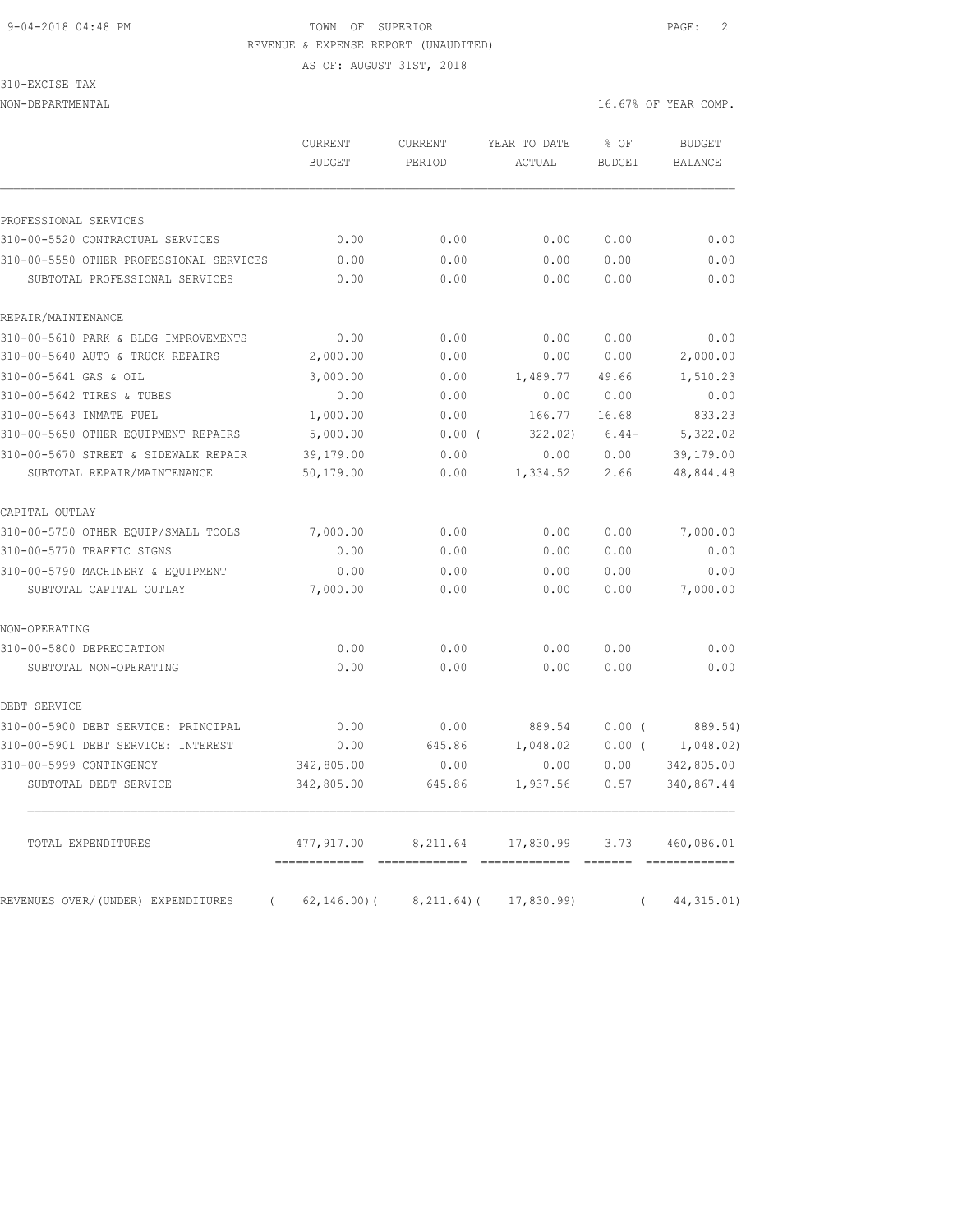| 9-04-2018 04:48 PM |  |
|--------------------|--|
|                    |  |

## TOWN OF SUPERIOR **PAGE:** 3 REVENUE & EXPENSE REPORT (UNAUDITED) AS OF: AUGUST 31ST, 2018

310-EXCISE TAX

|                                    | <b>CURRENT</b><br>BUDGET | CURRENT<br>PERIOD | YEAR TO DATE<br>ACTUAL | % OF<br>BUDGET | BUDGET<br><b>BALANCE</b>                |
|------------------------------------|--------------------------|-------------------|------------------------|----------------|-----------------------------------------|
|                                    |                          |                   |                        |                |                                         |
| FUND TOTAL REVENUES                | 415,771.00               | 0.00              | 0.00                   | 0.00           | 415,771.00                              |
| FUND TOTAL EXPENDITURES            | 477,917.00               | 8,211.64          | 17,830.99              | 3.73           | 460,086.01                              |
| REVENUES OVER/(UNDER) EXPENDITURES | $62, 146, 00)$ (         | $8,211.64$ ) (    | 17,830.99)             |                | 44, 315.01)<br>___________<br>--------- |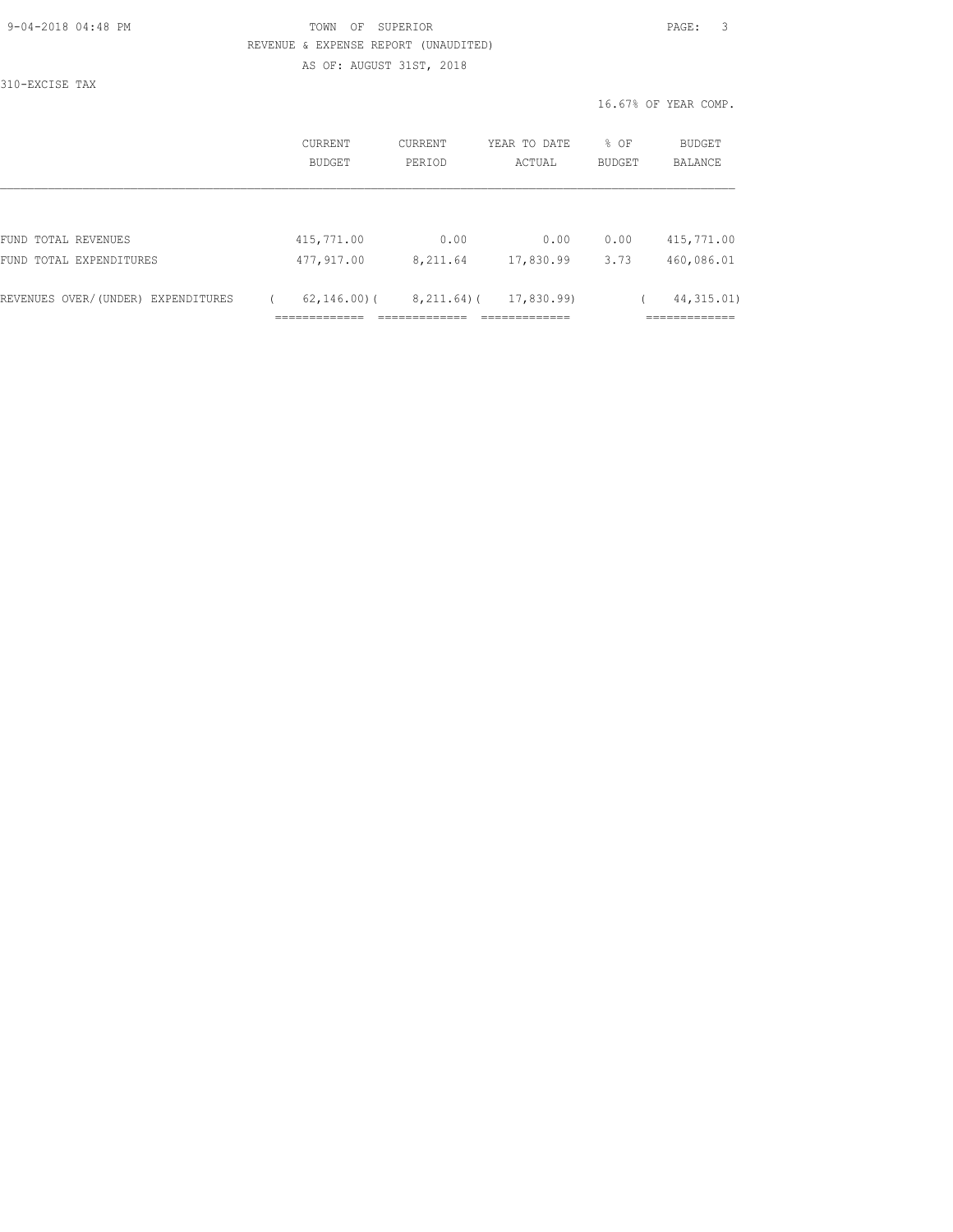AS OF: AUGUST 31ST, 2018

# 320-LOCAL TRANS ASSISTANCE

| NON-DEPARTMENTAL |  |
|------------------|--|
|                  |  |

|                                             | CURRENT<br><b>BUDGET</b> | CURRENT<br>PERIOD | YEAR TO DATE<br>ACTUAL | % OF<br><b>BUDGET</b> | <b>BUDGET</b><br><b>BALANCE</b> |
|---------------------------------------------|--------------------------|-------------------|------------------------|-----------------------|---------------------------------|
| REVENUES                                    |                          |                   |                        |                       |                                 |
| TAXES                                       |                          |                   |                        |                       |                                 |
| 320-00-4131 LOCAL TRANS ASSISTANCE FUND     | 0.00                     | 0.00              | 0.00                   | 0.00                  | 0.00                            |
| SUBTOTAL TAXES                              | 0.00                     | 0.00              | 0.00                   | 0.00                  | 0.00                            |
| TOTAL REVENUES                              | 0.00                     | 0.00              | 0.00                   | 0.00                  | 0.00                            |
| EXPENDITURES                                | =============            | =============     |                        | =======               |                                 |
|                                             |                          |                   |                        |                       |                                 |
| SUPPLIES                                    |                          |                   |                        |                       |                                 |
| 320-00-5210 OFFICE SUPPLIES                 | 0.00                     | 0.00              | 0.00                   | 0.00                  | 0.00                            |
| 320-00-5225 SAFETY SUPPLIES/EOUIPMENT       | 0.00                     | 0.00              | 0.00                   | 0.00                  | 0.00                            |
| 320-00-5230 SANITATION SUPPLIES             | 0.00                     | 0.00              | 0.00                   | 0.00                  | 0.00                            |
| 320-00-5299 OPERATING SUPPLIES              | 0.00                     | 0.00              | 0.00                   | 0.00                  | 0.00                            |
| SUBTOTAL SUPPLIES                           | 0.00                     | 0.00              | 0.00                   | 0.00                  | 0.00                            |
| PROFESSIONAL SERVICES                       |                          |                   |                        |                       |                                 |
| 320-00-5520 CONTRACTUAL SERVICES            | 0.00                     | 0.00              | 0.00                   | 0.00                  | 0.00                            |
| 320-00-5540 LEGAL SERVICES                  | 0.00                     | 0.00              | 0.00                   | 0.00                  | 0.00                            |
| 320-00-5550 OTHER PROFESSIONAL SERVICE      | 0.00                     | 0.00              | 0.00                   | 0.00                  | 0.00                            |
| SUBTOTAL PROFESSIONAL SERVICES              | 0.00                     | 0.00              | 0.00                   | 0.00                  | 0.00                            |
| REPAIR/MAINTENANCE                          |                          |                   |                        |                       |                                 |
| 320-00-5610 PARK & BLDG IMPROVEMENTS        | 0.00                     | 0.00              | 0.00                   | 0.00                  | 0.00                            |
| 320-00-5640 AUTO & TRUCK REPAIRS            | 0.00                     | 0.00              | 0.00                   | 0.00                  | 0.00                            |
| 320-00-5641 GAS & OIL                       | 0.00                     | 0.00              | 0.00                   | 0.00                  | 0.00                            |
| 320-00-5642 TIRES & TUBES                   | 0.00                     | 0.00              | 0.00                   | 0.00                  | 0.00                            |
| 320-00-5650 OTHER EQUIPMENT REPAIRS         | 0.00                     | 0.00              | 0.00                   | 0.00                  | 0.00                            |
| 320-00-5670 STREET & SIDEWALK REPAIR        | 0.00                     | 0.00              |                        | 0.00 0.00             | 0.00                            |
| SUBTOTAL REPAIR/MAINTENANCE                 | 0.00                     | 0.00              | 0.00                   | 0.00                  | 0.00                            |
|                                             |                          |                   |                        |                       |                                 |
| CAPITAL OUTLAY<br>320-00-5770 TRAFFIC SIGNS | 0.00                     | 0.00              | 0.00                   | 0.00                  | 0.00                            |
| SUBTOTAL CAPITAL OUTLAY                     | 0.00                     | 0.00              | 0.00                   | 0.00                  | 0.00                            |
|                                             |                          |                   |                        |                       |                                 |
| NON-OPERATING                               |                          |                   |                        |                       |                                 |
| 320-00-5800 DEPRECIATION                    | 0.00                     | 0.00              | 0.00                   | 0.00                  | 0.00                            |
| SUBTOTAL NON-OPERATING                      | 0.00                     | 0.00              | 0.00                   | 0.00                  | 0.00                            |
| DEBT SERVICE                                |                          |                   |                        |                       |                                 |
| 320-00-5999 CONTINGENCY                     | 0.00                     | 0.00              | 0.00                   | 0.00                  | 0.00                            |
| SUBTOTAL DEBT SERVICE                       | 0.00                     | 0.00              | 0.00                   | 0.00                  | 0.00                            |
| TOTAL EXPENDITURES                          | 0.00                     | 0.00              | 0.00                   | 0.00                  | 0.00                            |
|                                             |                          |                   |                        |                       |                                 |
| REVENUES OVER/ (UNDER) EXPENDITURES         | 0.00                     | 0.00              | 0.00                   |                       | 0.00                            |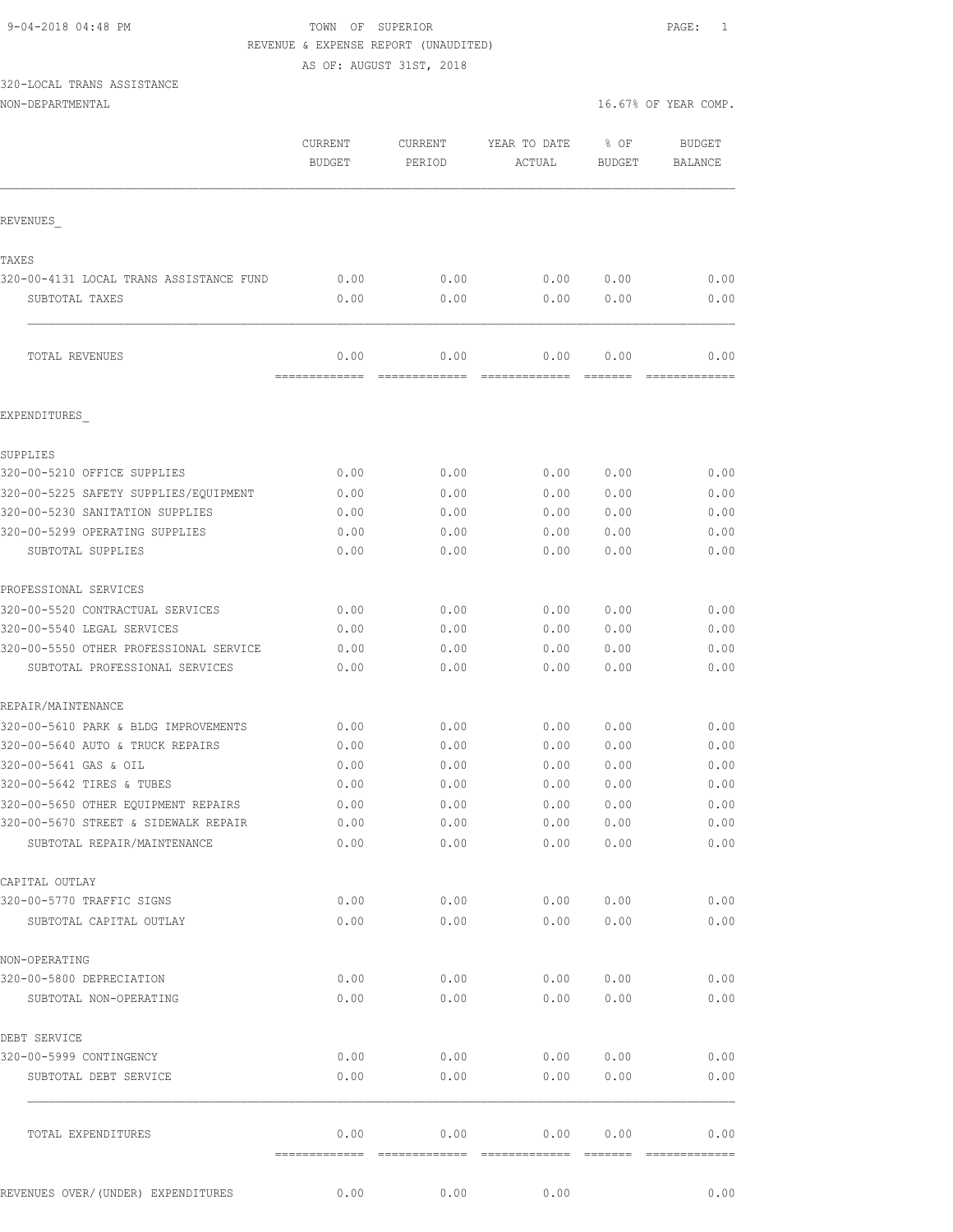#### 9-04-2018 04:48 PM TOWN OF SUPERIOR PAGE: 2 REVENUE & EXPENSE REPORT (UNAUDITED) AS OF: AUGUST 31ST, 2018

320-LOCAL TRANS ASSISTANCE

|                                    | CURRENT<br>BUDGET | <b>CURRENT</b><br>PERIOD | YEAR TO DATE<br>ACTUAL | % OF<br><b>BUDGET</b> | <b>BUDGET</b><br><b>BALANCE</b> |
|------------------------------------|-------------------|--------------------------|------------------------|-----------------------|---------------------------------|
|                                    |                   |                          |                        |                       |                                 |
| FUND TOTAL REVENUES                | 0.00              | 0.00                     | 0.00                   | 0.00                  | 0.00                            |
| FUND TOTAL EXPENDITURES            | 0.00              | 0.00                     | 0.00                   | 0.00                  | 0.00                            |
| REVENUES OVER/(UNDER) EXPENDITURES | 0.00              | 0.00                     | 0.00                   |                       | 0.00                            |
|                                    |                   |                          |                        |                       |                                 |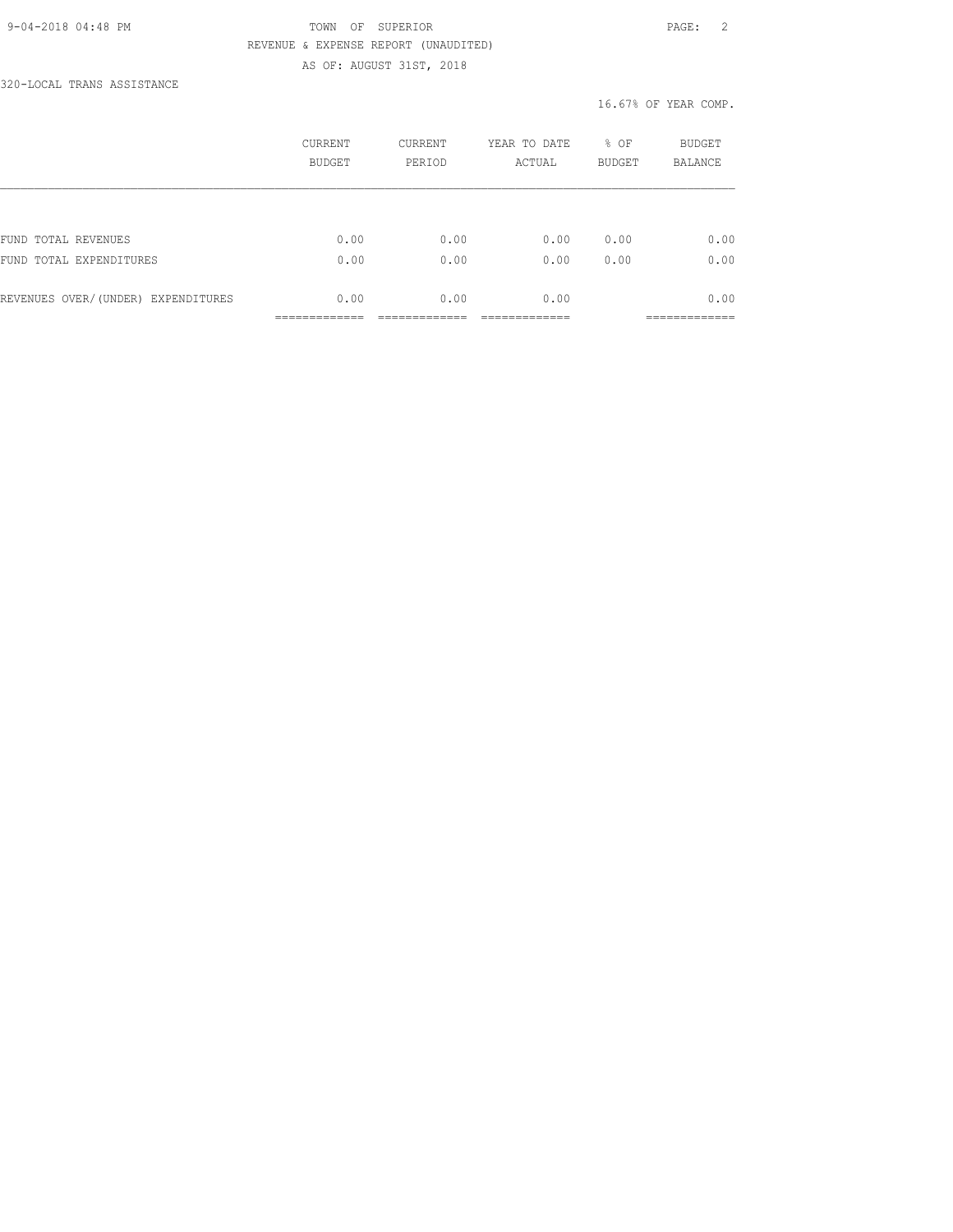AS OF: AUGUST 31ST, 2018

| 400-GADA BOND |  |
|---------------|--|
|---------------|--|

|                                     | CURRENT<br><b>BUDGET</b> | CURRENT<br>PERIOD | YEAR TO DATE<br>ACTUAL      | % OF<br><b>BUDGET</b> | BUDGET<br><b>BALANCE</b> |
|-------------------------------------|--------------------------|-------------------|-----------------------------|-----------------------|--------------------------|
| REVENUES                            |                          |                   |                             |                       |                          |
| CONTINGENCY                         |                          |                   |                             |                       |                          |
| 400-00-4901 INTERFUND TRANSFER-GADA | 0.00                     | 0.00              | 0.00 0.00                   |                       | 0.00                     |
| SUBTOTAL CONTINGENCY                | 0.00                     | 0.00              | 0.00                        | 0.00                  | 0.00                     |
| TOTAL REVENUES                      | 0.00                     | 0.00              | 0.00                        | 0.00                  | 0.00                     |
| EXPENDITURES                        |                          |                   |                             |                       |                          |
| SUPPLIES                            |                          |                   |                             |                       |                          |
| 400-00-5299 OPERATING SUPPLIES      | 0.00                     | 0.00              | 0.00                        | 0.00                  | 0.00                     |
| SUBTOTAL SUPPLIES                   | 0.00                     | 0.00              | 0.00                        | 0.00                  | 0.00                     |
| GENERAL BUSINESS EXPENSE            |                          |                   |                             |                       |                          |
| 400-00-5491 FINANCE/BANK FEES       | 0.00                     | 0.00              | 0.00                        | 0.00                  | 0.00                     |
| SUBTOTAL GENERAL BUSINESS EXPENSE   | 0.00                     | 0.00              | 0.00                        | 0.00                  | 0.00                     |
| NON-OPERATING                       |                          |                   |                             |                       |                          |
| 400-00-5810 BOND AMORTIZATIONS      | 0.00                     | 0.00              | 0.00                        | 0.00                  | 0.00                     |
| SUBTOTAL NON-OPERATING              | 0.00                     | 0.00              | 0.00                        | 0.00                  | 0.00                     |
| DEBT SERVICE                        |                          |                   |                             |                       |                          |
| 400-00-5900 DEBT SERVICE: PRINCIPAL | 0.00                     | 0.00              | 0.00                        | 0.00                  | 0.00                     |
| 400-00-5910 GADA LOAN DEBT:SERVICE  | 0.00                     | 0.00              | 0.00                        | 0.00                  | 0.00                     |
| SUBTOTAL DEBT SERVICE               | 0.00                     | 0.00              | 0.00                        | 0.00                  | 0.00                     |
| TOTAL EXPENDITURES                  | 0.00                     | 0.00              | 0.00<br>------------ ------ | 0.00                  | 0.00                     |
| REVENUES OVER/(UNDER) EXPENDITURES  | 0.00                     | 0.00              | 0.00                        |                       | 0.00                     |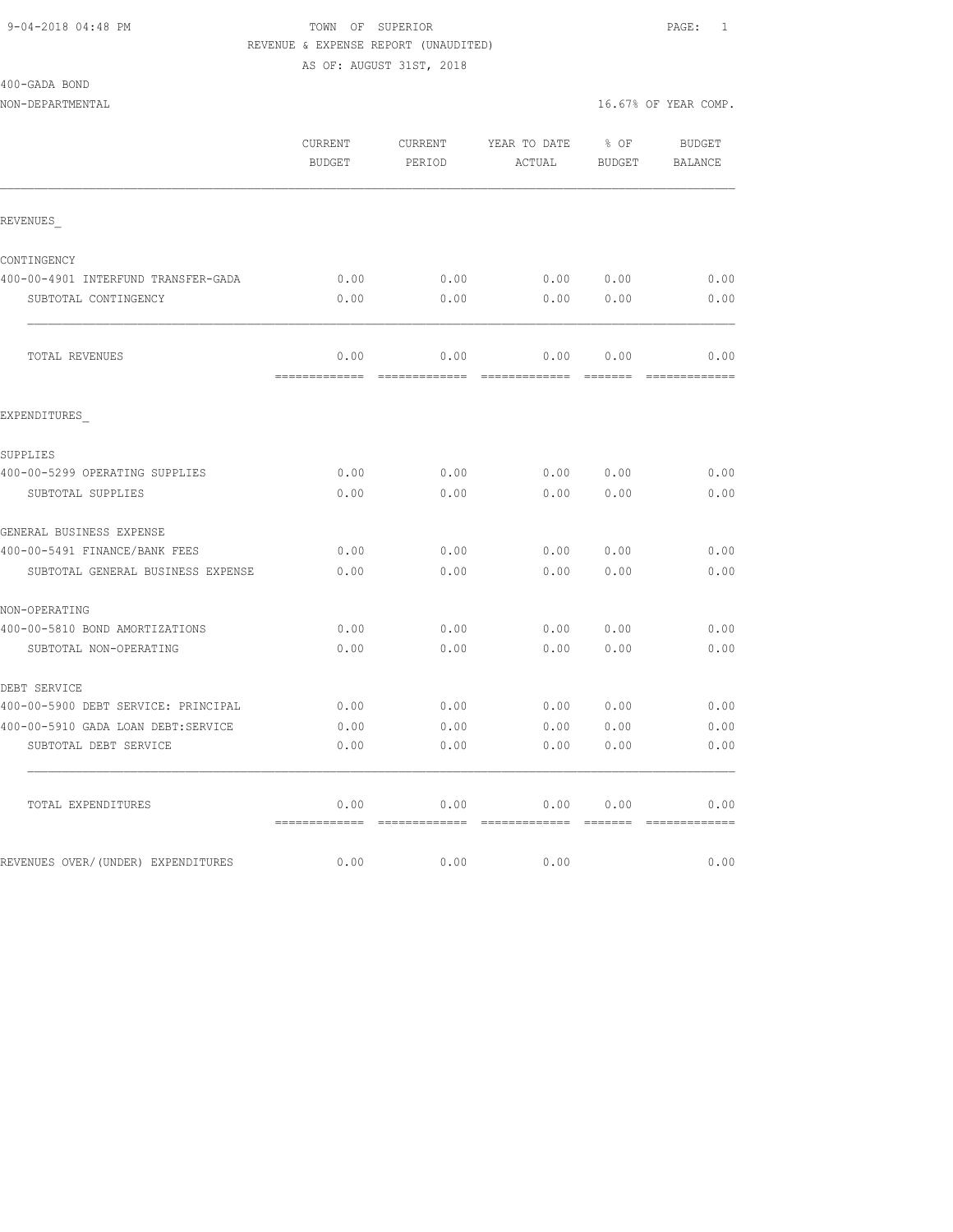#### 9-04-2018 04:48 PM TOWN OF SUPERIOR PAGE: 2 REVENUE & EXPENSE REPORT (UNAUDITED) AS OF: AUGUST 31ST, 2018

400-GADA BOND

|                                    | CURRENT<br>BUDGET | CURRENT<br>PERIOD | YEAR TO DATE<br>ACTUAL | % OF<br><b>BUDGET</b> | <b>BUDGET</b><br><b>BALANCE</b> |
|------------------------------------|-------------------|-------------------|------------------------|-----------------------|---------------------------------|
|                                    |                   |                   |                        |                       |                                 |
| FUND TOTAL REVENUES                | 0.00              | 0.00              | 0.00                   | 0.00                  | 0.00                            |
| FUND TOTAL EXPENDITURES            | 0.00              | 0.00              | 0.00                   | 0.00                  | 0.00                            |
| REVENUES OVER/(UNDER) EXPENDITURES | 0.00              | 0.00              | 0.00                   |                       | 0.00                            |
|                                    |                   |                   |                        |                       |                                 |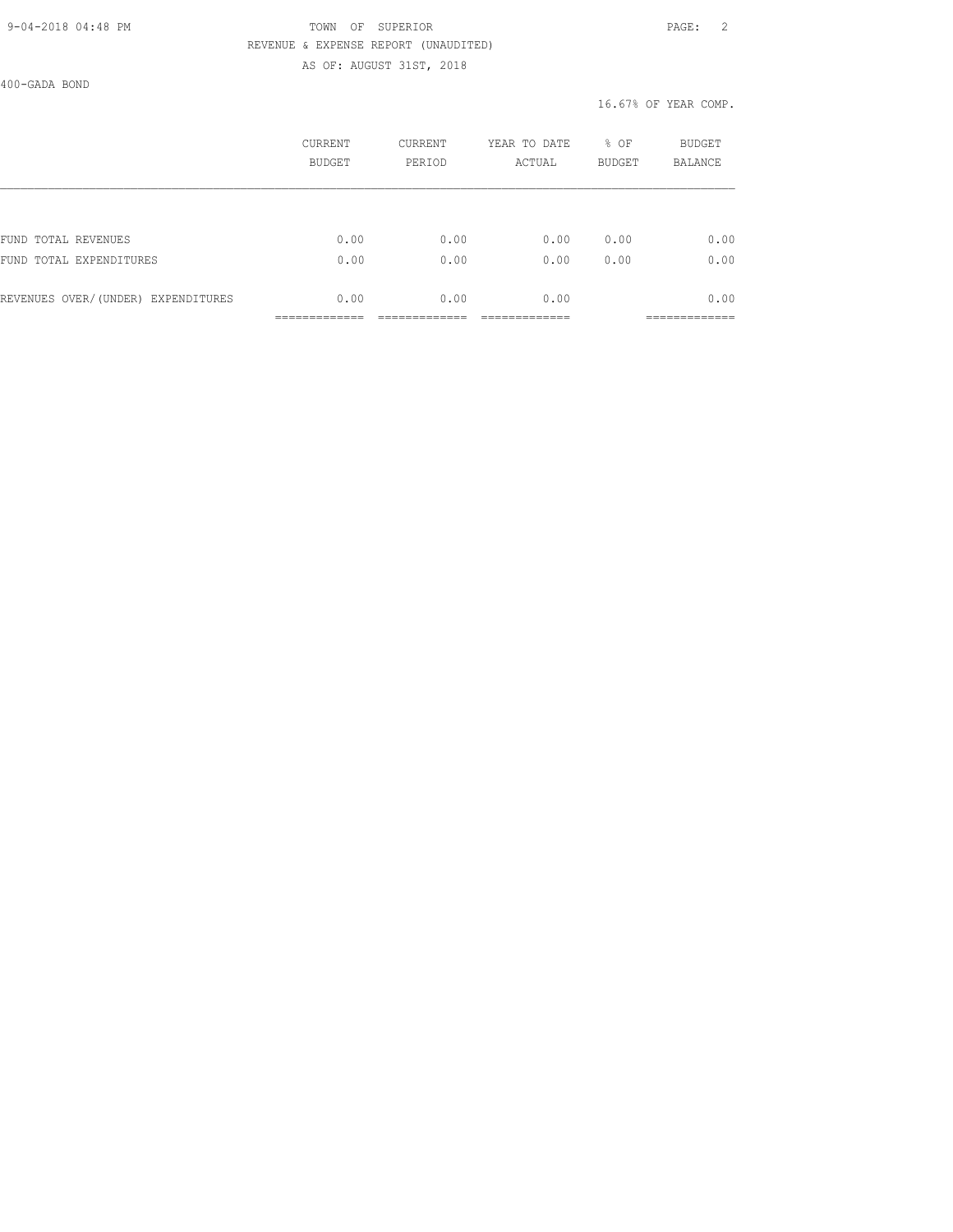AS OF: AUGUST 31ST, 2018

#### 410-MPC BOND

|                                     | CURRENT<br><b>BUDGET</b> | CURRENT<br>PERIOD | YEAR TO DATE<br>ACTUAL                | % OF<br><b>BUDGET</b>                                                                                                                                                                                                                                                                                                                                                                                                                                                                          | <b>BUDGET</b><br><b>BALANCE</b> |
|-------------------------------------|--------------------------|-------------------|---------------------------------------|------------------------------------------------------------------------------------------------------------------------------------------------------------------------------------------------------------------------------------------------------------------------------------------------------------------------------------------------------------------------------------------------------------------------------------------------------------------------------------------------|---------------------------------|
| REVENUES                            |                          |                   |                                       |                                                                                                                                                                                                                                                                                                                                                                                                                                                                                                |                                 |
| BUSINESS SERVICES                   |                          |                   |                                       |                                                                                                                                                                                                                                                                                                                                                                                                                                                                                                |                                 |
| 410-00-4270 INTEREST INCOME         | 0.00                     | 0.00              | 0.00                                  | 0.00                                                                                                                                                                                                                                                                                                                                                                                                                                                                                           | 0.00                            |
| SUBTOTAL BUSINESS SERVICES          | 0.00                     | 0.00              | 0.00                                  | 0.00                                                                                                                                                                                                                                                                                                                                                                                                                                                                                           | 0.00                            |
| CONTINGENCY                         |                          |                   |                                       |                                                                                                                                                                                                                                                                                                                                                                                                                                                                                                |                                 |
| 410-00-4901 INTERFUND TRANSFER-MPC  | 0.00                     | 0.00              | 0.00                                  | 0.00                                                                                                                                                                                                                                                                                                                                                                                                                                                                                           | 0.00                            |
| SUBTOTAL CONTINGENCY                | 0.00                     | 0.00              | 0.00                                  | 0.00                                                                                                                                                                                                                                                                                                                                                                                                                                                                                           | 0.00                            |
| TOTAL REVENUES                      | 0.00<br>=============    | 0.00              | 0.00<br>-------------- -------------- | 0.00<br>$\begin{array}{cccccccccc} \multicolumn{2}{c}{} & \multicolumn{2}{c}{} & \multicolumn{2}{c}{} & \multicolumn{2}{c}{} & \multicolumn{2}{c}{} & \multicolumn{2}{c}{} & \multicolumn{2}{c}{} & \multicolumn{2}{c}{} & \multicolumn{2}{c}{} & \multicolumn{2}{c}{} & \multicolumn{2}{c}{} & \multicolumn{2}{c}{} & \multicolumn{2}{c}{} & \multicolumn{2}{c}{} & \multicolumn{2}{c}{} & \multicolumn{2}{c}{} & \multicolumn{2}{c}{} & \multicolumn{2}{c}{} & \multicolumn{2}{c}{} & \mult$ | 0.00<br>=============           |
| EXPENDITURES                        |                          |                   |                                       |                                                                                                                                                                                                                                                                                                                                                                                                                                                                                                |                                 |
| SUPPLIES                            |                          |                   |                                       |                                                                                                                                                                                                                                                                                                                                                                                                                                                                                                |                                 |
| 410-00-5299 OPERATING SUPPLIES      | 0.00                     | 0.00              | 0.00                                  | 0.00                                                                                                                                                                                                                                                                                                                                                                                                                                                                                           | 0.00                            |
| SUBTOTAL SUPPLIES                   | 0.00                     | 0.00              | 0.00                                  | 0.00                                                                                                                                                                                                                                                                                                                                                                                                                                                                                           | 0.00                            |
| GENERAL BUSINESS EXPENSE            |                          |                   |                                       |                                                                                                                                                                                                                                                                                                                                                                                                                                                                                                |                                 |
| 410-00-5491 FINANCE/BANK FEES       | 0.00                     | 0.00              | 0.00                                  | 0.00                                                                                                                                                                                                                                                                                                                                                                                                                                                                                           | 0.00                            |
| SUBTOTAL GENERAL BUSINESS EXPENSE   | 0.00                     | 0.00              | 0.00                                  | 0.00                                                                                                                                                                                                                                                                                                                                                                                                                                                                                           | 0.00                            |
| NON-OPERATING                       |                          |                   |                                       |                                                                                                                                                                                                                                                                                                                                                                                                                                                                                                |                                 |
| 410-00-5810 BOND AMORTIZATIONS      | 0.00                     | 0.00              | 0.00                                  | 0.00                                                                                                                                                                                                                                                                                                                                                                                                                                                                                           | 0.00                            |
| SUBTOTAL NON-OPERATING              | 0.00                     | 0.00              | 0.00                                  | 0.00                                                                                                                                                                                                                                                                                                                                                                                                                                                                                           | 0.00                            |
| DEBT SERVICE                        |                          |                   |                                       |                                                                                                                                                                                                                                                                                                                                                                                                                                                                                                |                                 |
| 410-00-5900 DEBT SERVICE: PRINCIPAL | 0.00                     | 0.00              | 0.00                                  | 0.00                                                                                                                                                                                                                                                                                                                                                                                                                                                                                           | 0.00                            |
| 410-00-5920 MPC BOND DEBT: SERVICE  | 0.00                     | 0.00              | 0.00                                  | 0.00                                                                                                                                                                                                                                                                                                                                                                                                                                                                                           | 0.00                            |
| SUBTOTAL DEBT SERVICE               | 0.00                     | 0.00              | 0.00                                  | 0.00                                                                                                                                                                                                                                                                                                                                                                                                                                                                                           | 0.00                            |
| TOTAL EXPENDITURES                  | 0.00<br>=============    | 0.00              | 0.00<br>-------------- -------------  | 0.00<br><b>EEEEEEE</b>                                                                                                                                                                                                                                                                                                                                                                                                                                                                         | 0.00<br><b>COOCCOOCCOOC</b>     |
| REVENUES OVER/(UNDER) EXPENDITURES  | 0.00                     | 0.00              | 0.00                                  |                                                                                                                                                                                                                                                                                                                                                                                                                                                                                                | 0.00                            |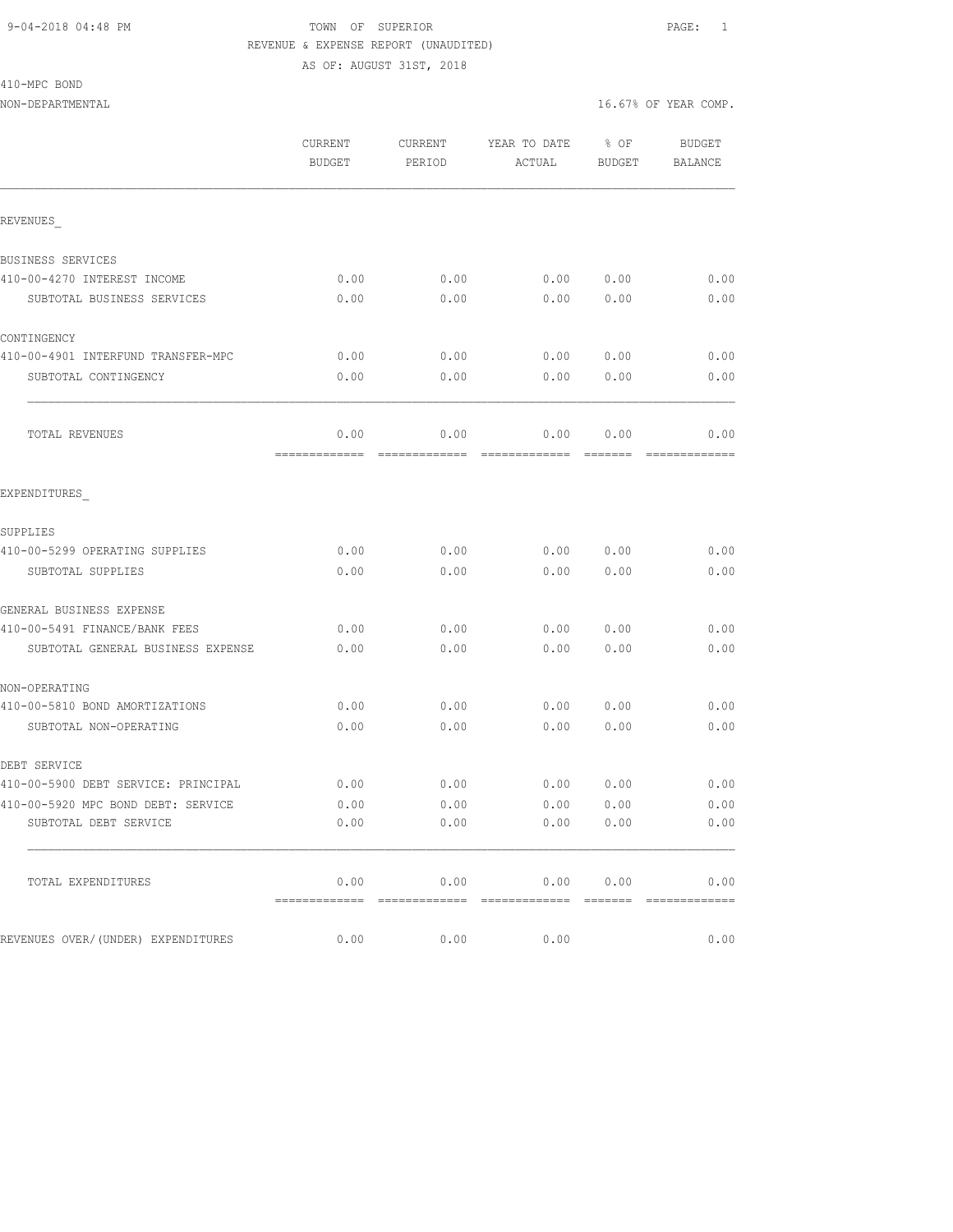#### 9-04-2018 04:48 PM TOWN OF SUPERIOR PAGE: 2 REVENUE & EXPENSE REPORT (UNAUDITED) AS OF: AUGUST 31ST, 2018

410-MPC BOND

|      |      |      | <b>BUDGET</b>              | <b>BALANCE</b> |
|------|------|------|----------------------------|----------------|
|      |      |      |                            |                |
| 0.00 | 0.00 | 0.00 | 0.00                       | 0.00           |
| 0.00 | 0.00 | 0.00 | 0.00                       | 0.00           |
| 0.00 | 0.00 | 0.00 |                            | 0.00           |
|      |      |      | BUDGET<br>PERIOD<br>ACTUAL |                |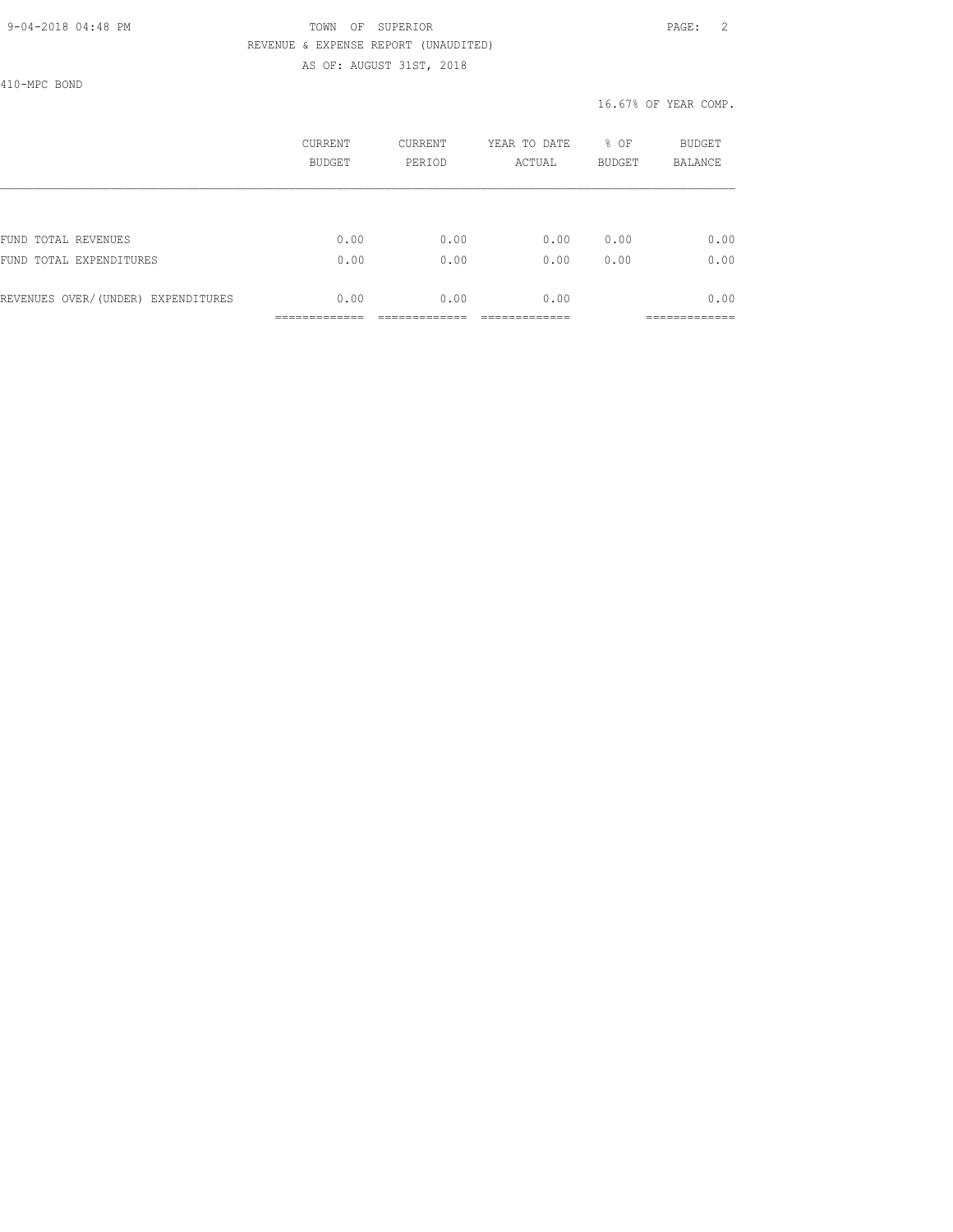AS OF: AUGUST 31ST, 2018

|                                                         | CURRENT<br><b>BUDGET</b> | <b>CURRENT</b><br>PERIOD | YEAR TO DATE<br>ACTUAL | % OF<br><b>BUDGET</b> | <b>BUDGET</b><br>BALANCE      |
|---------------------------------------------------------|--------------------------|--------------------------|------------------------|-----------------------|-------------------------------|
| REVENUES                                                |                          |                          |                        |                       |                               |
| <b>GRANTS</b>                                           |                          |                          |                        |                       |                               |
| 500-00-4600 GRANT REVENUES                              | 2,488,440.00             | 0.00                     | 0.00                   |                       | $0.00 \quad 2,488,440.00$     |
| SUBTOTAL GRANTS                                         | 2,488,440.00             | 0.00                     | 0.00                   | 0.00                  | 2,488,440.00                  |
| CONTINGENCY                                             |                          |                          |                        |                       |                               |
| 500-00-4900 CONTINGENCY                                 | 0.00                     | 0.00                     | 0.00                   | 0.00                  | 0.00                          |
| 500-00-4901 Transfers                                   | 0.00                     | 0.00                     | 0.00                   | 0.00                  | 0.00                          |
| 500-00-4999 OTHER FINANCING SOURCES                     | 0.00                     | 0.00                     | 0.00                   | 0.00                  | 0.00                          |
| SUBTOTAL CONTINGENCY                                    | 0.00                     | 0.00                     | 0.00                   | 0.00                  | 0.00                          |
| TOTAL REVENUES                                          | 2,488,440.00             | 0.00                     | 0.00                   | 0.00                  | 2,488,440.00                  |
| EXPENDITURES                                            |                          |                          |                        |                       |                               |
| PERSONEL                                                |                          |                          |                        |                       |                               |
| 500-00-5100 SALARIES                                    | 0.00                     | 0.00                     | 0.00                   | 0.00                  | 0.00                          |
| 500-00-5101 OVERTIME                                    | 0.00                     | 0.00                     | 0.00                   | 0.00                  | 0.00                          |
| 500-00-5151 FICA                                        | 0.00                     | 0.00                     | 0.00                   | 0.00                  | 0.00                          |
| 500-00-5152 MEDICARE                                    | 0.00                     | 0.00                     | 0.00                   | 0.00                  | 0.00                          |
| 500-00-5153 STATE UNEMPLOYMENT                          | 0.00                     | 0.00                     | 0.00                   | 0.00                  | 0.00                          |
| 500-00-5154 WORKERS COMP INSURANCE<br>SUBTOTAL PERSONEL | 0.00<br>0.00             | 0.00<br>0.00             | 0.00<br>0.00           | 0.00<br>0.00          | 0.00<br>0.00                  |
| SUPPLIES                                                |                          |                          |                        |                       |                               |
| 500-00-5299 OPERATING SUPPLIES                          | 2,488,440.00             | 0.00                     | 0.00                   |                       | 0.00 2,488,440.00             |
| SUBTOTAL SUPPLIES                                       | 2,488,440.00             | 0.00                     | 0.00                   | 0.00                  | 2,488,440.00                  |
| GENERAL BUSINESS EXPENSE                                |                          |                          |                        |                       |                               |
| 500-00-5494 GRANT MATCHING                              | 0.00                     | 0.00                     | 0.00                   | 0.00                  | 0.00                          |
| SUBTOTAL GENERAL BUSINESS EXPENSE                       | 0.00                     | 0.00                     | 0.00                   | 0.00                  | 0.00                          |
| TOTAL EXPENDITURES                                      | 2,488,440.00             | 0.00<br>--------------   | 0.00                   |                       | 0.00 2,488,440.00<br>======== |
| REVENUES OVER/(UNDER) EXPENDITURES                      | 0.00                     | 0.00                     | 0.00                   |                       | 0.00                          |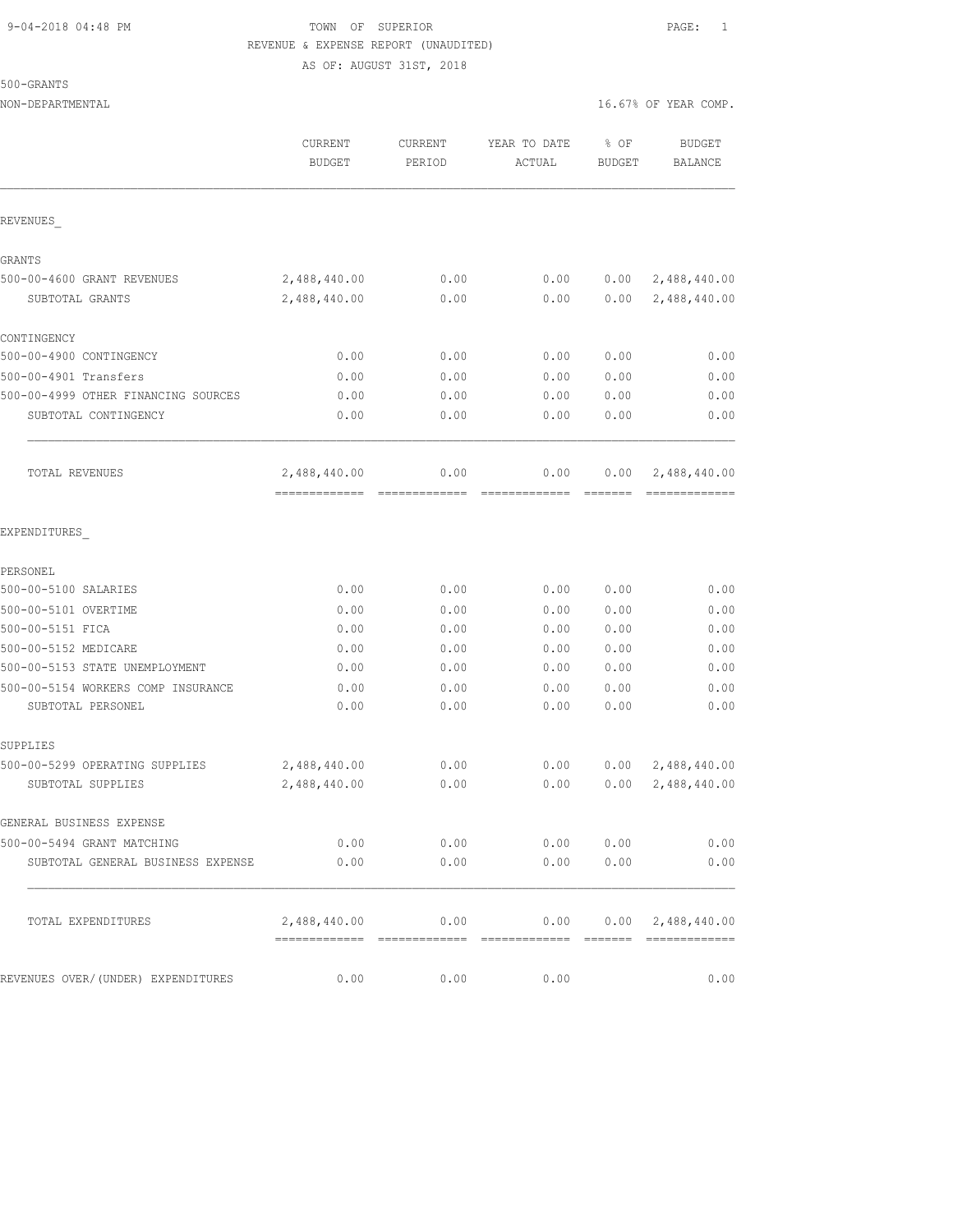AS OF: AUGUST 31ST, 2018

500-GRANTS

|                                     | <b>CURRENT</b><br><b>BUDGET</b> | <b>CURRENT</b><br>PERIOD | YEAR TO DATE<br>ACTUAL     | $8$ OF<br>BUDGET | <b>BUDGET</b><br>BALANCE |
|-------------------------------------|---------------------------------|--------------------------|----------------------------|------------------|--------------------------|
| REVENUES                            |                                 |                          |                            |                  |                          |
|                                     |                                 |                          |                            |                  |                          |
| GRANTS<br>500-07-4600 GRANT REVENUE | 0.00                            | 0.00                     | 0.00                       | 0.00             | 0.00                     |
| SUBTOTAL GRANTS                     | 0.00                            | 0.00                     | 0.00                       | 0.00             | 0.00                     |
|                                     |                                 |                          |                            |                  |                          |
| TOTAL REVENUES                      | 0.00<br>=============           | 0.00<br>=============    | 0.00 0.00<br>============= |                  | 0.00<br>=============    |
| EXPENDITURES                        |                                 |                          |                            |                  |                          |
| SUPPLIES                            |                                 |                          |                            |                  |                          |
| 500-07-5299 GRANT - POLICE          | 0.00                            | 0.00                     | 0.00                       | 0.00             | 0.00                     |
| SUBTOTAL SUPPLIES                   | 0.00                            | 0.00                     | 0.00                       | 0.00             | 0.00                     |
| TOTAL EXPENDITURES                  | 0.00                            | 0.00                     | 0.00                       | 0.00             | 0.00                     |
| REVENUES OVER/(UNDER) EXPENDITURES  | =============<br>0.00           | -------------<br>0.00    | -------------<br>0.00      | -------          | -------------<br>0.00    |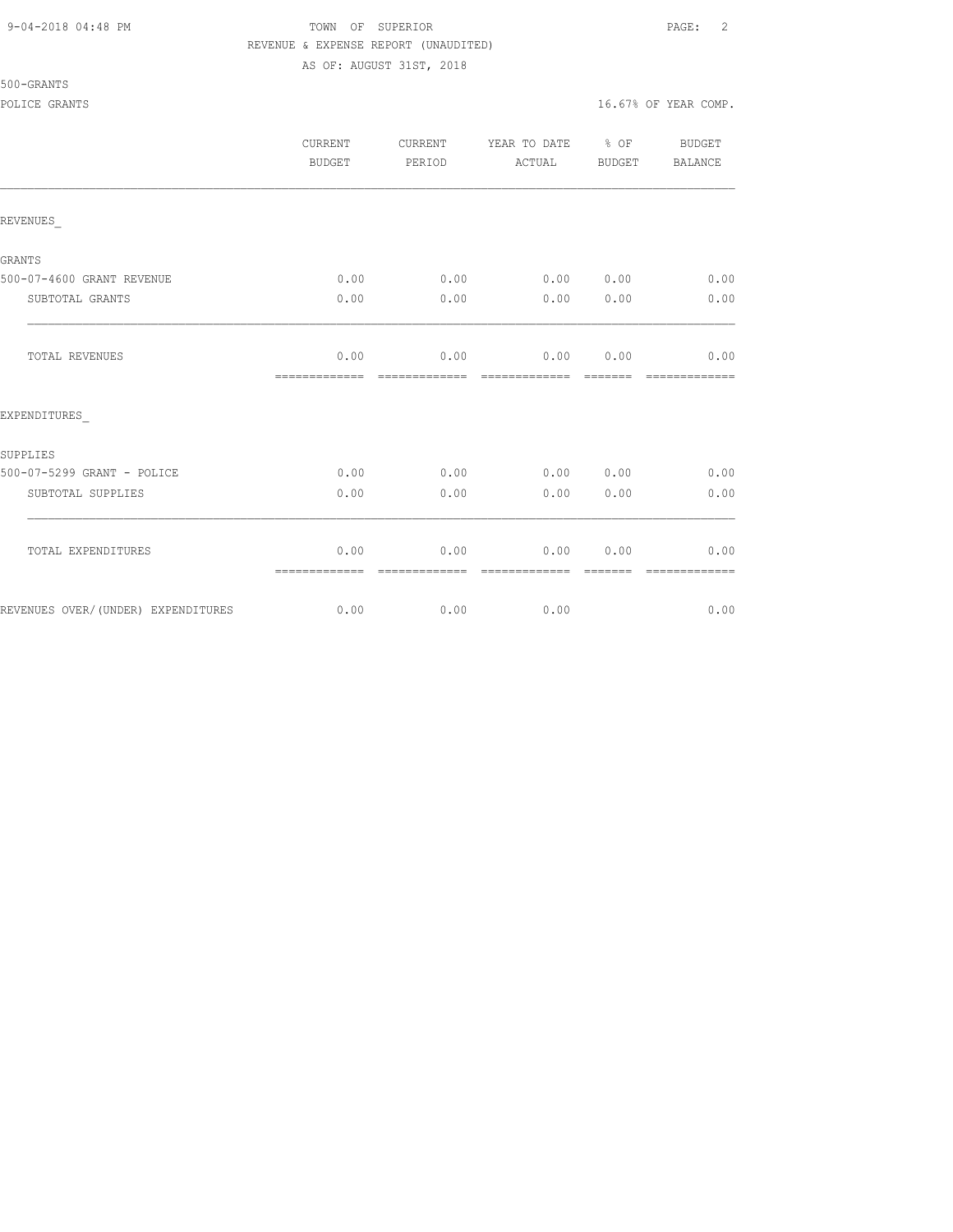## TOWN OF SUPERIOR **PAGE:** 3 REVENUE & EXPENSE REPORT (UNAUDITED)

AS OF: AUGUST 31ST, 2018

|                                      | <b>CURRENT</b><br>BUDGET | CURRENT<br>PERIOD     | YEAR TO DATE<br>ACTUAL                                        | $\frac{1}{6}$ OF<br>BUDGET | BUDGET<br>BALANCE     |
|--------------------------------------|--------------------------|-----------------------|---------------------------------------------------------------|----------------------------|-----------------------|
| REVENUES                             |                          |                       |                                                               |                            |                       |
| <b>GRANTS</b>                        |                          |                       |                                                               |                            |                       |
| 500-08-4600 FIRE DEPT GRANT          | 0.00                     | 1,700.00              | $1,700.00$ 0.00 (                                             |                            | 1,700.00)             |
| SUBTOTAL GRANTS                      | 0.00                     | 1,700.00              |                                                               | $1,700.00$ 0.00 (          | 1,700.00)             |
| TOTAL REVENUES                       | 0.00<br>=============    |                       | $1,700.00$ $1,700.00$ $0.00$ $($ $1,700.00)$<br>============= | =======                    | =============         |
| EXPENDITURES                         |                          |                       |                                                               |                            |                       |
| SUPPLIES                             |                          |                       |                                                               |                            |                       |
| 500-08-5299 FIRE DEPT GRANT EXPENSES | 0.00                     | 0.00                  | 0.00                                                          | 0.00                       | 0.00                  |
| SUBTOTAL SUPPLIES                    | 0.00                     | 0.00                  | 0.00                                                          | 0.00                       | 0.00                  |
| TOTAL EXPENDITURES                   | 0.00<br>=============    | 0.00<br>------------- | 0.00<br>-------------                                         | 0.00<br>--------           | 0.00<br>------------- |
| REVENUES OVER/(UNDER) EXPENDITURES   | 0.00                     | 1,700.00              | 1,700.00                                                      | $\sqrt{2}$                 | 1,700.00)             |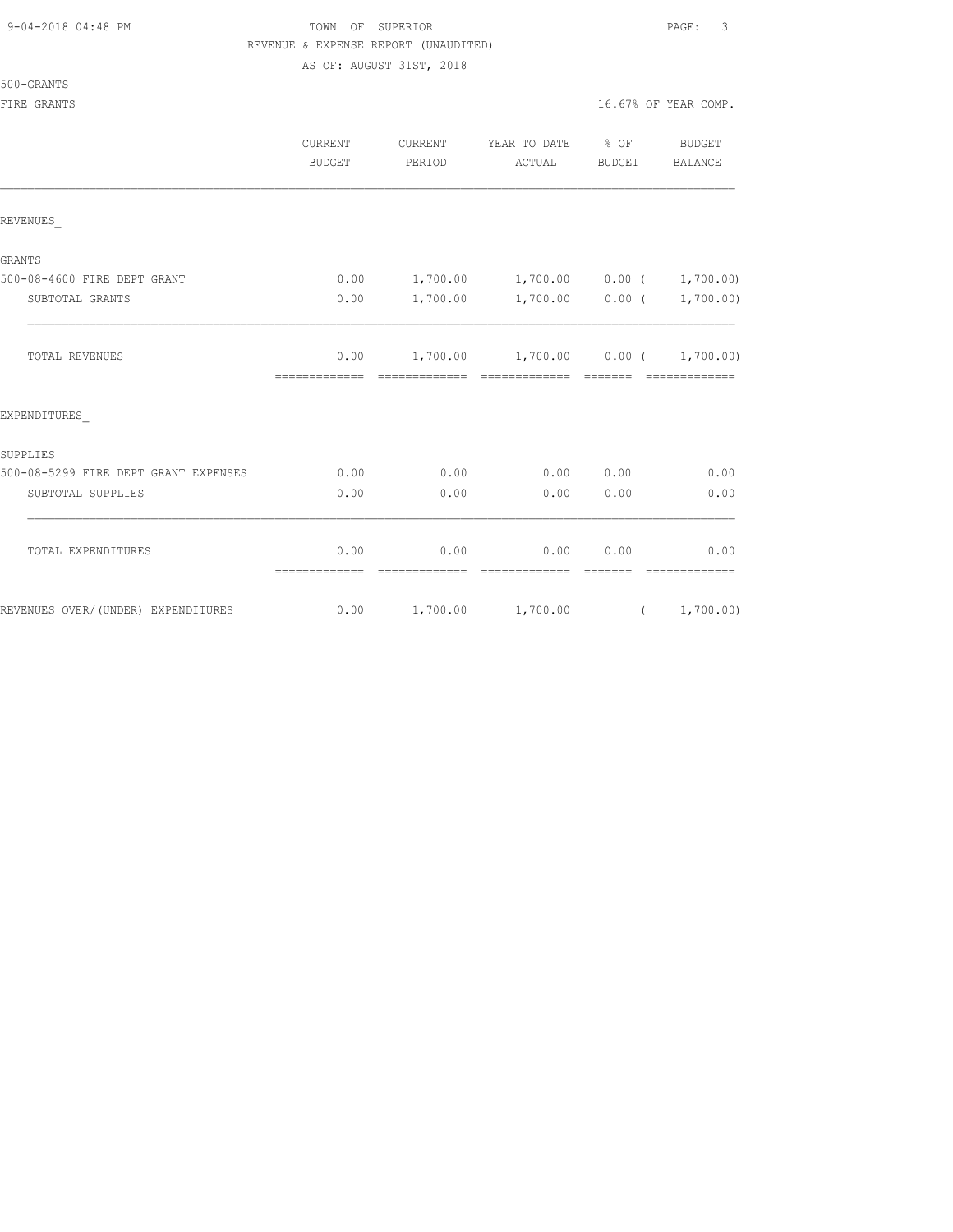| 9-04-2018 04:48 PM |  |  |
|--------------------|--|--|
|--------------------|--|--|

# TOWN OF SUPERIOR **PAGE:** 4 REVENUE & EXPENSE REPORT (UNAUDITED)

AS OF: AUGUST 31ST, 2018

| 500-GRANTS |
|------------|
|------------|

|                                       | CURRENT<br><b>BUDGET</b>  | CURRENT<br>PERIOD | YEAR TO DATE<br>ACTUAL               | % OF<br>BUDGET | BUDGET<br><b>BALANCE</b>      |
|---------------------------------------|---------------------------|-------------------|--------------------------------------|----------------|-------------------------------|
| REVENUES                              |                           |                   |                                      |                |                               |
| GRANTS                                |                           |                   |                                      |                |                               |
| 500-12-4600 GRANT REVENUE             | 7,500.00                  |                   | $0.00$ 19,264.00 256.85 ( 11,764.00) |                |                               |
| SUBTOTAL GRANTS                       | 7,500.00                  | 0.00              |                                      |                | 19,264.00 256.85 ( 11,764.00) |
| TOTAL REVENUES                        | 7,500.00<br>============= | --------------    | $0.00$ 19,264.00 256.85 ( 11,764.00) |                | --------------                |
| EXPENDITURES                          |                           |                   |                                      |                |                               |
| SUPPLIES                              |                           |                   |                                      |                |                               |
| 500-12-5299 OPERATING SUPPLIES        | 7,500.00                  | 0.00              | 0.00                                 | 0.00           | 7,500.00                      |
| SUBTOTAL SUPPLIES                     | 7,500.00                  | 0.00              | 0.00                                 | 0.00           | 7,500.00                      |
| PROFESSIONAL SERVICES                 |                           |                   |                                      |                |                               |
| 500-12-5550 PARKS IMPROVEMENT PROJECT | 0.00                      | 0.00              |                                      |                | 19,914.00   0.00   19,914.00) |
| SUBTOTAL PROFESSIONAL SERVICES        | 0.00                      | 0.00              | 19,914.00                            | $0.00$ (       | 19,914.00)                    |
| TOTAL EXPENDITURES                    | 7,500.00                  |                   | $0.00$ 19,914.00 265.52 ( 12,414.00) |                |                               |
| REVENUES OVER/(UNDER) EXPENDITURES    | 0.00                      | 0.00(             | 650.00)                              |                | 650.00                        |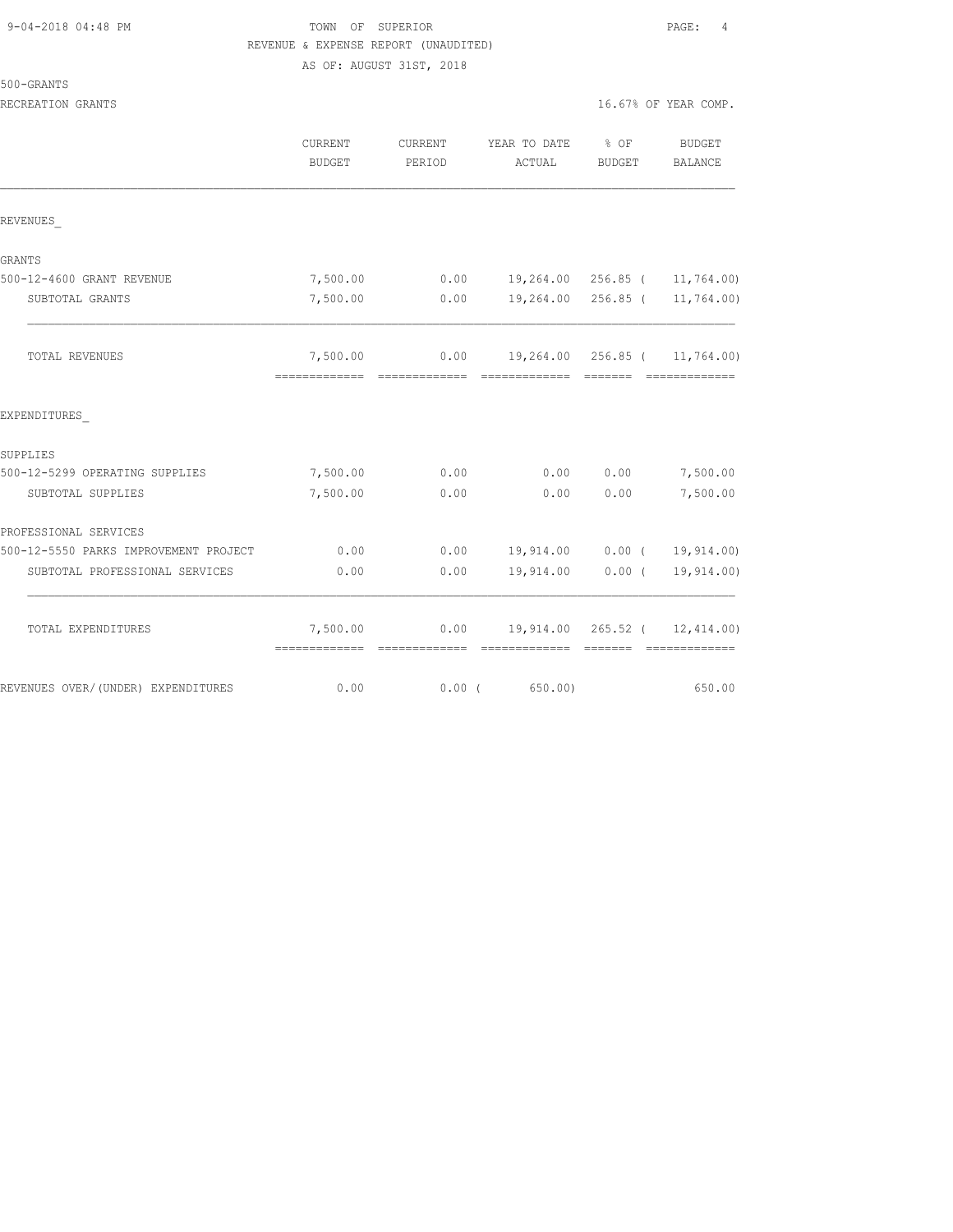#### 9-04-2018 04:48 PM TOWN OF SUPERIOR PAGE: 5 REVENUE & EXPENSE REPORT (UNAUDITED) AS OF: AUGUST 31ST, 2018

#### 500-GRANTS

CDBG 153-09 MAGMA CLUB 16.67% OF YEAR COMP.

|                                    | <b>CURRENT</b><br><b>BUDGET</b> | <b>CURRENT</b><br>PERIOD | YEAR TO DATE<br>ACTUAL | $8$ OF<br>BUDGET | <b>BUDGET</b><br>BALANCE |
|------------------------------------|---------------------------------|--------------------------|------------------------|------------------|--------------------------|
| REVENUES                           |                                 |                          |                        |                  |                          |
| GRANTS                             |                                 |                          |                        |                  |                          |
| 500-30-4600 GRANT REVENUE          | 0.00                            | 0.00                     | 0.000000               |                  | 0.00                     |
| SUBTOTAL GRANTS                    | 0.00                            | 0.00                     | 0.00                   | 0.00             | 0.00                     |
| TOTAL REVENUES                     | 0.00<br>-------------           | 0.00<br>-------------    | 0.00<br>-------------  | 0.00<br>-------- | 0.00<br>-------------    |
| EXPENDITURES                       |                                 |                          |                        |                  |                          |
| SUPPLIES                           |                                 |                          |                        |                  |                          |
| 500-30-5299 OPERATING SUPPLIES     | 0.00                            | 0.00                     | $0.00$ $0.00$          |                  | 0.00                     |
| SUBTOTAL SUPPLIES                  | 0.00                            | 0.00                     | 0.00                   | 0.00             | 0.00                     |
| TOTAL EXPENDITURES                 | 0.00<br>=============           | 0.00                     | 0.00<br>========       | 0.00             | 0.00                     |
| REVENUES OVER/(UNDER) EXPENDITURES | 0.00                            | 0.00                     | 0.00                   |                  | 0.00                     |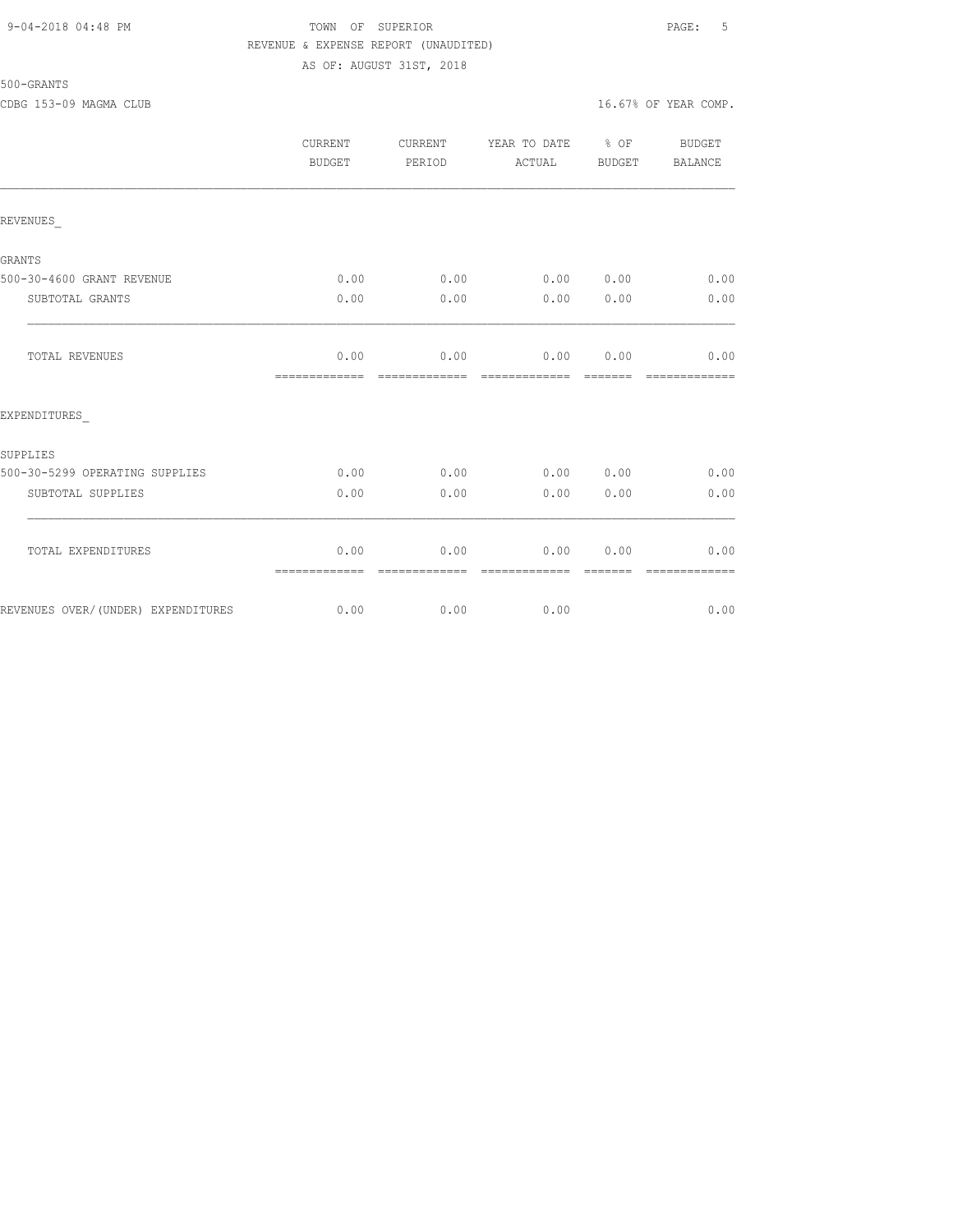#### 9-04-2018 04:48 PM TOWN OF SUPERIOR PAGE: 6 REVENUE & EXPENSE REPORT (UNAUDITED) AS OF: AUGUST 31ST, 2018

500-GRANTS

|                                     | CURRENT<br><b>BUDGET</b> | CURRENT<br>PERIOD | YEAR TO DATE<br>ACTUAL | $8$ OF<br><b>BUDGET</b> | BUDGET<br>BALANCE |
|-------------------------------------|--------------------------|-------------------|------------------------|-------------------------|-------------------|
| REVENUES                            |                          |                   |                        |                         |                   |
|                                     |                          |                   |                        |                         |                   |
| GRANTS<br>500-31-4600 GRANT REVENUE | 0.00                     | 0.00              | 0.00                   | 0.00                    | 0.00              |
| SUBTOTAL GRANTS                     | 0.00                     | 0.00              | 0.00                   | 0.00                    | 0.00              |
| TOTAL REVENUES                      | 0.00<br>=============    | 0.00              | 0.00<br>-------------  | 0.00                    | 0.00              |
| EXPENDITURES                        |                          |                   |                        |                         |                   |
| SUPPLIES                            |                          |                   |                        |                         |                   |
| 500-31-5299 OPERATING SUPPLIES      | 0.00                     | 0.00              | 0.00                   | 0.00                    | 0.00              |
| SUBTOTAL SUPPLIES                   | 0.00                     | 0.00              | 0.00                   | 0.00                    | 0.00              |
| TOTAL EXPENDITURES                  | 0.00                     | 0.00              | 0.00                   | 0.00                    | 0.00              |
|                                     | =============            | =============     | =============          |                         | =============     |

REVENUES OVER/(UNDER) EXPENDITURES 0.00 0.00 0.00 0.00 0.00 0.00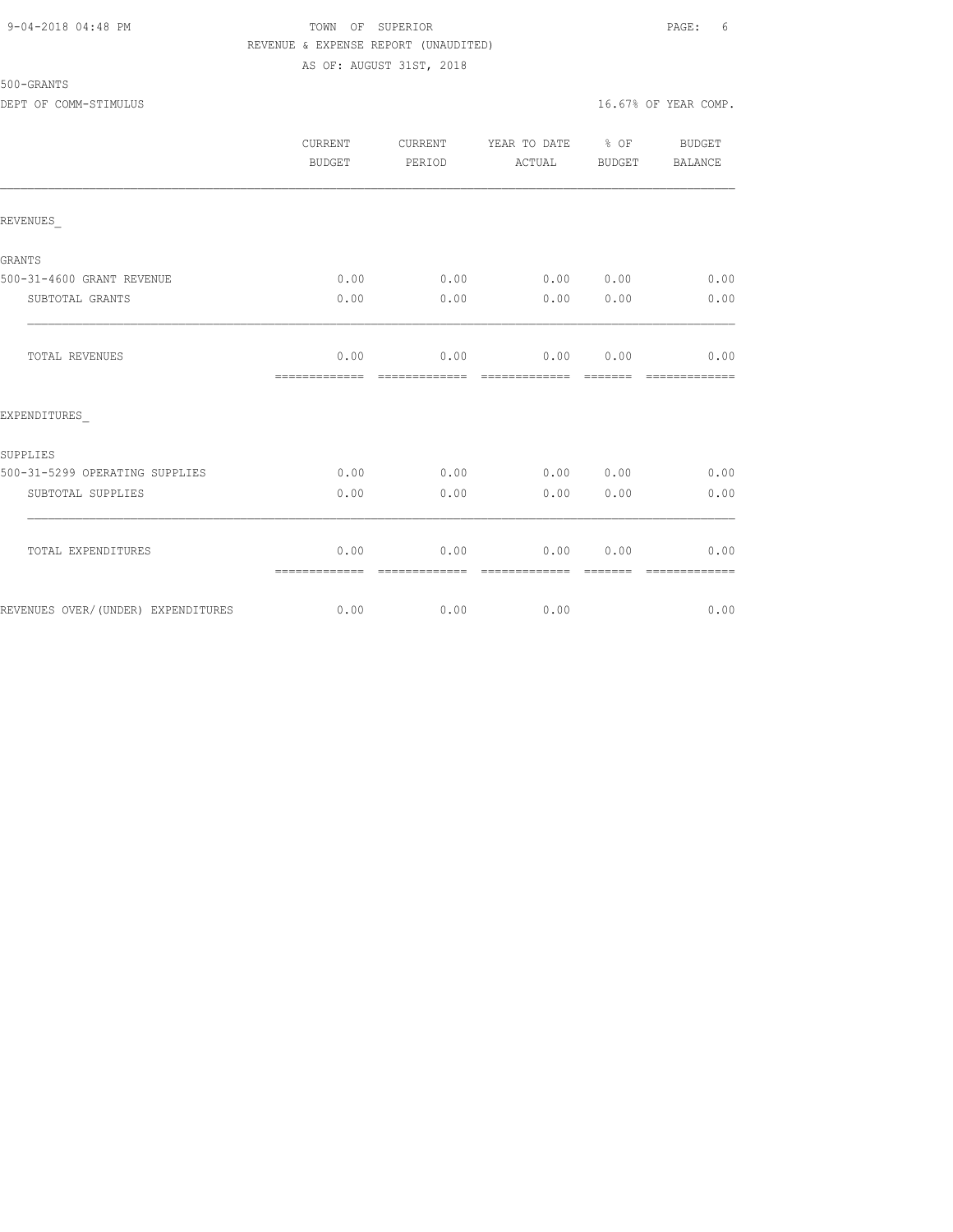## 9-04-2018 04:48 PM TOWN OF SUPERIOR PAGE: 7 REVENUE & EXPENSE REPORT (UNAUDITED) AS OF: AUGUST 31ST, 2018

500-GRANTS

PINAL COUNTY-STIMULUS 16.67% OF YEAR COMP.

|                                     | CURRENT<br>BUDGET     | CURRENT<br>PERIOD     | YEAR TO DATE % OF<br>ACTUAL    | BUDGET | BUDGET<br><b>BALANCE</b> |
|-------------------------------------|-----------------------|-----------------------|--------------------------------|--------|--------------------------|
| REVENUES                            |                       |                       |                                |        |                          |
| <b>GRANTS</b>                       |                       |                       |                                |        |                          |
| 500-32-4600 GRANT REVENUE-POOL      | 0.00                  | 0.00                  | 0.00 0.00                      |        | 0.00                     |
| SUBTOTAL GRANTS                     | 0.00                  | 0.00                  | 0.00                           | 0.00   | 0.00                     |
| TOTAL REVENUES                      | 0.00<br>============= | 0.00<br>============= | $0.00$ $0.00$<br>============= |        | 0.00                     |
| EXPENDITURES                        |                       |                       |                                |        |                          |
| SUPPLIES                            |                       |                       |                                |        |                          |
| 500-32-5299 OPERATING SUPPLIES-POOL | 0.00                  | 0.00                  | 0.00 0.00                      |        | 0.00                     |
| SUBTOTAL SUPPLIES                   | 0.00                  | 0.00                  | 0.00                           | 0.00   | 0.00                     |
| TOTAL EXPENDITURES                  | 0.00<br>============= | 0.00<br>------------- | 0.00<br>=============          | 0.00   | 0.00                     |
| REVENUES OVER/(UNDER) EXPENDITURES  | 0.00                  | 0.00                  | 0.00                           |        | 0.00                     |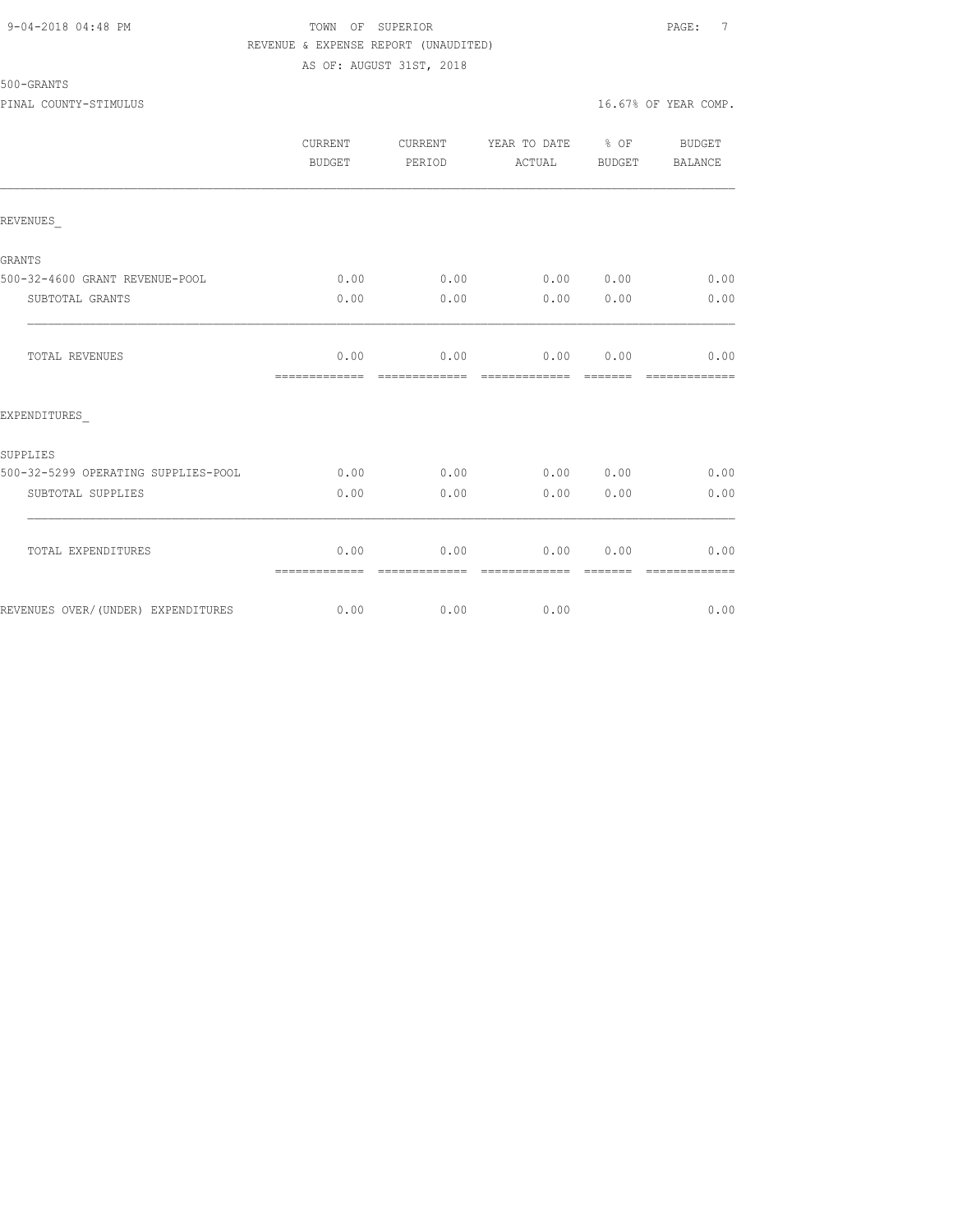## 9-04-2018 04:48 PM TOWN OF SUPERIOR PAGE: 8 REVENUE & EXPENSE REPORT (UNAUDITED) AS OF: AUGUST 31ST, 2018

## 500-GRANTS

AZ DEPT OF HOMELAND SRTY **16.67%** OF YEAR COMP.

|                                    | CURRENT<br>BUDGET     | CURRENT<br>PERIOD     | YEAR TO DATE % OF<br>ACTUAL | BUDGET          | <b>BUDGET</b><br><b>BALANCE</b> |
|------------------------------------|-----------------------|-----------------------|-----------------------------|-----------------|---------------------------------|
| REVENUES                           |                       |                       |                             |                 |                                 |
| <b>GRANTS</b>                      |                       |                       |                             |                 |                                 |
| 500-34-4600 GRANT REVENUE          | 0.00                  | 0.00                  | 0.00 0.00                   |                 | 0.00                            |
| SUBTOTAL GRANTS                    | 0.00                  | 0.00                  | 0.00                        | 0.00            | 0.00                            |
| TOTAL REVENUES                     | 0.00<br>============= | 0.00<br>============= | 0.00<br>=============       | 0.00<br>======= | 0.00<br>-------------           |
| EXPENDITURES                       |                       |                       |                             |                 |                                 |
| SUPPLIES                           |                       |                       |                             |                 |                                 |
| 500-34-5299 OPERATING SUPPLIES     | 0.00                  | 0.00                  | 0.00 0.00                   |                 | 0.00                            |
| SUBTOTAL SUPPLIES                  | 0.00                  | 0.00                  | 0.00                        | 0.00            | 0.00                            |
| TOTAL EXPENDITURES                 | 0.00<br>============= | 0.00<br>------------- | 0.00<br>-------------       | 0.00            | 0.00<br>=============           |
| REVENUES OVER/(UNDER) EXPENDITURES | 0.00                  | 0.00                  | 0.00                        |                 | 0.00                            |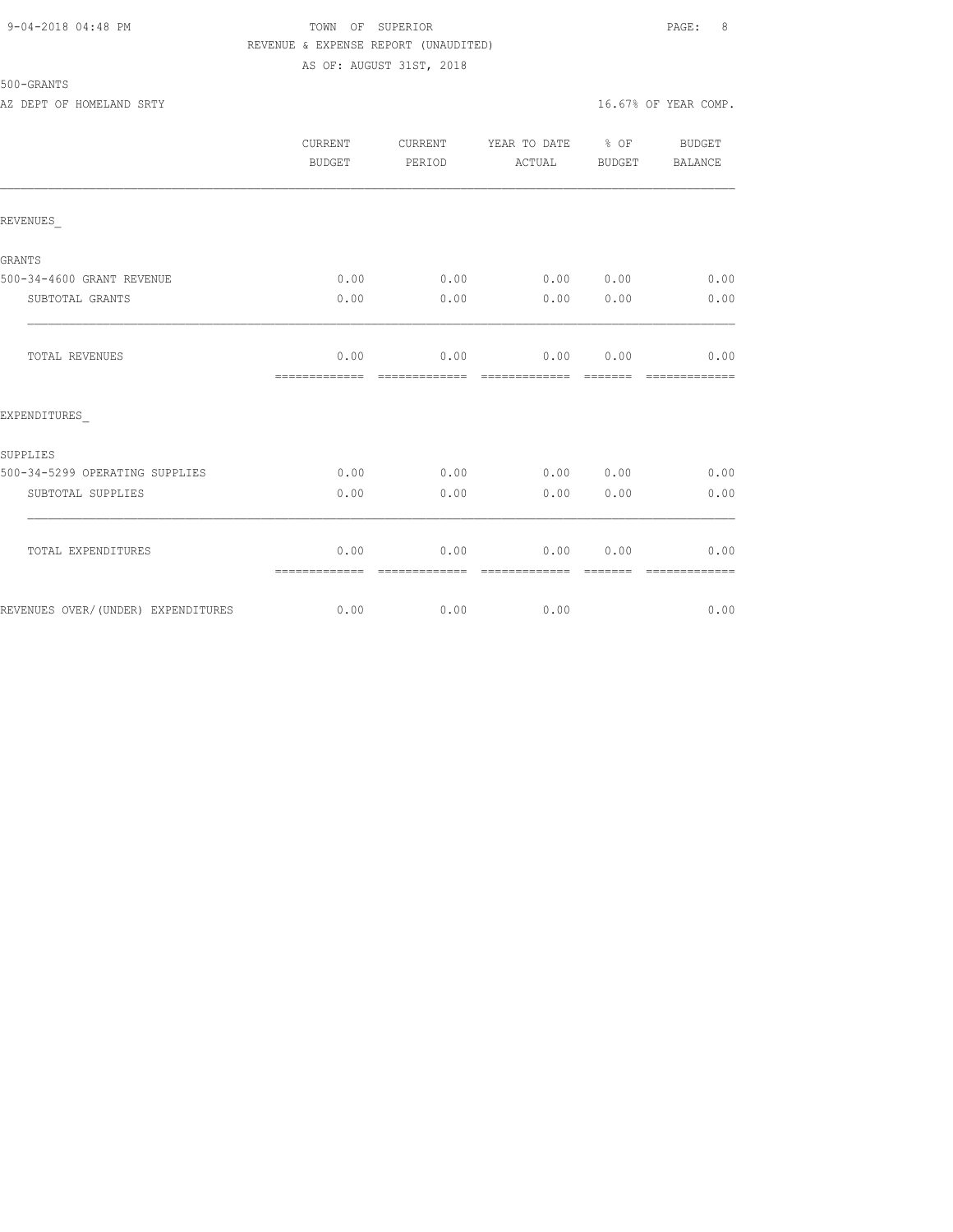500-GRANTS

### 9-04-2018 04:48 PM TOWN OF SUPERIOR PAGE: 9 REVENUE & EXPENSE REPORT (UNAUDITED)

AS OF: AUGUST 31ST, 2018

GOHS GRANT  $16.67$ % OF YEAR COMP.

|                                    | CURRENT<br><b>BUDGET</b> | CURRENT<br>PERIOD      | YEAR TO DATE % OF<br>ACTUAL   | BUDGET          | BUDGET<br>BALANCE      |
|------------------------------------|--------------------------|------------------------|-------------------------------|-----------------|------------------------|
| REVENUES                           |                          |                        |                               |                 |                        |
| <b>GRANTS</b>                      |                          |                        |                               |                 |                        |
| 500-36-4600 GRANT REVENUE-FEMA     | 0.00                     |                        | $0.00$ $0.00$ $0.00$          |                 | 0.00                   |
| SUBTOTAL GRANTS                    | 0.00                     | 0.00                   | 0.00                          | 0.00            | 0.00                   |
| <b>TOTAL REVENUES</b>              | 0.00<br>=============    | 0.00<br>-------------- | $0.00$ 0.00<br>-------------- | --------        | 0.00<br>-------------- |
| EXPENDITURES                       |                          |                        |                               |                 |                        |
| <b>SUPPLIES</b>                    |                          |                        |                               |                 |                        |
| 500-36-5299 OPERATING SUPPLIES     | 0.00                     | 0.00                   | 0.00 0.00                     |                 | 0.00                   |
| SUBTOTAL SUPPLIES                  | 0.00                     | 0.00                   | 0.00                          | 0.00            | 0.00                   |
| TOTAL EXPENDITURES                 | 0.00<br>=============    | 0.00<br>=============  | 0.00<br>=============         | 0.00<br>------- | 0.00<br>=============  |
| REVENUES OVER/(UNDER) EXPENDITURES | 0.00                     | 0.00                   | 0.00                          |                 | 0.00                   |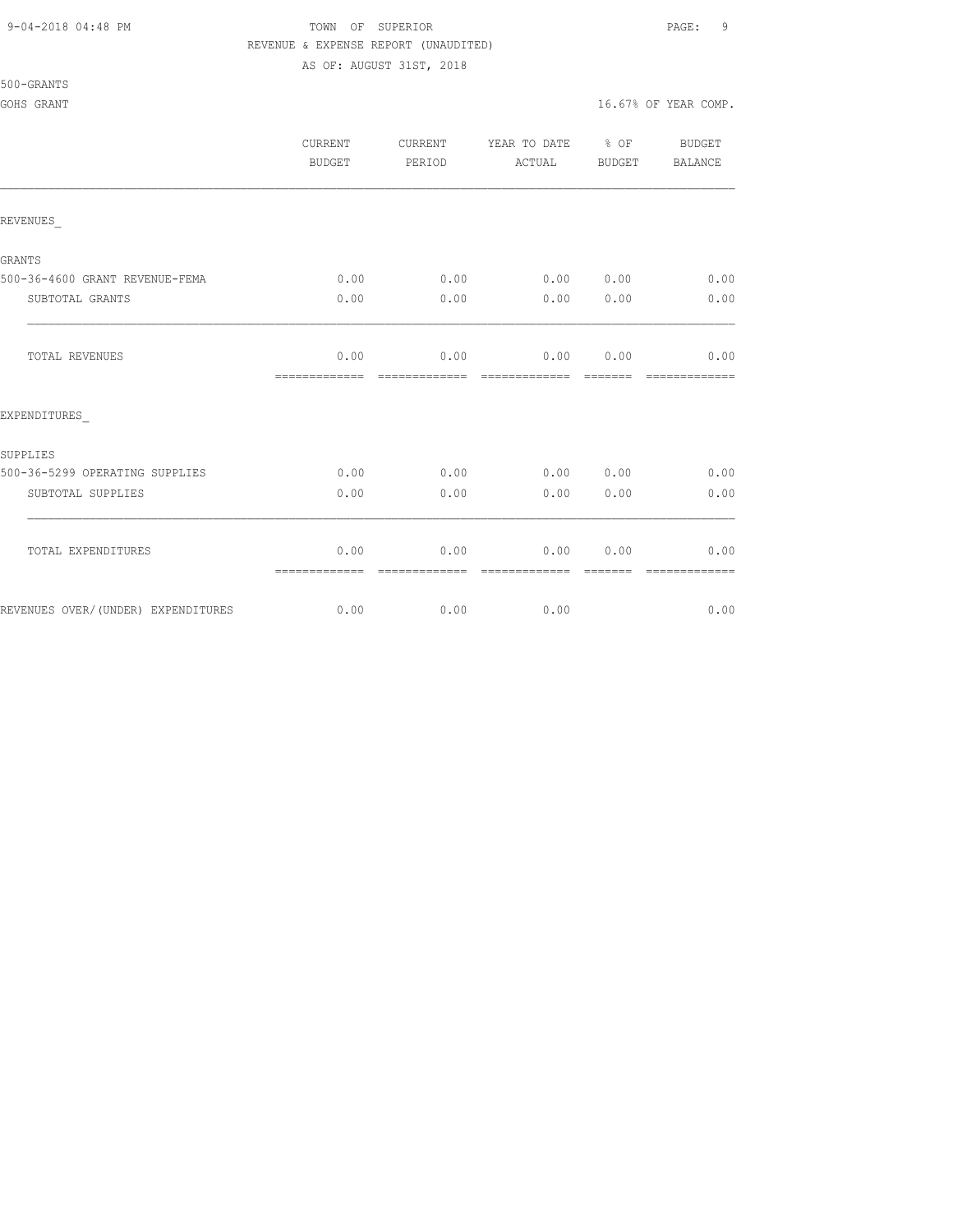## 9-04-2018 04:48 PM TOWN OF SUPERIOR PAGE: 10 REVENUE & EXPENSE REPORT (UNAUDITED) AS OF: AUGUST 31ST, 2018

## 500-GRANTS

ENERGY EFFICIENCY GRANT 16.67% OF YEAR COMP.

|                                    | CURRENT<br><b>BUDGET</b>             | CURRENT<br>PERIOD | YEAR TO DATE % OF<br>ACTUAL               | BUDGET | BUDGET<br>BALANCE      |
|------------------------------------|--------------------------------------|-------------------|-------------------------------------------|--------|------------------------|
| REVENUES                           |                                      |                   |                                           |        |                        |
| <b>GRANTS</b>                      |                                      |                   |                                           |        |                        |
| 500-37-4600 GRANT REVENUE          | 0.00                                 |                   | $0.00$ $0.00$ $0.00$ $0.00$ $0.00$ $0.00$ |        |                        |
| SUBTOTAL GRANTS                    | 0.00                                 | 0.00              | 0.00                                      | 0.00   | 0.00                   |
| <b>TOTAL REVENUES</b>              | 0.00<br>-------------- ------------- |                   | $0.00$ $0.00$ $0.00$ $0.00$               |        | 0.00<br>-------------- |
| EXPENDITURES                       |                                      |                   |                                           |        |                        |
| <b>SUPPLIES</b>                    |                                      |                   |                                           |        |                        |
| 500-37-5299 OPERATING SUPPLIES     | 0.00                                 | 0.00              | $0.00$ $0.00$ $0.00$ $0.00$               |        |                        |
| SUBTOTAL SUPPLIES                  | 0.00                                 | 0.00              | 0.00                                      | 0.00   | 0.00                   |
| TOTAL EXPENDITURES                 | 0.00<br>=============                | -------------     | $0.00$ 0.00<br>--------------             | 0.00   | 0.00<br>-------------  |
| REVENUES OVER/(UNDER) EXPENDITURES |                                      | $0.00$ 0.00       | 0.00                                      |        | 0.00                   |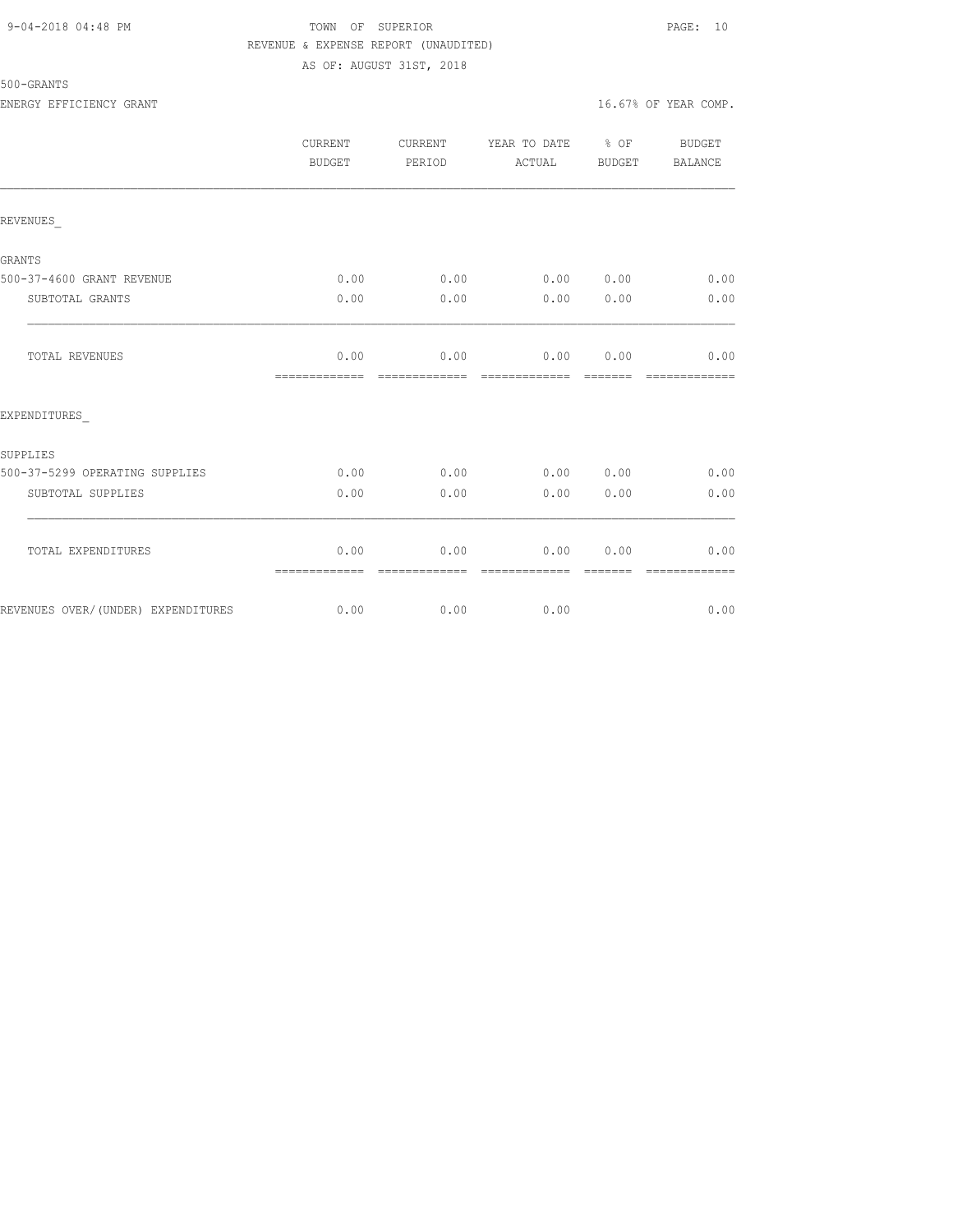#### 9-04-2018 04:48 PM TOWN OF SUPERIOR PAGE: 11 REVENUE & EXPENSE REPORT (UNAUDITED)

AS OF: AUGUST 31ST, 2018

| 500-GRANT |  |
|-----------|--|
|-----------|--|

|                                    | <b>CURRENT</b><br><b>BUDGET</b> | <b>CURRENT</b><br>PERIOD | YEAR TO DATE % OF<br>ACTUAL | <b>BUDGET</b> | <b>BUDGET</b><br>BALANCE |
|------------------------------------|---------------------------------|--------------------------|-----------------------------|---------------|--------------------------|
| REVENUES                           |                                 |                          |                             |               |                          |
| GRANTS                             |                                 |                          |                             |               |                          |
| 500-38-4600 TTAC GRANT REVENUE     | 0.00                            | 0.00                     | 0.00 0.00                   |               | 0.00                     |
| SUBTOTAL GRANTS                    | 0.00                            | 0.00                     | 0.00                        | 0.00          | 0.00                     |
| TOTAL REVENUES                     | 0.00<br>=============           | 0.00                     | 0.00<br>-------------       | 0.00          | 0.00                     |
| EXPENDITURES                       |                                 |                          |                             |               |                          |
| SUPPLIES                           |                                 |                          |                             |               |                          |
| 500-38-5299 TTAC GRANT EXPENES     | 0.00                            | 0.00                     | 0.00                        | 0.00          | 0.00                     |
| SUBTOTAL SUPPLIES                  | 0.00                            | 0.00                     | 0.00                        | 0.00          | 0.00                     |
| TOTAL EXPENDITURES                 | 0.00<br>=============           | 0.00<br>-------------    | 0.00<br>--------------      | 0.00          | 0.00                     |
| REVENUES OVER/(UNDER) EXPENDITURES | 0.00                            | 0.00                     | 0.00                        |               | 0.00                     |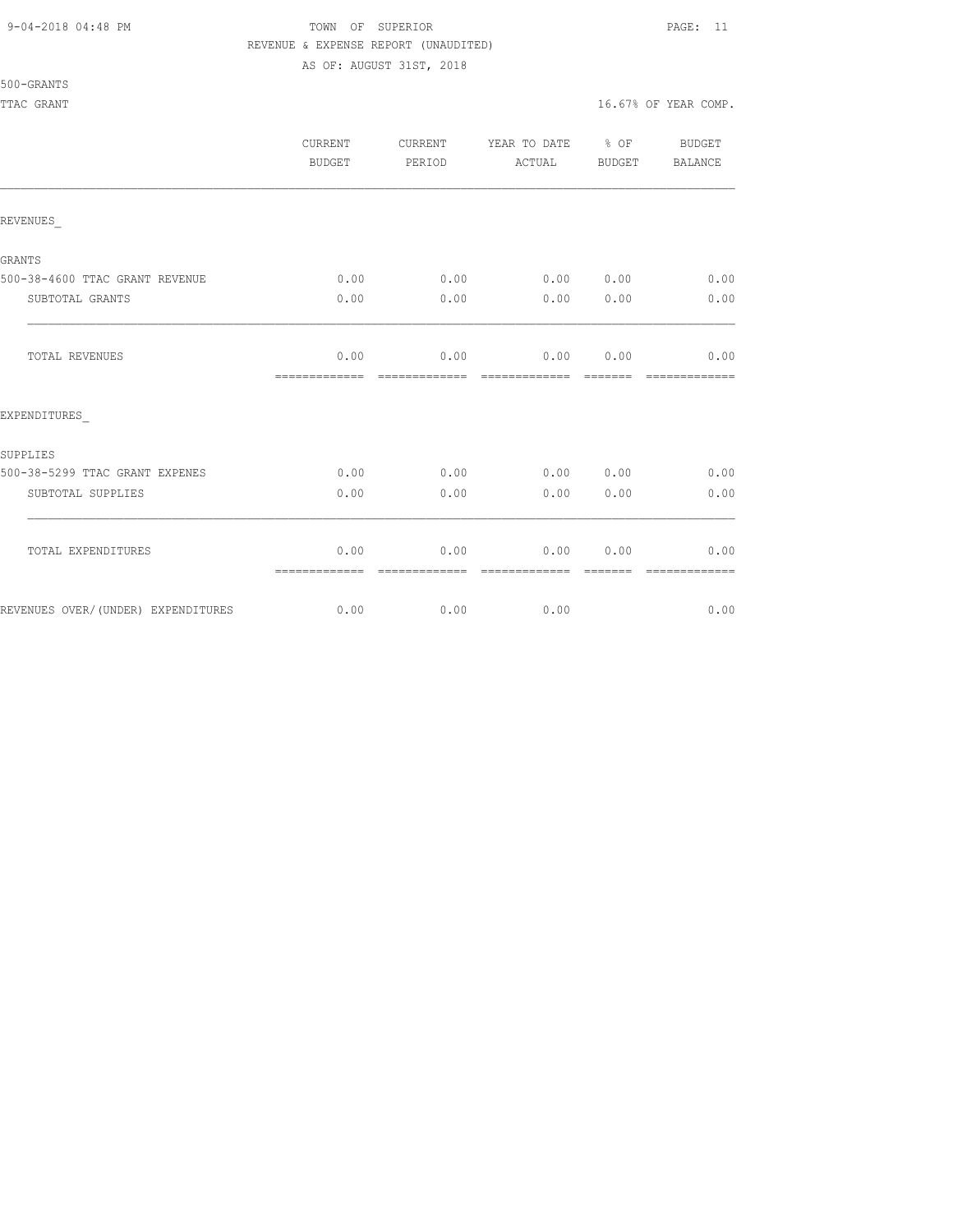## 9-04-2018 04:48 PM TOWN OF SUPERIOR PAGE: 12 REVENUE & EXPENSE REPORT (UNAUDITED) AS OF: AUGUST 31ST, 2018

## 500-GRANTS

|                                    | CURRENT<br>BUDGET     | CURRENT<br>PERIOD     | YEAR TO DATE % OF<br>ACTUAL | BUDGET                                                                                                                                                                                                                                                                                                                                                                                                                                                                                         | BUDGET<br><b>BALANCE</b> |
|------------------------------------|-----------------------|-----------------------|-----------------------------|------------------------------------------------------------------------------------------------------------------------------------------------------------------------------------------------------------------------------------------------------------------------------------------------------------------------------------------------------------------------------------------------------------------------------------------------------------------------------------------------|--------------------------|
| REVENUES                           |                       |                       |                             |                                                                                                                                                                                                                                                                                                                                                                                                                                                                                                |                          |
| GRANTS                             |                       |                       |                             |                                                                                                                                                                                                                                                                                                                                                                                                                                                                                                |                          |
| 500-39-4600 GRANT REVENUE          | 0.00                  | 0.00                  | 0.00                        | 0.00                                                                                                                                                                                                                                                                                                                                                                                                                                                                                           | 0.00                     |
| SUBTOTAL GRANTS                    | 0.00                  | 0.00                  | 0.00                        | 0.00                                                                                                                                                                                                                                                                                                                                                                                                                                                                                           | 0.00                     |
| TOTAL REVENUES                     | 0.00                  | 0.00                  | 0.00                        | 0.00                                                                                                                                                                                                                                                                                                                                                                                                                                                                                           | 0.00<br>=============    |
| EXPENDITURES                       |                       |                       |                             |                                                                                                                                                                                                                                                                                                                                                                                                                                                                                                |                          |
| SUPPLIES                           |                       |                       |                             |                                                                                                                                                                                                                                                                                                                                                                                                                                                                                                |                          |
| 500-39-5299 OPERATING SUPPLIES     | 0.00                  | 0.00                  | 0.00                        | 0.00                                                                                                                                                                                                                                                                                                                                                                                                                                                                                           | 0.00                     |
| SUBTOTAL SUPPLIES                  | 0.00                  | 0.00                  | 0.00                        | 0.00                                                                                                                                                                                                                                                                                                                                                                                                                                                                                           | 0.00                     |
| TOTAL EXPENDITURES                 | 0.00<br>============= | 0.00<br>============= | 0.00<br>-------------       | 0.00<br>$\begin{array}{cccccccccc} \multicolumn{2}{c}{} & \multicolumn{2}{c}{} & \multicolumn{2}{c}{} & \multicolumn{2}{c}{} & \multicolumn{2}{c}{} & \multicolumn{2}{c}{} & \multicolumn{2}{c}{} & \multicolumn{2}{c}{} & \multicolumn{2}{c}{} & \multicolumn{2}{c}{} & \multicolumn{2}{c}{} & \multicolumn{2}{c}{} & \multicolumn{2}{c}{} & \multicolumn{2}{c}{} & \multicolumn{2}{c}{} & \multicolumn{2}{c}{} & \multicolumn{2}{c}{} & \multicolumn{2}{c}{} & \multicolumn{2}{c}{} & \mult$ | 0.00<br>=============    |
| REVENUES OVER/(UNDER) EXPENDITURES | 0.00                  | 0.00                  | 0.00                        |                                                                                                                                                                                                                                                                                                                                                                                                                                                                                                | 0.00                     |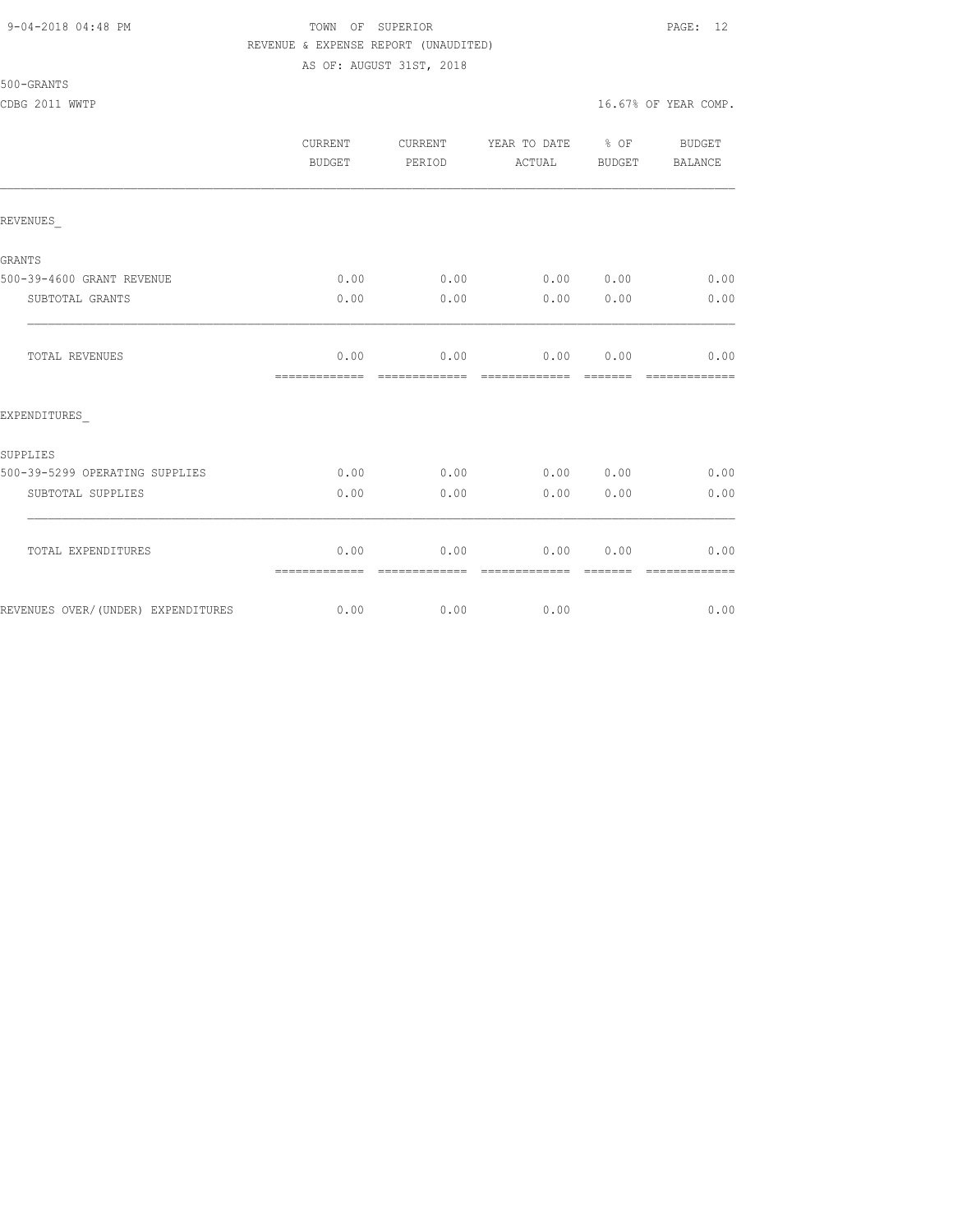#### 9-04-2018 04:48 PM TOWN OF SUPERIOR PAGE: 13 REVENUE & EXPENSE REPORT (UNAUDITED)

AS OF: AUGUST 31ST, 2018

|                                    | CURRENT<br>BUDGET     | CURRENT<br>PERIOD     | YEAR TO DATE % OF<br>ACTUAL | BUDGET          | BUDGET<br>BALANCE     |
|------------------------------------|-----------------------|-----------------------|-----------------------------|-----------------|-----------------------|
| REVENUES                           |                       |                       |                             |                 |                       |
| GRANTS                             |                       |                       |                             |                 |                       |
| 500-40-4600 GRANT REVENUE          | 0.00                  | 0.00                  | 0.00 0.00                   |                 | 0.00                  |
| SUBTOTAL GRANTS                    | 0.00                  | 0.00                  | 0.00                        | 0.00            | 0.00                  |
| <b>TOTAL REVENUES</b>              | 0.00<br>============= | 0.00<br>============= | 0.00<br>=============       | 0.00<br>------- | 0.00<br>------------- |
| EXPENDITURES                       |                       |                       |                             |                 |                       |
| SUPPLIES                           |                       |                       |                             |                 |                       |
| 500-40-5299 OPERATING EXPENSES     | 0.00                  | 0.00                  | 0.00 0.00                   |                 | 0.00                  |
| SUBTOTAL SUPPLIES                  | 0.00                  | 0.00                  | 0.00                        | 0.00            | 0.00                  |
| TOTAL EXPENDITURES                 | 0.00<br>============= | 0.00                  | 0.00                        | 0.00            | 0.00                  |
| REVENUES OVER/(UNDER) EXPENDITURES | 0.00                  | 0.00                  | 0.00                        |                 | 0.00                  |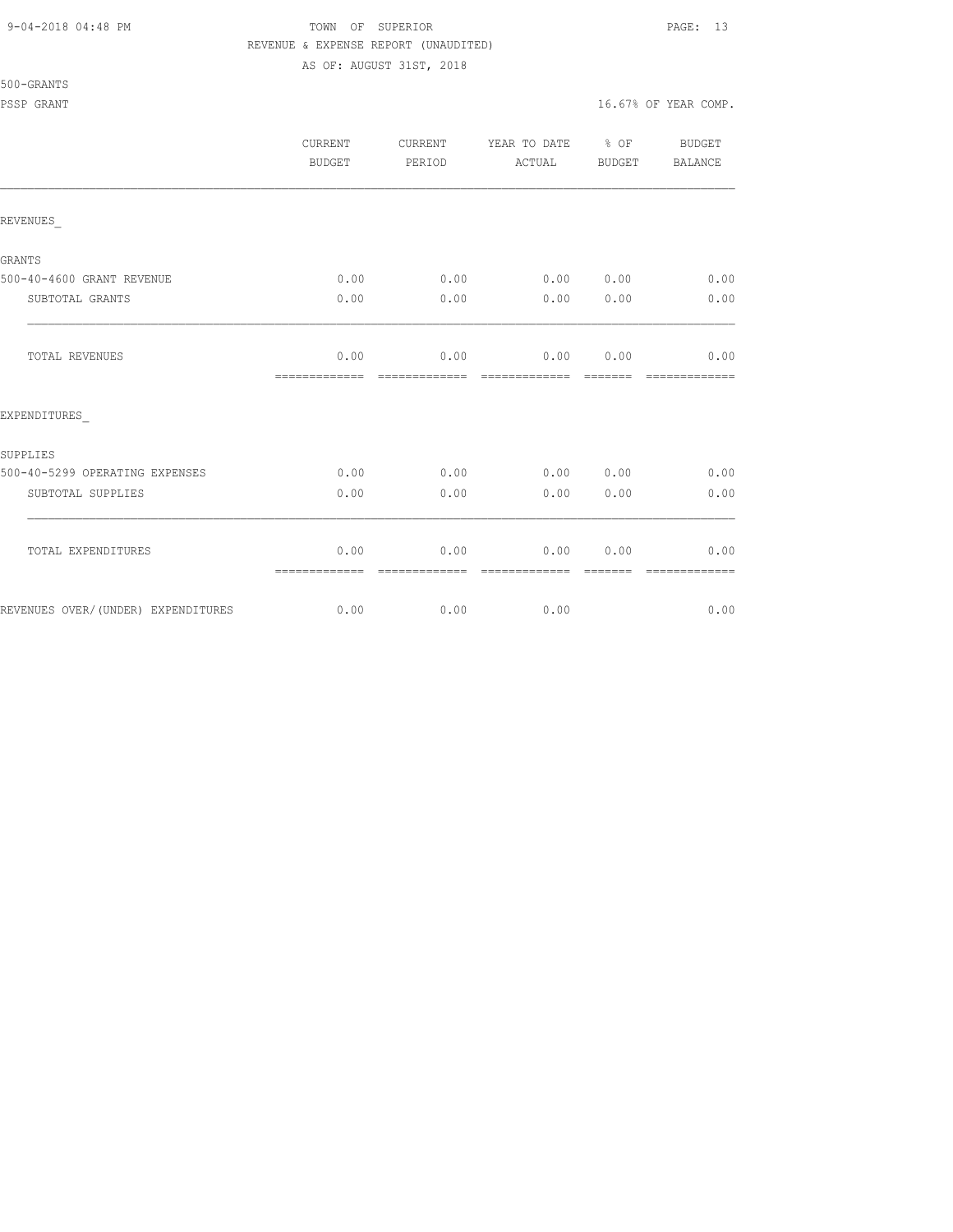## 9-04-2018 04:48 PM TOWN OF SUPERIOR PAGE: 14 REVENUE & EXPENSE REPORT (UNAUDITED) AS OF: AUGUST 31ST, 2018

500-GRANTS

|                                                                   | CURRENT<br><b>BUDGET</b> | <b>CURRENT</b><br>PERIOD | YEAR TO DATE<br>ACTUAL | % OF<br><b>BUDGET</b> | <b>BUDGET</b><br>BALANCE |
|-------------------------------------------------------------------|--------------------------|--------------------------|------------------------|-----------------------|--------------------------|
| REVENUES                                                          |                          |                          |                        |                       |                          |
|                                                                   |                          |                          |                        |                       |                          |
| GRANTS                                                            |                          |                          |                        |                       |                          |
| 500-41-4600 GRANT REVENUE-RCC EMRGNCY                             | 0.00                     | 0.00                     | 0.00                   | 0.00                  | 0.00                     |
| SUBTOTAL GRANTS                                                   | 0.00                     | 0.00                     | 0.00                   | 0.00                  | 0.00                     |
| TOTAL REVENUES                                                    | 0.00<br>-------------    | 0.00<br>-------------    | 0.00<br>-------------  | 0.00                  | 0.00<br>=============    |
| EXPENDITURES                                                      |                          |                          |                        |                       |                          |
| PERSONEL                                                          |                          |                          |                        |                       |                          |
| 500-41-5100 SALARIES                                              | 0.00                     | 0.00                     | 0.00                   | 0.00                  | 0.00                     |
| 500-41-5101 OVERTIME                                              | 0.00                     | 0.00                     | 0.00                   | 0.00                  | 0.00                     |
| 500-41-5151 F.I.C.A.                                              | 0.00                     | 0.00                     | 0.00                   | 0.00                  | 0.00                     |
| 500-41-5152 MEDICARE                                              | 0.00                     | 0.00                     | 0.00                   | 0.00                  | 0.00                     |
| 500-41-5153 STATE UNEMPLOYMENT INS                                | 0.00                     | 0.00                     | 0.00                   | 0.00                  | 0.00                     |
| 500-41-5154 WORKMENS COMPENSATION                                 | 0.00                     | 0.00                     | 0.00                   | 0.00                  | 0.00                     |
| 500-41-5160 A.P.S.R.S.                                            | 0.00                     | 0.00                     | 0.00                   | 0.00                  | 0.00                     |
| 500-41-5161 AZ STATE RETIREMENT                                   | 0.00                     | 0.00                     | 0.00                   | 0.00                  | 0.00                     |
| SUBTOTAL PERSONEL                                                 | 0.00                     | 0.00                     | 0.00                   | 0.00                  | 0.00                     |
| SUPPLIES                                                          |                          |                          |                        |                       |                          |
| 500-41-5299 OPERATING SUPPLIES-RCC EMRGN                          | 0.00                     | 0.00                     | 232.56                 | 0.00(                 | 232.56)                  |
| SUBTOTAL SUPPLIES                                                 | 0.00                     | 0.00                     | 232.56                 | $0.00$ (              | 232.56)                  |
| UTILITIES                                                         |                          |                          |                        |                       |                          |
| 500-41-5370 RADIO EQUIPMENT                                       | 0.00                     | 0.00                     | 0.00                   | 0.00                  | 0.00                     |
| SUBTOTAL UTILITIES                                                | 0.00                     | 0.00                     | 0.00                   | 0.00                  | 0.00                     |
| GENERAL BUSINESS EXPENSE                                          |                          |                          |                        |                       |                          |
| 500-41-5425 CONFERENCES & TRAINING                                | 0.00                     | 0.00                     | 1,037.00               | $0.00$ (              | 1,037.00                 |
| 500-41-5450 UNIFORM PURCHASE<br>SUBTOTAL GENERAL BUSINESS EXPENSE | 0.00<br>0.00             | 0.00<br>0.00             | 155.53<br>1,192.53     | $0.00$ (<br>$0.00$ (  | 155.53)<br>1, 192.53)    |
|                                                                   |                          |                          |                        |                       |                          |
| PROFESSIONAL SERVICES<br>500-41-5550 PROFESSIONAL SERVICES        | 0.00                     | 0.00                     | 0.00                   | 0.00                  | 0.00                     |
| 500-41-5555 HEALTH AND SAFETY                                     | 0.00                     | 0.00                     | 0.00                   | 0.00                  | 0.00                     |
| SUBTOTAL PROFESSIONAL SERVICES                                    | 0.00                     | 0.00                     | 0.00                   | 0.00                  | 0.00                     |
| REPAIR/MAINTENANCE                                                |                          |                          |                        |                       |                          |
| 500-41-5640 VEHICLE REPAIRS                                       | 0.00                     | 0.00                     | 0.00                   | 0.00                  | 0.00                     |
| 500-41-5642 TIRES AND TUBES                                       | 0.00                     | 0.00                     | 0.00                   | 0.00                  | 0.00                     |
| 500-41-5650 OTHER EQUIPMENT REPAIRS                               | 0.00                     | 0.00                     | 0.00                   | 0.00                  | 0.00                     |

SUBTOTAL REPAIR/MAINTENANCE 0.00 0.00 0.00 0.00 0.00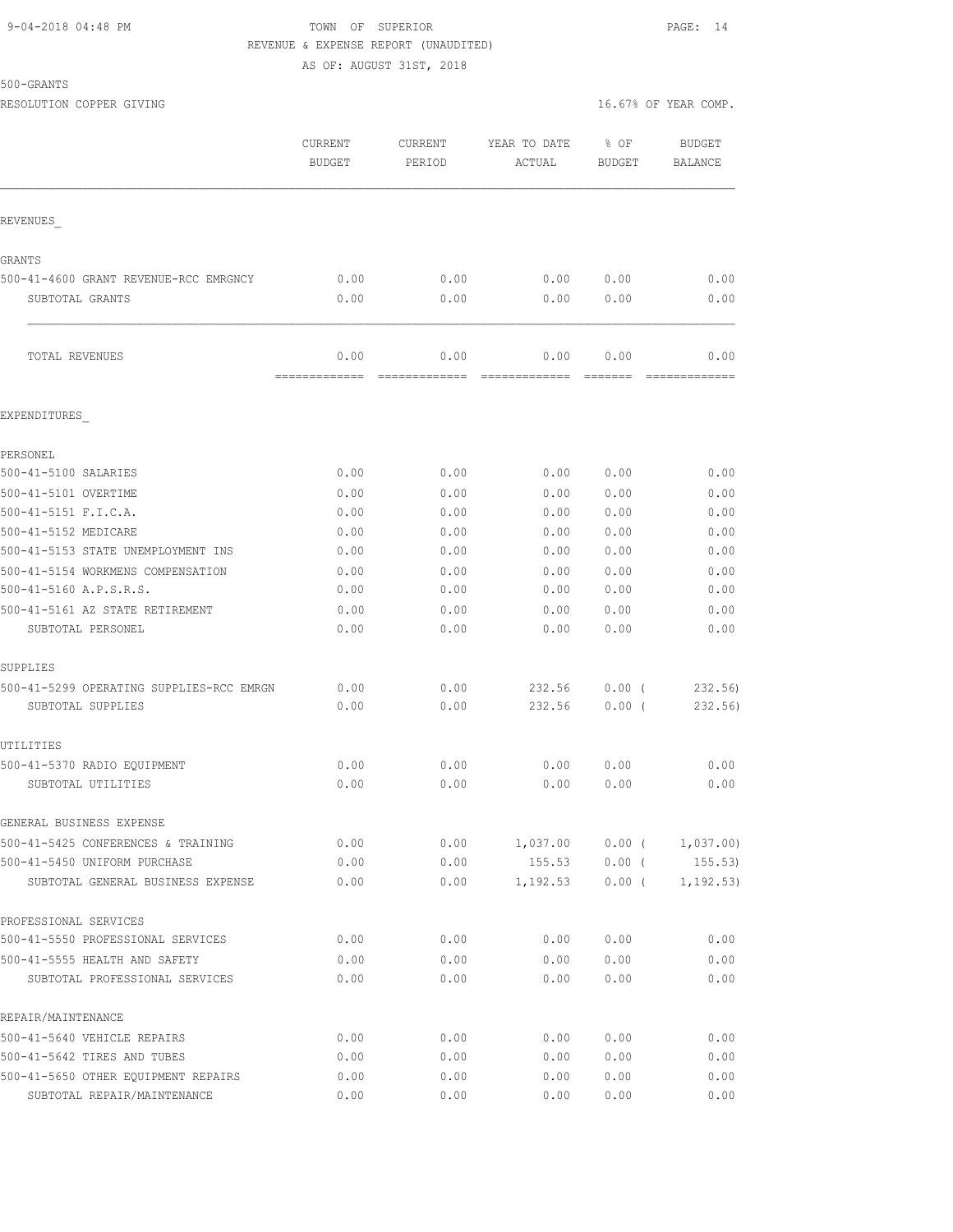## 9-04-2018 04:48 PM TOWN OF SUPERIOR PAGE: 15 REVENUE & EXPENSE REPORT (UNAUDITED) AS OF: AUGUST 31ST, 2018

500-GRANTS

RESOLUTION COPPER GIVING  $16.67$ % OF YEAR COMP.

|                                     | CURRENT<br>BUDGET | CURRENT<br>PERIOD | YEAR TO DATE<br>ACTUAL | % OF<br><b>BUDGET</b> | BUDGET<br><b>BALANCE</b> |
|-------------------------------------|-------------------|-------------------|------------------------|-----------------------|--------------------------|
|                                     |                   |                   |                        |                       |                          |
| CAPITAL OUTLAY                      |                   |                   |                        |                       |                          |
| 500-41-5740 MEDICAL EQUIPMENT       | 0.00              | 0.00              | 0.00                   | 0.00                  | 0.00                     |
| 500-41-5750 FIRE/PPE                | 0.00              | 0.00              | 0.00                   | 0.00                  | 0.00                     |
| 500-41-5780 SOFTWARE                | 0.00              | 0.00              | 0.00                   | 0.00                  | 0.00                     |
| SUBTOTAL CAPITAL OUTLAY             | 0.00              | 0.00              | 0.00                   | 0.00                  | 0.00                     |
| DEBT SERVICE                        |                   |                   |                        |                       |                          |
| 500-41-5999 CAPITAL OUTLAY          | 0.00              | 0.00              | 0.00                   | 0.00                  | 0.00                     |
| SUBTOTAL DEBT SERVICE               | 0.00              | 0.00              | 0.00                   | 0.00                  | 0.00                     |
| TOTAL EXPENDITURES                  | 0.00              | 0.00              | 1,425.09               | $0.00$ (              | 1,425.09)                |
|                                     |                   |                   |                        |                       |                          |
| REVENUES OVER/ (UNDER) EXPENDITURES | 0.00              | $0.00$ (          | 1,425.09               |                       | 1,425.09                 |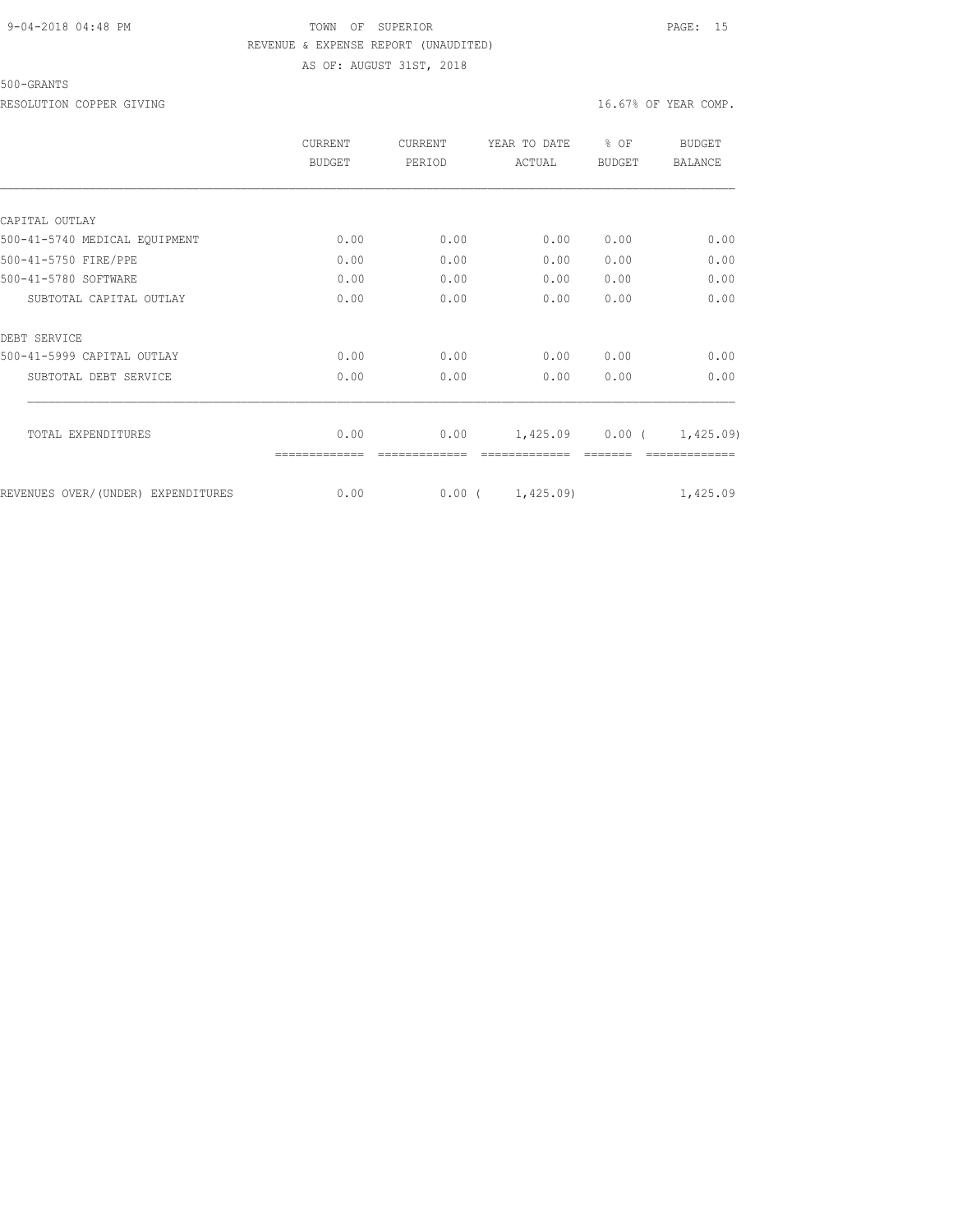#### 9-04-2018 04:48 PM TOWN OF SUPERIOR PAGE: 16 REVENUE & EXPENSE REPORT (UNAUDITED)

AS OF: AUGUST 31ST, 2018

| 500-GRANTS |  |
|------------|--|
|            |  |

|                                    | <b>CURRENT</b><br>BUDGET | <b>CURRENT</b><br>PERIOD | YEAR TO DATE<br>ACTUAL | % OF<br>BUDGET | <b>BUDGET</b><br><b>BALANCE</b> |
|------------------------------------|--------------------------|--------------------------|------------------------|----------------|---------------------------------|
| REVENUES                           |                          |                          |                        |                |                                 |
| GRANTS                             |                          |                          |                        |                |                                 |
| 500-42-4600 REVENUE                | 0.00                     | 0.00                     | 0.00 0.00              |                | 0.00                            |
| SUBTOTAL GRANTS                    | 0.00                     | 0.00                     | 0.00                   | 0.00           | 0.00                            |
| TOTAL REVENUES                     | 0.00<br>=============    | 0.00                     | 0.00                   | 0.00           | 0.00<br>-------------           |
| EXPENDITURES                       |                          |                          |                        |                |                                 |
| SUPPLIES                           |                          |                          |                        |                |                                 |
| 500-42-5299 OPERATING SUPPLIES     | 0.00                     | 0.00                     | 0.00                   | 0.00           | 0.00                            |
| SUBTOTAL SUPPLIES                  | 0.00                     | 0.00                     | 0.00                   | 0.00           | 0.00                            |
| TOTAL EXPENDITURES                 | 0.00<br>=============    | 0.00                     | 0.00                   | 0.00           | 0.00                            |
| REVENUES OVER/(UNDER) EXPENDITURES | 0.00                     | 0.00                     | 0.00                   |                | 0.00                            |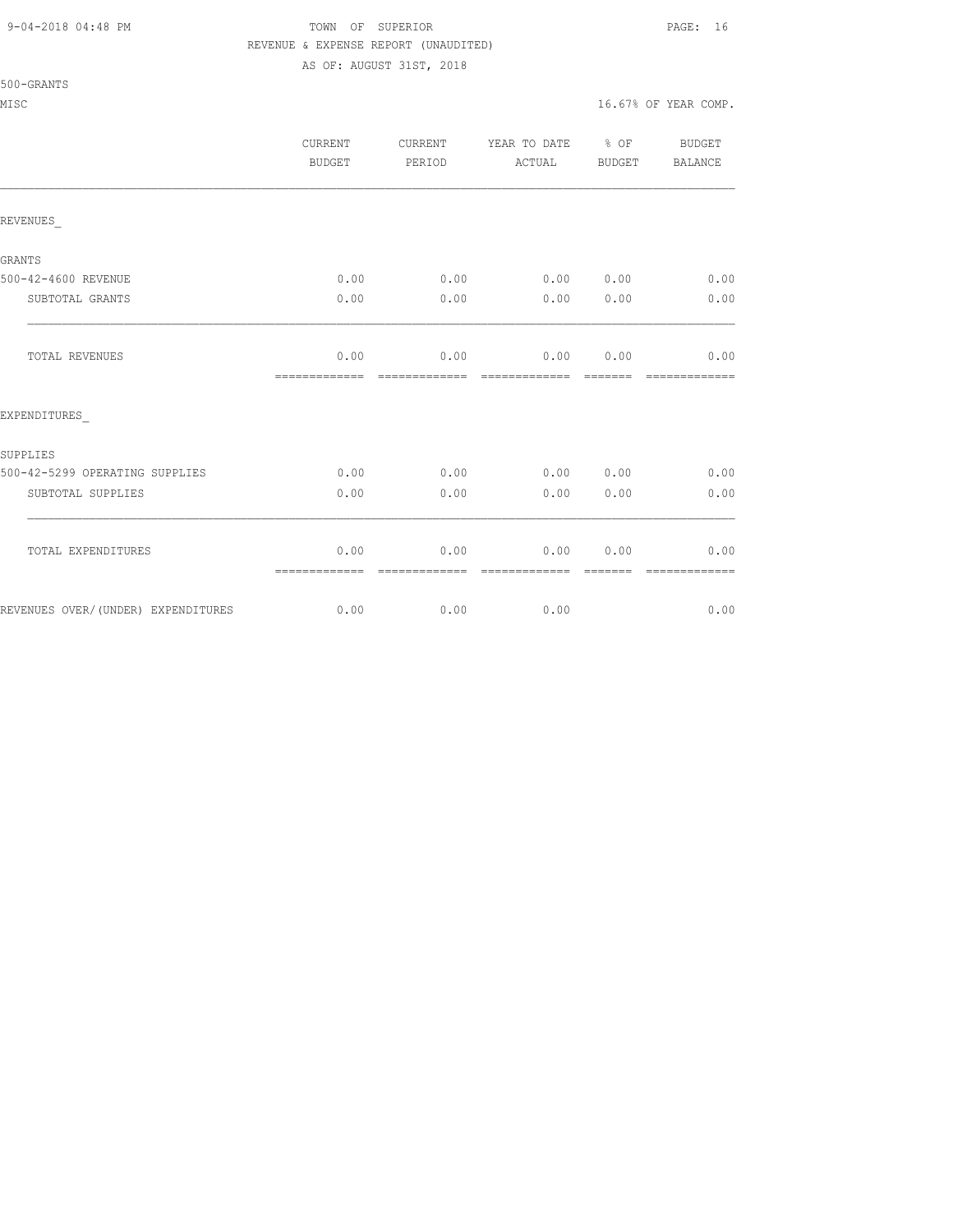## TOWN OF SUPERIOR **PAGE:** 17 REVENUE & EXPENSE REPORT (UNAUDITED)

AS OF: AUGUST 31ST, 2018

| )-GRANTS<br>500 |  |
|-----------------|--|
|-----------------|--|

|                                    | CURRENT<br><b>BUDGET</b> | <b>CURRENT</b><br>PERIOD  | YEAR TO DATE<br>ACTUAL                                                                                                                                                                                                                                                                                                                                                                                                                                                                              | % OF<br>BUDGET                                                                                                                                                                                                                                                                                                                                                                                                                                                                         | <b>BUDGET</b><br>BALANCE                                                                                                                                                                                                                                                                                                                                                                                                                                                                             |
|------------------------------------|--------------------------|---------------------------|-----------------------------------------------------------------------------------------------------------------------------------------------------------------------------------------------------------------------------------------------------------------------------------------------------------------------------------------------------------------------------------------------------------------------------------------------------------------------------------------------------|----------------------------------------------------------------------------------------------------------------------------------------------------------------------------------------------------------------------------------------------------------------------------------------------------------------------------------------------------------------------------------------------------------------------------------------------------------------------------------------|------------------------------------------------------------------------------------------------------------------------------------------------------------------------------------------------------------------------------------------------------------------------------------------------------------------------------------------------------------------------------------------------------------------------------------------------------------------------------------------------------|
| REVENUES                           |                          |                           |                                                                                                                                                                                                                                                                                                                                                                                                                                                                                                     |                                                                                                                                                                                                                                                                                                                                                                                                                                                                                        |                                                                                                                                                                                                                                                                                                                                                                                                                                                                                                      |
| <b>GRANTS</b>                      |                          |                           |                                                                                                                                                                                                                                                                                                                                                                                                                                                                                                     |                                                                                                                                                                                                                                                                                                                                                                                                                                                                                        |                                                                                                                                                                                                                                                                                                                                                                                                                                                                                                      |
| 500-45-4600 Airport Master Plan    | 0.00                     |                           | 7,860.30 13,368.40 0.00 ( 13,368.40)                                                                                                                                                                                                                                                                                                                                                                                                                                                                |                                                                                                                                                                                                                                                                                                                                                                                                                                                                                        |                                                                                                                                                                                                                                                                                                                                                                                                                                                                                                      |
| SUBTOTAL GRANTS                    | 0.00                     | 7,860.30                  | 13,368.40 0.00 ( 13,368.40)                                                                                                                                                                                                                                                                                                                                                                                                                                                                         |                                                                                                                                                                                                                                                                                                                                                                                                                                                                                        |                                                                                                                                                                                                                                                                                                                                                                                                                                                                                                      |
| <b>TOTAL REVENUES</b>              | 0.00<br>=============    |                           | 7,860.30 13,368.40 0.00 ( 13,368.40)                                                                                                                                                                                                                                                                                                                                                                                                                                                                | $\begin{array}{cccccccccc} \multicolumn{2}{c}{} & \multicolumn{2}{c}{} & \multicolumn{2}{c}{} & \multicolumn{2}{c}{} & \multicolumn{2}{c}{} & \multicolumn{2}{c}{} & \multicolumn{2}{c}{} & \multicolumn{2}{c}{} & \multicolumn{2}{c}{} & \multicolumn{2}{c}{} & \multicolumn{2}{c}{} & \multicolumn{2}{c}{} & \multicolumn{2}{c}{} & \multicolumn{2}{c}{} & \multicolumn{2}{c}{} & \multicolumn{2}{c}{} & \multicolumn{2}{c}{} & \multicolumn{2}{c}{} & \multicolumn{2}{c}{} & \mult$ | --------------                                                                                                                                                                                                                                                                                                                                                                                                                                                                                       |
| EXPENDITURES                       |                          |                           |                                                                                                                                                                                                                                                                                                                                                                                                                                                                                                     |                                                                                                                                                                                                                                                                                                                                                                                                                                                                                        |                                                                                                                                                                                                                                                                                                                                                                                                                                                                                                      |
| SUPPLIES                           |                          |                           |                                                                                                                                                                                                                                                                                                                                                                                                                                                                                                     |                                                                                                                                                                                                                                                                                                                                                                                                                                                                                        |                                                                                                                                                                                                                                                                                                                                                                                                                                                                                                      |
| 500-45-5299 AIRPORT MASTER PLAN    | 0.00                     |                           | $1,628.00$ $14,050.00$ $0.00$ ( $14,050.00$ )                                                                                                                                                                                                                                                                                                                                                                                                                                                       |                                                                                                                                                                                                                                                                                                                                                                                                                                                                                        |                                                                                                                                                                                                                                                                                                                                                                                                                                                                                                      |
| SUBTOTAL SUPPLIES                  | 0.00                     | 1,628.00                  | 14,050.00                                                                                                                                                                                                                                                                                                                                                                                                                                                                                           | 0.00(                                                                                                                                                                                                                                                                                                                                                                                                                                                                                  | 14,050.00)                                                                                                                                                                                                                                                                                                                                                                                                                                                                                           |
| TOTAL EXPENDITURES                 | 0.00<br>=============    | 1,628.00<br>============= | $14,050.00$ 0.00 (<br>$\begin{array}{cccccc} \multicolumn{2}{c}{{\color{red}c}} & \multicolumn{2}{c}{{\color{red}c}} & \multicolumn{2}{c}{{\color{red}c}} & \multicolumn{2}{c}{{\color{red}c}} & \multicolumn{2}{c}{{\color{red}c}} & \multicolumn{2}{c}{{\color{red}c}} & \multicolumn{2}{c}{{\color{red}c}} & \multicolumn{2}{c}{{\color{red}c}} & \multicolumn{2}{c}{{\color{red}c}} & \multicolumn{2}{c}{{\color{red}c}} & \multicolumn{2}{c}{{\color{red}c}} & \multicolumn{2}{c}{{\color{red$ |                                                                                                                                                                                                                                                                                                                                                                                                                                                                                        | 14,050.00)<br>$\begin{array}{cccccccccccccc} \multicolumn{2}{c}{} & \multicolumn{2}{c}{} & \multicolumn{2}{c}{} & \multicolumn{2}{c}{} & \multicolumn{2}{c}{} & \multicolumn{2}{c}{} & \multicolumn{2}{c}{} & \multicolumn{2}{c}{} & \multicolumn{2}{c}{} & \multicolumn{2}{c}{} & \multicolumn{2}{c}{} & \multicolumn{2}{c}{} & \multicolumn{2}{c}{} & \multicolumn{2}{c}{} & \multicolumn{2}{c}{} & \multicolumn{2}{c}{} & \multicolumn{2}{c}{} & \multicolumn{2}{c}{} & \multicolumn{2}{c}{} & \$ |
| REVENUES OVER/(UNDER) EXPENDITURES | 0.00                     |                           | $6, 232.30$ ( 681.60)                                                                                                                                                                                                                                                                                                                                                                                                                                                                               |                                                                                                                                                                                                                                                                                                                                                                                                                                                                                        | 681.60                                                                                                                                                                                                                                                                                                                                                                                                                                                                                               |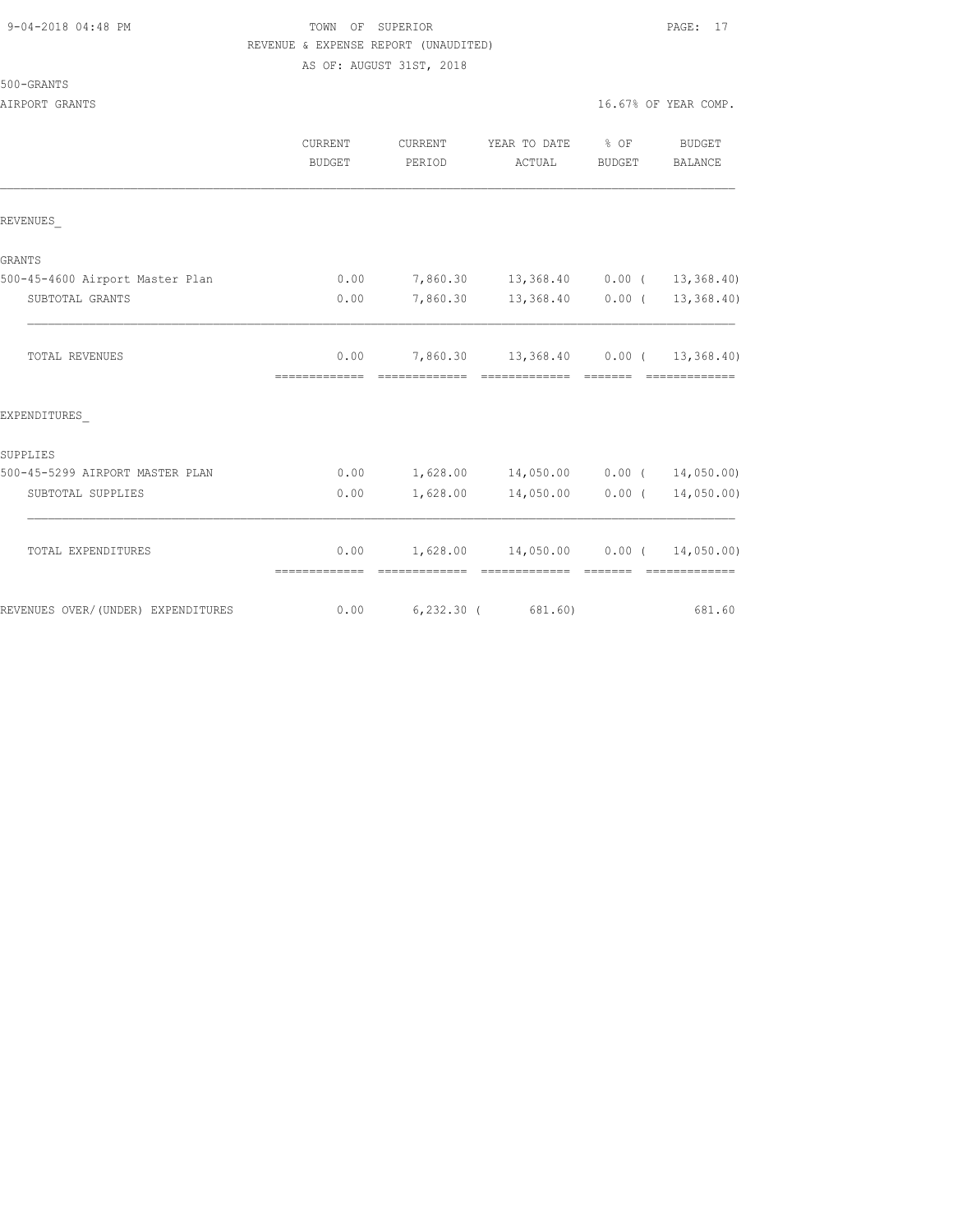## 9-04-2018 04:48 PM TOWN OF SUPERIOR PAGE: 18 REVENUE & EXPENSE REPORT (UNAUDITED) AS OF: AUGUST 31ST, 2018

## 500-GRANTS

|                                    | CURRENT<br><b>BUDGET</b> | CURRENT<br>PERIOD      | YEAR TO DATE % OF BUDGET<br>ACTUAL | BUDGET   | <b>BALANCE</b>                                                                                                                                                                                                                                                                                                                                                                                                                                                                                 |
|------------------------------------|--------------------------|------------------------|------------------------------------|----------|------------------------------------------------------------------------------------------------------------------------------------------------------------------------------------------------------------------------------------------------------------------------------------------------------------------------------------------------------------------------------------------------------------------------------------------------------------------------------------------------|
| REVENUES                           |                          |                        |                                    |          |                                                                                                                                                                                                                                                                                                                                                                                                                                                                                                |
| <b>GRANTS</b>                      |                          |                        |                                    |          |                                                                                                                                                                                                                                                                                                                                                                                                                                                                                                |
| 500-46-4600 FIRE TRUCK RESTORATION | 0.00                     | 0.00                   | 0.00 0.00                          |          | 0.00                                                                                                                                                                                                                                                                                                                                                                                                                                                                                           |
| SUBTOTAL GRANTS                    | 0.00                     | 0.00                   | $0.00$ $0.00$                      |          | 0.00                                                                                                                                                                                                                                                                                                                                                                                                                                                                                           |
| TOTAL REVENUES                     | 0.00                     |                        | $0.00$ $0.00$ $0.00$ $0.00$        |          | 0.00<br>$\begin{array}{cccccccccc} \multicolumn{2}{c}{} & \multicolumn{2}{c}{} & \multicolumn{2}{c}{} & \multicolumn{2}{c}{} & \multicolumn{2}{c}{} & \multicolumn{2}{c}{} & \multicolumn{2}{c}{} & \multicolumn{2}{c}{} & \multicolumn{2}{c}{} & \multicolumn{2}{c}{} & \multicolumn{2}{c}{} & \multicolumn{2}{c}{} & \multicolumn{2}{c}{} & \multicolumn{2}{c}{} & \multicolumn{2}{c}{} & \multicolumn{2}{c}{} & \multicolumn{2}{c}{} & \multicolumn{2}{c}{} & \multicolumn{2}{c}{} & \mult$ |
| EXPENDITURES                       |                          |                        |                                    |          |                                                                                                                                                                                                                                                                                                                                                                                                                                                                                                |
| SUPPLIES                           |                          |                        |                                    |          |                                                                                                                                                                                                                                                                                                                                                                                                                                                                                                |
| 500-46-5299 FIRE TRUCK RESTORATION | 0.00                     | 0.00                   | 0.00 0.00                          |          | 0.00                                                                                                                                                                                                                                                                                                                                                                                                                                                                                           |
| SUBTOTAL SUPPLIES                  | 0.00                     | 0.00                   | 0.00                               | 0.00     | 0.00                                                                                                                                                                                                                                                                                                                                                                                                                                                                                           |
| TOTAL EXPENDITURES                 | 0.00<br>-------------    | 0.00<br>-------------- | $0.00$ $0.00$<br>==============    | -------- | 0.00<br>$\begin{array}{cccccccccccccc} \multicolumn{2}{c}{} & \multicolumn{2}{c}{} & \multicolumn{2}{c}{} & \multicolumn{2}{c}{} & \multicolumn{2}{c}{} & \multicolumn{2}{c}{} & \multicolumn{2}{c}{} & \multicolumn{2}{c}{} & \multicolumn{2}{c}{} & \multicolumn{2}{c}{} & \multicolumn{2}{c}{} & \multicolumn{2}{c}{} & \multicolumn{2}{c}{} & \multicolumn{2}{c}{} & \multicolumn{2}{c}{} & \multicolumn{2}{c}{} & \multicolumn{2}{c}{} & \multicolumn{2}{c}{} & \multicolumn{2}{c}{} & \$ |
| REVENUES OVER/(UNDER) EXPENDITURES |                          | $0.00$ 0.00            | 0.00                               |          | 0.00                                                                                                                                                                                                                                                                                                                                                                                                                                                                                           |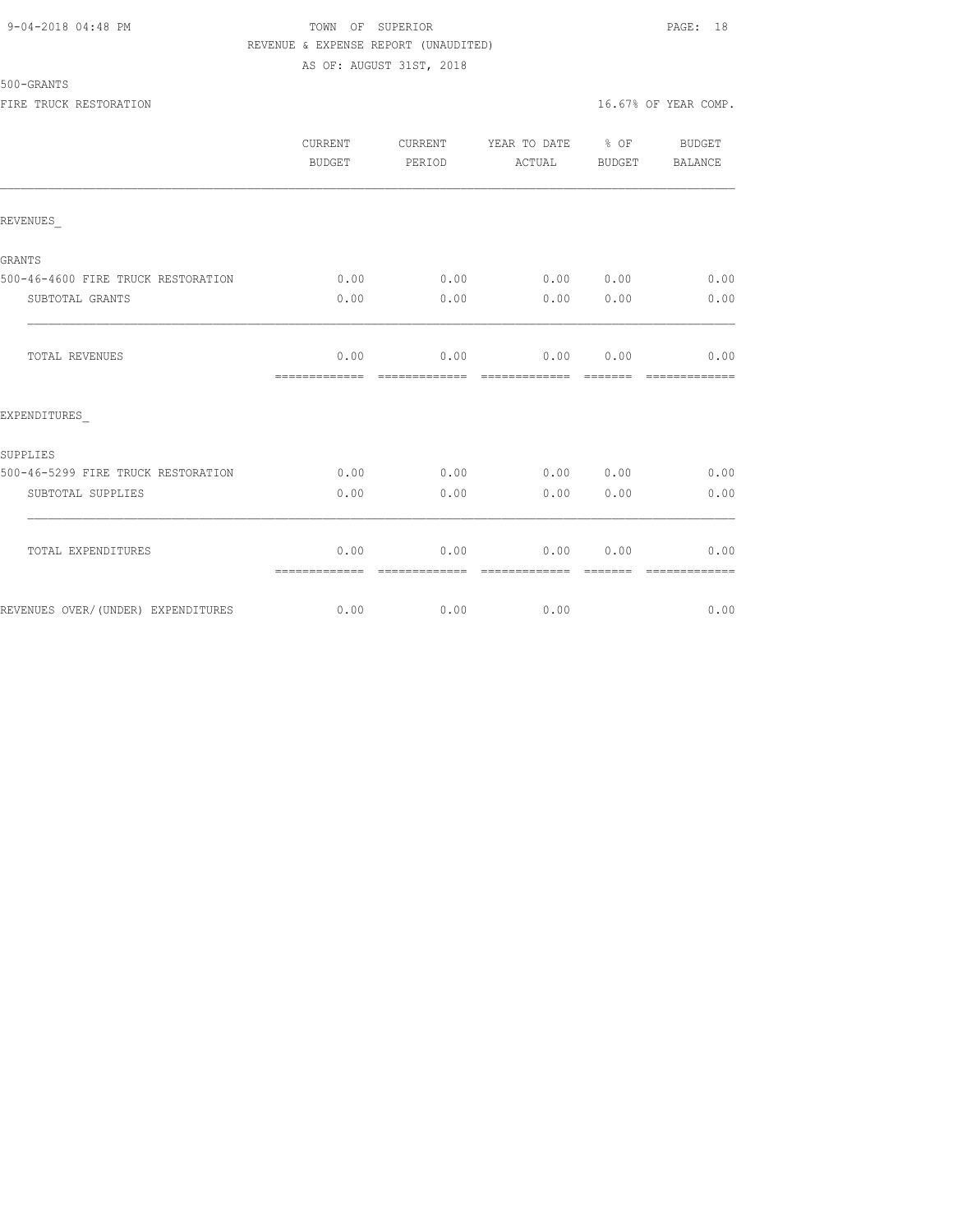## 9-04-2018 04:48 PM TOWN OF SUPERIOR PAGE: 19 REVENUE & EXPENSE REPORT (UNAUDITED) AS OF: AUGUST 31ST, 2018

# 500-GRANTS

ATH OF JULY 16.67% OF YEAR COMP.

|                                     | CURRENT<br>BUDGET     | CURRENT<br>PERIOD     | YEAR TO DATE % OF<br>ACTUAL    | BUDGET   | BUDGET<br>BALANCE     |
|-------------------------------------|-----------------------|-----------------------|--------------------------------|----------|-----------------------|
| REVENUES                            |                       |                       |                                |          |                       |
| <b>GRANTS</b>                       |                       |                       |                                |          |                       |
| 500-47-4600 FOURTH OF JULY REVENUE  | 0.00                  | 0.00                  | 0.00 0.00                      |          | 0.00                  |
| SUBTOTAL GRANTS                     | 0.00                  | 0.00                  | 0.00                           | 0.00     | 0.00                  |
| <b>TOTAL REVENUES</b>               | 0.00<br>============= | 0.00<br>------------- | $0.00$ $0.00$<br>============= | -------- | 0.00<br>------------- |
| EXPENDITURES                        |                       |                       |                                |          |                       |
| SUPPLIES                            |                       |                       |                                |          |                       |
| 500-47-5299 FOURTH OF JULY EXPENSES | 0.00                  | 0.00                  | 0.00                           | 0.00     | 0.00                  |
| SUBTOTAL SUPPLIES                   | 0.00                  | 0.00                  | 0.00                           | 0.00     | 0.00                  |
| TOTAL EXPENDITURES                  | 0.00<br>============= | 0.00                  | 0.00                           | 0.00     | 0.00                  |
| REVENUES OVER/(UNDER) EXPENDITURES  | 0.00                  | 0.00                  | 0.00                           |          | 0.00                  |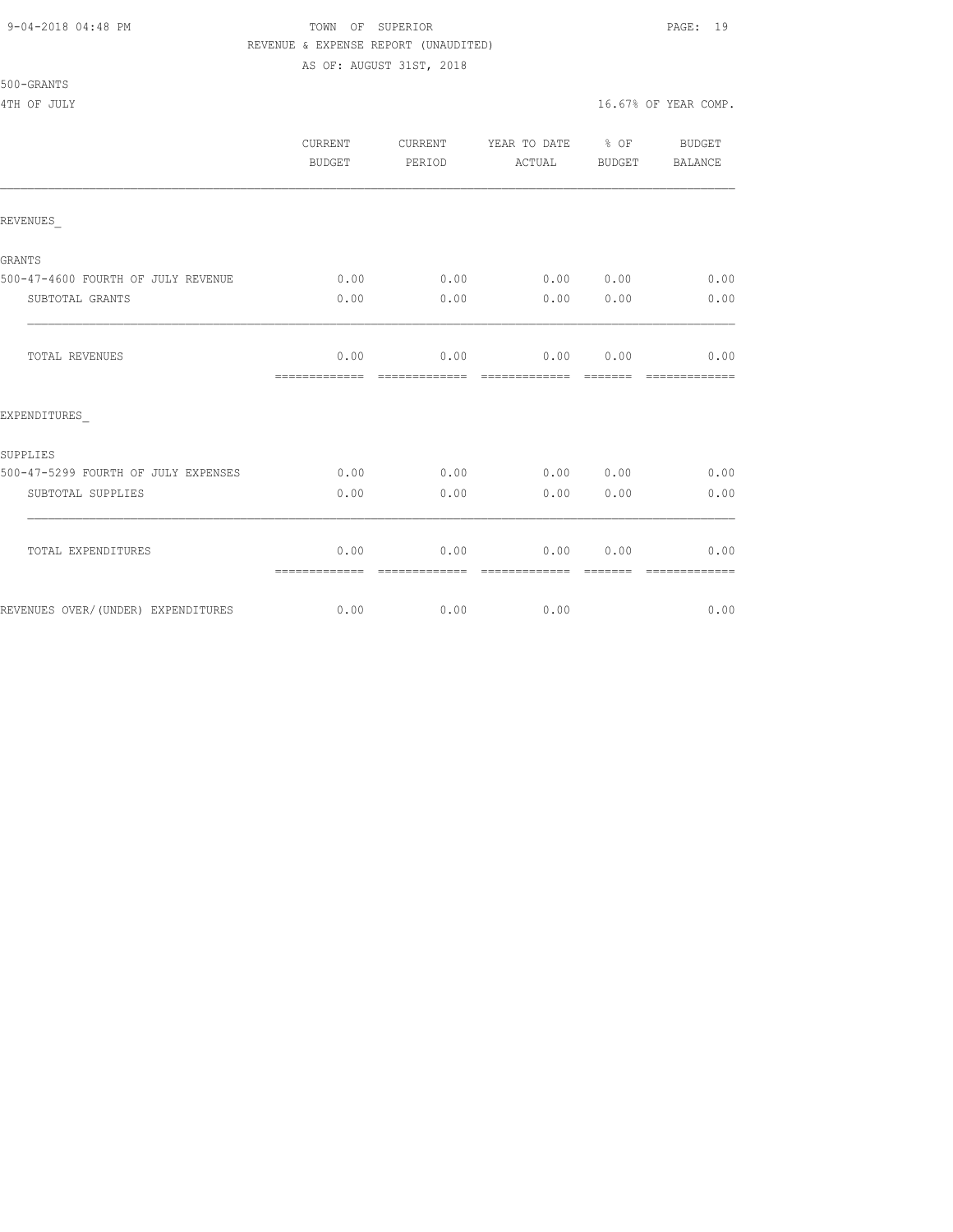## 9-04-2018 04:48 PM TOWN OF SUPERIOR PAGE: 20 REVENUE & EXPENSE REPORT (UNAUDITED) AS OF: AUGUST 31ST, 2018

## 500-GRANTS

FIREHOUSE SUBS CONTRIBUTI **16.67%** OF YEAR COMP.

|                                       | <b>CURRENT</b><br>BUDGET | CURRENT<br>PERIOD     | YEAR TO DATE % OF<br>ACTUAL | BUDGET   | BUDGET<br>BALANCE     |
|---------------------------------------|--------------------------|-----------------------|-----------------------------|----------|-----------------------|
| REVENUES                              |                          |                       |                             |          |                       |
| GRANTS                                |                          |                       |                             |          |                       |
| 500-48-4600 FIRE DEPT GRANT REVENUE   | 0.00                     | 0.00                  | 0.00 0.00                   |          | 0.00                  |
| SUBTOTAL GRANTS                       | 0.00                     | 0.00                  | 0.00                        | 0.00     | 0.00                  |
| TOTAL REVENUES                        | 0.00<br>-------------    | 0.00<br>============= | 0.00 0.00<br>-------------  | -------- | 0.00<br>============= |
| EXPENDITURES                          |                          |                       |                             |          |                       |
| SUPPLIES                              |                          |                       |                             |          |                       |
| 500-48-5299 FIRE DEPT - GRANT EXPENSE | 0.00                     | 0.00                  | 0.00 0.00                   |          | 0.00                  |
| SUBTOTAL SUPPLIES                     | 0.00                     | 0.00                  | 0.00                        | 0.00     | 0.00                  |
| TOTAL EXPENDITURES                    | 0.00<br>=============    | 0.00<br>============= | 0.00<br>=============       | 0.00     | 0.00                  |
| REVENUES OVER/(UNDER) EXPENDITURES    | 0.00                     | 0.00                  | 0.00                        |          | 0.00                  |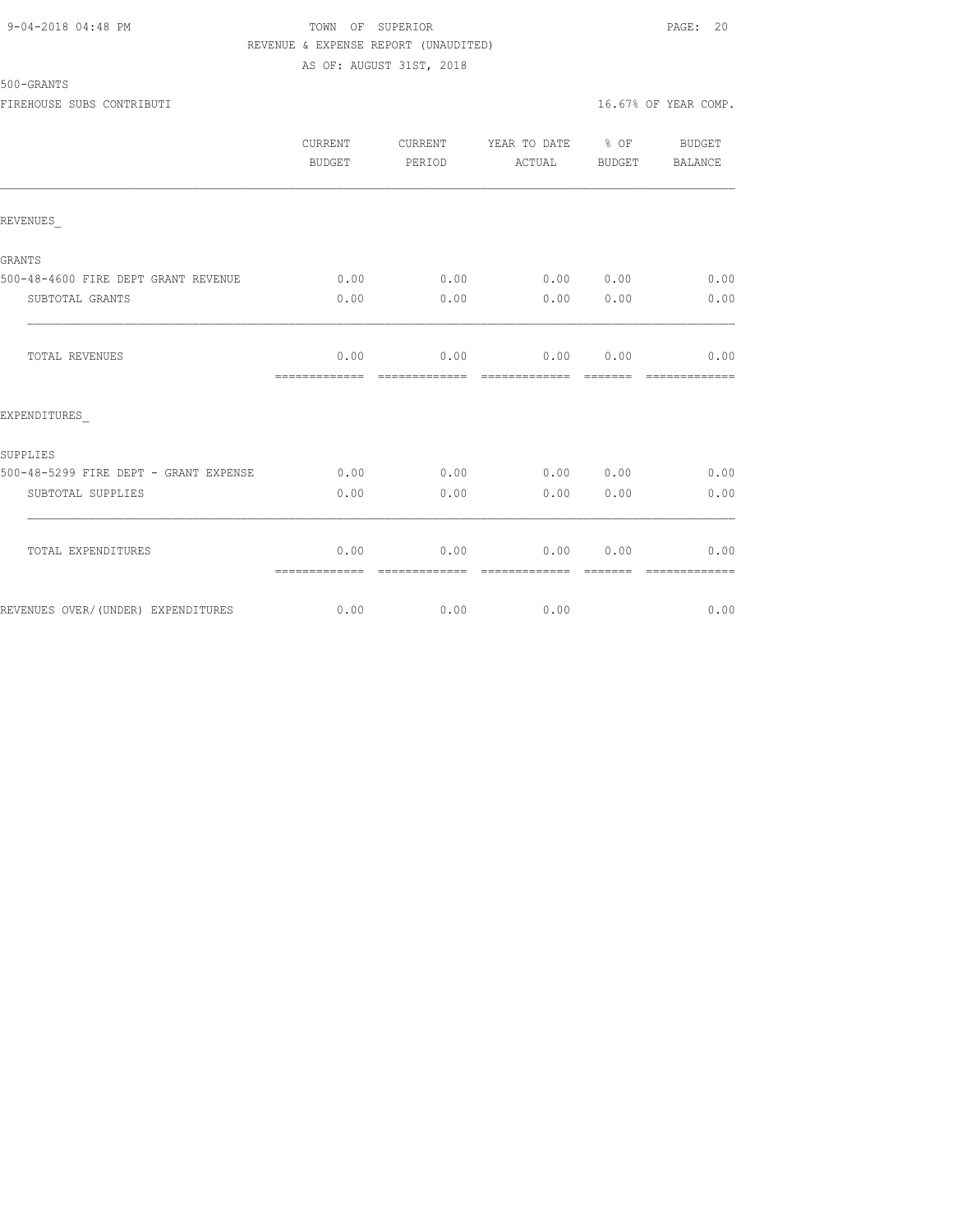## 9-04-2018 04:48 PM TOWN OF SUPERIOR PAGE: 21 REVENUE & EXPENSE REPORT (UNAUDITED)

AS OF: AUGUST 31ST, 2018

| )-GRANTS<br>500 |  |
|-----------------|--|
|-----------------|--|

ECONOMIC DEVELOPMENT **EXECUTE A EXECUTE A EXECUTE A EXECUTE A EXECUTE A 16.67% OF YEAR COMP.** 

|                                      | CURRENT<br>BUDGET     | <b>CURRENT</b><br>PERIOD         | YEAR TO DATE<br>ACTUAL        | $\frac{1}{6}$ OF<br>BUDGET                                                                                                                                                                                                                                                                                                                                                                                                                                                                   | BUDGET<br>BALANCE           |
|--------------------------------------|-----------------------|----------------------------------|-------------------------------|----------------------------------------------------------------------------------------------------------------------------------------------------------------------------------------------------------------------------------------------------------------------------------------------------------------------------------------------------------------------------------------------------------------------------------------------------------------------------------------------|-----------------------------|
| REVENUES                             |                       |                                  |                               |                                                                                                                                                                                                                                                                                                                                                                                                                                                                                              |                             |
| GRANTS                               |                       |                                  |                               |                                                                                                                                                                                                                                                                                                                                                                                                                                                                                              |                             |
| 500-49-4600 ECONOMIC DEVELOP PROJECT | 0.00                  | 0.00                             | 0.00                          | 0.00                                                                                                                                                                                                                                                                                                                                                                                                                                                                                         | 0.00                        |
| SUBTOTAL GRANTS                      | 0.00                  | 0.00                             | 0.00                          | 0.00                                                                                                                                                                                                                                                                                                                                                                                                                                                                                         | 0.00                        |
| TOTAL REVENUES                       | 0.00<br>------------- | 0.00<br>=============            | 0.00                          | 0.00<br>$\begin{array}{cccccc} \multicolumn{2}{c}{} & \multicolumn{2}{c}{} & \multicolumn{2}{c}{} & \multicolumn{2}{c}{} & \multicolumn{2}{c}{} & \multicolumn{2}{c}{} & \multicolumn{2}{c}{} & \multicolumn{2}{c}{} & \multicolumn{2}{c}{} & \multicolumn{2}{c}{} & \multicolumn{2}{c}{} & \multicolumn{2}{c}{} & \multicolumn{2}{c}{} & \multicolumn{2}{c}{} & \multicolumn{2}{c}{} & \multicolumn{2}{c}{} & \multicolumn{2}{c}{} & \multicolumn{2}{c}{} & \multicolumn{2}{c}{} & \multic$ | 0.00<br>=============       |
| EXPENDITURES                         |                       |                                  |                               |                                                                                                                                                                                                                                                                                                                                                                                                                                                                                              |                             |
| SUPPLIES                             |                       |                                  |                               |                                                                                                                                                                                                                                                                                                                                                                                                                                                                                              |                             |
| 500-49-5299 ED EXPENDITURES          | 0.00                  |                                  | 15,000.00  15,000.00  0.00  ( |                                                                                                                                                                                                                                                                                                                                                                                                                                                                                              | 15,000.00)                  |
| SUBTOTAL SUPPLIES                    | 0.00                  | 15,000.00                        | 15,000.00                     | $0.00$ (                                                                                                                                                                                                                                                                                                                                                                                                                                                                                     | 15,000.00)                  |
| TOTAL EXPENDITURES                   | 0.00<br>============= |                                  | 15,000.00 15,000.00           | 0.00(                                                                                                                                                                                                                                                                                                                                                                                                                                                                                        | 15,000.00)<br>------------- |
| REVENUES OVER/(UNDER) EXPENDITURES   |                       | $0.00$ ( 15,000.00) ( 15,000.00) |                               |                                                                                                                                                                                                                                                                                                                                                                                                                                                                                              | 15,000.00                   |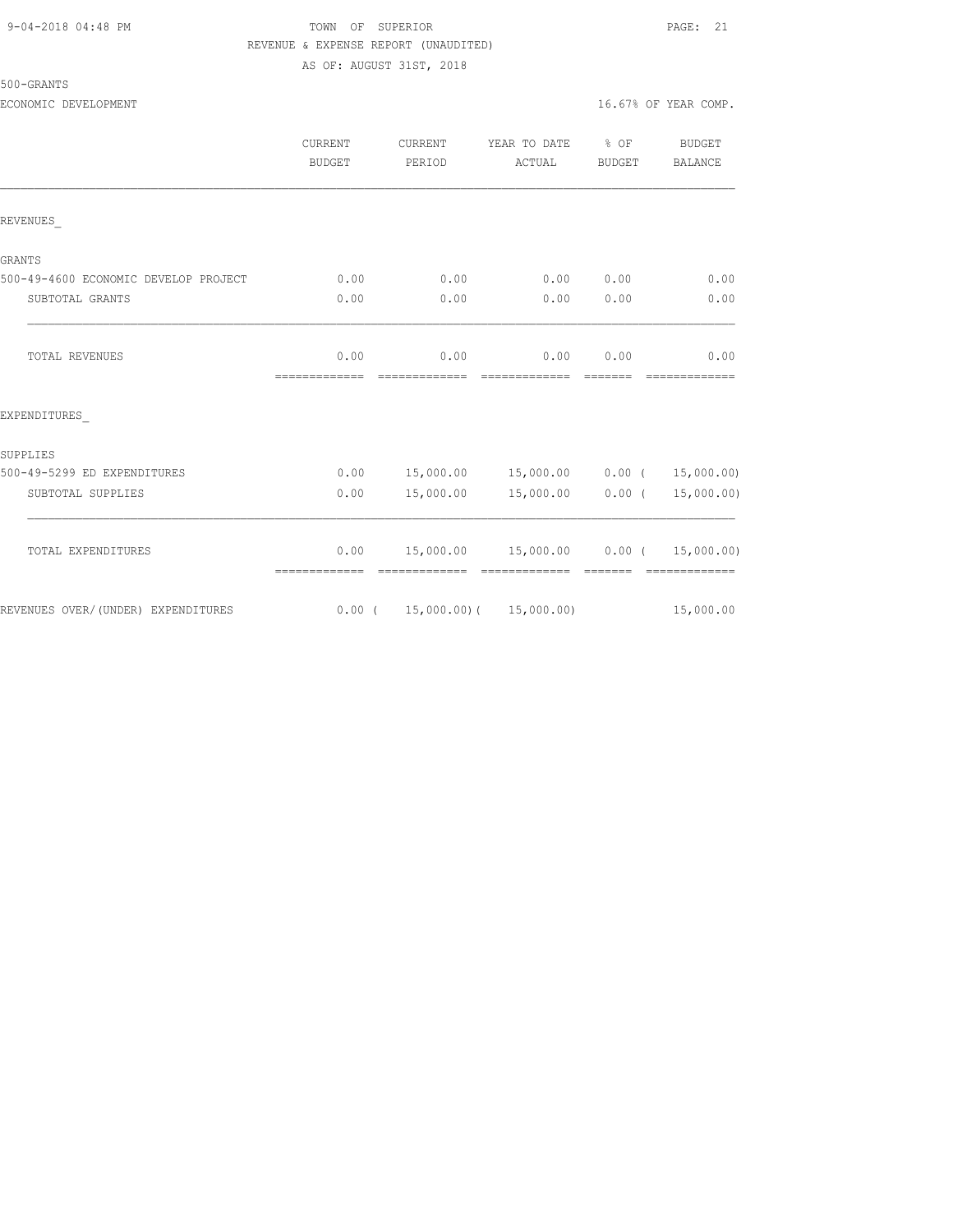## 9-04-2018 04:48 PM TOWN OF SUPERIOR PAGE: 22 REVENUE & EXPENSE REPORT (UNAUDITED)

AS OF: AUGUST 31ST, 2018

|                                    | <b>CURRENT</b><br><b>BUDGET</b> | CURRENT<br>PERIOD     | YEAR TO DATE<br>ACTUAL     | % OF<br>BUDGET | <b>BUDGET</b><br>BALANCE |
|------------------------------------|---------------------------------|-----------------------|----------------------------|----------------|--------------------------|
| REVENUES                           |                                 |                       |                            |                |                          |
|                                    |                                 |                       |                            |                |                          |
| GRANTS                             |                                 |                       |                            |                |                          |
| 500-99-4600 GRANT REVENUE          | 0.00                            | 0.00                  | 0.00 0.00                  |                | 0.00                     |
| SUBTOTAL GRANTS                    | 0.00                            | 0.00                  | 0.00                       | 0.00           | 0.00                     |
| TOTAL REVENUES                     | 0.00<br>=============           | 0.00<br>============= | 0.00 0.00<br>============= |                | 0.00<br>=============    |
| EXPENDITURES                       |                                 |                       |                            |                |                          |
| SUPPLIES                           |                                 |                       |                            |                |                          |
| 500-99-5299 OPERATING SUPPLIES     | 0.00                            | 0.00                  | 0.00                       | 0.00           | 0.00                     |
| SUBTOTAL SUPPLIES                  | 0.00                            | 0.00                  | 0.00                       | 0.00           | 0.00                     |
| TOTAL EXPENDITURES                 | 0.00                            | 0.00                  | 0.00                       | 0.00           | 0.00                     |
|                                    | =============                   | -------------         | --------------             | -------        | -------------            |
| REVENUES OVER/(UNDER) EXPENDITURES | 0.00                            | 0.00                  | 0.00                       |                | 0.00                     |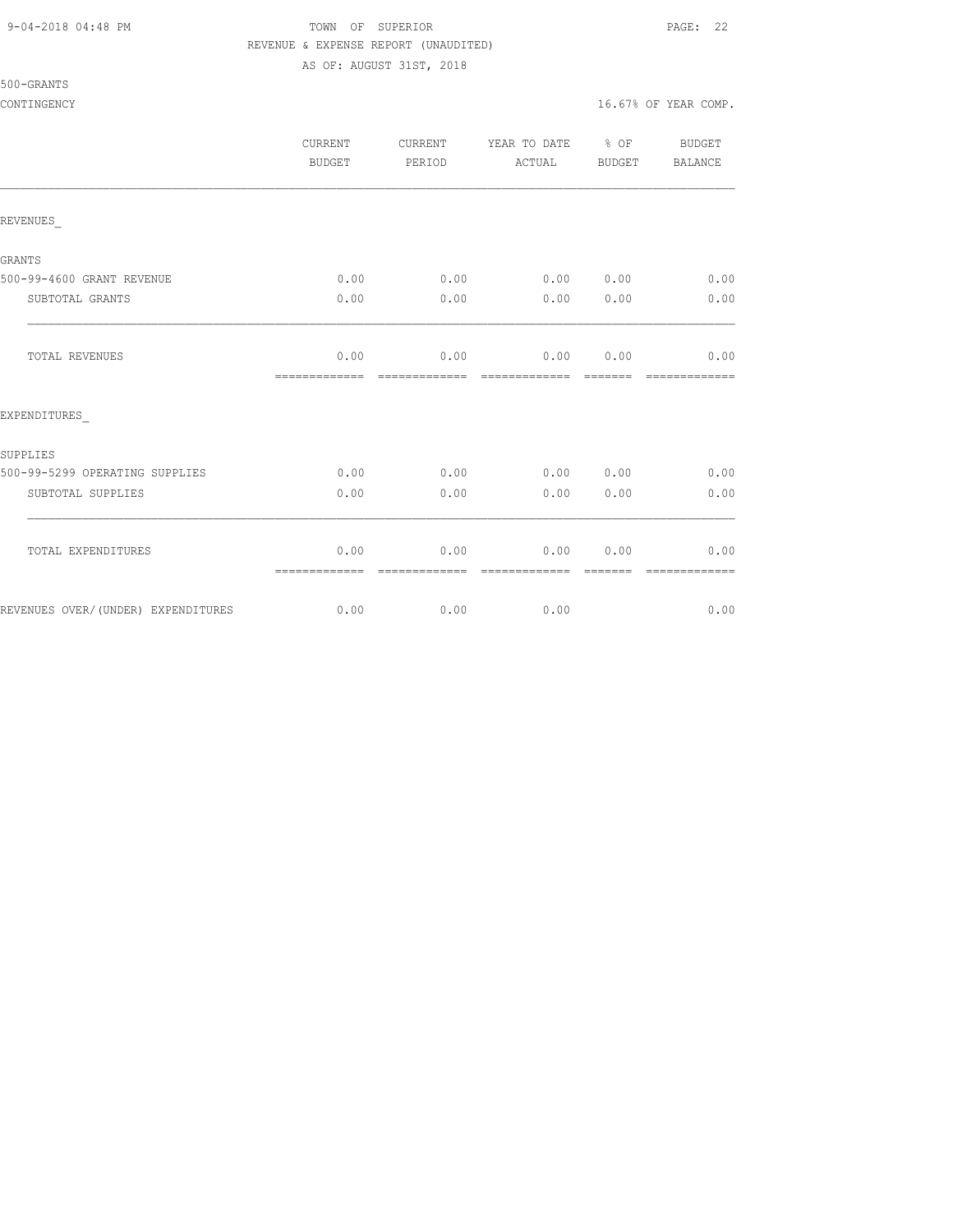500-GRANTS

## 9-04-2018 04:48 PM TOWN OF SUPERIOR PAGE: 23 REVENUE & EXPENSE REPORT (UNAUDITED) AS OF: AUGUST 31ST, 2018

|                                    | CURRENT       | CURRENT   | YEAR TO DATE | % OF   | BUDGET         |
|------------------------------------|---------------|-----------|--------------|--------|----------------|
|                                    | <b>BUDGET</b> | PERIOD    | ACTUAL       | BUDGET | <b>BALANCE</b> |
| FUND TOTAL REVENUES                | 2,495,940.00  | 9,560.30  | 34, 332.40   | 1.38   | 2,461,607.60   |
| FUND TOTAL EXPENDITURES            | 2,495,940.00  | 16,628.00 | 50,389.09    | 2.02   | 2,445,550.91   |
| REVENUES OVER/(UNDER) EXPENDITURES | $0.00$ (      | 7,067,70( | 16,056.69    |        | 16,056.69      |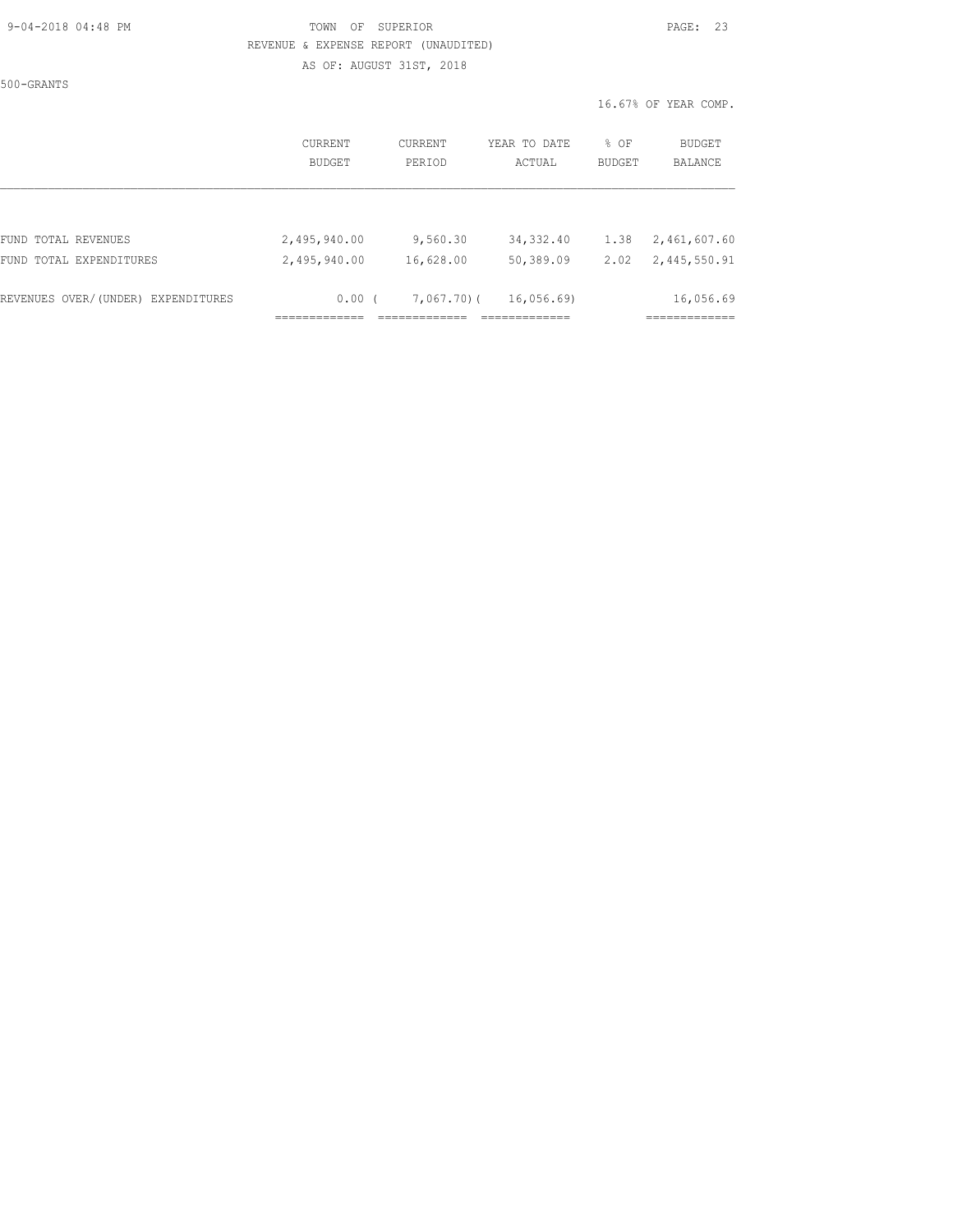| 9-04-2018 04:48 PM |  |
|--------------------|--|

## TOWN OF SUPERIOR **PAGE:** 1 REVENUE & EXPENSE REPORT (UNAUDITED) AS OF: AUGUST 31ST, 2018

# 510-Emergency Services

## NON-DEPARTMENTAL 16.67% OF YEAR COMP.

|                                    | CURRENT<br><b>BUDGET</b> | CURRENT<br>PERIOD | YEAR TO DATE<br>ACTUAL | % OF<br><b>BUDGET</b> | BUDGET<br>BALANCE |
|------------------------------------|--------------------------|-------------------|------------------------|-----------------------|-------------------|
| REVENUES                           |                          |                   |                        |                       |                   |
| CONTINGENCY                        |                          |                   |                        |                       |                   |
| 510-00-4901 Transfers              | 0.00                     | 0.00              | 0.00                   | 0.00                  | 0.00              |
| SUBTOTAL CONTINGENCY               | 0.00                     | 0.00              | 0.00                   | 0.00                  | 0.00              |
| <b>TOTAL REVENUES</b>              | 0.00                     | 0.00              | 0.00                   | 0.00                  | 0.00              |
|                                    |                          |                   |                        |                       |                   |
| REVENUES OVER/(UNDER) EXPENDITURES | 0.00                     | 0.00              | 0.00                   |                       | 0.00              |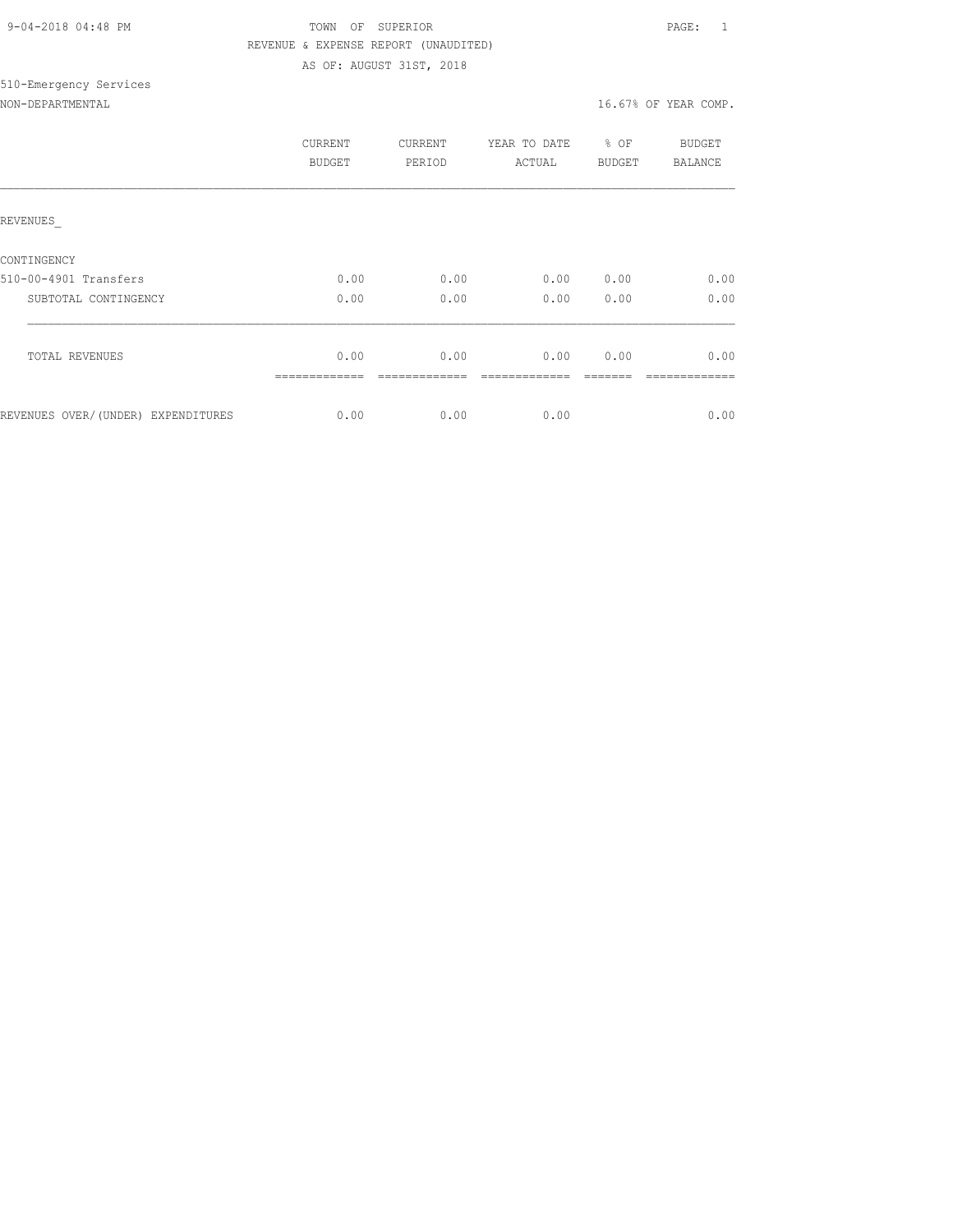## 9-04-2018 04:48 PM TOWN OF SUPERIOR PAGE: 2 REVENUE & EXPENSE REPORT (UNAUDITED)

AS OF: AUGUST 31ST, 2018

|  | 510-Emergency Services |  |
|--|------------------------|--|
|  |                        |  |

|                                          | CURRENT<br><b>BUDGET</b> | <b>CURRENT</b><br>PERIOD | YEAR TO DATE<br>ACTUAL | % OF<br><b>BUDGET</b> | <b>BUDGET</b><br>BALANCE |
|------------------------------------------|--------------------------|--------------------------|------------------------|-----------------------|--------------------------|
|                                          |                          |                          |                        |                       |                          |
| REVENUES                                 |                          |                          |                        |                       |                          |
| BUSINESS SERVICES                        |                          |                          |                        |                       |                          |
| 510-42-4252 OTHER OPERATING SUPPLIES     | 0.00                     | 0.00                     | 0.00                   | 0.00                  | 0.00                     |
| SUBTOTAL BUSINESS SERVICES               | 0.00                     | 0.00                     | 0.00                   | 0.00                  | 0.00                     |
| TOTAL REVENUES                           | 0.00<br>=============    | 0.00<br>=============    | 0.00                   | 0.00                  | 0.00                     |
| EXPENDITURES                             |                          |                          |                        |                       |                          |
| PERSONEL                                 |                          |                          |                        |                       |                          |
| 510-42-5100 SALARIES                     | 0.00                     | 0.00                     | 0.00                   | 0.00                  | 0.00                     |
| 510-42-5152 MEDICARE                     | 0.00                     | 0.00                     | 0.00                   | 0.00                  | 0.00                     |
| 510-42-5153 State Unemployment Insurance | 0.00                     | 0.00                     | 0.00                   | 0.00                  | 0.00                     |
| 510-42-5154 Workmen's Compensation       | 0.00                     | 0.00                     | 0.00                   | 0.00                  | 0.00                     |
| 510-42-5160 A.P.S.R.S.                   | 0.00                     | 0.00                     | 0.00                   | 0.00                  | 0.00                     |
| 510-42-5161 AZ STATE RETIREMENT          | 0.00                     | 0.00                     | 0.00                   | 0.00                  | 0.00                     |
| SUBTOTAL PERSONEL                        | 0.00                     | 0.00                     | 0.00                   | 0.00                  | 0.00                     |
| SUPPLIES                                 |                          |                          |                        |                       |                          |
| 510-42-5299 OTHER OPERATING SUPPLIES     | 0.00                     | 0.00                     | 0.00                   | 0.00                  | 0.00                     |
| SUBTOTAL SUPPLIES                        | 0.00                     | 0.00                     | 0.00                   | 0.00                  | 0.00                     |
| UTILITIES                                |                          |                          |                        |                       |                          |
| 510-42-5370 RADIO EQUIPMENT              | 0.00                     | 0.00                     | 0.00                   | 0.00                  | 0.00                     |
| SUBTOTAL UTILITIES                       | 0.00                     | 0.00                     | 0.00                   | 0.00                  | 0.00                     |
| GENERAL BUSINESS EXPENSE                 |                          |                          |                        |                       |                          |
| 510-42-5425 CONFERENCE & TRAINING        | 0.00                     | 1,510.00                 | 1,510.00               | $0.00$ (              | 1, 510.00)               |
| 510-42-5430 PRINTING                     | 0.00                     | 0.00                     | 119.12                 | $0.00$ (              | 119.12)                  |
| 510-42-5450 UNIFORM PURCHASE             | 0.00                     | 89.48                    | 653.54                 | $0.00$ (              | 653.54)                  |
| SUBTOTAL GENERAL BUSINESS EXPENSE        | 0.00                     | 1,599.48                 | 2,282.66               | $0.00$ (              | 2,282.66                 |
| PROFESSIONAL SERVICES                    |                          |                          |                        |                       |                          |
| 510-42-5550 PROFESSIONAL SERVICES        | 0.00                     | 0.00                     | 0.00                   | 0.00                  | 0.00                     |
| 510-42-5555 HEALTH & SAFETY              | 0.00                     | 0.00                     | 0.00                   | 0.00                  | 0.00                     |
| SUBTOTAL PROFESSIONAL SERVICES           | 0.00                     | 0.00                     | 0.00                   | 0.00                  | 0.00                     |
| REPAIR/MAINTENANCE                       |                          |                          |                        |                       |                          |
| 510-42-5640 VEHICLE REPAIRS              | 0.00                     | 1,501.12                 | 1,501.12               | $0.00$ (              | 1,501.12)                |
| 510-42-5642 TIRES & TUBES                | 0.00                     | 0.00                     | 0.00                   | 0.00                  | 0.00                     |
| 510-42-5650 OTHER EQUIPMENT REPAIRS      | 0.00                     | 0.00                     | 0.00                   | 0.00                  | 0.00                     |
| SUBTOTAL REPAIR/MAINTENANCE              | 0.00                     | 1,501.12                 | 1,501.12               | $0.00$ (              | 1, 501.12)               |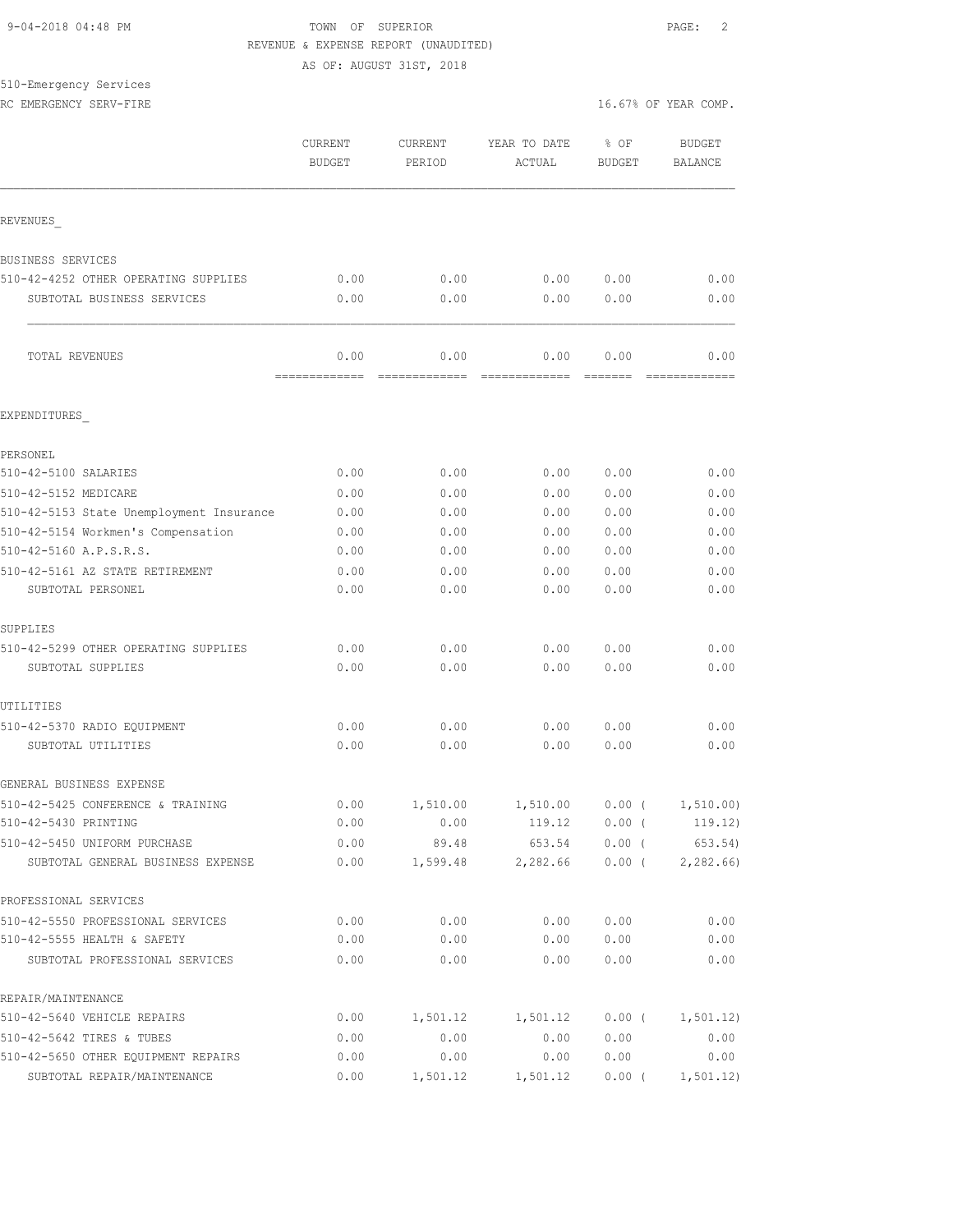## 9-04-2018 04:48 PM TOWN OF SUPERIOR PAGE: 3 REVENUE & EXPENSE REPORT (UNAUDITED)

AS OF: AUGUST 31ST, 2018

510-Emergency Services

RC EMERGENCY SERV-FIRE **16.67%** OF YEAR COMP.

|                                    | <b>CURRENT</b><br><b>BUDGET</b> | CURRENT<br>PERIOD | YEAR TO DATE<br>ACTUAL          | % OF<br><b>BUDGET</b> | BUDGET<br><b>BALANCE</b> |
|------------------------------------|---------------------------------|-------------------|---------------------------------|-----------------------|--------------------------|
|                                    |                                 |                   |                                 |                       |                          |
| CAPITAL OUTLAY                     |                                 |                   |                                 |                       |                          |
| 510-42-5740 MEDICAL EQUIPMENT      | 0.00                            | 0.00              | 0.00                            | 0.00                  | 0.00                     |
| 510-42-5750 FIRE/PPE               | 0.00                            | 0.00              | 14,859.24                       | $0.00$ (              | 14,859.24)               |
| 510-42-5780 SOFTWARE               | 0.00                            | 0.00              | 2,026.77                        | $0.00$ (              | 2,026.77)                |
| SUBTOTAL CAPITAL OUTLAY            | 0.00                            | 0.00              | 16,886.01                       | $0.00$ (              | 16,886.01)               |
| DEBT SERVICE                       |                                 |                   |                                 |                       |                          |
| 510-42-5999 CAPITAL OUTLAY         | 0.00                            | 0.00              | 0.00                            | 0.00                  | 0.00                     |
| SUBTOTAL DEBT SERVICE              | 0.00                            | 0.00              | 0.00                            | 0.00                  | 0.00                     |
| TOTAL EXPENDITURES                 | 0.00                            | 3,100.60          | 20,669.79                       | $0.00$ (              | 20,669.79                |
|                                    |                                 |                   |                                 |                       |                          |
| REVENUES OVER/(UNDER) EXPENDITURES |                                 |                   | $0.00$ ( 3,100.60) ( 20,669.79) |                       | 20,669.79                |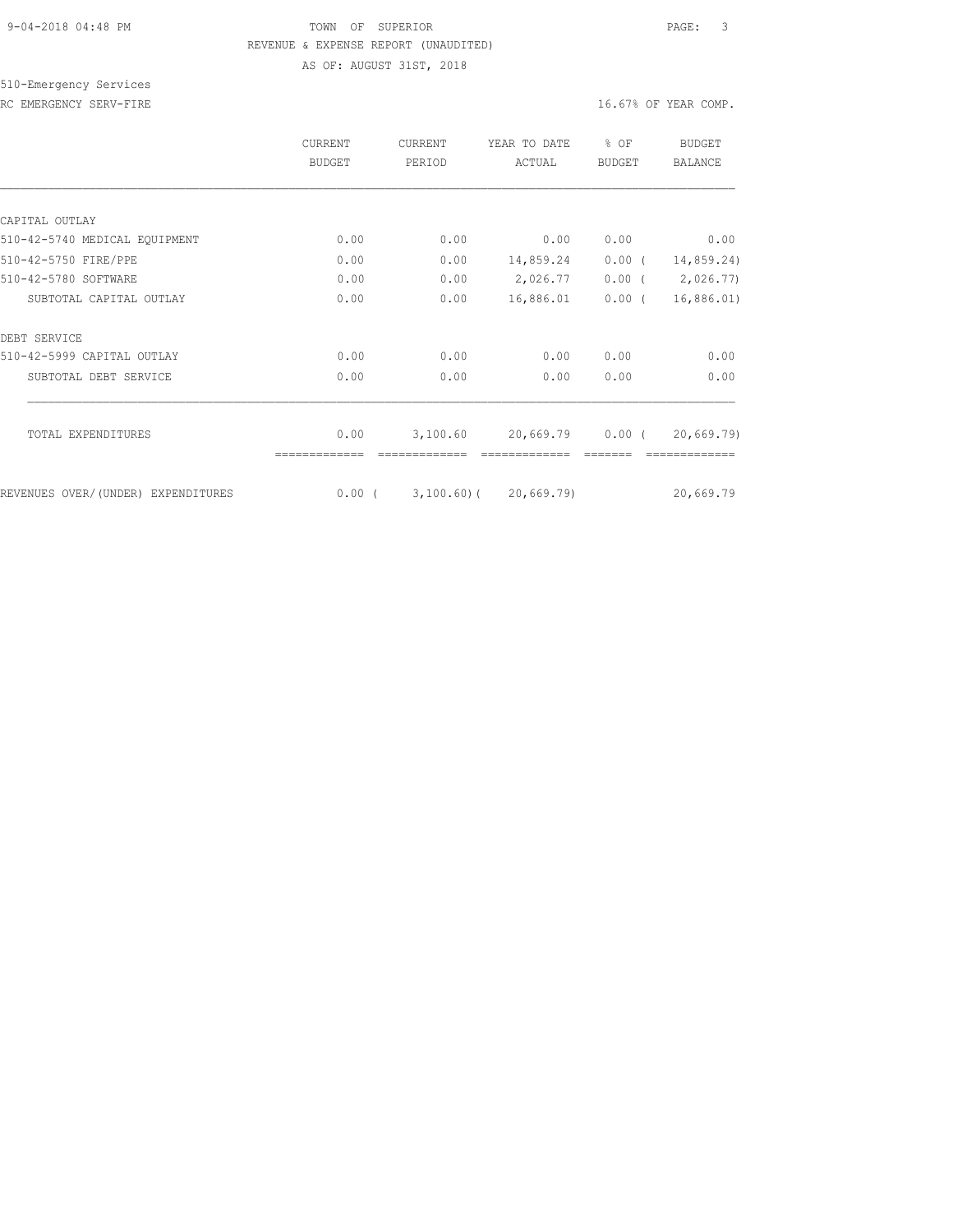## 9-04-2018 04:48 PM TOWN OF SUPERIOR PAGE: 4 REVENUE & EXPENSE REPORT (UNAUDITED) AS OF: AUGUST 31ST, 2018

510-Emergency Services

RC EMERGENCY SERV-POLICE **16.67%** OF YEAR COMP.

|                                                           | CURRENT<br><b>BUDGET</b> | CURRENT<br>PERIOD   | YEAR TO DATE<br>$\verb ACTUAL $ | % OF<br><b>BUDGET</b> | <b>BUDGET</b><br>BALANCE                                                                                                                                                                                                                                                                                                                                                                                                                                                                             |
|-----------------------------------------------------------|--------------------------|---------------------|---------------------------------|-----------------------|------------------------------------------------------------------------------------------------------------------------------------------------------------------------------------------------------------------------------------------------------------------------------------------------------------------------------------------------------------------------------------------------------------------------------------------------------------------------------------------------------|
| REVENUES                                                  |                          |                     |                                 |                       |                                                                                                                                                                                                                                                                                                                                                                                                                                                                                                      |
| <b>GRANTS</b>                                             |                          |                     |                                 |                       |                                                                                                                                                                                                                                                                                                                                                                                                                                                                                                      |
| 510-41-4600 Grant Revenue                                 | 200,000.00               | 0.00                | 0.00                            | 0.00                  | 200,000.00                                                                                                                                                                                                                                                                                                                                                                                                                                                                                           |
| SUBTOTAL GRANTS                                           | 200,000.00               | 0.00                | 0.00                            | 0.00                  | 200,000.00                                                                                                                                                                                                                                                                                                                                                                                                                                                                                           |
| TOTAL REVENUES                                            | 200,000.00               | 0.00                | 0.00                            | 0.00                  | 200,000.00                                                                                                                                                                                                                                                                                                                                                                                                                                                                                           |
| EXPENDITURES                                              |                          |                     |                                 |                       |                                                                                                                                                                                                                                                                                                                                                                                                                                                                                                      |
|                                                           |                          |                     |                                 |                       |                                                                                                                                                                                                                                                                                                                                                                                                                                                                                                      |
| SUPPLIES                                                  |                          |                     |                                 |                       |                                                                                                                                                                                                                                                                                                                                                                                                                                                                                                      |
| 510-41-5299 Other Operating Supplies<br>SUBTOTAL SUPPLIES | 4,000.00<br>4,000.00     | 394.57<br>394.57    | 719.34<br>719.34                | 17.98<br>17.98        | 3,280.66<br>3,280.66                                                                                                                                                                                                                                                                                                                                                                                                                                                                                 |
| UTILITIES                                                 |                          |                     |                                 |                       |                                                                                                                                                                                                                                                                                                                                                                                                                                                                                                      |
| 510-41-5370 Radio Equipment                               | 3,000.00                 | 172.44              | 1,298.18                        | 43.27                 | 1,701.82                                                                                                                                                                                                                                                                                                                                                                                                                                                                                             |
| SUBTOTAL UTILITIES                                        | 3,000.00                 | 172.44              | 1,298.18                        | 43.27                 | 1,701.82                                                                                                                                                                                                                                                                                                                                                                                                                                                                                             |
| GENERAL BUSINESS EXPENSE                                  |                          |                     |                                 |                       |                                                                                                                                                                                                                                                                                                                                                                                                                                                                                                      |
| 510-41-5425 Conferences & Training                        | 9,000.00                 | 1,400.00            | 3,845.00                        | 42.72                 | 5,155.00                                                                                                                                                                                                                                                                                                                                                                                                                                                                                             |
| 510-41-5430 PRINTING                                      | 2,000.00                 | 448.97              | 1,267.46                        | 63.37                 | 732.54                                                                                                                                                                                                                                                                                                                                                                                                                                                                                               |
| 510-41-5450 Uniform Purchases                             | 11,500.00                | 0.00                | 414.77                          | 3.61                  | 11,085.23                                                                                                                                                                                                                                                                                                                                                                                                                                                                                            |
| SUBTOTAL GENERAL BUSINESS EXPENSE                         | 22,500.00                | 1,848.97            | 5,527.23                        | 24.57                 | 16,972.77                                                                                                                                                                                                                                                                                                                                                                                                                                                                                            |
| PROFESSIONAL SERVICES                                     |                          |                     |                                 |                       |                                                                                                                                                                                                                                                                                                                                                                                                                                                                                                      |
| 510-41-5550 Professional Services                         | 0.00                     | 0.00                | 0.00                            | 0.00                  | 0.00                                                                                                                                                                                                                                                                                                                                                                                                                                                                                                 |
| 510-41-5555 Health & Safety                               | 3,500.00                 | 0.00                | 0.00                            | 0.00                  | 3,500.00                                                                                                                                                                                                                                                                                                                                                                                                                                                                                             |
| SUBTOTAL PROFESSIONAL SERVICES                            | 3,500.00                 | 0.00                | 0.00                            | 0.00                  | 3,500.00                                                                                                                                                                                                                                                                                                                                                                                                                                                                                             |
| REPAIR/MAINTENANCE                                        |                          |                     |                                 |                       |                                                                                                                                                                                                                                                                                                                                                                                                                                                                                                      |
| 510-41-5640 Vehicle Repairs                               | 56,000.00                | 60.00               | 6,773.18                        | 12.09                 | 49,226.82                                                                                                                                                                                                                                                                                                                                                                                                                                                                                            |
| 510-41-5642 Tires and Tubes                               | 3,000.00                 | 0.00                | 0.00                            | 0.00                  | 3,000.00                                                                                                                                                                                                                                                                                                                                                                                                                                                                                             |
| 510-41-5650 OTHER EQUIPMENT REPAIRS                       | 3,000.00                 | 0.00                | 1,329.10                        | 44.30                 | 1,670.90                                                                                                                                                                                                                                                                                                                                                                                                                                                                                             |
| SUBTOTAL REPAIR/MAINTENANCE                               | 62,000.00                | 60.00               | 8,102.28                        | 13.07                 | 53,897.72                                                                                                                                                                                                                                                                                                                                                                                                                                                                                            |
| CAPITAL OUTLAY                                            |                          |                     |                                 |                       |                                                                                                                                                                                                                                                                                                                                                                                                                                                                                                      |
| 510-41-5740 Medical Equipment                             | 0.00                     | 0.00                | 0.00                            | 0.00                  | 0.00                                                                                                                                                                                                                                                                                                                                                                                                                                                                                                 |
| 510-41-5750 Fire/PPE                                      | 0.00<br>5,000.00         | 328.61              | 457.36                          | $0.00$ (              | 457.36)                                                                                                                                                                                                                                                                                                                                                                                                                                                                                              |
| 510-41-5780 Software<br>SUBTOTAL CAPITAL OUTLAY           | 5,000.00                 | 0.00<br>328.61      | 0.00<br>457.36                  | 0.00<br>9.15          | 5,000.00<br>4,542.64                                                                                                                                                                                                                                                                                                                                                                                                                                                                                 |
| DEBT SERVICE                                              |                          |                     |                                 |                       |                                                                                                                                                                                                                                                                                                                                                                                                                                                                                                      |
| 510-41-5999 Capital Outlay                                | 100,000.00               | 0.00                | 0.00                            | 0.00                  | 100,000.00                                                                                                                                                                                                                                                                                                                                                                                                                                                                                           |
| SUBTOTAL DEBT SERVICE                                     | 100,000.00               | 0.00                | 0.00                            | 0.00                  | 100,000.00                                                                                                                                                                                                                                                                                                                                                                                                                                                                                           |
| TOTAL EXPENDITURES                                        |                          | 200,000.00 2,804.59 | 16,104.39                       | 8.05                  | 183,895.61<br>$\begin{array}{cccccccccccccc} \multicolumn{2}{c}{} & \multicolumn{2}{c}{} & \multicolumn{2}{c}{} & \multicolumn{2}{c}{} & \multicolumn{2}{c}{} & \multicolumn{2}{c}{} & \multicolumn{2}{c}{} & \multicolumn{2}{c}{} & \multicolumn{2}{c}{} & \multicolumn{2}{c}{} & \multicolumn{2}{c}{} & \multicolumn{2}{c}{} & \multicolumn{2}{c}{} & \multicolumn{2}{c}{} & \multicolumn{2}{c}{} & \multicolumn{2}{c}{} & \multicolumn{2}{c}{} & \multicolumn{2}{c}{} & \multicolumn{2}{c}{} & \$ |
| REVENUES OVER/(UNDER) EXPENDITURES                        | $0.00$ (                 | $2,804.59$ (        | 16, 104.39                      |                       | 16,104.39                                                                                                                                                                                                                                                                                                                                                                                                                                                                                            |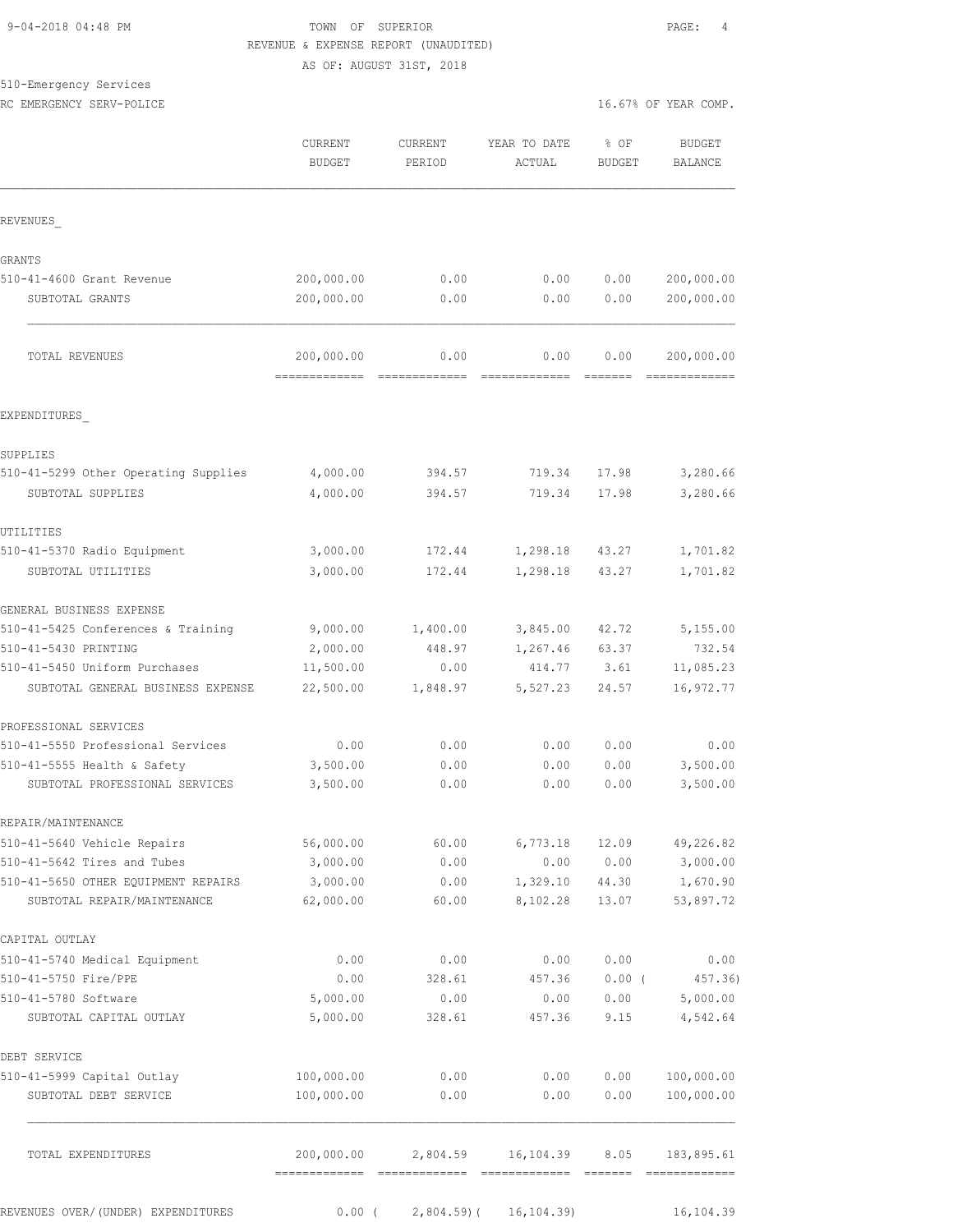| 9-04-2018 04:48 PM |  |
|--------------------|--|
|                    |  |

## TOWN OF SUPERIOR **PAGE:** 5 REVENUE & EXPENSE REPORT (UNAUDITED) AS OF: AUGUST 31ST, 2018

510-Emergency Services

|                                    | <b>CURRENT</b> | CURRENT      | YEAR TO DATE | % OF          | <b>BUDGET</b>  |
|------------------------------------|----------------|--------------|--------------|---------------|----------------|
|                                    | BUDGET         | PERIOD       | ACTUAL       | <b>BUDGET</b> | <b>BALANCE</b> |
| FUND TOTAL REVENUES                | 200,000.00     | 0.00         | 0.00         | 0.00          | 200,000.00     |
| FUND TOTAL EXPENDITURES            | 200,000.00     | 5,905.19     | 36,774.18    | 18.39         | 163,225.82     |
| REVENUES OVER/(UNDER) EXPENDITURES | 0.00(          | $5,905.19$ ( | 36, 774.18   |               | 36,774.18      |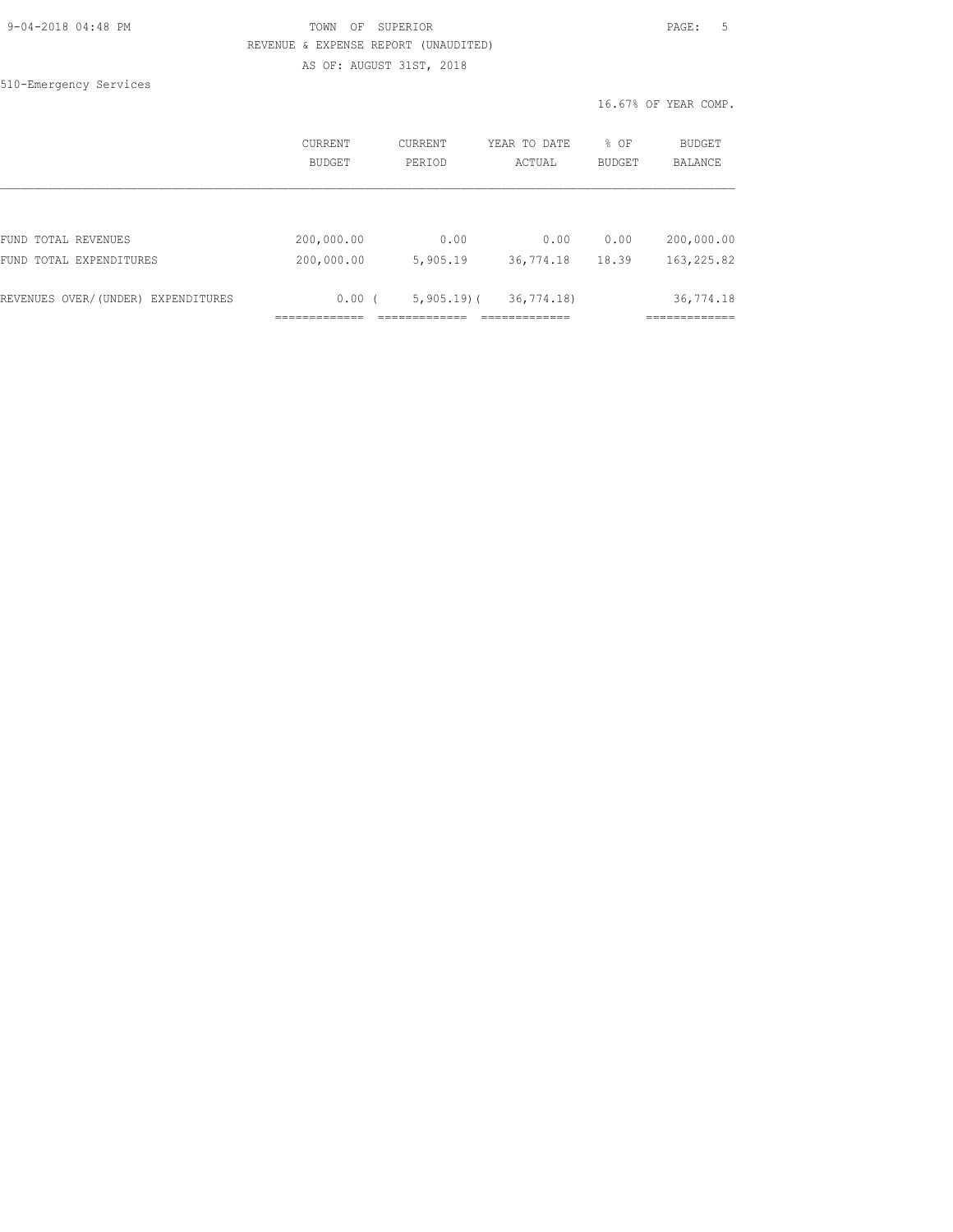## 9-04-2018 04:48 PM TOWN OF SUPERIOR PAGE: 1 REVENUE & EXPENSE REPORT (UNAUDITED) AS OF: AUGUST 31ST, 2018

800-FIRE DEPT PENSION

NON-DEPARTMENTAL 16.67% OF YEAR COMP.

|                                       | CURRENT<br><b>BUDGET</b> | CURRENT<br>PERIOD | YEAR TO DATE<br>ACTUAL | % OF<br><b>BUDGET</b> | <b>BUDGET</b><br><b>BALANCE</b> |
|---------------------------------------|--------------------------|-------------------|------------------------|-----------------------|---------------------------------|
| REVENUES                              |                          |                   |                        |                       |                                 |
| BUSINESS SERVICES                     |                          |                   |                        |                       |                                 |
| 800-00-4270 INTEREST INCOME           | 0.00                     | 0.00              | 0.00                   | 0.00                  | 0.00                            |
| SUBTOTAL BUSINESS SERVICES            | 0.00                     | 0.00              | 0.00                   | 0.00                  | 0.00                            |
| MISCELLANEOUS                         |                          |                   |                        |                       |                                 |
| 800-00-4830 FIREFIGHTER PENSION FUND  | 0.00                     | 0.00              | 0.00                   | 0.00                  | 0.00                            |
| SUBTOTAL MISCELLANEOUS                | 0.00                     | 0.00              | 0.00                   | 0.00                  | 0.00                            |
| CONTINGENCY                           |                          |                   |                        |                       |                                 |
| 800-00-4902 FUND BALANCE CARRYFORWARD | 0.00                     | 0.00              | 0.00                   | 0.00                  | 0.00                            |
| 800-00-4950 GAIN (LOSS)               | 0.00                     | 0.00              | 0.00                   | 0.00                  | 0.00                            |
| SUBTOTAL CONTINGENCY                  | 0.00                     | 0.00              | 0.00                   | 0.00                  | 0.00                            |
| TOTAL REVENUES                        | 0.00                     | 0.00              | 0.00                   | 0.00                  | 0.00                            |
| EXPENDITURES                          |                          |                   |                        |                       |                                 |
| SUPPLIES                              |                          |                   |                        |                       |                                 |
| 800-00-5299 OPERATING SUPPLIES        | 0.00                     | 0.00              | 0.00                   | 0.00                  | 0.00                            |
| SUBTOTAL SUPPLIES                     | 0.00                     | 0.00              | 0.00                   | 0.00                  | 0.00                            |
| DEBT SERVICE                          |                          |                   |                        |                       |                                 |
| 800-00-5900 PENSION PAYMENTS          | 0.00                     | 0.00              | 0.00                   | 0.00                  | 0.00                            |
| SUBTOTAL DEBT SERVICE                 | 0.00                     | 0.00              | 0.00                   | 0.00                  | 0.00                            |
| TOTAL EXPENDITURES                    | 0.00                     | 0.00              | 0.00                   | 0.00                  | 0.00                            |
| REVENUES OVER/(UNDER) EXPENDITURES    | =============<br>0.00    | 0.00              | 0.00                   |                       | 0.00                            |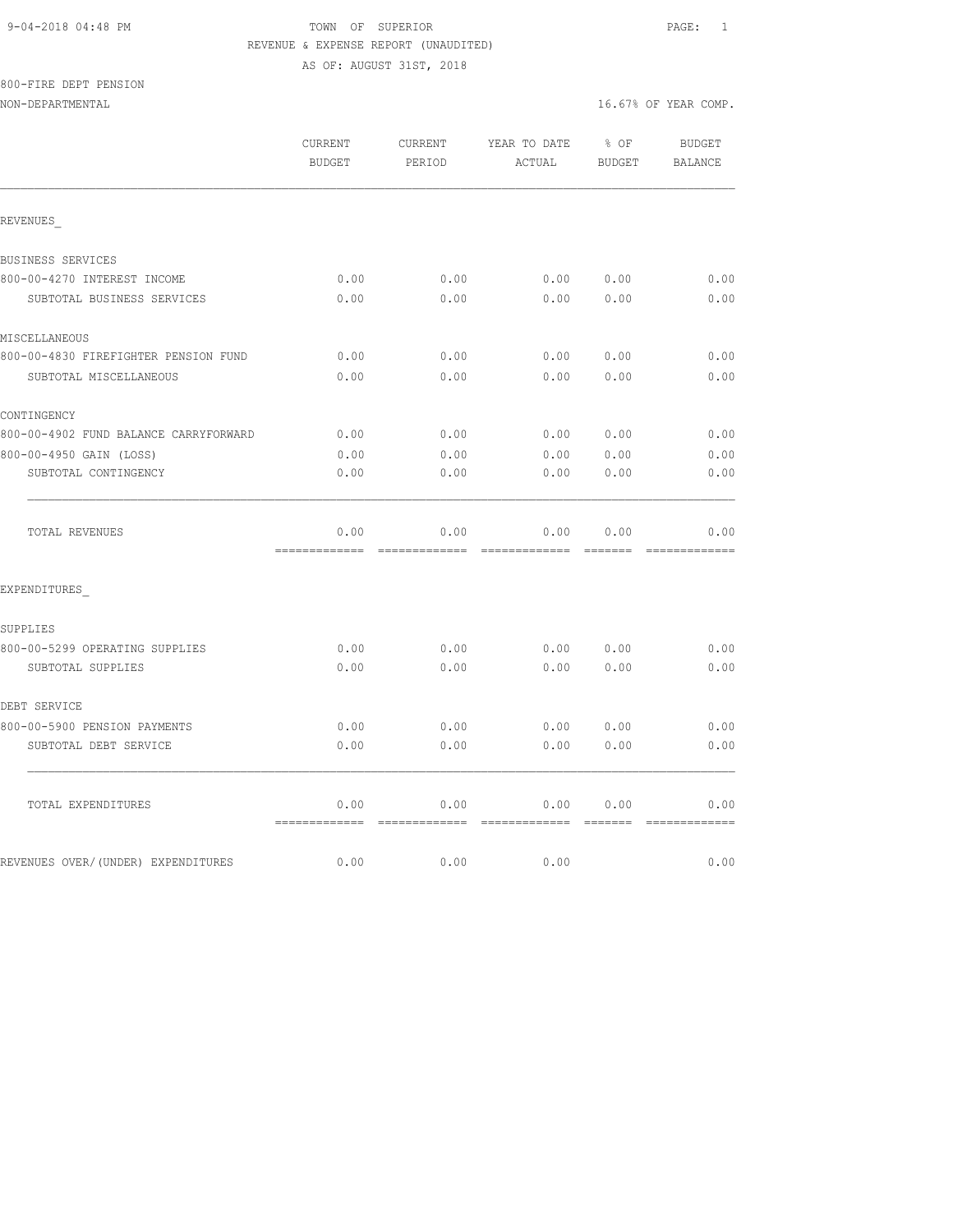## 9-04-2018 04:48 PM TOWN OF SUPERIOR PAGE: 2 REVENUE & EXPENSE REPORT (UNAUDITED) AS OF: AUGUST 31ST, 2018

800-FIRE DEPT PENSION

|                                    | CURRENT<br><b>BUDGET</b> | <b>CURRENT</b><br>PERIOD | YEAR TO DATE<br>ACTUAL | % OF<br><b>BUDGET</b> | <b>BUDGET</b><br><b>BALANCE</b> |
|------------------------------------|--------------------------|--------------------------|------------------------|-----------------------|---------------------------------|
|                                    |                          |                          |                        |                       |                                 |
| FUND TOTAL REVENUES                | 0.00                     | 0.00                     | 0.00                   | 0.00                  | 0.00                            |
| FUND TOTAL EXPENDITURES            | 0.00                     | 0.00                     | 0.00                   | 0.00                  | 0.00                            |
| REVENUES OVER/(UNDER) EXPENDITURES | 0.00                     | 0.00                     | 0.00                   |                       | 0.00                            |
|                                    |                          |                          |                        |                       | __________                      |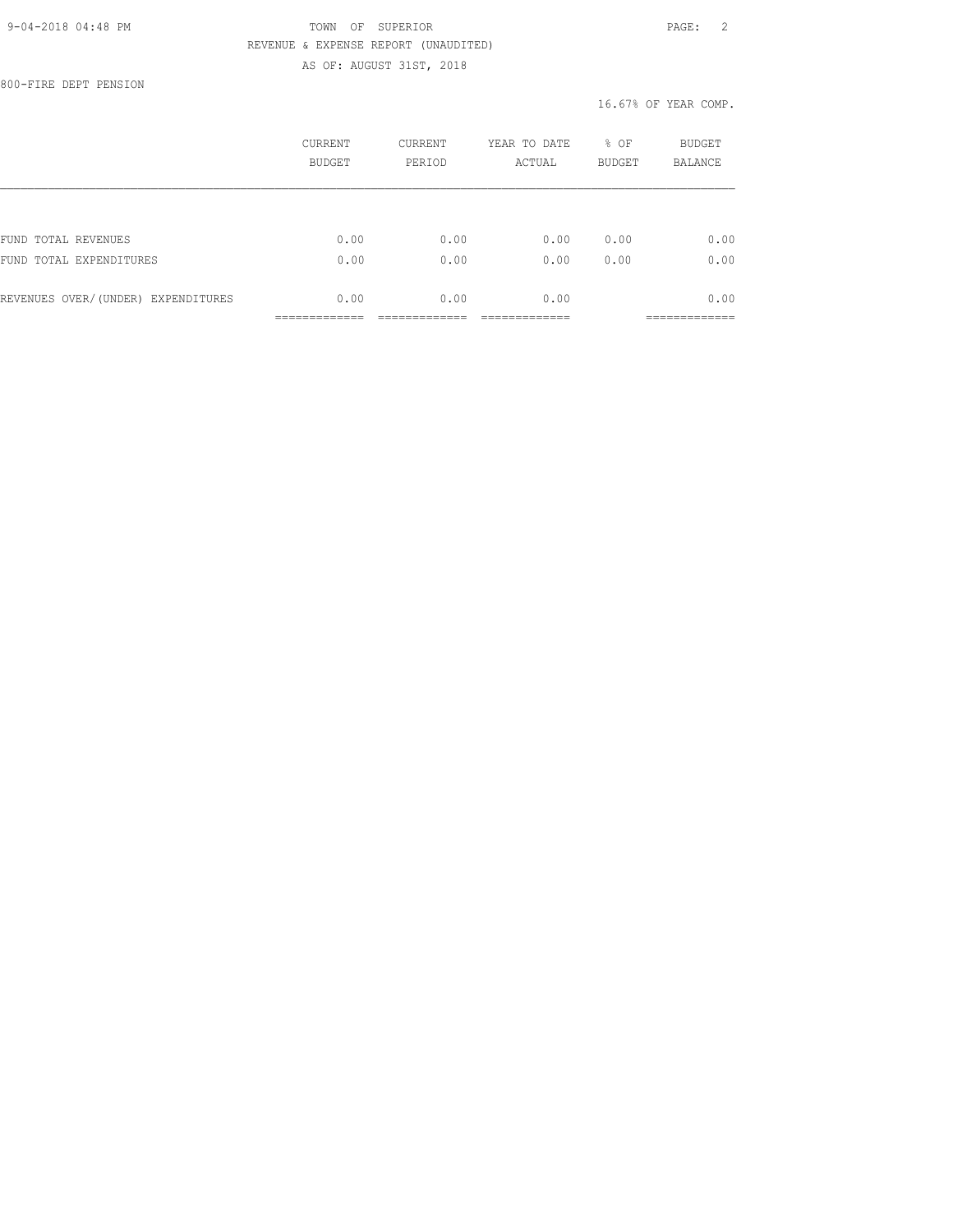## 9-04-2018 04:48 PM TOWN OF SUPERIOR PAGE: 1 REVENUE & EXPENSE REPORT (UNAUDITED) AS OF: AUGUST 31ST, 2018

810-LGIP

|                                    | CURRENT<br><b>BUDGET</b> | CURRENT<br>PERIOD     | YEAR TO DATE % OF<br>ACTUAL | BUDGET | BUDGET<br><b>BALANCE</b> |
|------------------------------------|--------------------------|-----------------------|-----------------------------|--------|--------------------------|
| REVENUES                           |                          |                       |                             |        |                          |
| BUSINESS SERVICES                  |                          |                       |                             |        |                          |
| 810-00-4270 INTEREST REVENUE       | 0.00                     | 0.00                  | 0.00 0.00                   |        | 0.00                     |
| SUBTOTAL BUSINESS SERVICES         | 0.00                     | 0.00                  | 0.00                        | 0.00   | 0.00                     |
| TOTAL REVENUES                     | 0.00<br>=============    | 0.00<br>------------- | 0.00 0.00<br>-------------  |        | 0.00                     |
| EXPENDITURES                       |                          |                       |                             |        |                          |
| SUPPLIES                           |                          |                       |                             |        |                          |
| 810-00-5299 OPERATING SUPPLIES     | 0.00                     | 0.00                  | 0.00 0.00                   |        | 0.00                     |
| SUBTOTAL SUPPLIES                  | 0.00                     | 0.00                  | 0.00                        | 0.00   | 0.00                     |
| TOTAL EXPENDITURES                 | 0.00<br>=============    | 0.00<br>------------- | 0.00<br>--------------      | 0.00   | 0.00                     |
| REVENUES OVER/(UNDER) EXPENDITURES | 0.00                     | 0.00                  | 0.00                        |        | 0.00                     |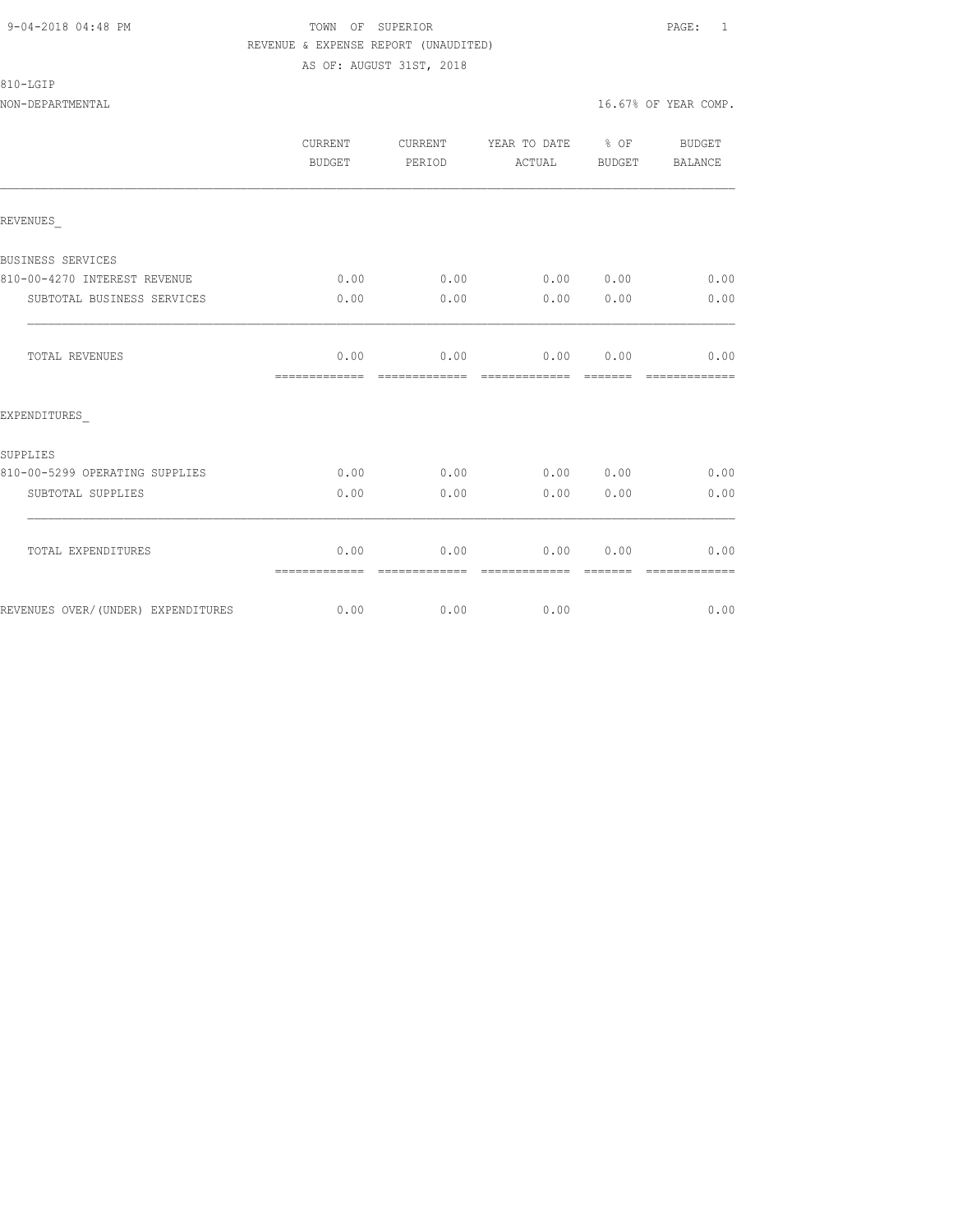## 9-04-2018 04:48 PM TOWN OF SUPERIOR PAGE: 2 REVENUE & EXPENSE REPORT (UNAUDITED) AS OF: AUGUST 31ST, 2018

810-LGIP

| CURRENT<br><b>BUDGET</b> | CURRENT<br>PERIOD | YEAR TO DATE<br>ACTUAL | % OF<br><b>BUDGET</b> | <b>BUDGET</b><br><b>BALANCE</b>      |
|--------------------------|-------------------|------------------------|-----------------------|--------------------------------------|
|                          |                   |                        |                       |                                      |
| 0.00                     | 0.00              | 0.00                   | 0.00                  | 0.00                                 |
| 0.00                     | 0.00              | 0.00                   | 0.00                  | 0.00                                 |
| 0.00                     | 0.00              | 0.00                   |                       | 0.00<br>-------------<br>___________ |
|                          | --------------    |                        |                       |                                      |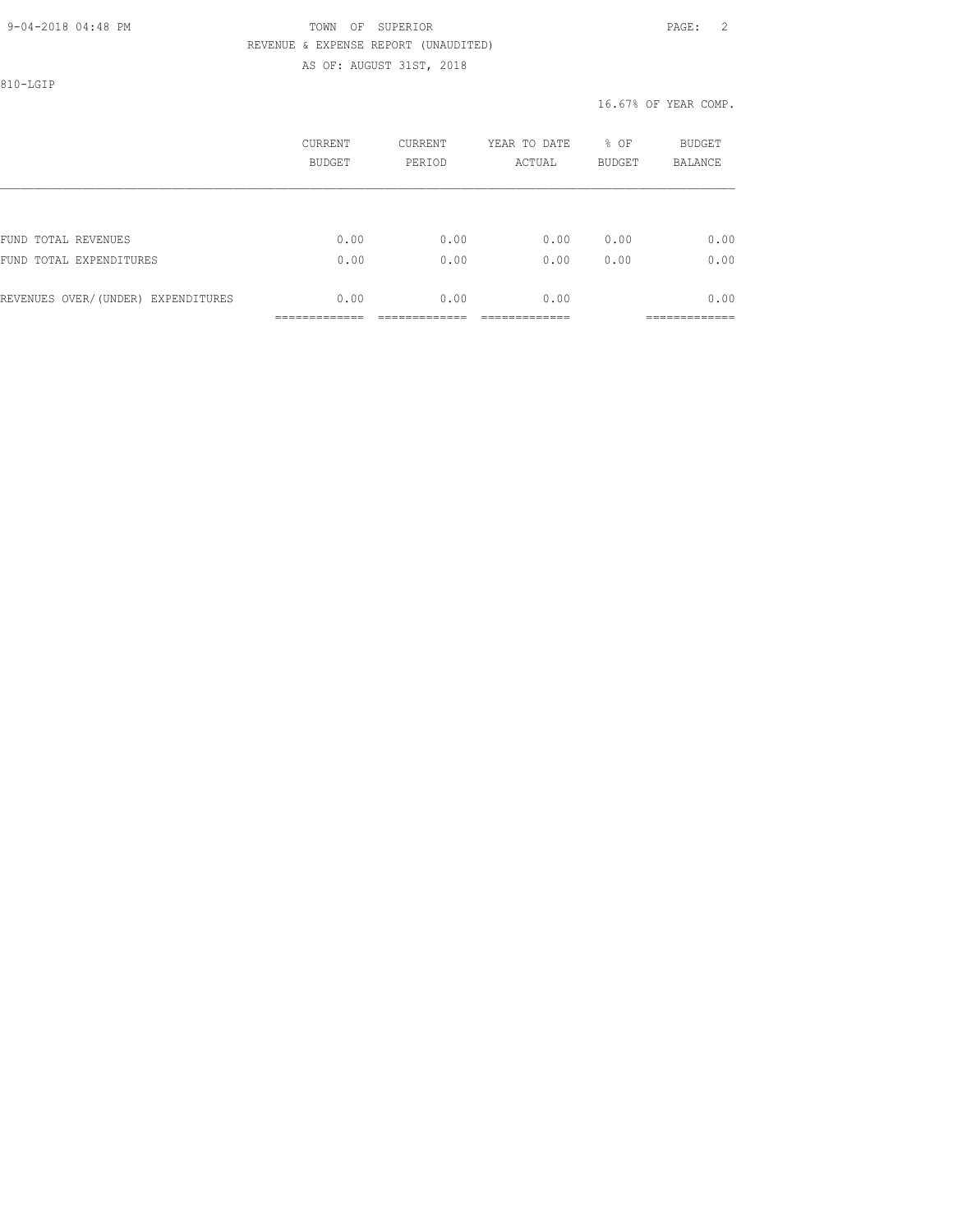## 9-04-2018 04:48 PM TOWN OF SUPERIOR PAGE: 1 REVENUE & EXPENSE REPORT (UNAUDITED) AS OF: AUGUST 31ST, 2018

820-EXPLORERS

|                                    | <b>CURRENT</b><br><b>BUDGET</b> | <b>CURRENT</b><br>PERIOD | YEAR TO DATE % OF<br>ACTUAL | <b>BUDGET</b>    | <b>BUDGET</b><br>BALANCE |
|------------------------------------|---------------------------------|--------------------------|-----------------------------|------------------|--------------------------|
| REVENUES                           |                                 |                          |                             |                  |                          |
| MISCELLANEOUS                      |                                 |                          |                             |                  |                          |
| 820-00-4820 OTHER INCOME           | 0.00                            | 0.00                     | 0.00 0.00                   |                  | 0.00                     |
| SUBTOTAL MISCELLANEOUS             | 0.00                            | 0.00                     | 0.00                        | 0.00             | 0.00                     |
| <b>TOTAL REVENUES</b>              | 0.00<br>=============           | 0.00<br>-------------    | 0.00<br>--------------      | 0.00<br>-------- | 0.00                     |
| EXPENDITURES                       |                                 |                          |                             |                  |                          |
| SUPPLIES                           |                                 |                          |                             |                  |                          |
| 820-00-5299 OPERATING SUPPLIES     | 0.00                            | 0.00                     | 0.00                        | 0.00             | 0.00                     |
| SUBTOTAL SUPPLIES                  | 0.00                            | 0.00                     | 0.00                        | 0.00             | 0.00                     |
| TOTAL EXPENDITURES                 | 0.00<br>=============           | 0.00                     | 0.00<br>=============       | 0.00             | 0.00                     |
| REVENUES OVER/(UNDER) EXPENDITURES | 0.00                            | 0.00                     | 0.00                        |                  | 0.00                     |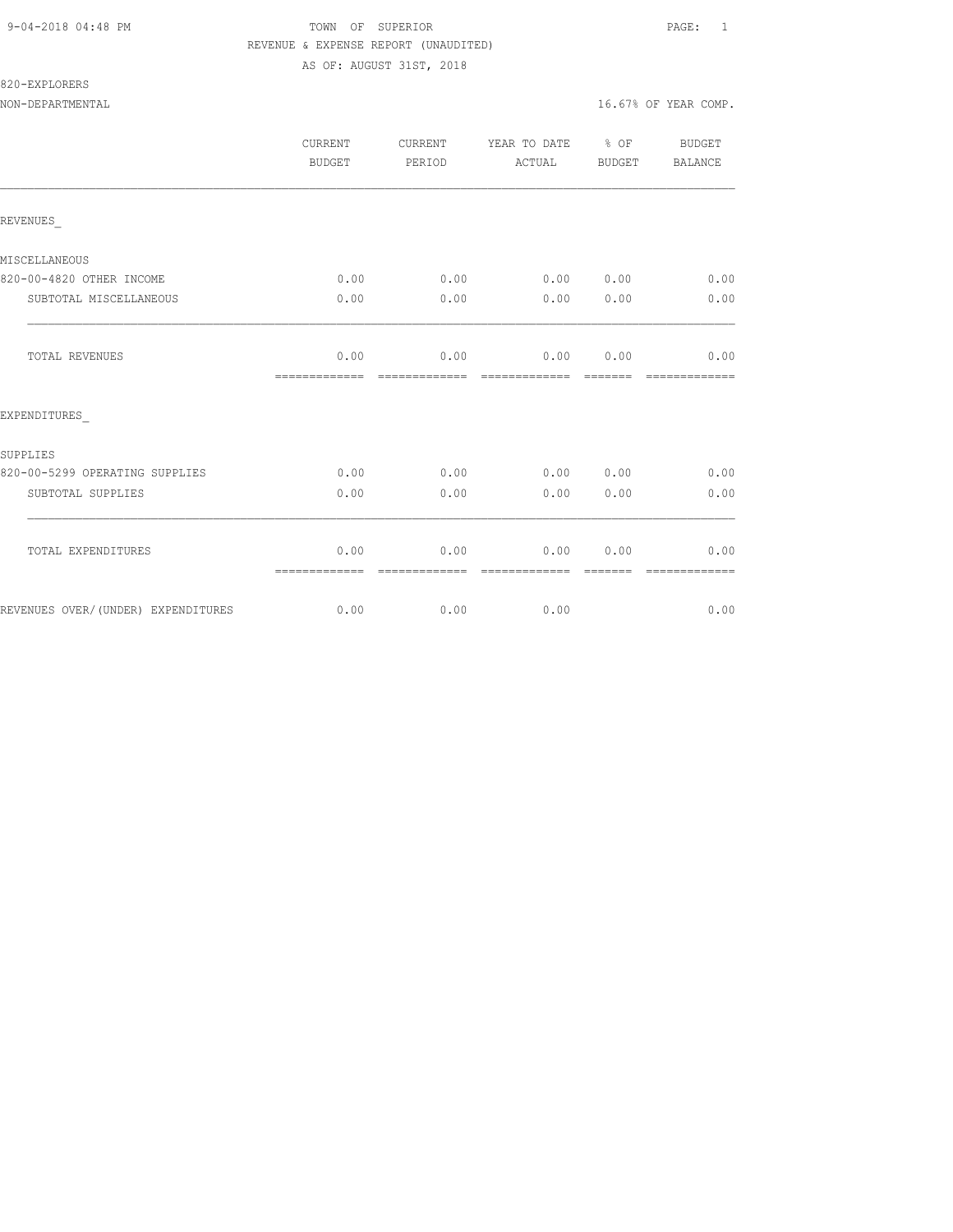## 9-04-2018 04:48 PM TOWN OF SUPERIOR PAGE: 2 REVENUE & EXPENSE REPORT (UNAUDITED) AS OF: AUGUST 31ST, 2018

820-EXPLORERS

|                                    | CURRENT<br><b>BUDGET</b> | CURRENT<br>PERIOD | YEAR TO DATE<br>ACTUAL | % OF<br><b>BUDGET</b> | <b>BUDGET</b><br><b>BALANCE</b> |
|------------------------------------|--------------------------|-------------------|------------------------|-----------------------|---------------------------------|
|                                    |                          |                   |                        |                       |                                 |
| FUND TOTAL REVENUES                | 0.00                     | 0.00              | 0.00                   | 0.00                  | 0.00                            |
| FUND TOTAL EXPENDITURES            | 0.00                     | 0.00              | 0.00                   | 0.00                  | 0.00                            |
| REVENUES OVER/(UNDER) EXPENDITURES | 0.00                     | 0.00              | 0.00                   |                       | 0.00                            |
|                                    |                          |                   |                        |                       |                                 |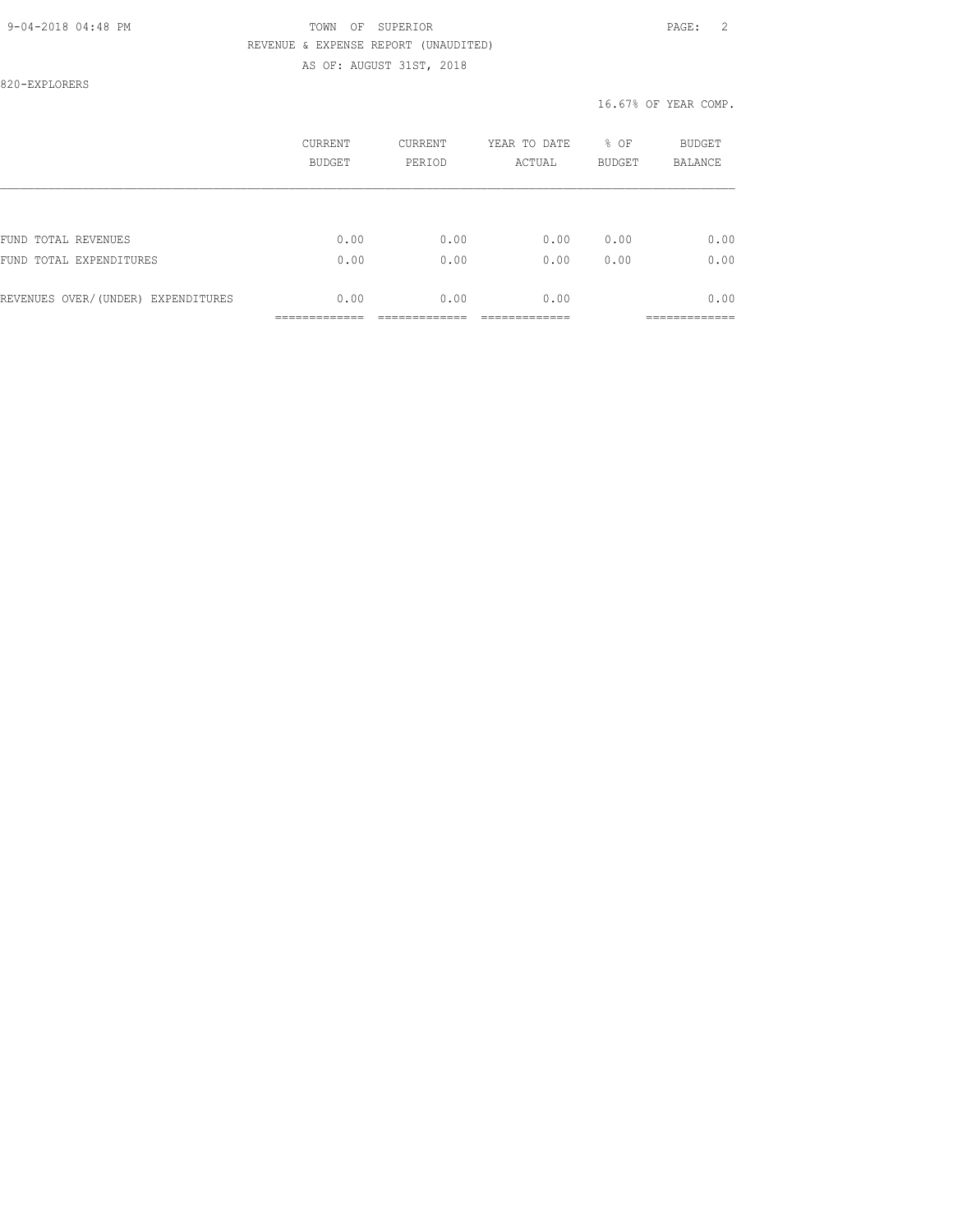830-TOYS FOR TOTS

## 9-04-2018 04:48 PM TOWN OF SUPERIOR PAGE: 1 REVENUE & EXPENSE REPORT (UNAUDITED) AS OF: AUGUST 31ST, 2018

NON-DEPARTMENTAL 16.67% OF YEAR COMP.

|                                    | CURRENT<br><b>BUDGET</b> | CURRENT<br>PERIOD     | YEAR TO DATE % OF<br>ACTUAL | <b>BUDGET</b>   | BUDGET<br>BALANCE     |
|------------------------------------|--------------------------|-----------------------|-----------------------------|-----------------|-----------------------|
| REVENUES                           |                          |                       |                             |                 |                       |
| <b>GRANTS</b>                      |                          |                       |                             |                 |                       |
| 830-00-4600 OTHER REVENUE          | 0.00                     | 0.00                  | 0.00 0.00                   |                 | 0.00                  |
| SUBTOTAL GRANTS                    | 0.00                     | 0.00                  | 0.00                        | 0.00            | 0.00                  |
| <b>TOTAL REVENUES</b>              | 0.00                     | 0.00                  | 0.00 0.00                   |                 | 0.00                  |
| EXPENDITURES                       | -------------            | -------------         | -------------               | -------         | -------------         |
| SUPPLIES                           |                          |                       |                             |                 |                       |
| 830-00-5299 OPERATING SUPPLIES     | 0.00                     | 0.00                  | 0.00 0.00                   |                 | 0.00                  |
| SUBTOTAL SUPPLIES                  | 0.00                     | 0.00                  | 0.00                        | 0.00            | 0.00                  |
| TOTAL EXPENDITURES                 | 0.00<br>=============    | 0.00<br>============= | 0.00<br>=============       | 0.00<br>======= | 0.00<br>============= |
| REVENUES OVER/(UNDER) EXPENDITURES | 0.00                     | 0.00                  | 0.00                        |                 | 0.00                  |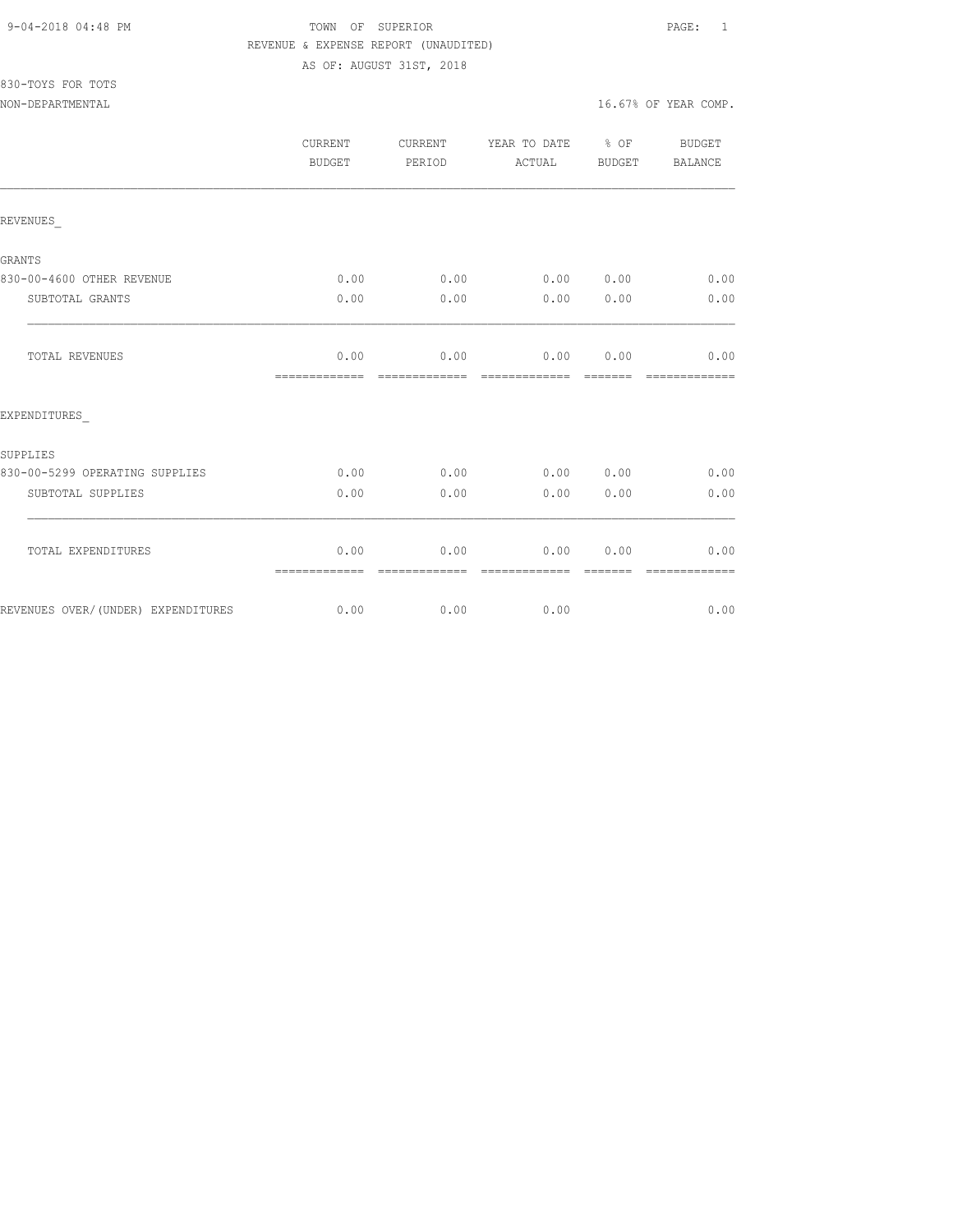## 9-04-2018 04:48 PM TOWN OF SUPERIOR PAGE: 2 REVENUE & EXPENSE REPORT (UNAUDITED) AS OF: AUGUST 31ST, 2018

830-TOYS FOR TOTS

|                                    | CURRENT<br><b>BUDGET</b> | <b>CURRENT</b><br>PERIOD | YEAR TO DATE<br>ACTUAL | % OF<br><b>BUDGET</b> | BUDGET<br><b>BALANCE</b> |
|------------------------------------|--------------------------|--------------------------|------------------------|-----------------------|--------------------------|
|                                    |                          |                          |                        |                       |                          |
| FUND TOTAL REVENUES                | 0.00                     | 0.00                     | 0.00                   | 0.00                  | 0.00                     |
| FUND TOTAL EXPENDITURES            | 0.00                     | 0.00                     | 0.00                   | 0.00                  | 0.00                     |
| REVENUES OVER/(UNDER) EXPENDITURES | 0.00                     | 0.00                     | 0.00                   |                       | 0.00                     |
|                                    |                          |                          |                        |                       |                          |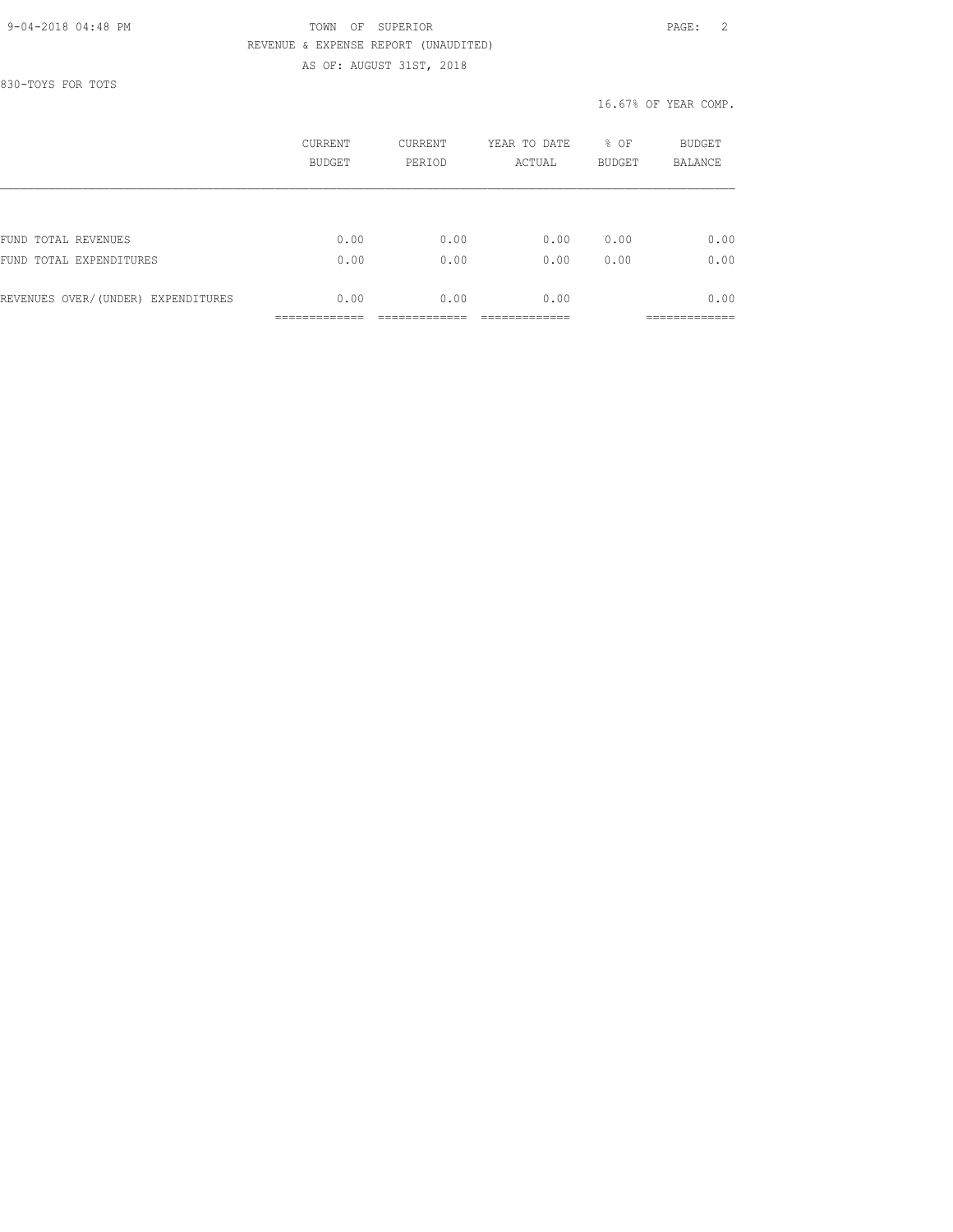| 9-04-2018 04:48 PM |  |
|--------------------|--|
|                    |  |

## TOWN OF SUPERIOR **PAGE:** 1 REVENUE & EXPENSE REPORT (UNAUDITED) AS OF: AUGUST 31ST, 2018

# 840-GENERAL FIXED ASSETS

## NON-DEPARTMENTAL 16.67% OF YEAR COMP.

|                                    | <b>CURRENT</b><br>BUDGET | CURRENT<br>PERIOD | YEAR TO DATE<br>ACTUAL | % OF<br><b>BUDGET</b> | BUDGET<br><b>BALANCE</b> |
|------------------------------------|--------------------------|-------------------|------------------------|-----------------------|--------------------------|
|                                    |                          |                   |                        |                       |                          |
| EXPENDITURES                       |                          |                   |                        |                       |                          |
| SUPPLIES                           |                          |                   |                        |                       |                          |
| 840-00-5299 OPERATING SUPPLIES     | 0.00                     | 0.00              | 0.00                   | 0.00                  | 0.00                     |
| SUBTOTAL SUPPLIES                  | 0.00                     | 0.00              | 0.00                   | 0.00                  | 0.00                     |
| NON-OPERATING                      |                          |                   |                        |                       |                          |
| 840-00-5800 DEPRECIATION           | 0.00                     | 0.00              | 0.00                   | 0.00                  | 0.00                     |
| SUBTOTAL NON-OPERATING             | 0.00                     | 0.00              | 0.00                   | 0.00                  | 0.00                     |
|                                    |                          |                   |                        |                       |                          |
| TOTAL EXPENDITURES                 | 0.00                     | 0.00              | 0.00                   | 0.00                  | 0.00                     |
| REVENUES OVER/(UNDER) EXPENDITURES | 0.00                     | 0.00              | 0.00                   |                       | 0.00                     |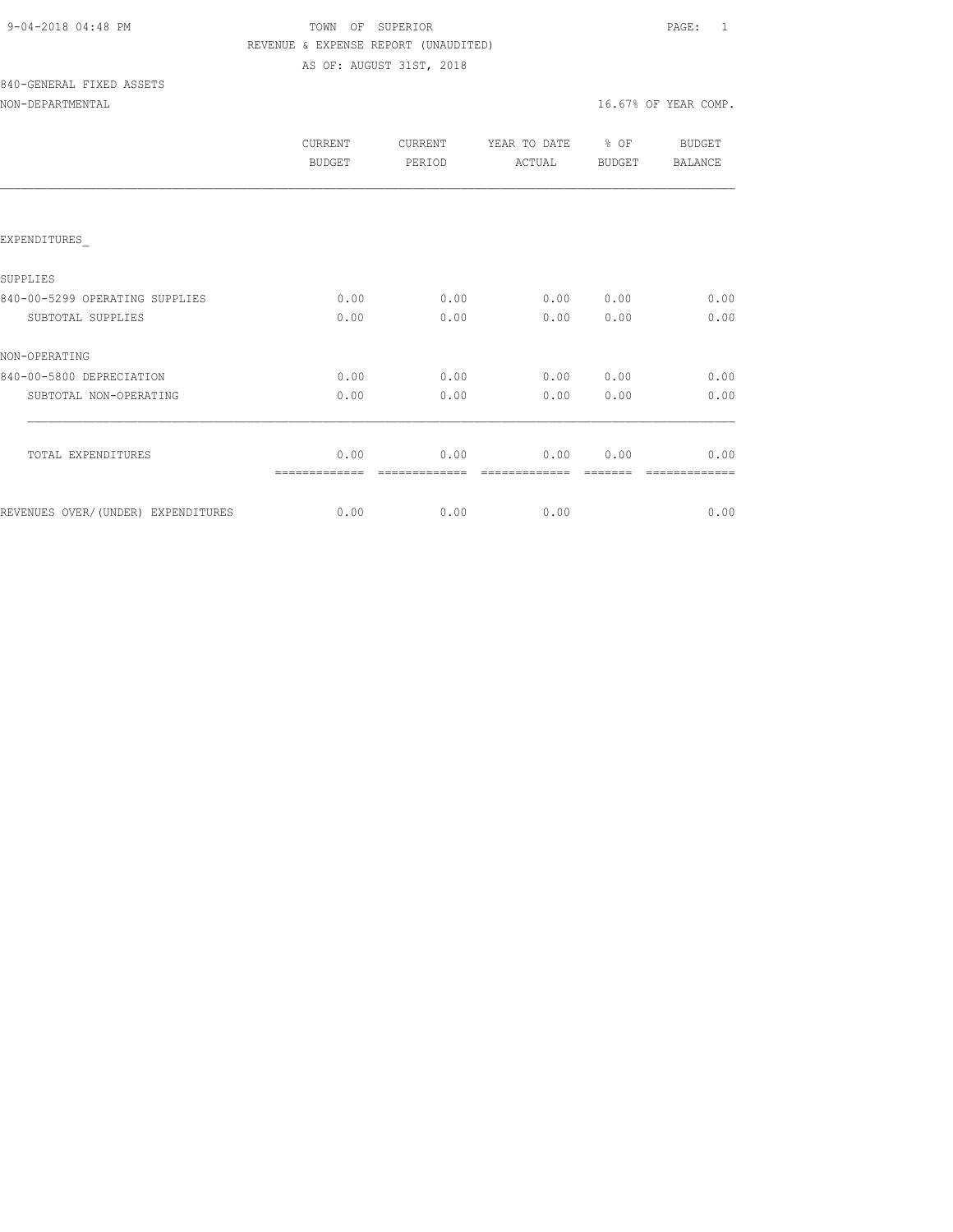## 9-04-2018 04:48 PM TOWN OF SUPERIOR PAGE: 2 REVENUE & EXPENSE REPORT (UNAUDITED) AS OF: AUGUST 31ST, 2018

840-GENERAL FIXED ASSETS

|                                    | CURRENT<br><b>BUDGET</b> | CURRENT<br>PERIOD | YEAR TO DATE<br>ACTUAL | % OF<br><b>BUDGET</b> | <b>BUDGET</b><br>BALANCE |
|------------------------------------|--------------------------|-------------------|------------------------|-----------------------|--------------------------|
|                                    |                          |                   |                        |                       |                          |
| FUND TOTAL REVENUES                | 0.00                     | 0.00              | 0.00                   | 0.00                  | 0.00                     |
| FUND TOTAL EXPENDITURES            | 0.00                     | 0.00              | 0.00                   | 0.00                  | 0.00                     |
| REVENUES OVER/(UNDER) EXPENDITURES | 0.00                     | 0.00              | 0.00                   |                       | 0.00                     |
|                                    |                          |                   |                        |                       | __________               |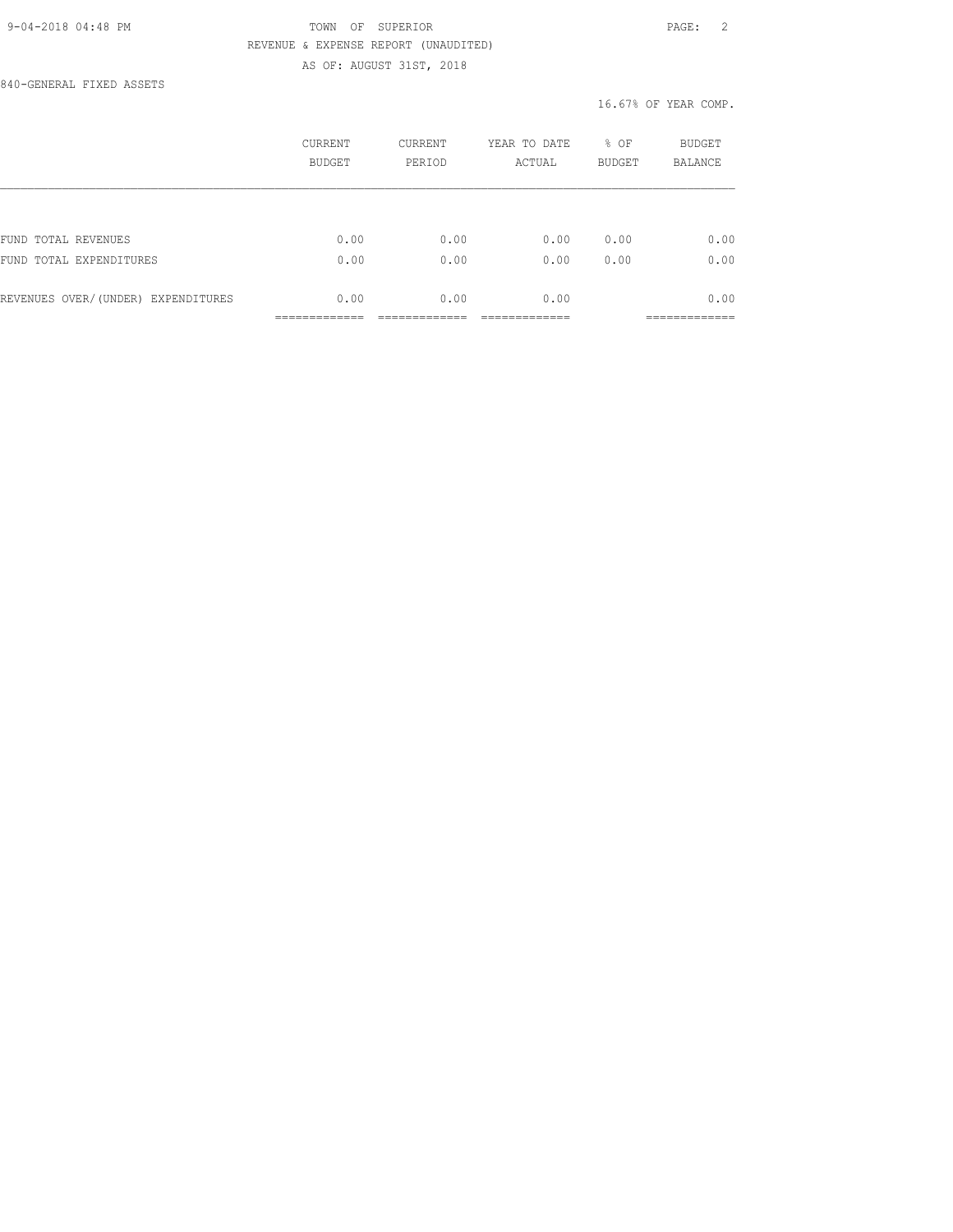| 9-04-2018 04:48 PM |  |
|--------------------|--|
|                    |  |

## TOWN OF SUPERIOR **PAGE:** 1 REVENUE & EXPENSE REPORT (UNAUDITED) AS OF: AUGUST 31ST, 2018

## 850-GENERAL L/T DEBT NON-DEPARTMENTAL 16.67% OF YEAR COMP.

|                                     | CURRENT<br><b>BUDGET</b> | CURRENT<br>PERIOD | YEAR TO DATE<br>ACTUAL | % OF<br><b>BUDGET</b> | <b>BUDGET</b><br>BALANCE |
|-------------------------------------|--------------------------|-------------------|------------------------|-----------------------|--------------------------|
|                                     |                          |                   |                        |                       |                          |
| EXPENDITURES                        |                          |                   |                        |                       |                          |
| SUPPLIES                            |                          |                   |                        |                       |                          |
| 850-00-5299 OPERATING SUPPLIES      | 0.00                     | 0.00              | 0.00                   | 0.00                  | 0.00                     |
| SUBTOTAL SUPPLIES                   | 0.00                     | 0.00              | 0.00                   | 0.00                  | 0.00                     |
| TOTAL EXPENDITURES                  | 0.00                     | 0.00              | 0.00                   | 0.00                  | 0.00                     |
| REVENUES OVER/ (UNDER) EXPENDITURES | 0.00                     | 0.00              | 0.00                   |                       | 0.00                     |